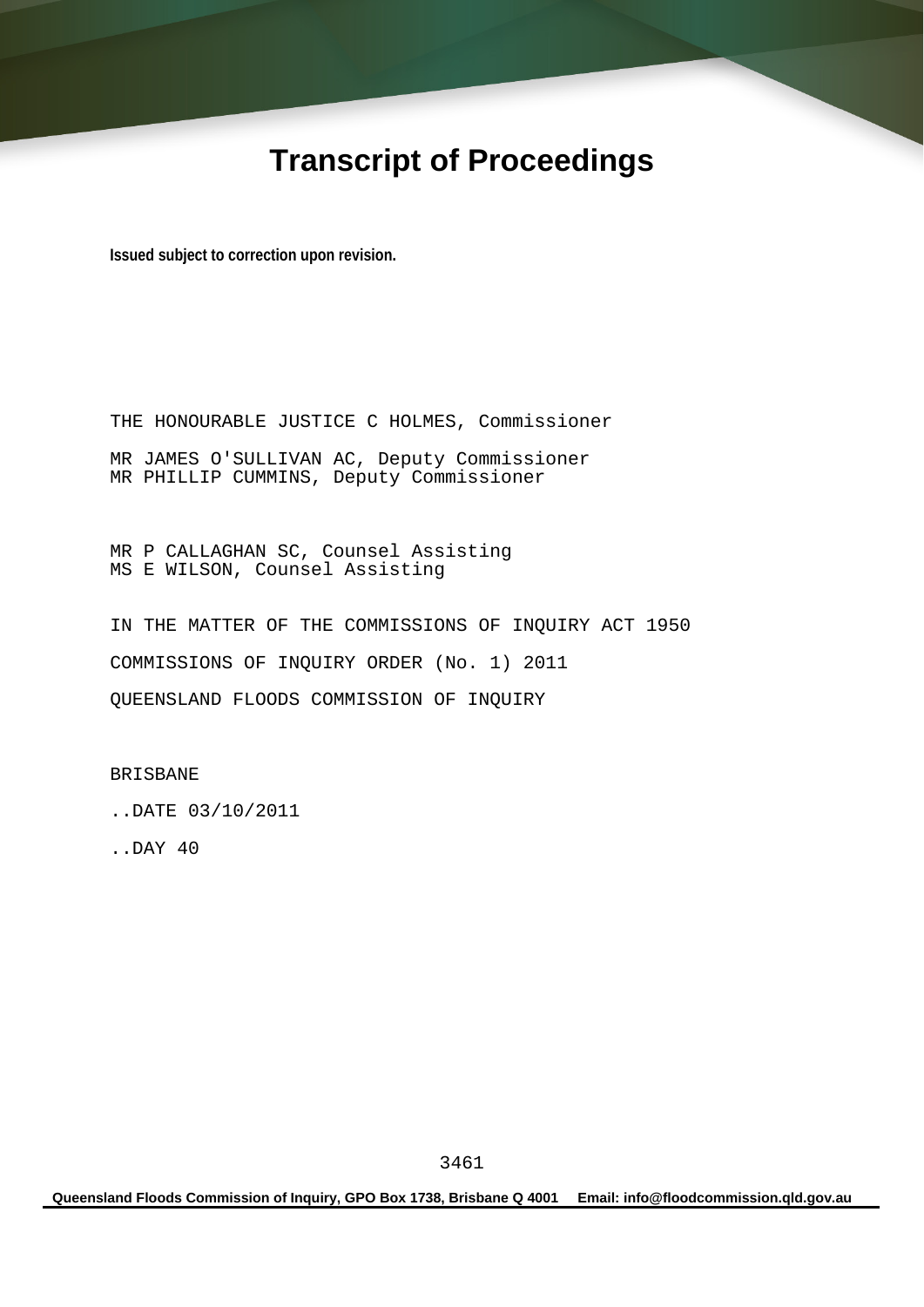THE COMMISSION RESUMED AT 10.04 A.M.

COMMISSIONER: Yes, Ms Mellifont?

MS MELLIFONT: Good morning. Today I appear with Ms Kefford of counsel. The first witness is Ms Lynn de Lange, who is a resident of Festival Towers. It was inundated during the January floods. I call Lynn de Lange.

LYNN DE LANGE, SWORN AND EXAMINED:

MS MELLIFONT: Good morning, Ms de Lange. Can you state your full name, please?-- Lynn Gezina de Lange.

Are you a resident and owner of unit 108 - sorry, unit 2008, 108 Albert Street, Brisbane City?-- Yes, I am.

Is that an apartment complex known as Festival Towers?-- Yes.

Have you made a statement to the Queensland Floods Commission dated 14th September 2011?-- Yes, I have.

**30**  I will show you a copy of that statement. Is that a copy of your statement?-- Yes, it is.

Is it true and correct to the best of your knowledge?-- Yes.

I tender that statement.

COMMISSIONER: Exhibit 688.

ADMITTED AND MARKED "EXHIBIT 688"

MS MELLIFONT: Have you today also brought with you four photographs taken of Festival Towers during the floods?-- No, I haven't. They were supplied to the Commission separately by our building manager last Friday.

**50**  All right. I will show you a bundle of four photographs to see if you can identify them. I will just ask you to just flick through those four photographs?-- Yes, they are photographs of the basements at the time of the flood.

Right. So far as you understand they were taken by the building manager of Festival Towers at the time of the January '11 floods?-- Yes.

**1**

**10** 

**20**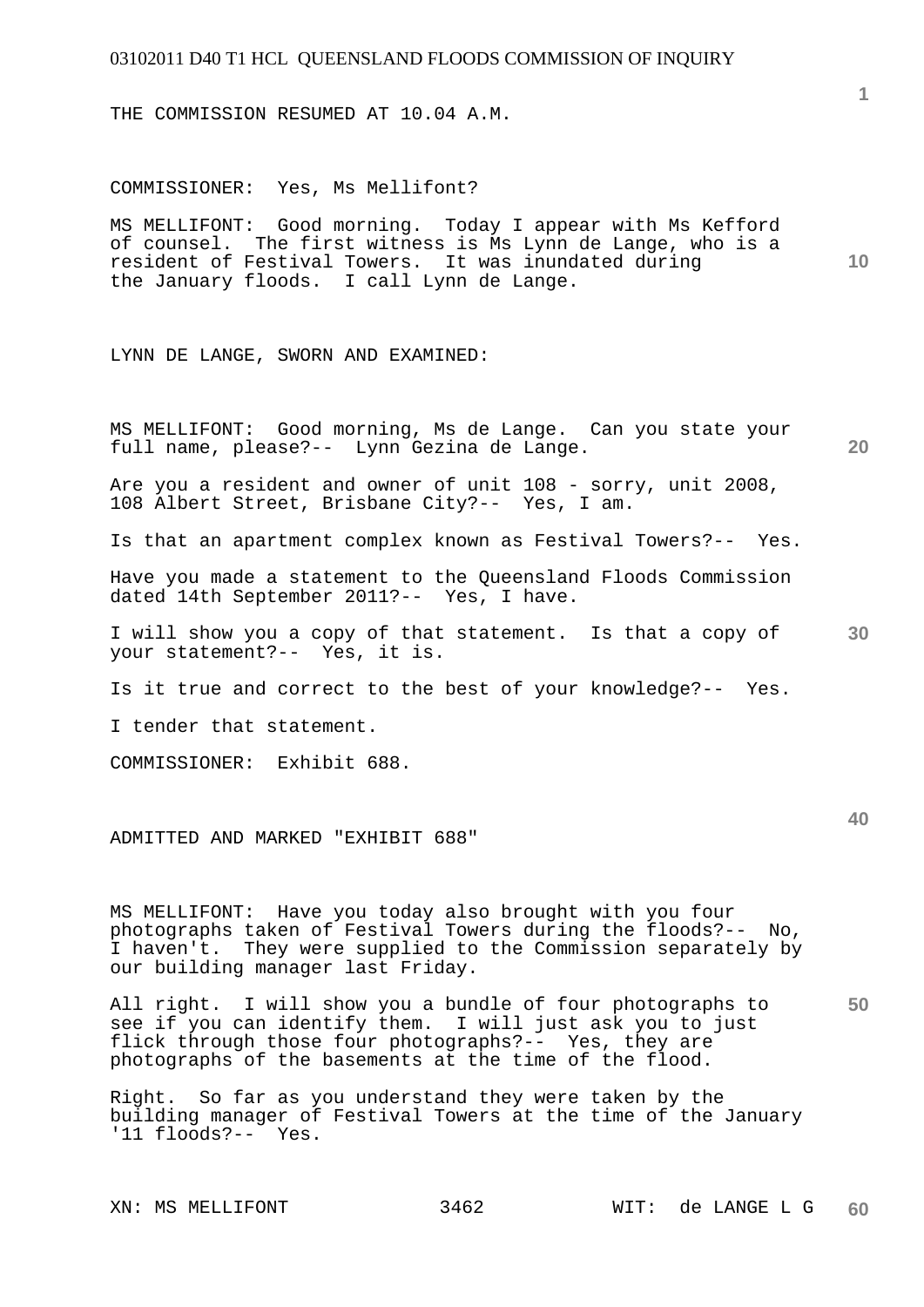# 03102011 D40 T1 HCL QUEENSLAND FLOODS COMMISSION OF INQUIRY **1 10 20 30 40 50**  All right. I tender that bundle. COMMISSIONER: So it was four photographs, I think you  $said---$ MS MELLIFONT: Yes. COMMISSIONER: -----Festival Towers. That will be Exhibit 689. ADMITTED AND MARKED "EXHIBIT 689" MS MELLIFONT: 689, was it? COMMISSIONER: Yes. MS MELLIFONT: Thank you. I will come back to the photographs in a minute. Have you been living at Festival Towers for about three years, three months?-- Yes, I have. And were you a member of the body corporate between March 2010 and April 2011?-- Well, I was a member of the body corporate committee and the treasurer. For that period of time?-- Yes. As far as you understand Festival Towers was opened in July 2006?-- That's correct. And it is your understanding that that site, Festival Towers, was flooded in the '74 floods?-- Yes, I was well aware of that when I bought my apartment. Okay. Now, given your experience living in the building, can you confirm that the towers have been built so that the electrical switchboards and substation were placed above ground level; that is they were put on level 1 in the building?-- Yes, they are. But the building has a four-level basement, is that correct?-- Yes, carpark. And out of the six lifts in the building, only three go into the basement?-- Yes, that's correct. The lifts can be shut off from entering the basement if required?-- Yes, they can. And the fourth level basement has pumps to remove water?-- Yes. It removes water that's gone down into the stormwater sump.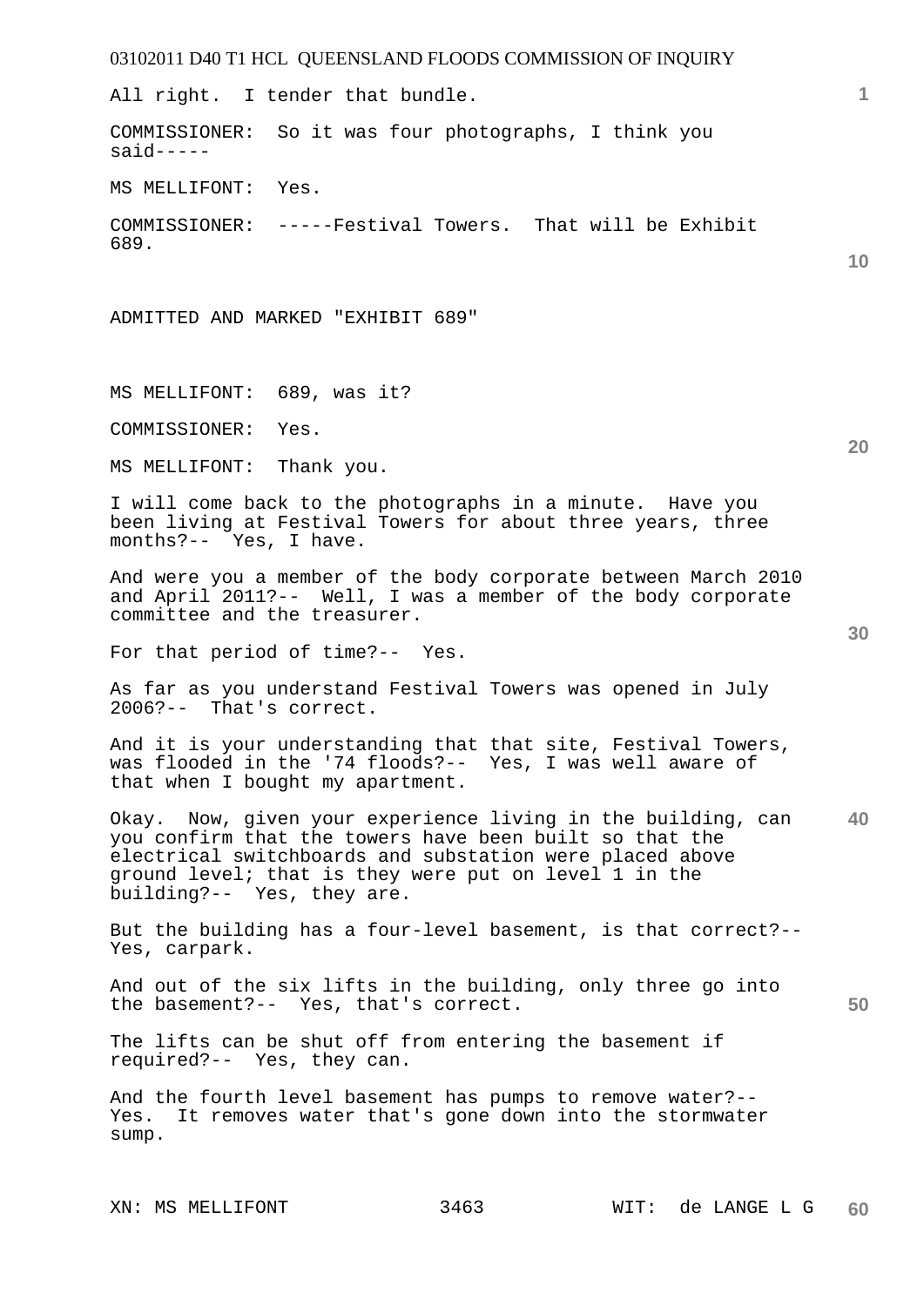Okay. Now, in your view did any of these features help to reduce the property damage and threat to personal safety in Festival Towers during the 2011 floods?-- Yes, they do - did. We didn't lose power throughout the whole flood, so the building stayed fully operational, except for the flooding of the two lower basements, and we were able to isolate that fairly easily.

Okay. Now, I just want to go through the time-frames during the flood - and these are mentioned in your statement, but I will just take you through them. You mentioned that at 9 o'clock, that's 9 a.m. on the 12th of January, you were told by the Festival Towers maintenance manager that water was entering via two waterfalls into the basement 1 area?-- Yes, that was the top basement and there were two waterfalls, he told me. I could hear the waterfalls from where I was standing at the top of the carpark ramp.

Okay. And you say that you later found out that water causing the main waterfall was entering by the conduit in which the Energex underground power cables entered the building?-- Yes, that's correct.

Now, do you say that from your own observation, or is that from something someone has told you?-- Well, after 4 o'clock on the Thursday morning, I went down and observed those two waterfalls myself. I observed them in the afternoon as well when one had stopped and there was only the one with the cables - where the electrical cables come through that was still pouring out water.

So that's the morning and the afternoon of the Thursday?-- Yes.

All right. Now, in respect of the water causing the second waterfall, you mention that was coming from where the communication cables enter the building?-- Yes. The communication cables enter the building - on the Charlotte Street side there was a small hole there where that was coming through where the communication lines come through.

Again, is that something from your own observation or something you have been told?-- That's from my own observation at about 4.30 on the Thursday morning.

Now, as at about 9 a.m. on the 12th of January, is it the case there was no flooding on Albert Street?-- 9 a.m. on the 12th - that was the Wednesday - there wasn't any flooding on Albert Street until the afternoon of that day.

Okay. Now, at this stage, so we're still speaking about the morning of the 12th, were the basement pumps able to cope with the amount of water flowing into the basement?-- Yes, they were, and I had been right down through the carpark the evening before and there was no water anywhere. I had been right down to the bottom of B4 carpark where the pumps were and everything was fine. There was no water anywhere.

**10** 

**1**

**20** 

**40**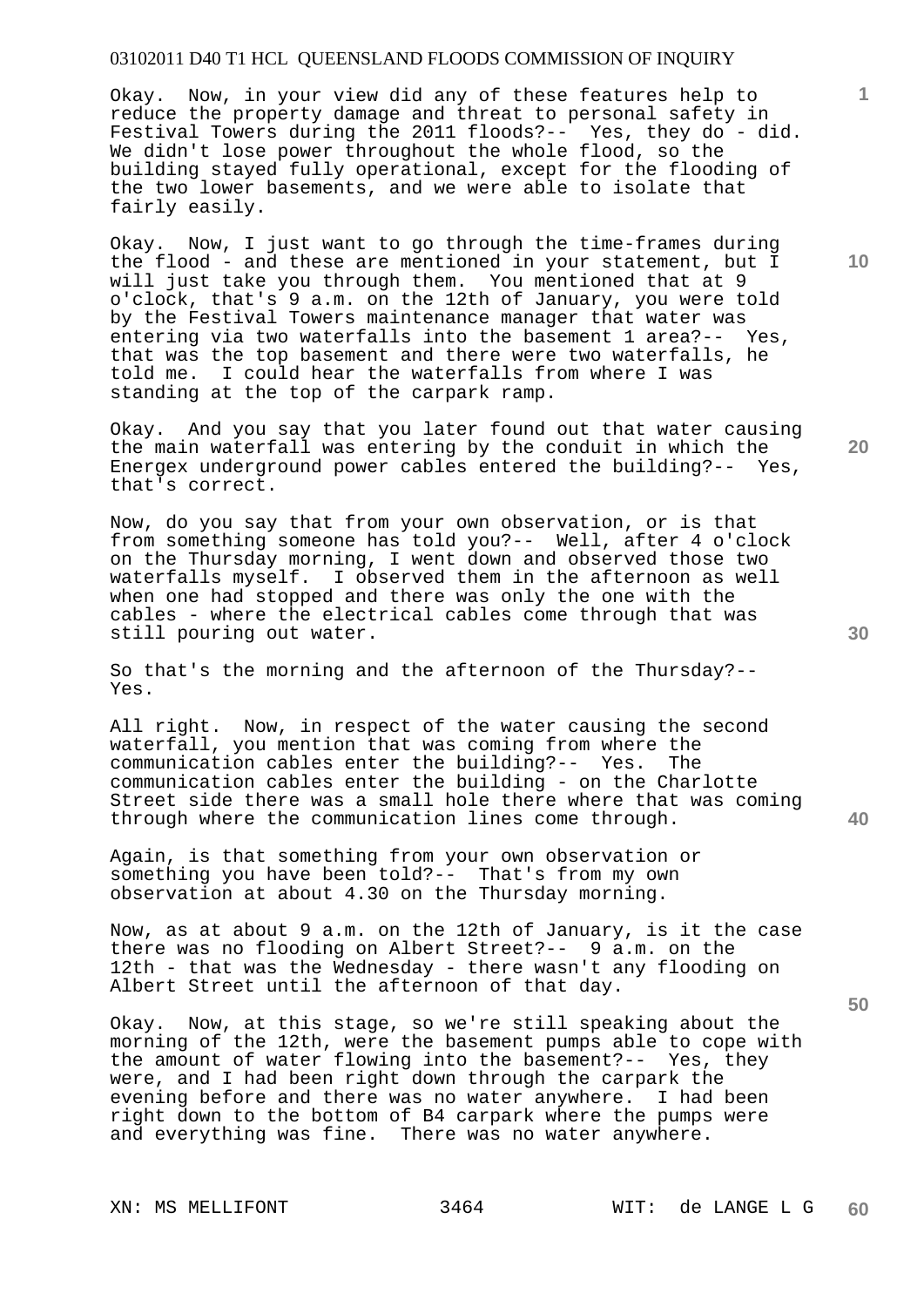Okay. Now, by that afternoon, was the backflow from the street drains pushing water onto the street?-- Yes, there was water on the street in Albert Street but not up Charlotte Street.

And not into Festival Towers?-- No, no water came into Festival Towers at all through the whole floods except for what occurred in the basements.

Okay. And your statement mentions that at this time - so we are speaking about Wednesday afternoon - water was still coming through the conduit pipe and flowing into the basement?-- Yes. It wasn't very bad. It was enough for the pumps still then to cope with, because we were still removing cars from the carpark at that stage.

All right. So the water was coming in but the pumps were coping?-- Yeah.

Now, you say in your statement, "By early Thursday morning the backflow of water from the street drains had increased significantly and the streets were becoming more flooded." So Albert and Charlotte Street?-- Well, Albert Street but very little of Charlotte Street up from Festival Towers was flooded at all.

Okay. You mentioned that "the water from the street did not reach Festival Towers but for a small area on the corner of the property "?-- Yeah.

Which corner?-- Festival Towers is actually built one metre back from our property line, and the front door is at an angle across two property lines, and the only amount of water that actually came over the property line was at that corner where the two property lines meet on the corner of Albert and Charlotte Street.

So into the property but not into the building?-- No, no water came into the building at all at ground level.

Now, by Thursday morning were the pumps able to handle the water?-- No, they weren't. By then the water was starting to fill up the basement carpark.

Right. Was power to the pumps lost at any point?-- Yes, when the water rises up to a certain point and in the stormwater pits and the pumps can't cope - there are actually two pumps, one pumping and then there is another one that cuts in when it gets to a certain height - so by then, by Thursday morning, the pumps had been - once the water level gets up to that point they cut out automatically.

At the peak of the flood was the bottom basement completely inundated?-- Yes, that was - I don't know whether it was completely inundated by then but after the peak of the flood I had been down into the basement, I was just a bit concerned about going any further, but the basement floor, I think, by then would have been pretty well flooded.

**30** 

**40** 

**50** 

**10** 

**20**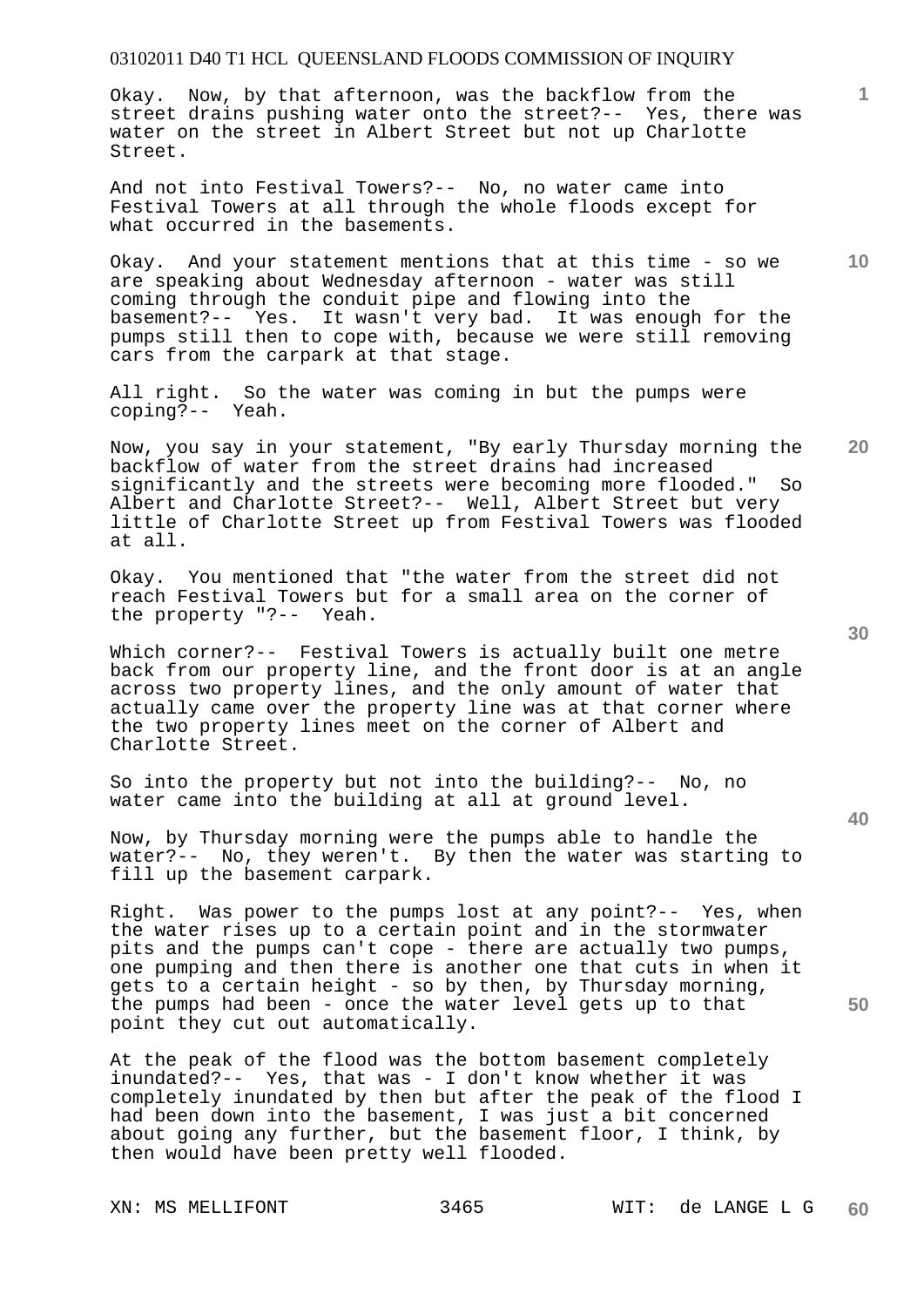Did it flood up to basement 3, halfway up the ramp?-- Yeah, halfway up the bottom ramp.

And you've mentioned that the electrical substation was located above the floodwaters, so power was not lost, the majority of the building?-- Well, the substation is right up one floor above the ground. Even though the cables come through in the basement, they turn around and go up to level 1 in the building.

Now, on the morning of the 13th, that is the Thursday, had the flooding in the street subsided?-- Well, it started subsiding, you know, an hour or so after the peak at about 4 o'clock in the morning. When I went back down it had subsided substantially. It was off the footpaths even.

Okay. Did you make arrangements on the 14th of January to obtain additional pumps and start removing the water from the basement?-- Yes, we did, and we started pumping on the Friday, which is the 14th.

And once the pumping had been completed were lift shafts cleaned?-- Yes, we had to get those fully degreased and, you know, hygiene treatment because of the nature of the water.

But they were able to be restored to full capacity within ten days?-- Yes, we were actually up and running on the 22nd of January with those three upper level lifts that also went down to the basement carparks. Even though we stopped them from going down to 3 and 4, we were able to put them in place and have them operational again on the 22nd.

Okay. I want to take you to that bundle of photographs, please. I will have them up on the screen for you. This first photograph on the screen we see water over a pipe. Can you tell me where that is, and if you are able to say when that photo was taken?-- That photo - I can't say when the building manager actually took that photo, but that's - the green area is the water flowing in to where the communication cables come through. That was sort of quite a small waterfall compared to the other one, but you can see along the top there the communication cables and that's where the water was coming in from the footpath pits, the pits in the footpath in Charlotte Street where there wasn't any water outside of the building.

In terms of that flow of water there, how does that compare to what you saw when you saw water coming through that area?-- When I saw it at 4 o'clock on the Thursday morning, it was about - it was like that. That's just a sort of pipe but it is going over about that big.

So that's about five inches?-- Yes, about - yeah, about five inches. You can see where it is there, and that waterfall was there - that waterfall had gone by the afternoon of the Thursday.

**10** 

**1**

**20** 

**40**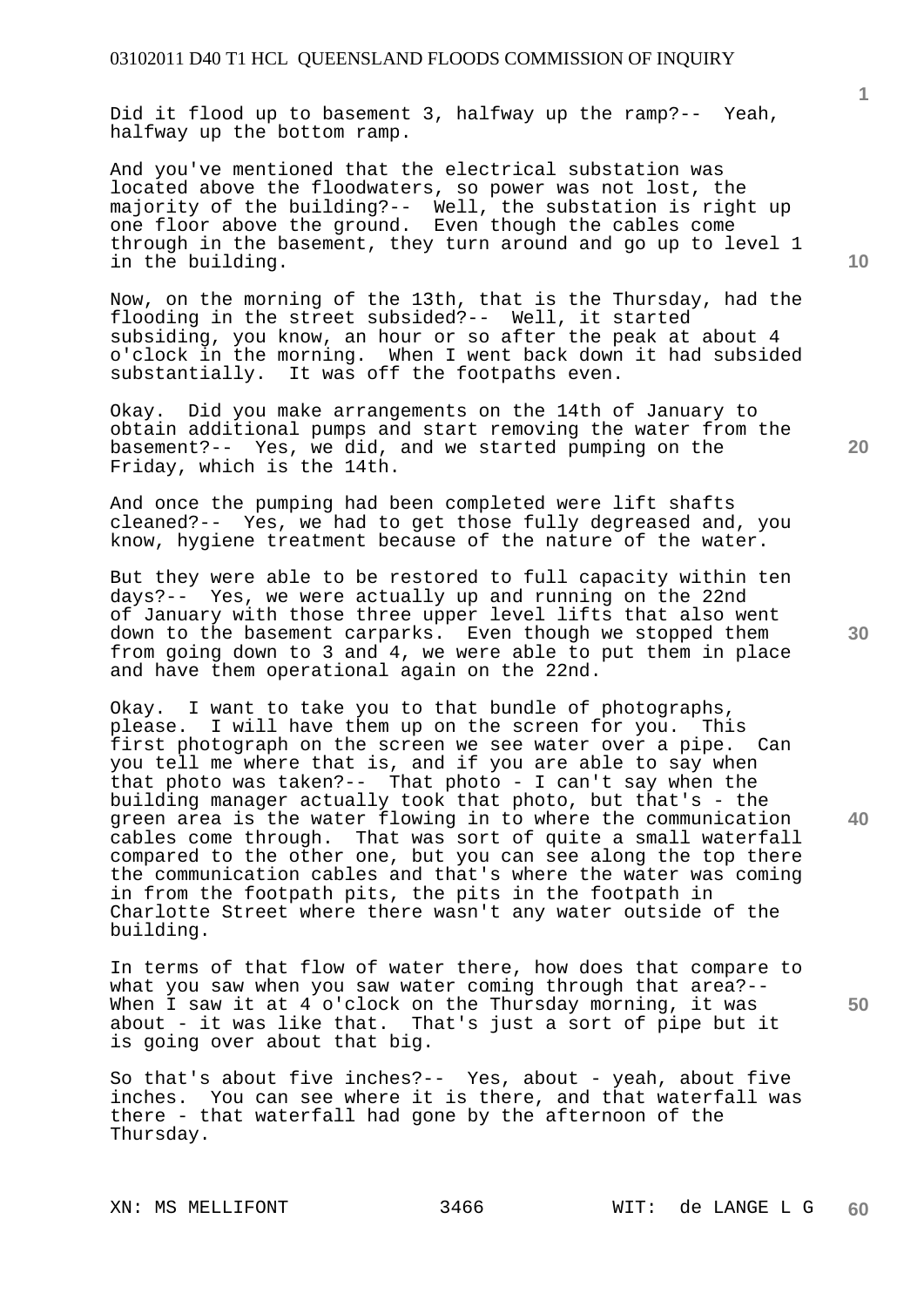I will just take you to the next one. That appears to be the same area but taken further out. Does that accord with how-----?-- Yeah, yes.

-----you see it?-- That's still in the same area.

I will take you to the next photograph, please. What do we see here?-- Well, I am not 100 per cent certain on that but that's in the middle of that area of that top basement where the conduit that carries the cables into the building comes through. That conduit is about that wide and high.

So - just so I can get it for the record, about two and a half foot wide, 30 centimetres high?-- About that high, and that conduit brings the cables in from the footpath pits through the wall and then goes across to the middle of the building, that area of the basement, then it turns around and goes up to take the cables up to level 1 where the substation is. And part of that conduit fell away and that's where it comes there, and there was a huge waterfall coming down there in the middle of that basement area, that B1 area.

So what we're seeing in the photograph, is that the same or different location to the waterfall you saw?-- Well, it looks about the same location but - because I can just tell from "storage 109".

All right. And I will take you to the last photograph in the bundle, please. Do you know which basement this is?-- That's basement 3, which is the third basement down, and that's the lower ramp of basement 3, which was - you can see where the water came up to there. So that basement 3, that was how water was, whereas basement 4 below that was just fully inundated to the ceiling.

Very well, thank you. Put that bundle aside.

COMMISSIONER: Did people have things stored down there, Ms de Lange?-- Pardon?

Did people have things stored down in the basement?-- Yes, they did.

Did they get them out or-----?-- No, we gave them - tried to encourage them to get them out but they didn't. We did get every car out.

Thank you.

MS MELLIFONT: I don't propose to ask you any questions specifically about your insurance, but just to note that shortly after the floods, the body corporate engaged an engineer to determine the source of water inundation into the basement levels, is that correct?-- That's correct.

And you have actually annexed that engineer's report as annexure C to your statement?-- Yes, I have.

**10** 

**1**

**20** 

**40** 

**50**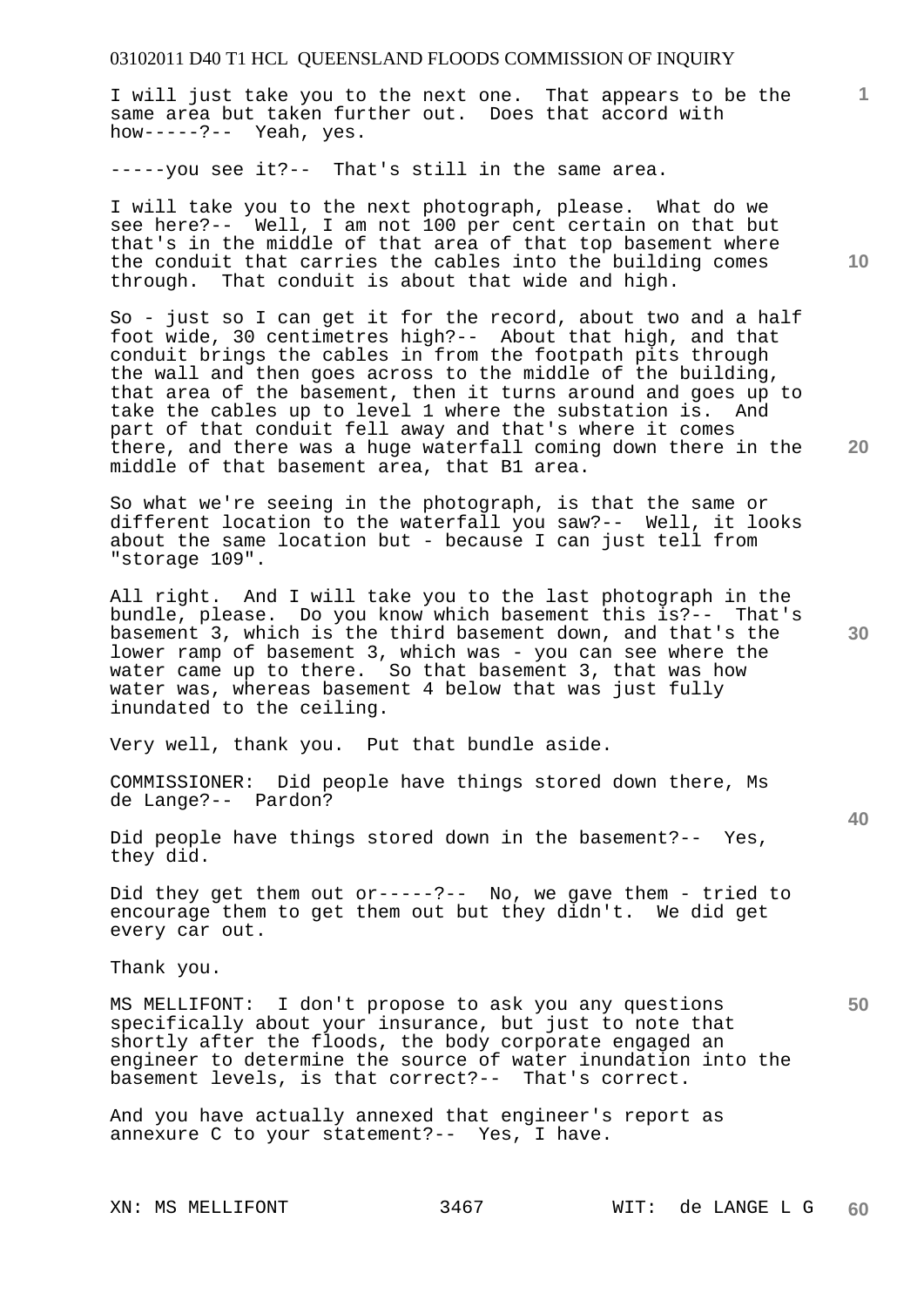Now, that report states that the source of the water inundation is believed to be at the incoming electricity mains to the building on the Charlotte Street frontage. Now, your insurer provided a report as well, is that correct?-- That's correct.

I just want to take you to some aspects of that insurance report, insofar as it is relevant to where the water might have come from. So it is annexure G to the statement. I just want to ask you whether some of the observations in here accord with what you saw or know to be the case. The first is the comment - the first dot point under the row "Version of events"-----?-- Yes.

-----reads, "The uppermost basement was inundated to about one third of its height." So that would be basement 1?-- No, that wasn't. See, this is the difficulty I have with this report. It was the bottom basement. There was no build-up of water in the top basement at all.

Okay?-- Or in basement 2.

Now, the second thing I want to ask you about is the fourth dot point there: "At around 14:30 hours on Wednesday, the water started to come in as a deluge and completely overwhelmed the sump pumps." Does that accord with your knowledge?-- Yes, that's -  $14:30$  that's-----

2.30 p.m. on the Wednesday?-- Yes, it would have - the pumps would have been starting to struggle then.

All right. The next observation is that "The water appeared to be coming through the walls." Does that accord with what you saw?-- No, there was some minor seepage through the walls but that wasn't any more than normally occurs. As I said, I had walked down through the whole basements on the Tuesday evening. There wasn't any sign of any water seeping in anywhere.

Okay. And through which walls? Each of the basement walls, and/or ceilings, do you recall?-- No, there was seepage a little bit on the top B1 coming through the wall there. There was seepage, but no more than what we get with rain and what we were aware of.

Okay. Can I take you then, please, to page 2? And the second dot point, the part of the table which deals with Brisbane River flooding, says, "Floodwater would have entered the neighbour's adjoining basement carpark to the south." Does that accord with what you know?-- No, I know that M on Mary to the south, they had no water in their carpark at all.

The next comment is, "It is likely that the initial inundation to the basement was Brisbane River water back flowing through the stormwater pipes." Did you see any water back flowing through the stormwater pipes or out of stormwater pipes?-- No, and our engineer report said that didn't occur. I swept up some seepage on the top B1 visitor carpark area on the

**20** 

**40** 

**50** 

**10**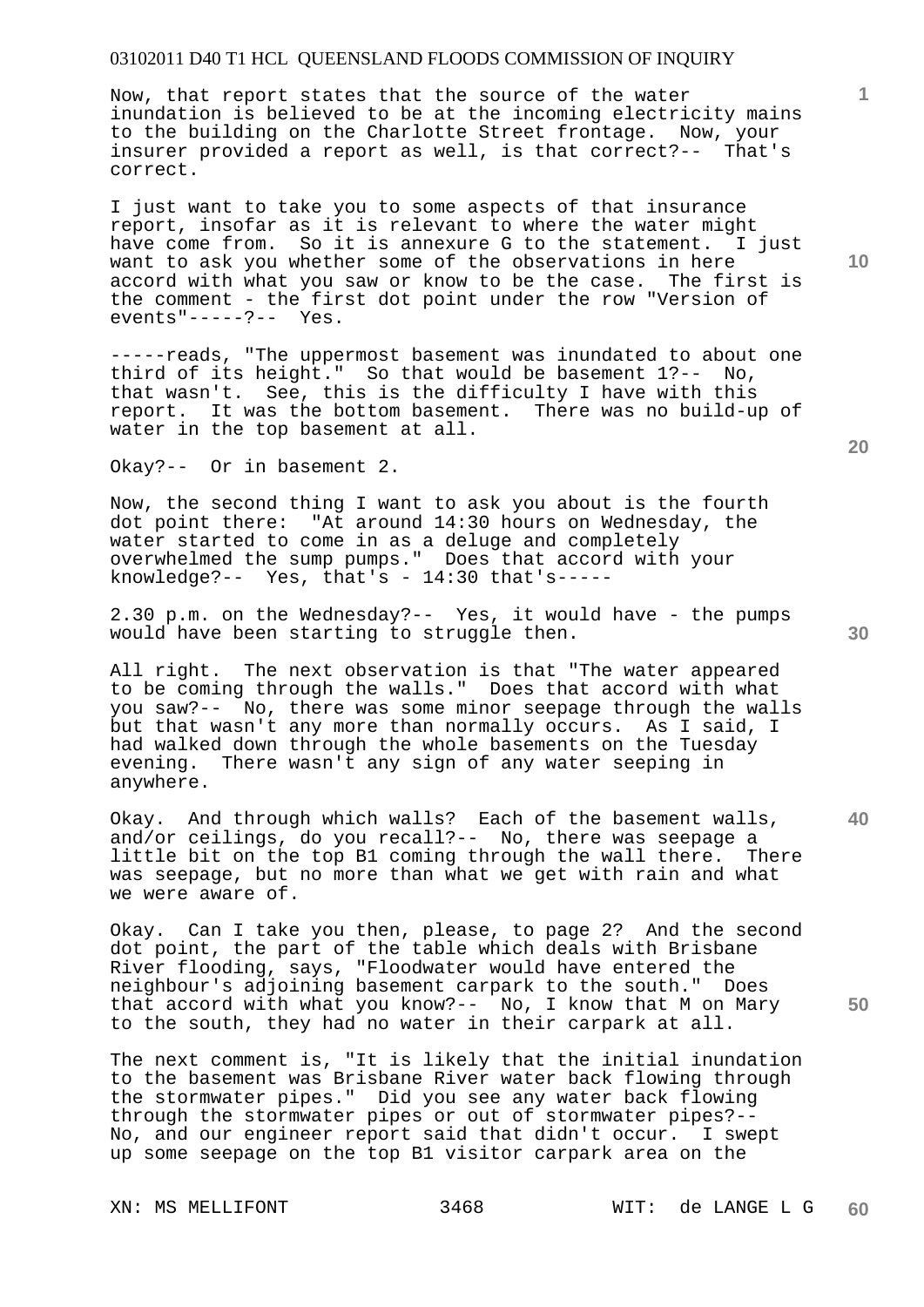Friday and the stormwater - big stormwater pipe runs through there. There was no sign of any water having leaked through there, or any sign of water coming down the walls where the joins are, as is the case where the pipe runs through B2.

Okay. And the next point is - the next dot point: "Water would have also seeped through cracks and holes in the walls of the carpark from the surrounding ground." Perhaps you've addressed this already, but essentially did you see any seepage consistent with that?-- Well, there was some seepage I saw but nothing more than what normally comes through when there is rain.

Now, your submission to this Commission states that, "The day after the floods, Energex was going around the street pumping water out of pits in the footpath." Which street?-- Well, they were pumping water out of the pits in - that go up the footpath outside our building in Charlotte Street, as well as other areas of the footpaths, the rest of Albert Street.

When you speak about the day after the floods, are you speaking of the Thursday or the Friday?-- On the Friday morning I saw them pumping the water out.

To your knowledge had there been any floodwater in or near the pit or pits?-- Sorry?

**30**  To your knowledge, as in did you see, whether there was flood water in or near those pits?-- No, I didn't look down into the pits. Those pits are very deep, and I didn't - I just saw them with the pipes down there pumping the water out.

Thank you. That's the evidence of this witness.

COMMISSIONER: Ms Brasch?

MS BRASCH: No questions, thank you, Commissioner.

MR DUNNING: No questions,thank you.

MR FLANAGAN: No questions.

MS O'GORMAN: No thank you.

COMMISSIONER: Thank you. Do you wish Ms de Lange excused?

MS MELLIFONT: Yes, I do.

**50**  COMMISSIONER: Thank you very much for your time, Ms de Lange, you are excused.

WITNESS EXCUSED

MS MELLIFONT: The next witness is Diane Robertson.

**20** 

**40** 

**10**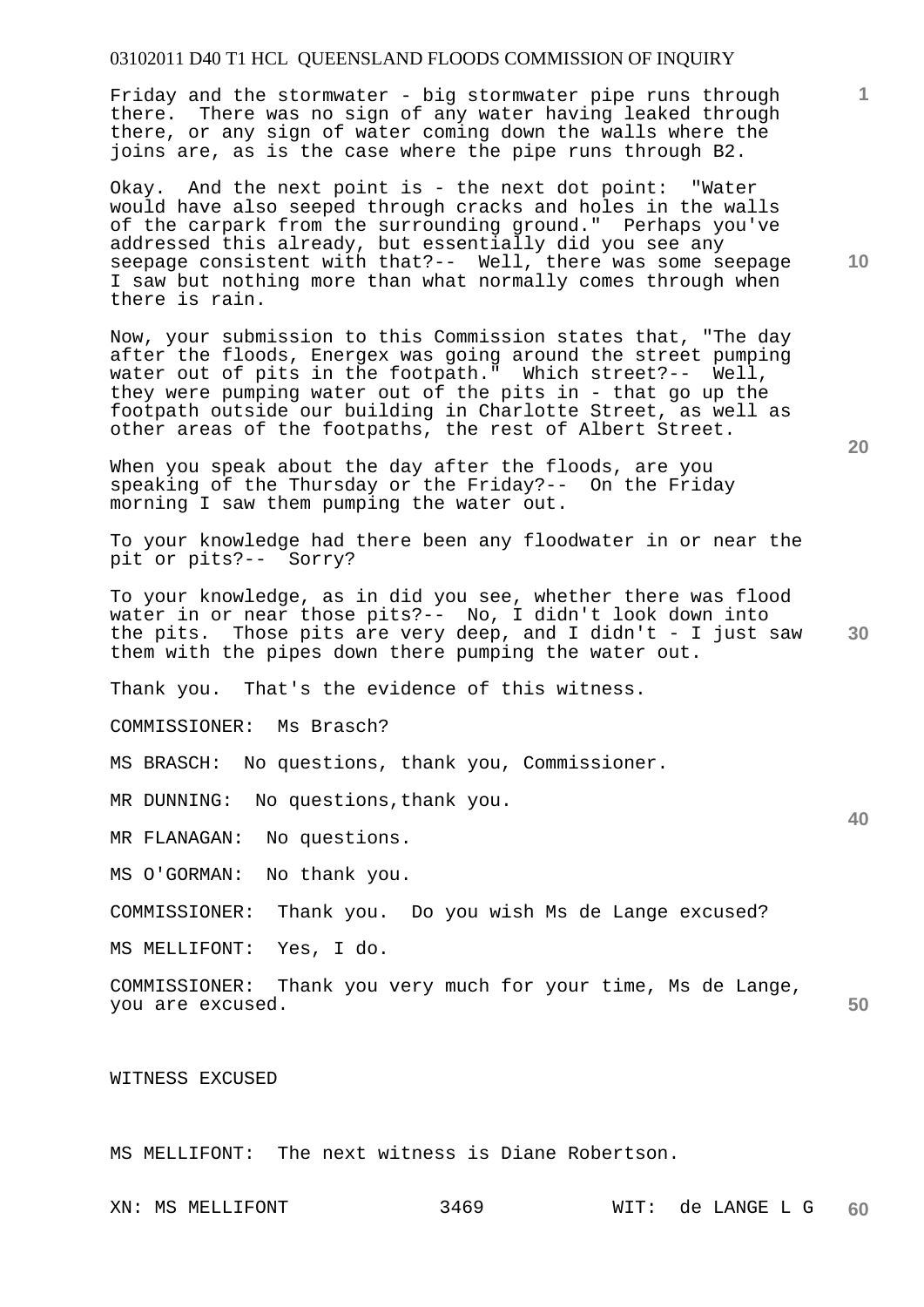DIANE LOUISE ROBERTSON, ON AFFIRMATION, EXAMINED:

XN: MS MELLIFONT 3470 WIT: ROBERTSON D L **10 20 30 40 50 60**  MS MELLIFONT: Good morning. Could you state your full name, please?-- Yes, Diane Louise Robertson. Do you reside at 36/42 Ferry Road, West End?-- I do, yeah. Is that part - is that an apartment within a unit block called Aura Apartments?-- That's right, yeah. Does Ferry Street run in an easterly direction from the Brisbane River?-- Yes. Are the Aura Apartments located about 100 metres from the Brisbane River?-- Yes. Are you a committee member on the Aura Apartment body corporate?-- That's correct, yeah. Do the apartments consist of 34 two-bedroom apartments and two penthouses built across several levels?-- That's correct, yes. And were the apartments affected by floodwaters in the January '11 flood events?-- Yes, they were, the basements and about half a metre into the four ground floor units as well. Have you prepared a statement to the Commission?-- Yes, I have. I will show you a copy of that statement. Is that the statement you provided to the Commission?-- That's correct. Is there any amendment you wish to make to that statement?-- Yes, there is just a date that I just needed----- Is that at paragraph 13?-- 13, yes. It should be Tuesday the 11th. So "Monday the 10th of January 2011" ought to be replaced with "Tuesday the 11th of January"?-- Mmm. Is that the only amendment you wish to make?-- That's correct, yeah. COMMISSIONER: I might get you to change that on the copy of the statement that's tendered, if you wouldn't mind? Yes, the witness could change it. MS MELLIFONT: If the witness could change it, please, and initial it, thank you. WITNESS: Do you want to do that now? COMMISSIONER: Yes, please.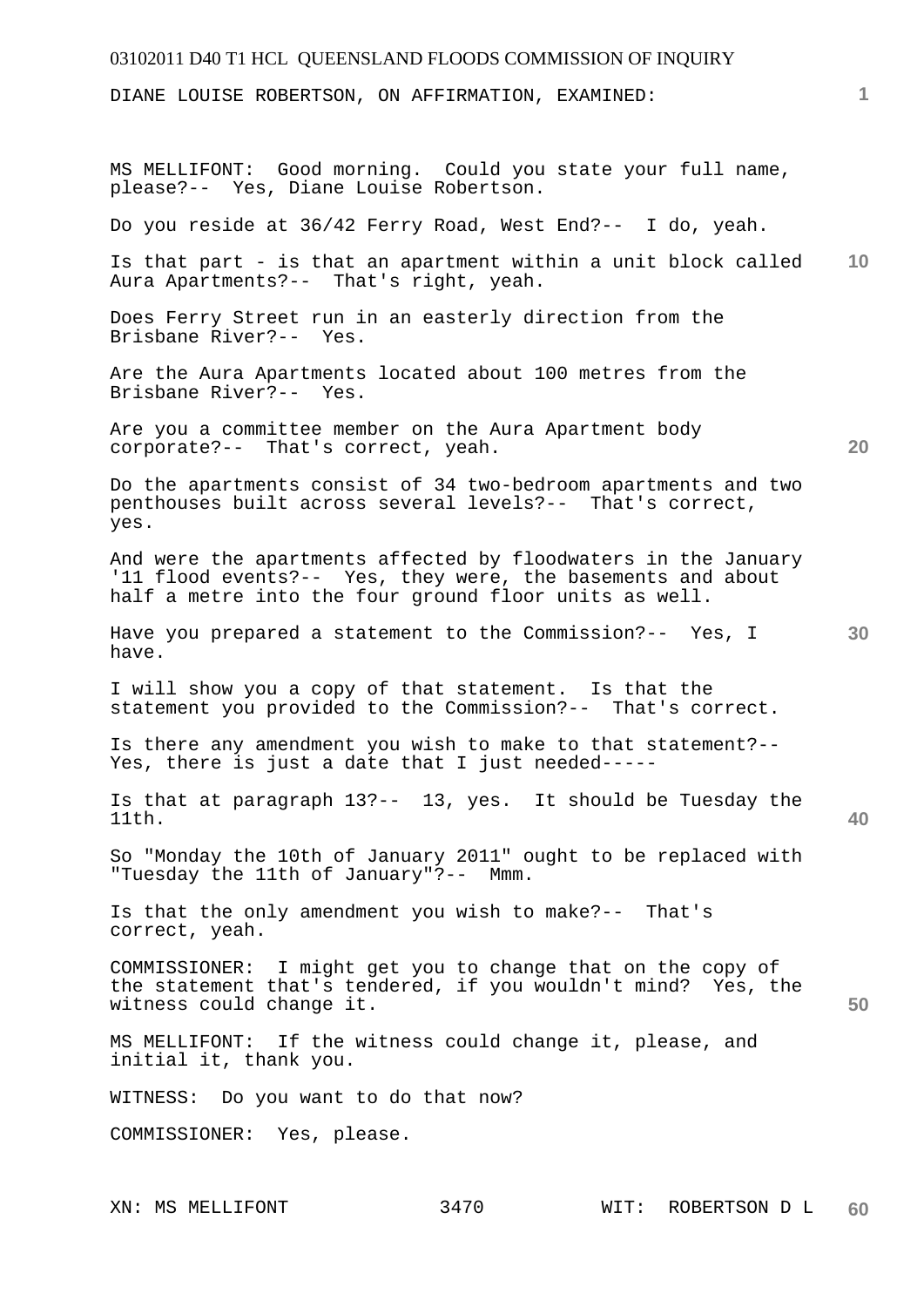MS MELLIFONT: Can I just have a look, please? I tender that statement.

COMMISSIONER: Exhibit 690.

ADMITTED AND MARKED "EXHIBIT 690"

MS MELLIFONT: It comes with exhibits. I'll come to this in some detail, but, in essence, from what you observed, do you believe the flooding was caused, at first, through stormwater drainage and backflow and then topped off by water coming over the bank of the Brisbane River?-- Yes, that's correct.

**20**  Have you prepared a chronology of photographs of the events relevant to the inundation on the 12th and 13th of January?-- Yes, I did. It is a combination of some photos I took, but other people took some of those photos too.

Now, I'll show you a bundle of those photographs. Is that the bundle which you've prepared?-- That's right, yep.

I tender a copy of that.

COMMISSIONER: Exhibit 691.

ADMITTED AND MARKED "EXHIBIT 691"

**40**  MS MELLIFONT: I'll just ask that the hard copy be left with the witness and we'll refer to the electronic copy as we go through evidence. Now, Ms Robertson, perhaps the most efficient way of getting through this bundle is for you to talk us through what was happening?-- Okay, all right. This is not the one with the chronology one, but-----

We'll just find it for you?-- Yes, okay. It's not that one either.

We'll get there. It's the new bundle from this morning. While that's being located, I might just take you to some of the issues that you identify as being relevant?-- Yes.

Did you identify as a problem with the floods that your services were in the basement?-- Yes, yes, that was a problem, yes, particularly the lift-----

Which services were in the basement which caused issues?-- There was a lift motor which was in the second basement; in fact, it touches the floor. There was - the sump pump controls are in the second basement and there's various CO2

**50** 

**10**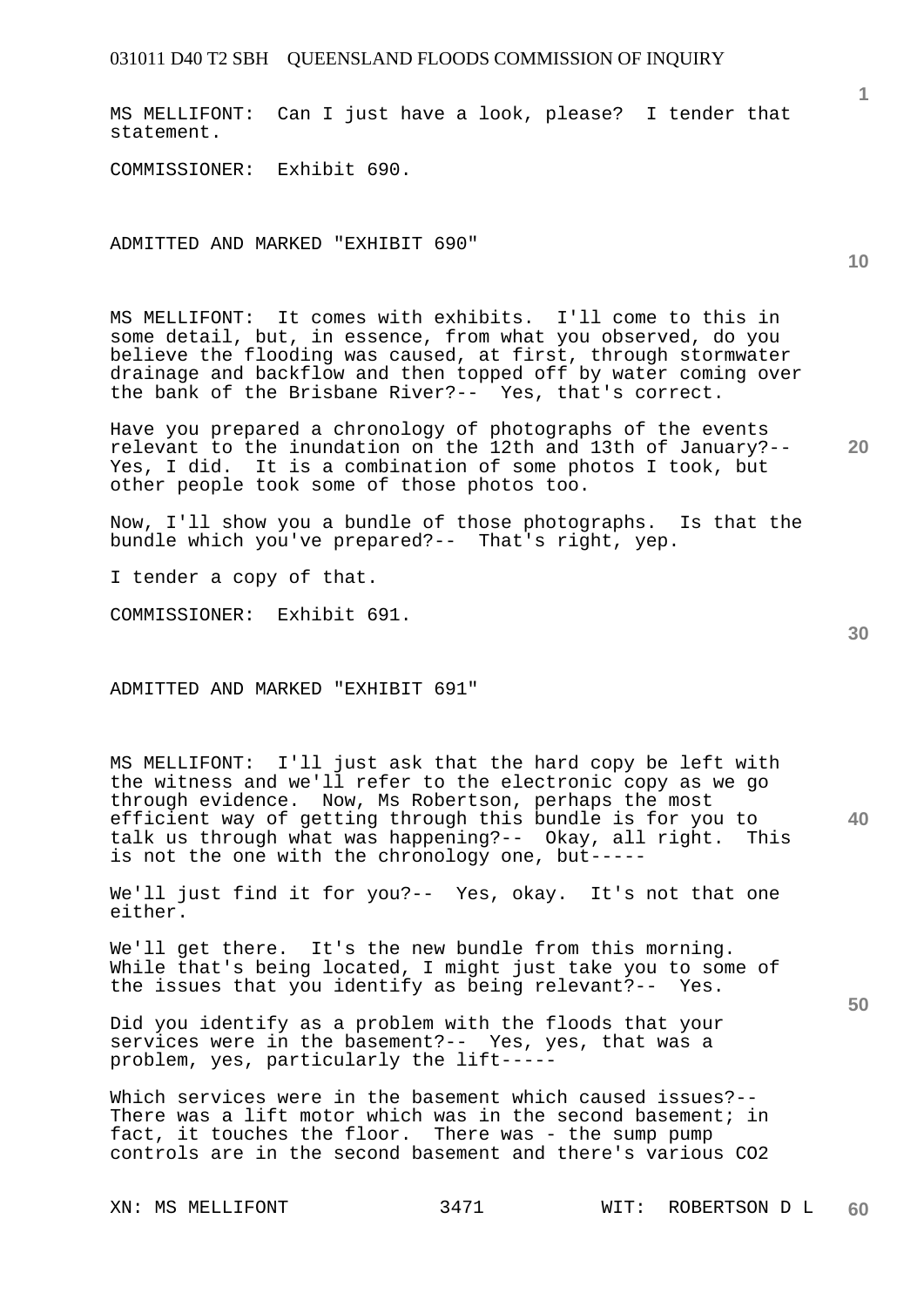controls as well.

And in respect of the sump pump, how did its location affect its ability to perform?-- Well, obviously if the flood waters rise up to - you know, to that level, they can no longer work, but there was also an issue that the power was turned off by Energex.

All right. Now, did you have the ability to get hoses into the second basement for the cleaner?-- There was a problem there because it requires a bit more pressure to get the water out of the second basement, and if there had been an easy way to get the hoses down and suck it up, it would have been a lot quicker and easier.

All right. And another problem was, I take it, that hot water was also positioned below the defined flood level?-- Yes, there was gas hot water beside the building below floor level, so we didn't have to pay for the replacement, but I guess it's a wastage because they all had to be replaced after the flood.

And you also experienced that the sewerage systems could not cope and spilled out?-- Yes, well, there's - I've got some photographs where there was obviously dirty water coming up into the bath and into the toilets but it didn't overtop the bath, so there's clearly an issue there at the time.

And the last point before we take you back to the photographs is that the fire pumps and fire systems took some time to repair?-- Yes, they did.

And they were also located in the basement?-- No, they were located in the - there's a driveway that goes down into the basement, so they were located at the side, but at a - below floor level. So, they ended up having to be replaced, yes.

And-----?-- See, it's an entrance to the carparks, and it was at the side there was where they were, you know-----

**40**  So, you're talking weeks or months to replace those?-- That took - that took quite a few months, yeah.

Okay?-- I just can't remember the time, yeah.

I'm sorry?-- I can't remember exactly how long, but it was quite a long while, yeah.

All right. We'll go to these photographs now. Again, I think the most efficient way is for you to walk us through, not in a great deal of detail, but just so we can get the essence of how it was that the property was inundated?-- Yes.

Okay. Starting on page 1?-- So, at the beginning there, it's just showing a picture of Riverside Drive, which is at the - Ferry Road sort of leads down - it goes over a bank and then there's Riverside Drive there. So, those photographs there are just showing the water rising in the river and the level it was at. So, that's what they show, yep.

**1**

**10** 

**30** 

**20**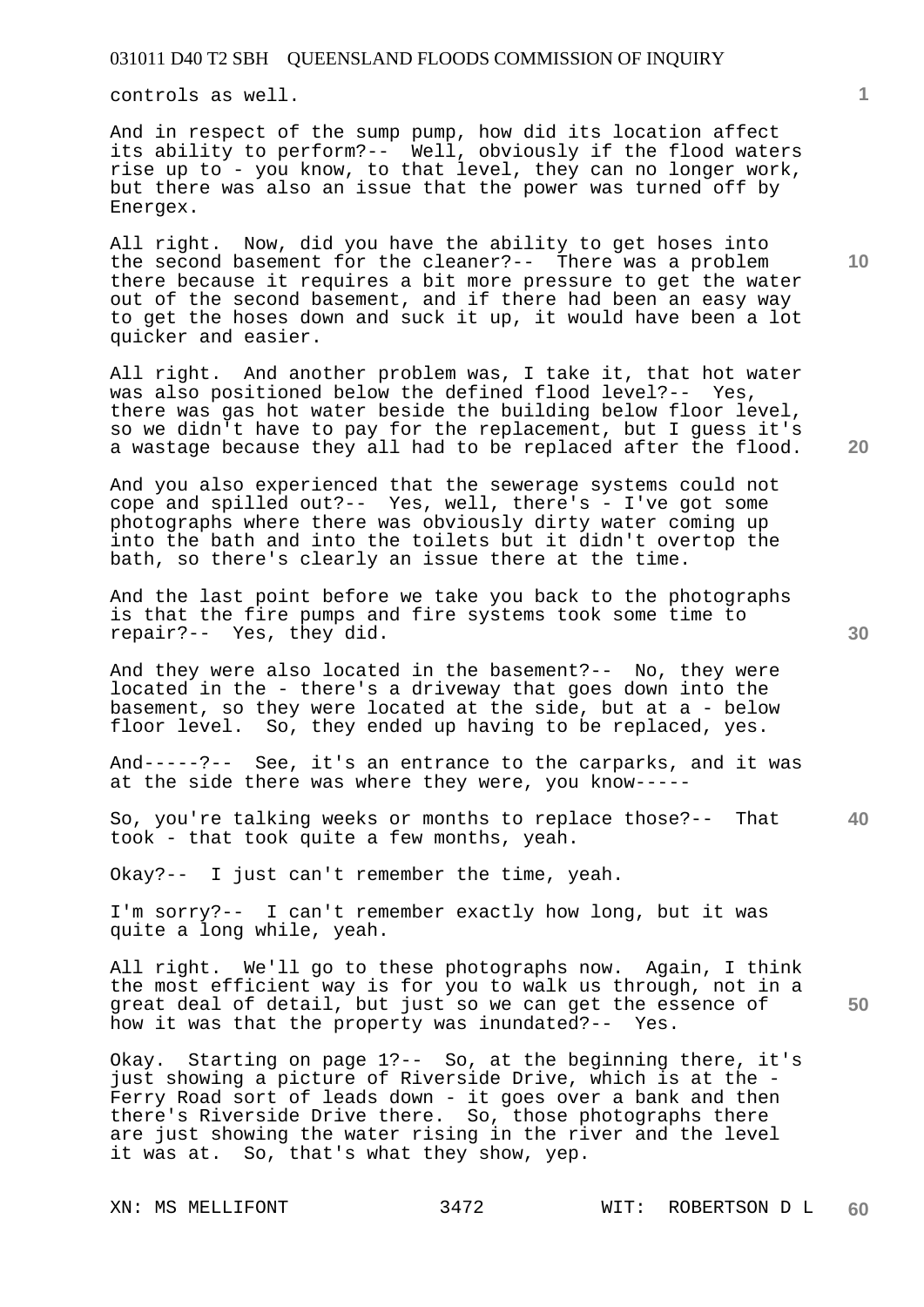Moving up?-- Yes, so, you can see the building in the distance is a building called Waters Edge where eventually the water came across the bank and the people standing there are closer to the end of where Ferry Road is. It's a bit further back from - this way, but the water never came over the bank, you know, at the end of Ferry Road there. The picture on the right there is - you can see it rises up, and the - where the people are standing, the water didn't quite get that far.

All right. Now, the next photograph which is the grate, that actually-----?-- It's the building next door, and it's just showing - we've got a grate and sump pump that looks a bit like that - they're different sump pumps - but there's a grate like that where the pumps are located, and you can see it starting to fill up and something similar could well have been happening at this time in Aura, because the building is right next door, and you can see the water starting to flow across the floor - what's happening there. Now, these building - our building has little agricultural pipes along the wall they're about that big - probably slightly bigger than that-----

So about - sorry, just so we get an indication for the record, about, say, five centimetres in diameter?-- Whatever that is, yes.

All right?-- And in our basement there's some of these along a wall like that and in our garage, and they're designed to allow water to enter the basement when the hydrostatic pressure is too much around the building, because there's a well around our building. That's probably what was starting to happen.

All right. So, you had a well around the building, the well was filling with water, and then it appeared to be the case the water was entering into the building?-- Yeah, probably jumping ahead a bit here. So there's, I think - see, at about - there's a photograph there that's about three or four in the morning where the water is coming through the vents. It's on page 1. It's a little hard to see. It's a tiny photo, but that's - beside that door there, there's vents, and water was starting to come in there. Probably started a bit earlier than that. I have a statement by the building manager who saw it, you know, a bit earlier at that time.

All right?-- So, the water was coming - well, this is below floor level - coming through the vents are below floor level, which they shouldn't be - they're supposed to be like that and the water was starting to come in and fill up.

Okay. Now, on the next page we see a time line of how the water was-----?-- There is-----

-----flowing in the area?-- There is, yes.

I don't need to take you to any detail of that. Apart from page 2, bottom left - you see that on the 12th of January,

**10** 

**1**

**30** 

**40**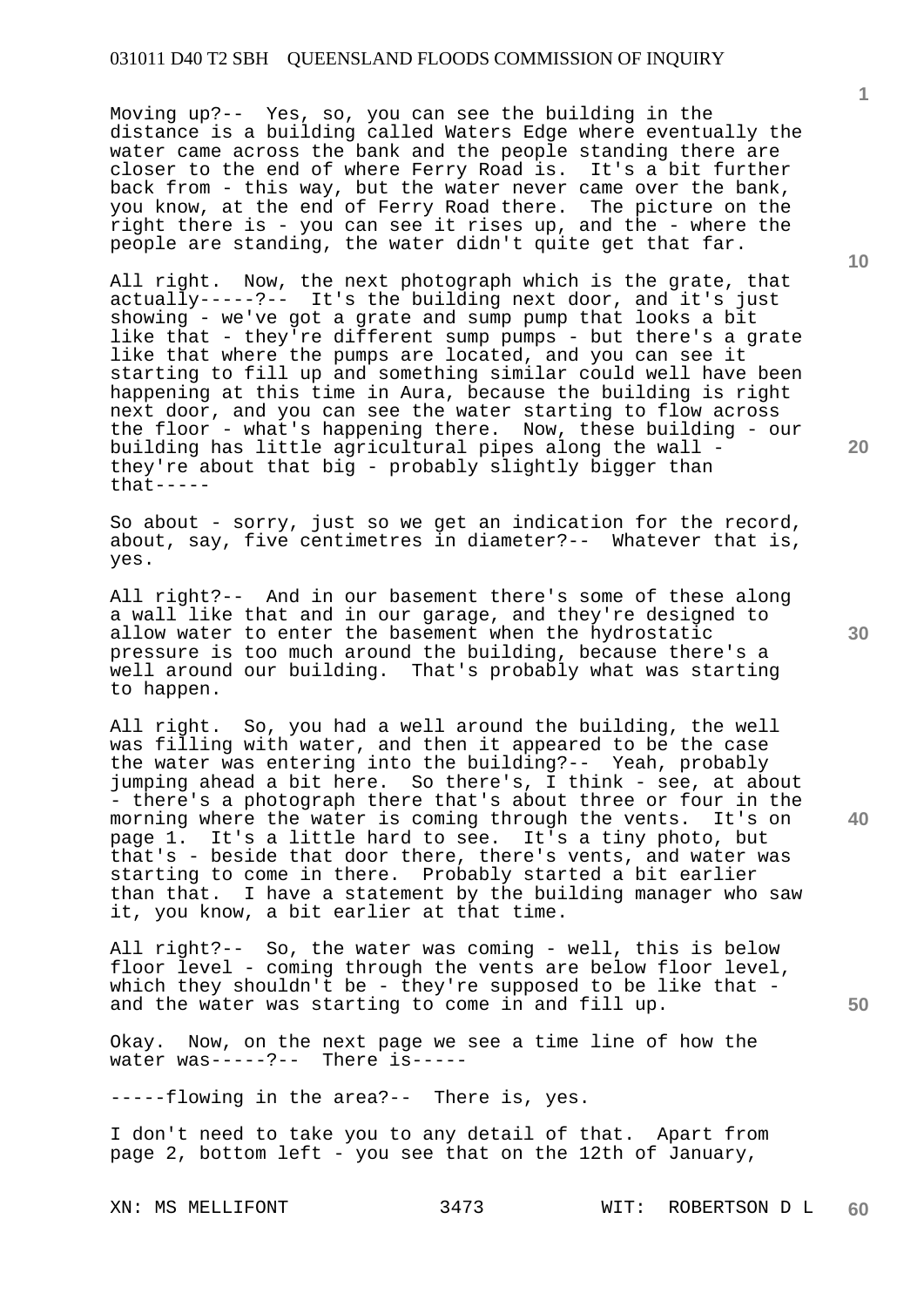water has started to come up stormwater drains?-- Yes, the pictures on page 2 there are showing the stormwater drains coming up and you can see the one, two, three - the fourth picture in the middle row there on the right, that's the water coming out of the stormwater. It is at this point not entering the building. It is quite separate from the building. And then further up the street, you can see there's also some stormwater drains up there and the water is starting to come out of the stormwater there as well.

And at this point in time, the river hadn't overtopped its banks at the relevant parts?-- No, as I understand it, it hadn't at that point.

The next page please, and, again we have a-----?-- But while this is happening, you know, the water is coming in the vents at the back of the building.

Yes, all right. So, page 3, we see the middle photograph on the left-hand margin?-- Yes, and that's a clearer photo of what was happening. It was taken a bit later, but that was happening in that other photo, the small one.

Okay. So, this is an indication of how you observed water spilling through the vents?-- Yes, and I didn't take a photo at the time, but we saw this at three or four in the morning, and that's what's happening, and there's other vents as well. That's just one set of vents there and it was starting to fill up. But there was another things happening in the basement, I think, as well.

What other things were happening in the basement?-- Well, we talked before about the hydrostatic pressure and the water coming through the agricultural pipes was probably happening in our building because by that stage it was wet, it was knee-deep water all around two and a half sides of the building. So, it's probably what was happening as well.

We go then to page 4. We see at the bottom left-hand photograph, you refer to there being a sunken garden surrounding Aura?-- Well, a pathway with a garden beside it. It is very narrow, but you can see that there's a photograph of it there.

Did water flow from the sunken garden into the building, do you know?-- Well, that's where it came - it was coming through the vents at that point - into the vents. So, several sets of vents along the back of the building.

Okay. Can I take you then, please, over to page 5?-- Yes.

The middle two photographs?-- Yes.

The first one depicts water outside Aura around the stormwater drains, and the second one shows-----?-- In two places. There's two places in the street where that's happening, I think, as you can see. There's a dip in the road further up the street.

**10** 

**1**

**40**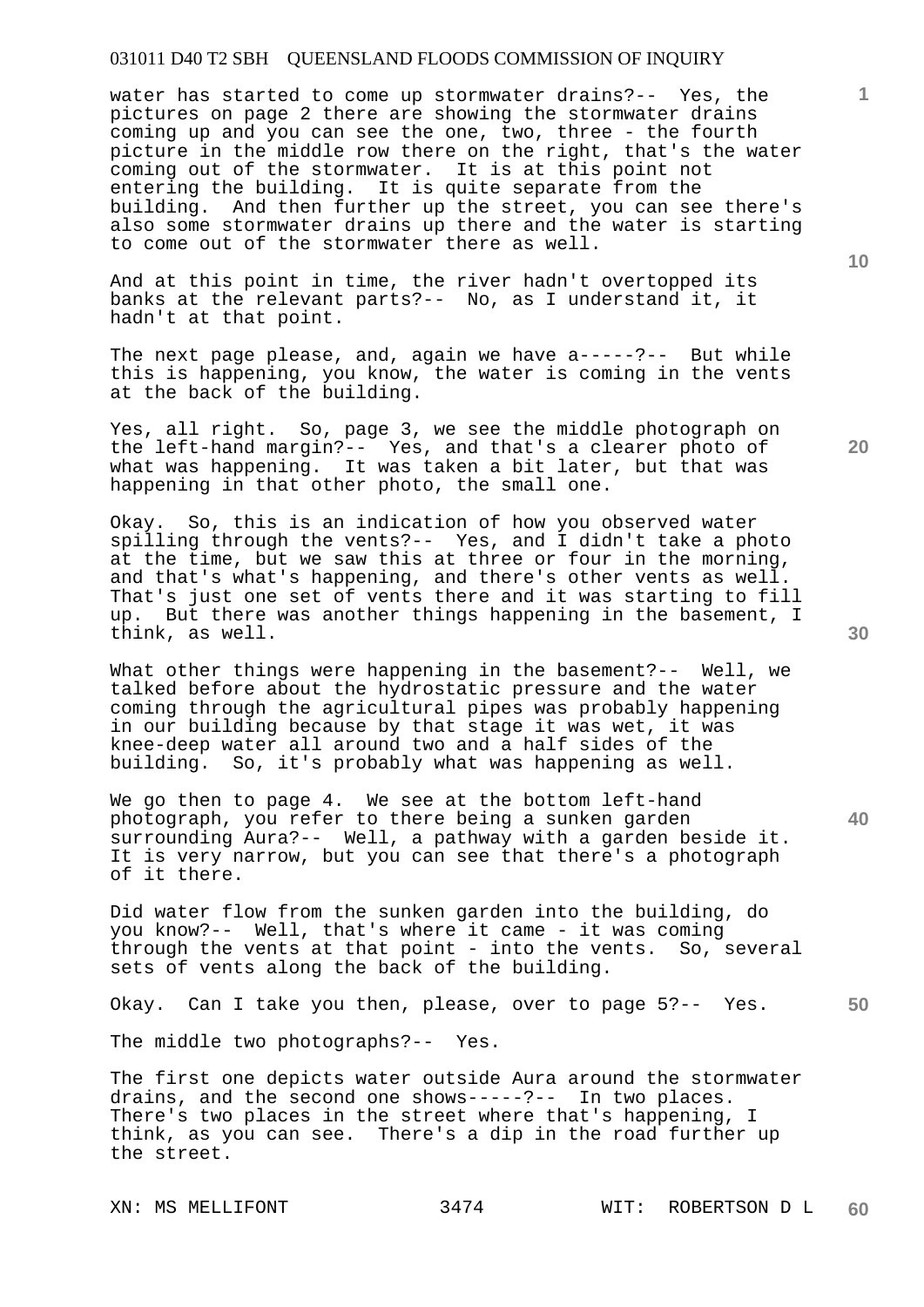The second of the two photos shows that the entry to the basement-----?-- That's right.

-----shows water filling the basement?-- Mmm.

But no water going over the lip as yet?-- That's right. That's correct. But then very quickly that changed because you can see by the next photo it's obviously coming across the entrance by that point.

So, in respect of the next photograph - which one are you speaking of there?-- Still on page 5.

Bottom left or bottom right?-- Sorry?

Which photograph are you speaking of?-- Sorry, on page 5, on the left, you can see looking down, between the buildings that's between Aura and Arriva next door - that brown water there is the entrance to the driveway to the basements, and it's obviously full-----

COMMISSIONER: Can I just ask you about the agricultural pipes you mentioned?--

What's agricultural about it? Why are they called that? What are they for?-- I don't know. Maybe it's the wrong term. But, yeah, pipes - we'll say pipes.

And how is it-----?-- Somebody used that term to me, that's why I used it, but-----

All right, so that's a bit of a mystery?-- Yes.

But how is it that the design is such that water comes into the building rather than - is it a design feature, I should ask you, that the water will come into the basement when the well is filling up?-- It is designed to do that because otherwise you get popping happening and I've heard of cases of that happening where, you know, concrete blocks have popped right out because of the hydrostatic pressure. So, it is designed not to have those problems that will cause damage to the building with things bursting, if you like. It's designed that way.

All right. Thank you.

MS MELLIFONT: Can I take you please to page 6 of the photographs? And the middle left photograph taken on the 12th of January at 1.29 p.m.-----?-- Yes.

-----with the caption reading, "A dry entrance to Queensland Orchestra Building which had no water here or in the building at any time."?-- Yes, that's at the end of the street.

All right?-- It remained dry, yeah.

So, it's farther away from the stormwater pipes, is it?--

**1**

**10** 

**20** 

**30** 

**40**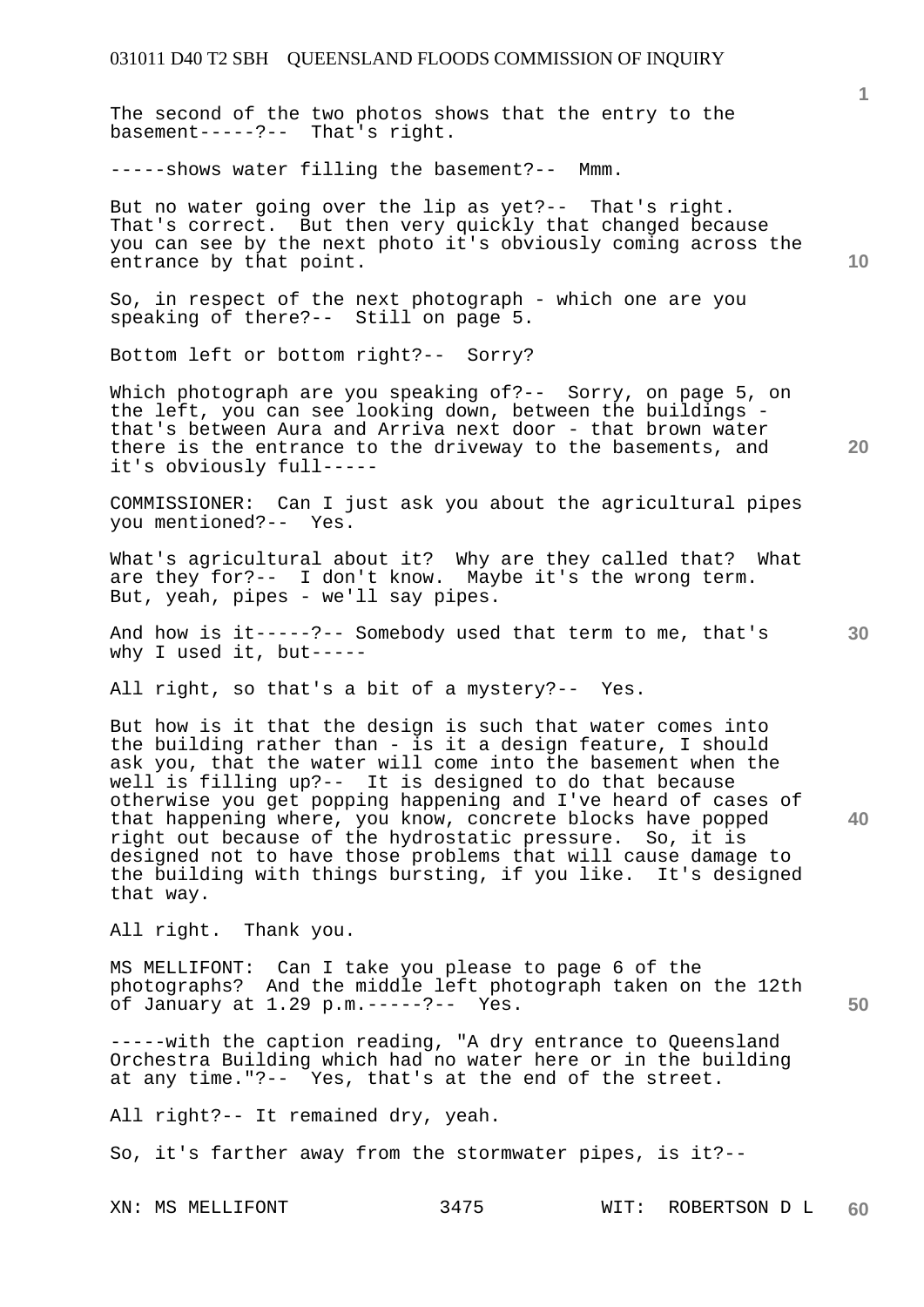Yes. There's the bank and then it sort of goes down slightly to in front of Aura, and the stormwater pipes are sort of there.

Okay. Can I take you then, please, to page 8-----?-- There's  $a$ -----

Sorry, page 8?-- Yes.

And we see a photograph of a bath and a toilet. Can you describe what it was that you observed in this respect?-- Yes, well, you can see the level of the flood water - the brown mark shows that on the pedestal - but water has come up through the toilet and you can just see it's just - there's a crust of muddy water on the lip there and then there's the bath showing a similar thing - the water has come up to the bath but it hasn't overtopped the bath, and the flood waters did get - there's a level outside the bath where they've reached. So, it's just showing the - the sewerage wasn't coping.

Right?-- But the other thing to do with the pipes, I've also been told that, with the building, its designed with very big pipes to take the water off the building, but it narrows to go to the stormwater drain and, in other words, it's designed to contain the water on site, to sort of, I guess, to manage the stormwater.

Okay. But it obviously didn't in the course of the floods didn't cope?-----

COMMISSIONER: Well, is it your water going out or the stormwater drains backing up that's the problem?-- The configuration of the stormwater I'm not quite sure, but these are just the things I've been told, you know, by various people that we were talking to - hydrology consultants and hydrologists - but certainly that is another - just design the way it is designed. It is designed to contain water on the site - you know, if there's a big amount, before it - I guess to slow it down so it doesn't overwhelm the stormwater drains, I guess - that's the way - but that's stormwater.

MS MELLIFONT: Can I take you, please, to page 10, the top two photographs; again, a photograph of toilets?-- Yes.

Which floor - sorry-----?-- Ground floor.

-----unit 4 is ground floor?-- Yes.

And is that the same unit as shown in page 8?-- There's a photograph - the one on page 11, there's some more toilets there. The photograph there on the left at the top is actually in the Aura common room toilet. That was one photo I had to take myself, and again it's showing - the pedestal, it shows the level of the flood but the water has overtopped the bowl. That's why it is muddy around the lip of the bowl.

All right. And on page 11, there's a stormwater grate?--

**10** 

**1**

**20** 

**50**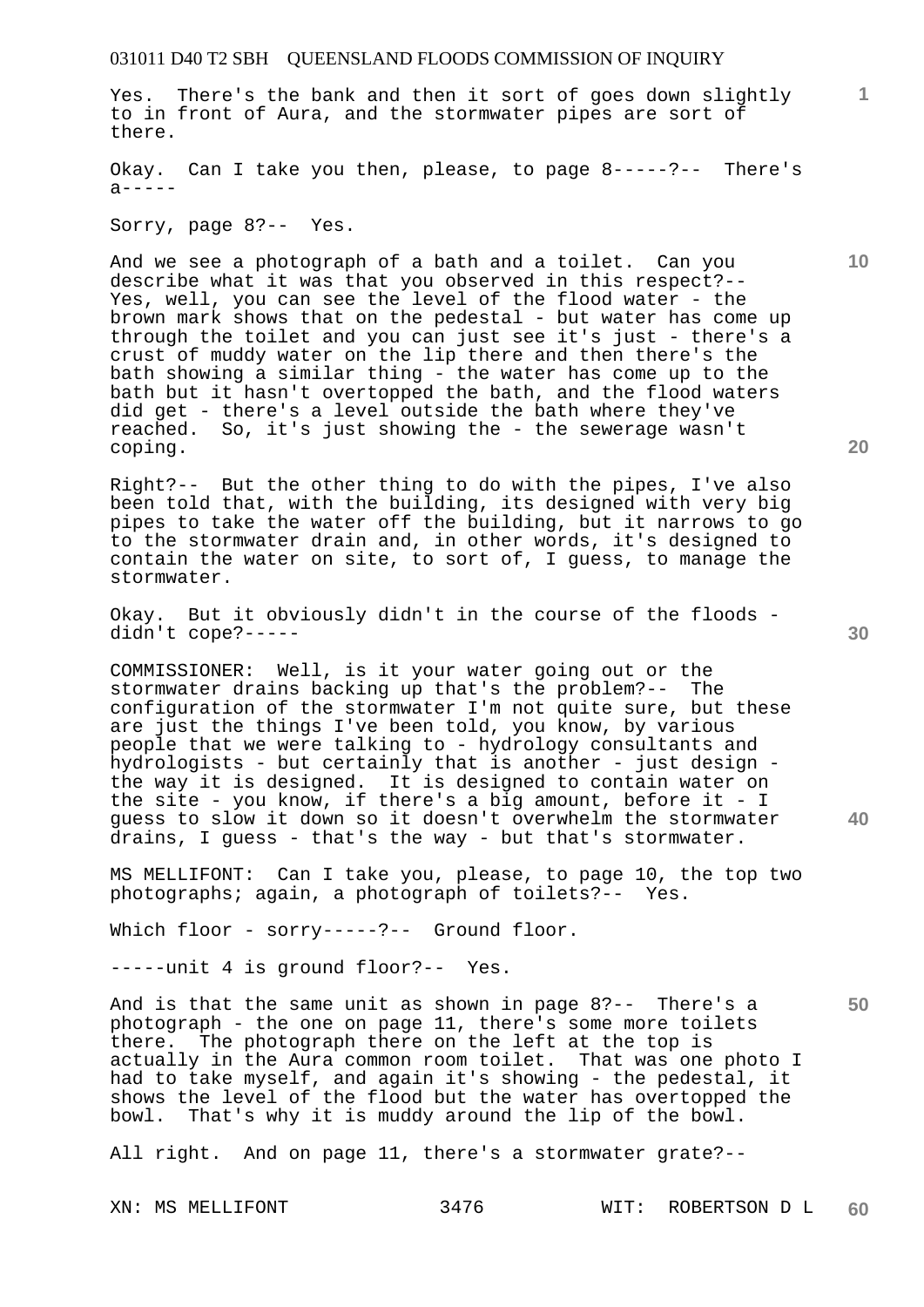Yes.

Is that actually on Aura's property or next to it?-- That's actually in this sort of sunken area around the building and that one there on the left is on - and in the middle and on the right - is the stormwater drain that is right near the steps where you go up to the street. So, you come down the side of the - you come down the fire escape at the side of the building and then you go down into this pathway below floor level, and then this stormwater is right near the steps as you go up. So, as we - that all got filled up with knee-deep water very quickly, so we had to actually exit - when we exited - when we evacuated, we had to walk through knee-deep water to get out on to the street, and somebody fell down that drain because the force of the water pushed it up - pushed the grate off - it's very heavy, but it was the force of the water - and they fell down. They didn't get hurt, but it lifted right off.

**20**  All right. Thank you?-- It's now secured, but at the time it was just sitting there.

All right. So, subsequently it has been attached by some mechanism?-- Yeah, we've attached it there now, yes.

Thank you. That's the evidence of this witness?-- So, there's a big, big one. Some of the others are slightly smaller, but that was the big one. It's quite deep.

**30**  The stormwater grate is quite deep?-- Mmm, the drain is deep, yeah.

All right, thank you. Sorry, just before we finish with asking Ms Robertson some questions, can I tender, please, PD Online contour map of the area?

COMMISSIONER: Should we look at that and find out where the apartment is?

MS MELLIFONT: Yes, please.

COMMISSIONER: It will be Exhibit 692.

ADMITTED AND MARKED "EXHIBIT 692"

**50**  MS MELLIFONT: It's not actually been marked on the map, so what I might do is to tender at this stage the Queensland Reconstruction Authority Area which gives a better idea of where it is.

COMMISSIONER: It's a what - Queensland Reconstruction Authority what?

MS MELLIFONT: Area.

**10** 

**1**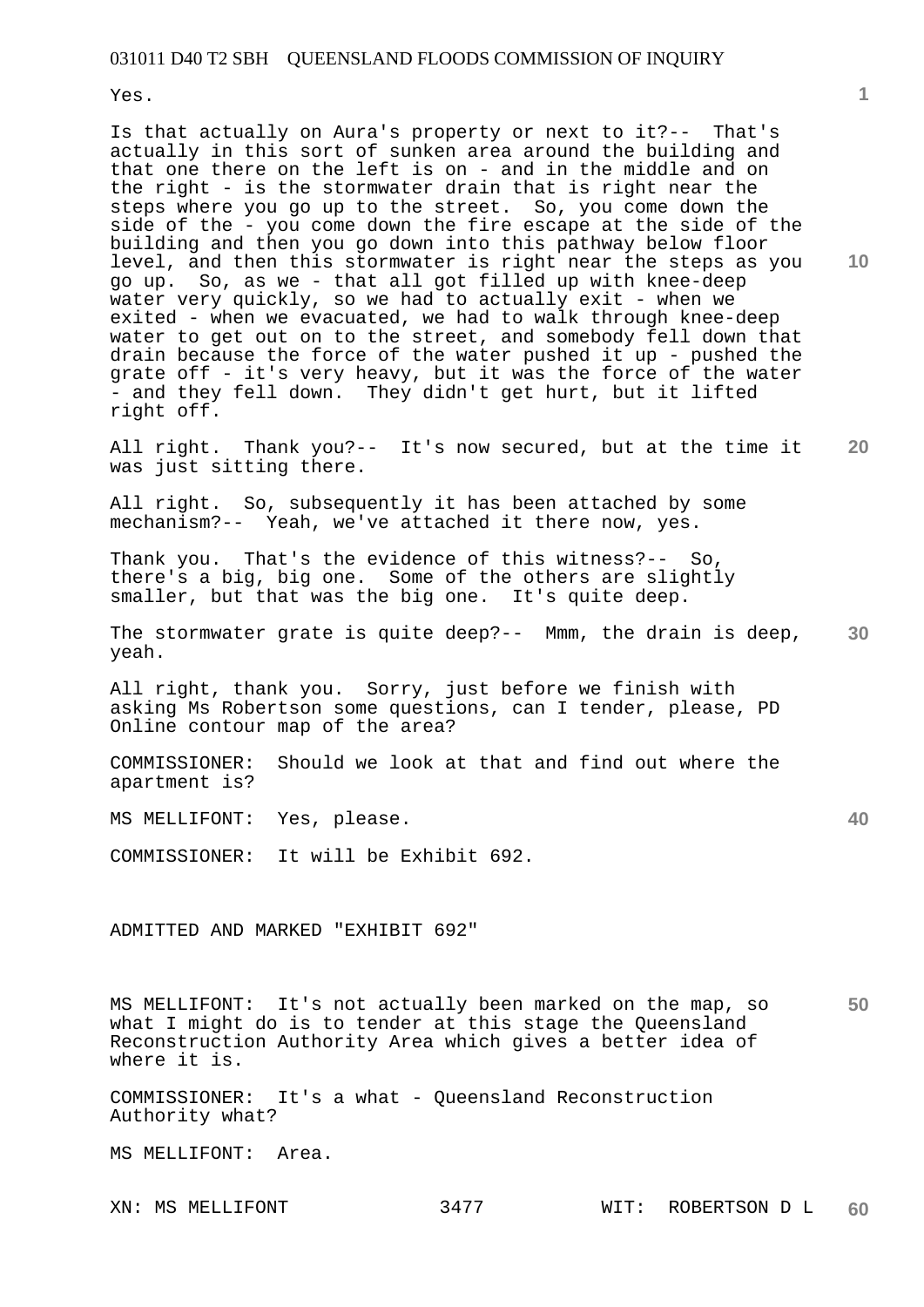COMMISSIONER: I see. That photograph will be Exhibit 693.

ADMITTED AND MARKED "EXHIBIT 693"

**10**  MS MELLIFONT: I'm sorry, I will start with the QRA. You can see in the bottom left there is a black Nikko rectangle that indicates the site of the Aura apartments.

COMMISSIONER: Is that right, Ms Robertson?-- That's right, and Arriva is next store.

Thank you.

MS MELLIFONT: Now, we'll go back to the PD Online Contour?-- The orange one is the Queensland Orchestra Building that we talked about earlier.

COMMISSIONER: Could we just go back and see that?

MS MELLIFONT: Yes. So, I'll just identify it on the area?-- Yeah, the-----

All right. So, just above the black marked box there's an orange building?-- I think it's orange. Wait a minute, I might be misleading there. It's actually - but you can see that it is at the end of the street, the Orchestra building.

I might get you to come and point it out for us, please?-- That's better. That's better. Okay. It could be the building, yeah. It's got a carpark around it. So, yeah, that must be it, because Waters Edge is the one just opposite. No, it's the orange building. Yeah, that's better. I can see it better now.

**40**  COMMISSIONER: I can't see an orange building?-- Ah, yellow, just- yes, is there - someone is putting-----

It's that large - I'd call that yellow, but is that what you're talking about?-- You can see the Nikko pen and then there's a yellow building down the street and on the right.

MS MELLIFONT: Can I get you, Ms Robertson, if you don't mind actually to go up to the screen and point out where you're talking about?-- Okay. Here.

COMMISSIONER: Yes, thanks?-- And that's the carpark area there.

And then-----?-- It didn't come over the bank here at all, it  $came---$ 

And while you're up there, where's - it's Arriva, isn't it?--It's next door. Right next door.

XN: MS MELLIFONT 3478 WIT: ROBERTSON D L **60** 

**30** 

**20** 

**50**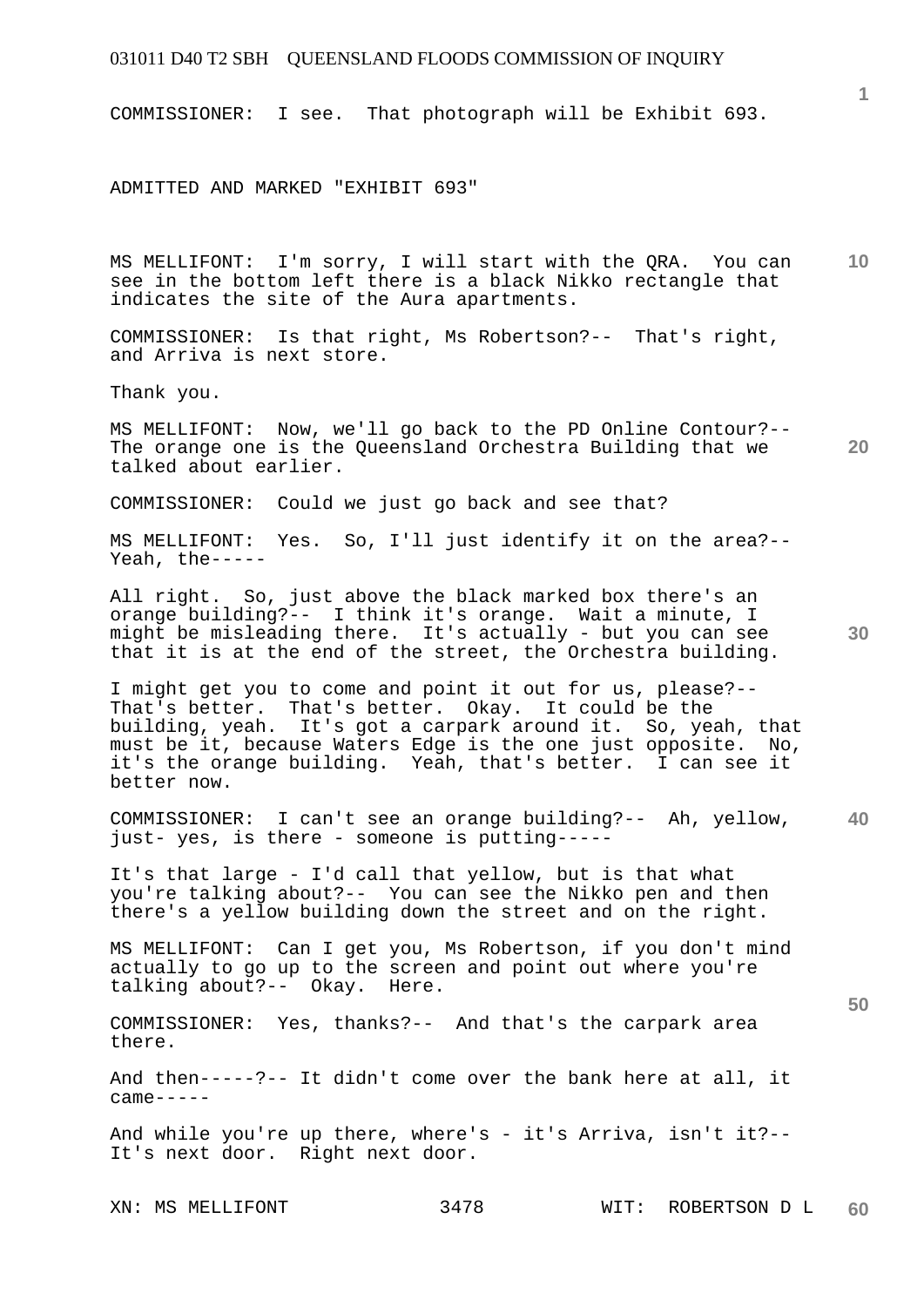**1 10 20 30 40 50**  Thanks a lot?-- And this is an empty sort of construction site there - well, it's not empty. It's got a big empty area, but it's - there is a business there, yep. Thank you. MS MELLIFONT: So, for the record, you indicated that looking at the aerial to the right-hand side is where the - to the right-hand side of the black Nikko rectangle is where the Arriva apartments is?-- That's it, yeah. And the yellow building above the black box is the-----?-- Orchestra----- -----Queensland Orchestra Building?-- Mmm. Now, I will just go back to the contour - PD Online?-- Mmm. And, of course, I was wrong. It is marked on there with a yellow circle. So, can you see in about the centre of that PD Online there's a yellow circle. Does that tend to show you that's where the-----?-- Can you make it just a bit larger just a bit? COMMISSIONER: It's just a dot, isn't it? MS MELLIFONT: Yes. WITNESS: Okay. COMMISSIONER: Next to the word "West End". Is that what you're talking about? MS MELLIFONT: Yes, to the left of the word "West End"?-- Yes, it is actually to the right of that dot - yellow dot there. So, the apartments are to the right of the yellow dot?-- Yes. Thank you?-- Because it looks like the construction property is next door, I think. All right. Thank you?-- It's a scaffolding business. Finally, I just tender for completeness the zoning map from PD Online. I'll ask that that be handed up, please. COMMISSIONER: Exhibit 694. ADMITTED AND MARKED "EXHIBIT 694" WITNESS: See, this was taken before the flood. There's been some changes to that map.

XN: MS MELLIFONT 3479 WIT: ROBERTSON D L **60**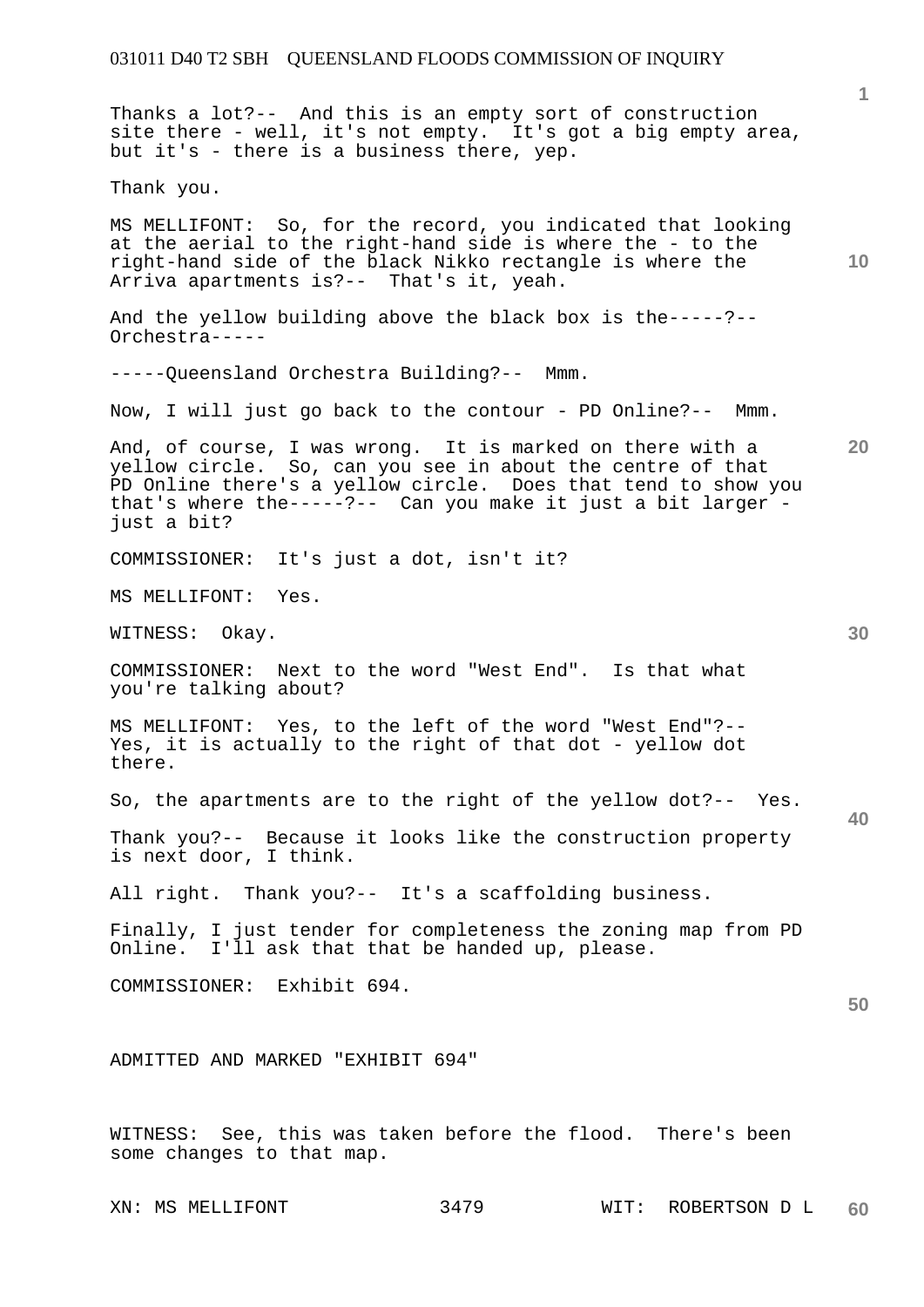MS MELLIFONT: The contour map?-- Well, it's showing a building where there's no building now, opposite-----

So, which building is now no longer there?-- Ah-----

Miss Associate, can we have the contour map back up, please? Sorry, did you say one of the buildings is gone?-- Yes, the can I show it? That there, and it's - Waters Edge has been built as well and those buildings aren't shown there as well.

All right. And so the building that's no longer there you've indicated above the word "West End", it's gone now?-- So, these have got two big buildings now, eight storey building there and there, and water came there, because I think that's flowed there - that's Duncan Street.

Ms Robertson, just so I have the record clear, on the map we are seeing at the river what looks like empty ground, as it were. Is that where Waters Edge has now been constructed?-- Yes, because that's the Queensland Orchestra building and there's Water Edge there, two big eight storey buildings, and this has been taken down, this one.

And what was that building?-- Just, like, a big empty shed. There was a building - they were doing netball - playing netball - indoor netball.

All right. Thank you?-- That bit there.

You can return to your seat, thank you?-- That's - this is where I think they've got approved 12 storey buildings and there's about 525 apartments in two 12 storey buildings to go in there - there and around to the side here.

Okay. So, in your - I'll just let you return to the witness-box?-- Mmm.

So, in your statement you refer to there being a 12 storey complex proposed for that?-- A couple of them, yes.

Dudley Street?-- Duncan.

Duncan Street?-- Duncan, yeah.

And you express some concerns about the density of that apartment?-- Yes.

That's the evidence?-- Well, the height as well and the lack of car spaces.

Thank you. That's the evidence of this witness, thank you.

COMMISSIONER: Ms Brasch?

MS BRASCH: No questions, Commissioner, thank you.

MR DUNNING: No questions, thank you, Commissioner.

**20** 

**30** 

**40** 

**50**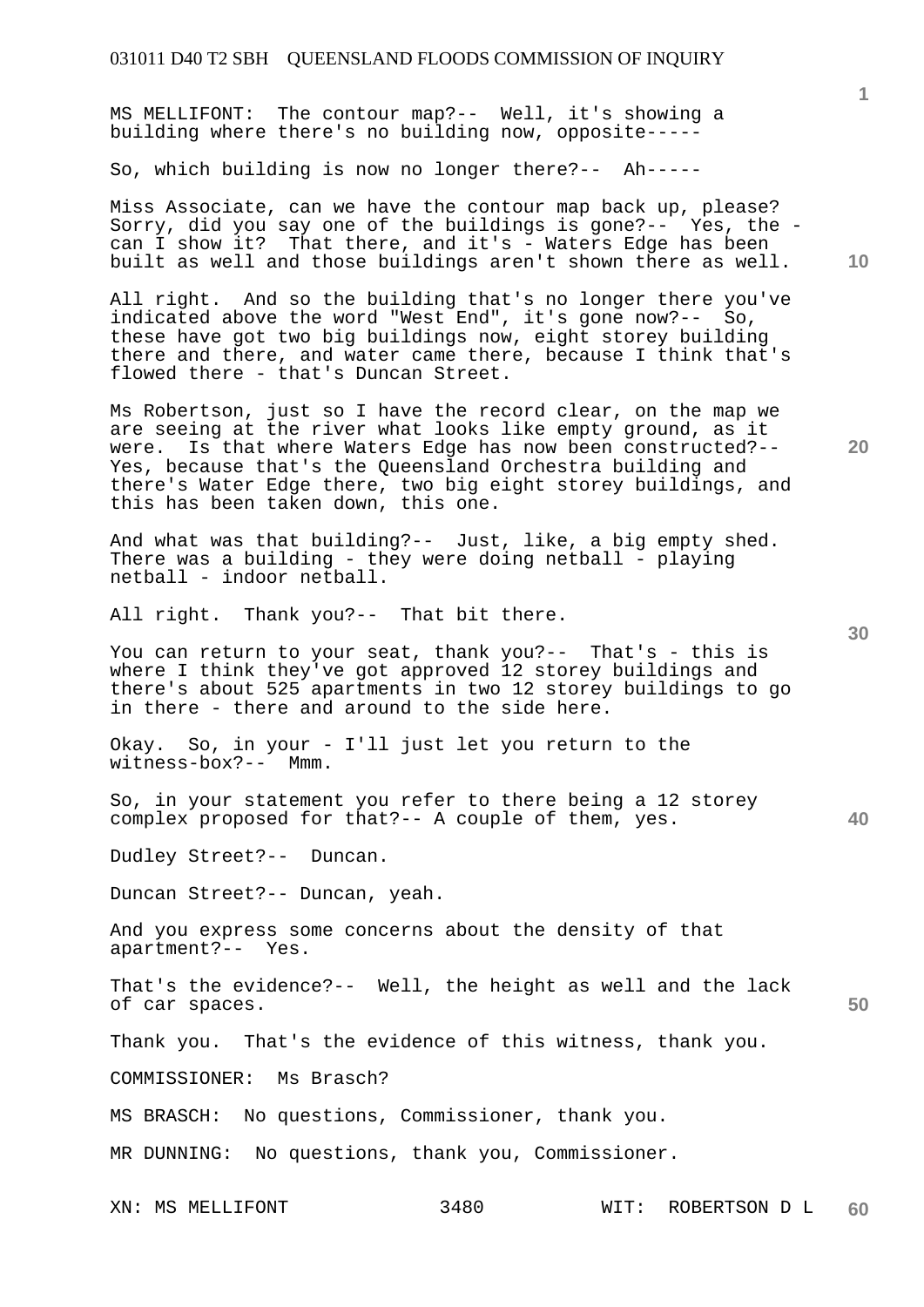**10**  COMMISSIONER: Yes, thank you very much for your time. You're MR FLANAGAN: No questions, Commissioner. MS O'GORMAN: No questions, Commissioner. COMMISSIONER: Ms Mellifont? MS MELLIFONT: Might Ms Robertson be excused, please? excused, Ms Robertson.

WITNESS EXCUSED

MS MELLIFONT: I recall Rory Kelly.

**30** 

**20** 

**1**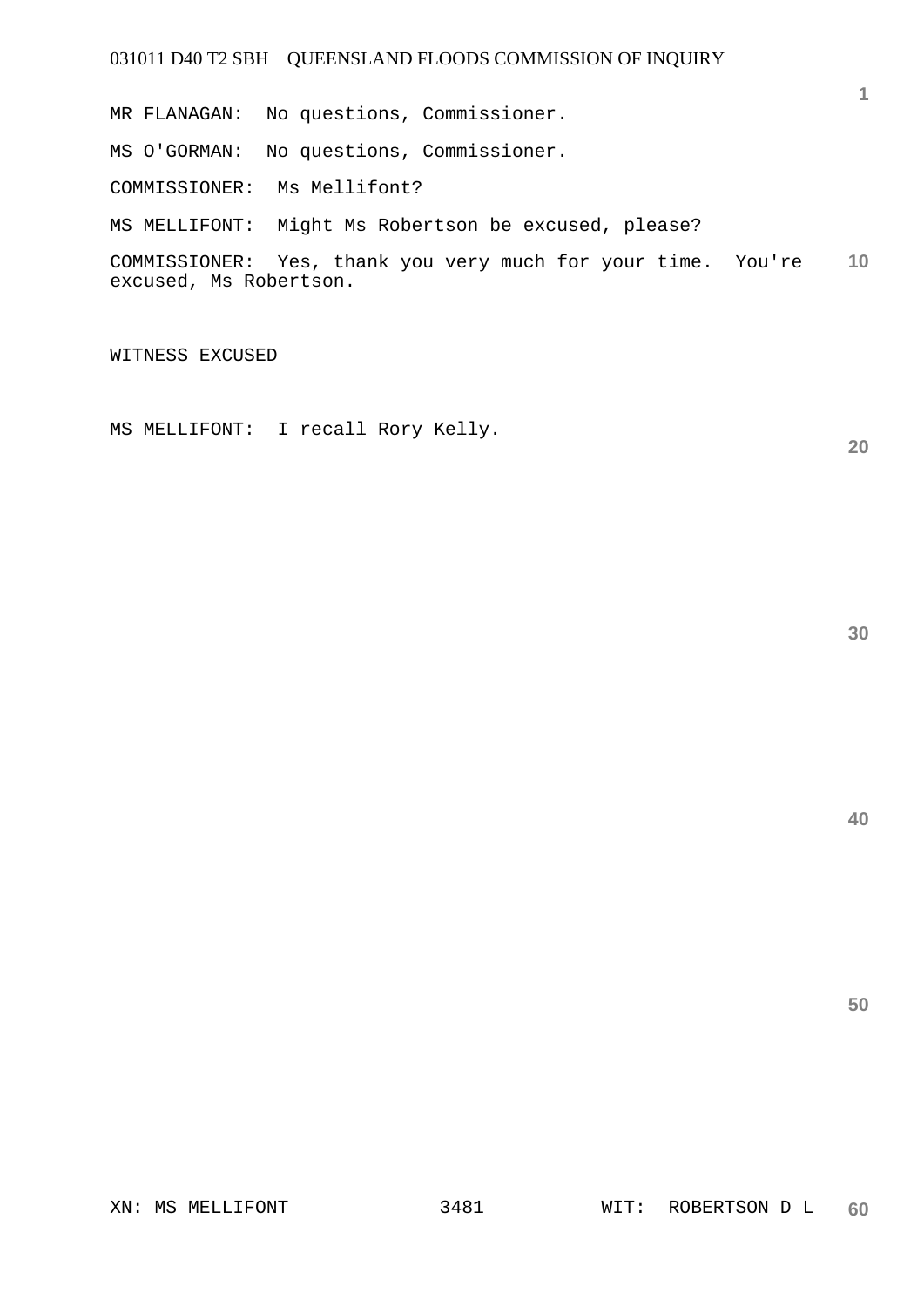RORY JOHN KELLY, RECALLED, RESWORN AND FURTHER EXAMINED:

MS MELLIFONT: Before I ask Mr Kelly some further questions I should say, last week we were talking about the Dulux Powder Coating Factory at 1477 Ipswich Road, Rocklea. I ought to have made it clear last week that although the site was inundated in the January '11 the Commission has not received evidence that hazardous materials stored on site were not contained.

Now, Mr Kelly, just returning to your evidence from last week. We were talking about SPP  $1/\overline{0}3---?---$  Yes.

-----and that it includes the concept of natural hazard management areas?-- Yes.

Okay. Now, I'll very quickly revisit the last little bit of your evidence. Annexure 1 at A1.1 states that for natural hazard management areas this policy applies "for flood for those areas that involve the manufacture or storage of hazardous materials in bulk". You agree with that so far?-- Yes.

Now, 6.3 of the policy then states that when assessing development applications for that kind of development regard has to be had to outcome one and two. You agree with that so far?-- Yes.

Okay. Now, I took you to outcome one on the last occasion, which we have there on the screen, and I asked you which part of City Plan reflects that outcome. Now, you mentioned at that point in time section 3 of the City Plan?-- Chapter 3.

Chapter 3. Now, I want to take you, please, to chapter 3. Now, we'll start with chapter 3, page 1. We see that at heading 6. We have a designation for industrial areas?-- That wasn't the section I was referring to.

That was not the section?-- No. If you go to the top of the page and go to page - I think I said page 6.

Yes?-- No, sorry, scroll back up again. Stop. Just there on the bottom left-hand corner of the - bottom left-hand corner it says, "generally appropriate impact-assessable development," and then it goes, if you can scroll up a little bit, sorry, keep - then it talks about, in the next column on the right-hand side, "generally inappropriate impact-assessable development," and then if you read the paragraph and the column, that's where it's specifically mentioned. If you scroll down to the next page it should be in the top left-hand column. Just there, talking about, "proposal does not result in unreasonable risk or hazard on the site or adjoining lands". That picks up the hazard issues that you're referring to and then we can from that - in addressing that question, because it's not a code or a - we can draw in other information, which would draw in this or

XN: MS MELLIFONT 3482 WIT: KELLY R J

**30** 

**20** 

**40** 

**50** 

**10**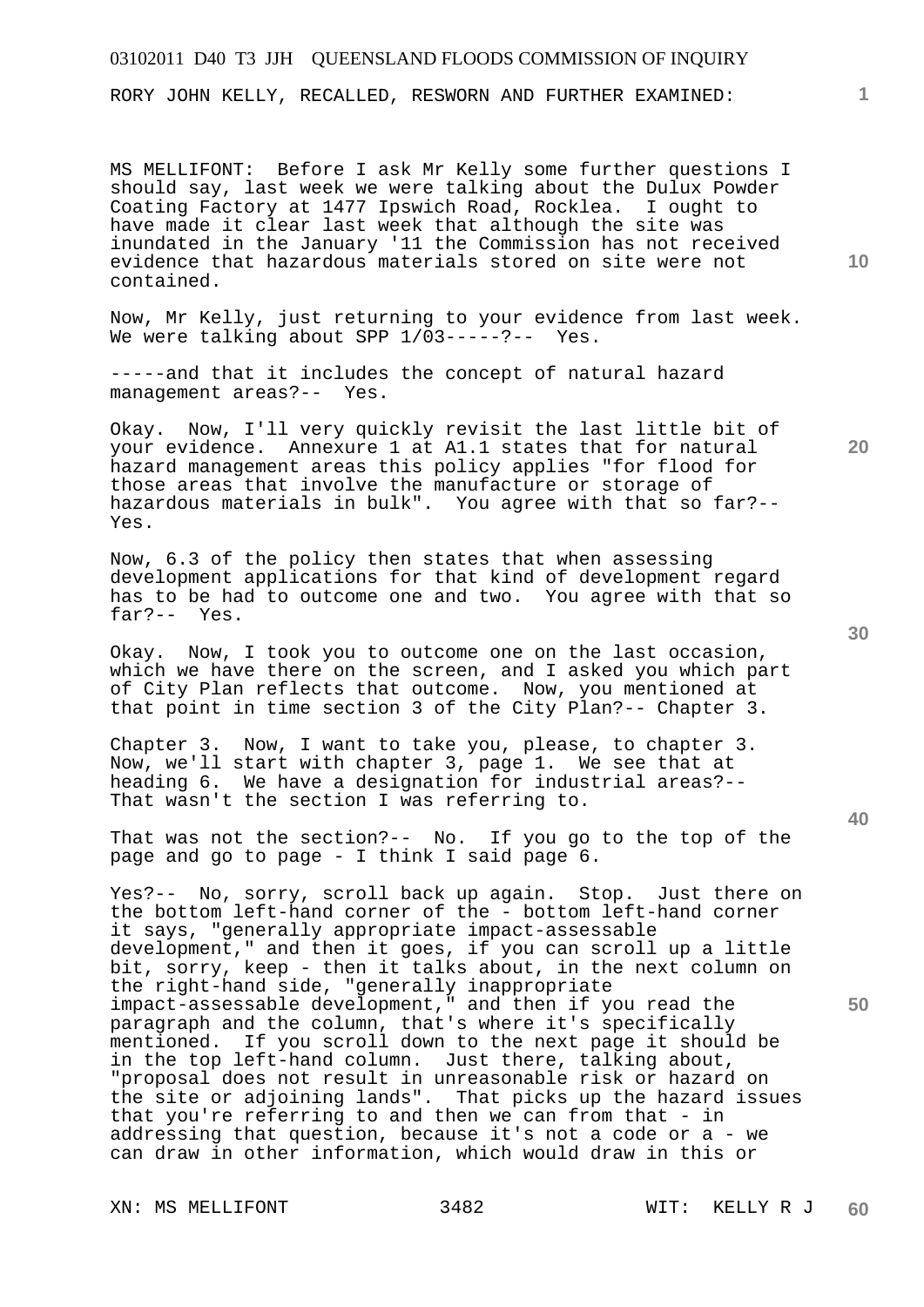draw in other - our Hazard Risk Policy or our PSP in City Plan which also picks that up and today would also pick up the Subdivision Development Guidelines which refer to that document.

All right. So let me see if I can summarise this and you can tell me whether you agree or disagree. For an impact-assessable development the City Plan has specific criteria referable to hazardous material which picks up the concepts in SPP 1/03?-- In this part, yes.

Okay. Some - some hazardous material aspects can be code-assessable if they come under certain quantities; correct?-- A use may be, yes.

Okay. Now, for those code-assessable ones there's nothing specific in the City Plan which picks up outcome one of State Planning Policy 1/03?-- No, I believe it's picked up in the relevant codes, primary or secondary codes that a code application would have to address. If  $I - if$  you go to chapter 6 or part 6 of that code that you're referring - you went to first in the City Plan, you'll notice there there's some primary codes and secondary codes and within those secondary codes there's references back, and I understand the Subdivision Development Guidelines, the 2008 version, specifically refers to the risk hazardous - hazard analysis and similar things are covered in our hazardous PSP.

Right. What I want to ask you, and if you can't answer it now you might be able to do so after lunch, is, with respect to code-assessable uses for hazardous material what are the provisions in the City Plan which pick up the specific criteria in SPP 1/03 or is it the case that the City Plan doesn't pick up the specific criteria in SPP 1/03 but somehow otherwise deals with the aspect of flood and hazardous materials?-- Best I'd answer that question specifically after lunch, if I could.

Okay. Now, I want to take you, please, to the State Planning Policy Guideline. Now, I'm going to have to take you through various parts before I get to a question on this, Mr Kelly, so bear with me. If we start by looking at page 1, paragraph 1.1, and you can see there that the guideline is to, "provide advice and information on interpreting and implementing the State Policy 1/03". Agree with that?-- Mmm-hmm.

All right, we'll go over to page 10, and section 6 deals with development outcomes and development assessment. You agree with that?-- Yep.

6.1 says that, "this section provides guidance on how to achieve SPP outcomes one through three". You agree with that?-- I've still got 6.1. Sorry, what - "outcomes", yeah, in the end paragraph, yes.

Okay. And if you turn over to page 14, and we look at step three, which is in 6.12?-- Mmm-hmm.

**10** 

**1**

**30** 

**20** 

**40**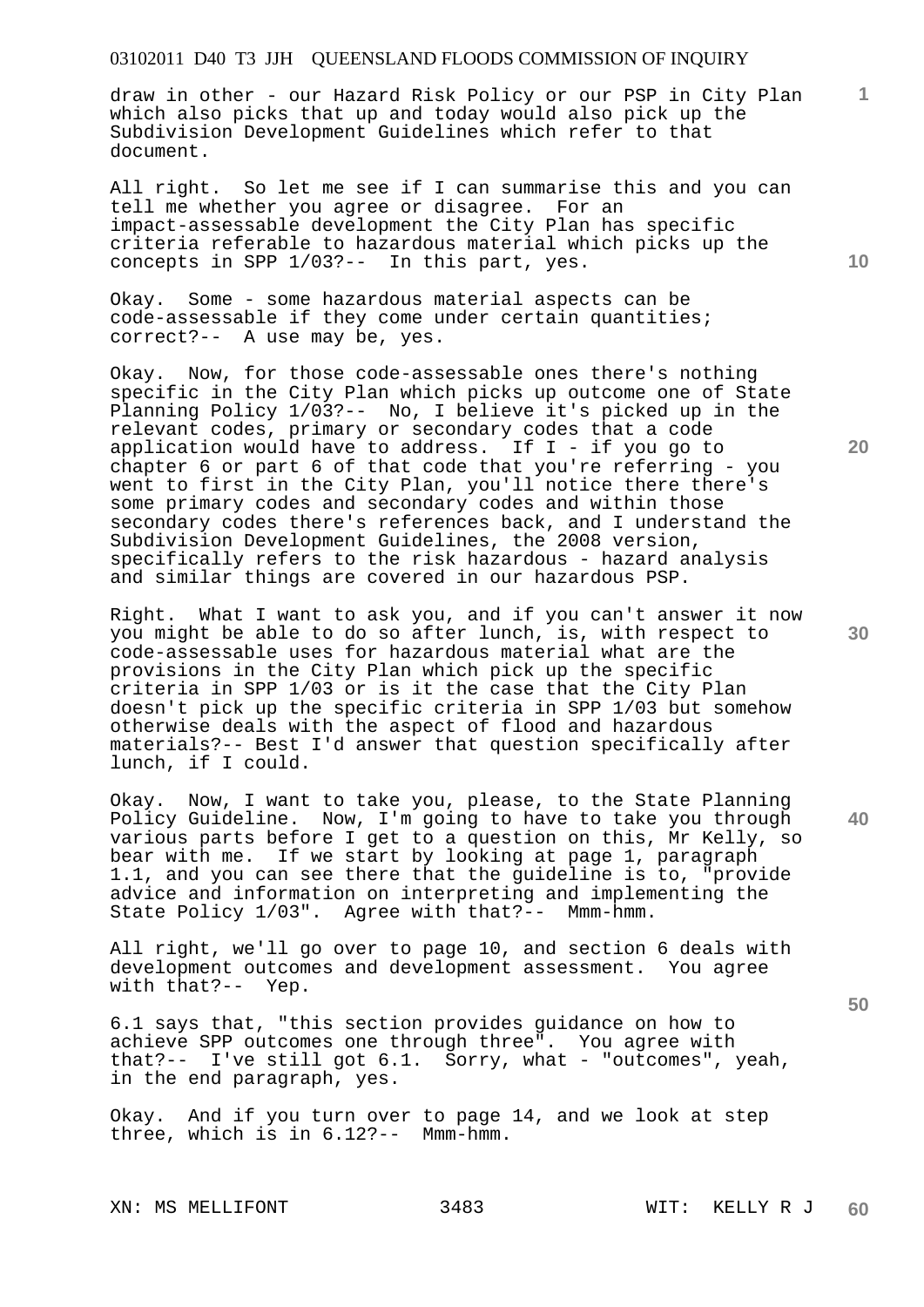And we see that that looks at whether the development proposal is compatible. Agree with that?-- Is compatible with a natural hazard, yes.

Okay. Now, still looking at 6.12. It refers to annexure 4 annex 4 of the State Planning Policy, which you've just been to, and says, "Appendix 5 of this SPP Guideline includes solutions for each of the specific outcomes that can be used to help determine whether or not a development proposal is compatible with natural hazards". Following that so far?-- Mmm.

Thank you. Going now to page 53, this is where - page 53 in general is where appendix 5 starts, and if we look at 5.5 it tells us that in the table that follows column two sets out the specific outcomes from annexure 4 of the State Planning Policy. Agree with that?-- Yes.

All right. Now, they seem to be the things that the scheme is said to have reflected?-- The planning scheme, yes.

Yes. And at column three, "contain solutions that provide the basis for a local government to devise solutions and acceptable solutions for the planning scheme codes". You agree with that? Agree with that?-- Yes, sorry, I said "yes", sorry.

Okay. If we turn now to page 55. You see that table (a) relates to flood. I want to take you specifically to page 59 and specific outcome four, which is, "public safety and the environment are not adversely affected by the detrimental impacts of flood water on hazardous materials manufactured or stored in bulk". And now can I take you, please, to the solutions suggested in column three? It's the same page, and we've just lost it off the screen. Okay. And we see at 4.1, "The manufacture or storage in bulk of hazardous materials takes place above the DFE flood level or," 4.2, "structures used for the manufacture or storage of hazardous materials in bulk are designed to prevent the intrusion of floodwaters". Now, do you think that those solutions are the optimal solutions?-- For Dulux or for any hazardous material?

Any hazardous materials?-- Well, it provides an alternative for someone wanting to store those so structures and manufacturer, "storage of hazardous material," the alternative, the "or", 4.2, provides an ability for them to demonstrate that if they do store it on site it doesn't get out if there's - if it's inundated-----

All right?-- -----so I would say "yes".

Is 4.1 alone, though, too simplistic? Because if you have a flood above the DFE flood level which is not combined with storage designed to prevent the intrusion of floodwaters the risk of lack of containment presents itself. You agree?-- I agree with that statement, yes.

XN: MS MELLIFONT 3484 WIT: KELLY R J

**10** 

**1**

**20** 

**40** 

**30**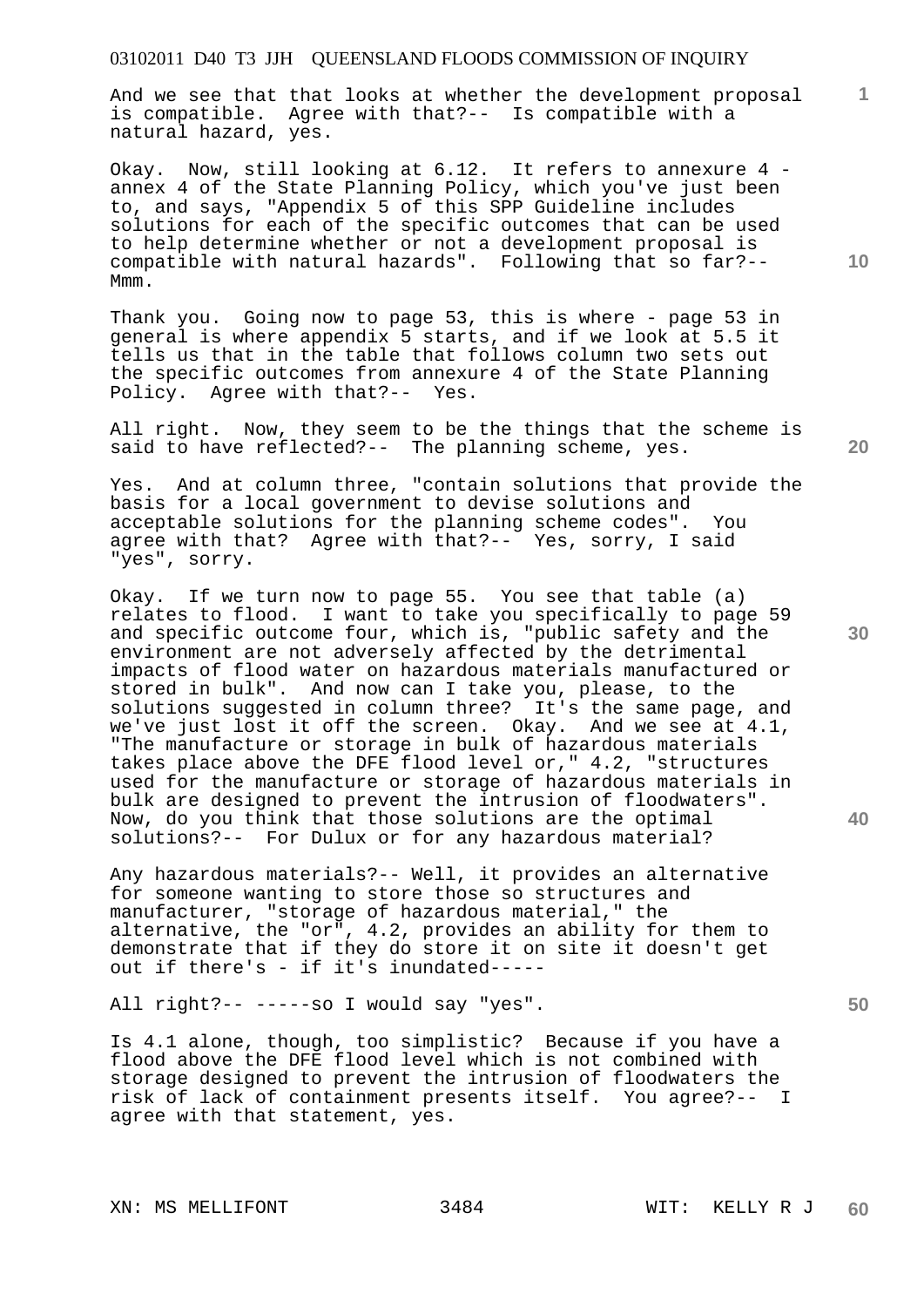COMMISSIONER: So maybe that should be an "and", do you think?-- Well, the way the planning system's set up in Queensland is it's performance-based and this is providing a performance. The issue would be is if you defined a DFE and you set a level of risk that you believe is acceptable and the waters exceed that, it's just a matter of getting a bigger flood, you either remove that altogether as an option. You wouldn't have "and/or" if you're concerned that the DFE, the defined flood level is such, or the event, wasn't acceptable to that. Alternatively, in our subdivision development codes now, this is in 2003, but in 2008 we specify uses and we specify different flood events, so some of them go up to 500 year, and that's quite a substantial flood, and you could - if you had that same standard then you would have a performance solution, they wouldn't do the DFE they'd have to make sure that they enclosed them or encased them in such a way that they didn't get out in floodwaters. So you could still leave it there, you'd just have to define what industries you wanted to have - and what DFE they had to design to.

MS MELLIFONT: This 4.1/4.2 we're looking at, that's current now?-- That's current since 2003, I understand, yes.

Okay. Isn't it best to have "and"?-- Well, by having "and" you're requiring both of them-----

And what's the problem with that, because isn't number two sorry, isn't number one by itself just not enough?-- It would depend on what's stored. I could see "or/and" being applicable. The other alternative would be not to have them stored there at all, but obviously it's a risk-assessment-based approach that this is offering and you look at the risks and make a call on that.

I'll put this last proposition to you on 4.1 - no, sorry, I will just be repeating myself. What about 4.2 just by itself, is that good enough?-- No, because you want to - I think both of them together is - provide a solution. You want it below above the DFE because some properties might be affected by other type of flooding as such and you want them up as high as possible. When I said "and/or", you don't need "or" there at all, you could have both of those as your solutions-----

Yes?-- -----to be achieved so-----

Yes, and if you have them both together, that takes away the reliance on the human component we spoke about last week of having to get people on to the site to move things?-- But people still have to make sure those structures are waterproof and that they don't leave a valve open or they don't do something else that might otherwise impact on them so-----

Yes. So provided you had those mechanisms in place for your sound storage, together with it being high enough, that's a better solution than a solution which looks to people having to come on site or do things on site when a flood is imminent; you'd agree with that?-- Based on what we discussed last time, yes.

XN: MS MELLIFONT 3485 WIT: KELLY R J

**20** 

**10** 

**1**

**30** 

**50**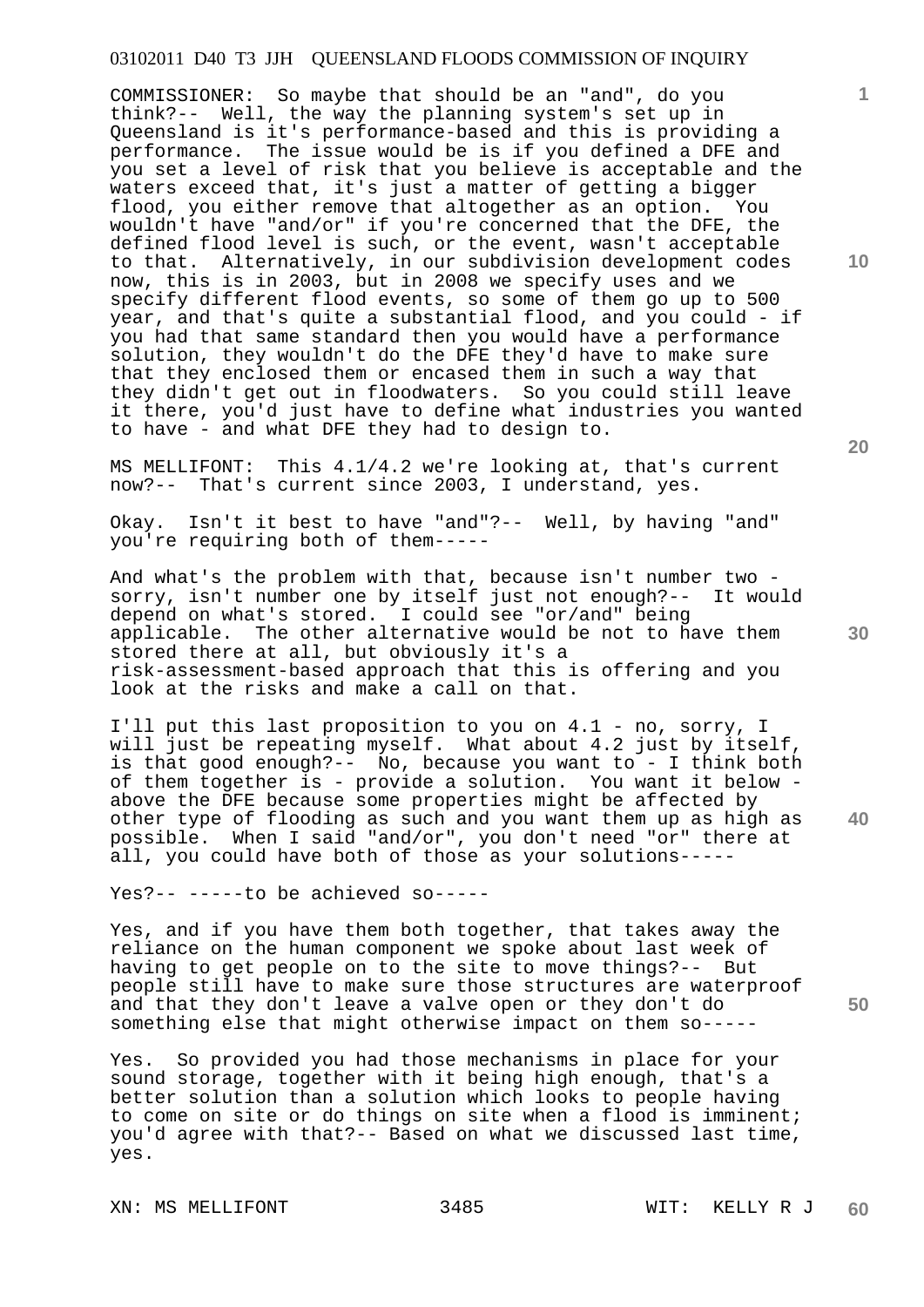Okay. Now, in so far as a solution which combines these two criteria, is there provision for such solution in the City Plan?-- If it doesn't already exist - the issue about the City Plan and taking the "and/or" out of this is that you then take away - well, you may reduce - the City Plan is required to provide acceptable solutions-----

Yes?-- -----which this might be the acceptable solution and then a performance solution where a specific type of industry might have another particular type of need and therefore the applicant - because Brisbane City Council can't provide just one solution, like you've suggested here, we have to - the applicant has always got the ability to try or do something else alternative - as an alternative solution that achieves the same outcome.

Yes, I understand that, but what I'm really asking, as I understand it currently the City Plan does not contain solutions which combine 4.1 and 4.2 with reference to flood and hazardous materials. Is that as you understand it?-- No, I believe I think it does have a certain - certain references to the storage of flammable and combustible liquids, or if not references other State legislation that does.

All right. I'll ask you to have a look at that one over lunch as well?-- Yes.

And to be clear, I'm looking for criteria which reflect specifically a combined approach of 4.1 and 4.2 within the City Plan. All right, I want to now speak about the Hazard and Risk-Assessment Planning Scheme Policy. Now, what is that policy?-- That's a planning scheme policy at the rear of the City Plan that's picked up in relevant codes that may be applicable when that's called up.

All right. Now, it's not called up for all industrial development, is it?-- I'd have to go through each of the individual codes that are picked up, whether it's code or impact, I believe it is. I believe it's in the stormwater<br>management code, which picks it up as well. I'll just check. management code, which picks it up as well.

Is that something you can check now? Is that something you can check now or would you prefer to do it over lunch?-- I'll just having a quick look, I've got some bits of the City Plan here. No, I don't have a full copy of the City Plan so I'd have to go back and have a look.

All right. So we'll add that to your list of things to look at for lunch but I'll make it clear what I'm going to be asking you so that you have an opportunity to look at it. The propositions are that the Hazard and Risk Assessment Planning Scheme Policy is not called up for all industrial development, that it contains no specific reference to flooding, and I will ask you whether it ought to raise the issue of potential intrusion of floodwaters as a consideration. Is it correct, so far as you understand, that there is no natural hazard management overlay in the Brisbane City Plan?-- We - with the exception of maybe the Mt Coot-tha DCP or the local plan. I

**10** 

**1**

**20** 

**30** 

**40**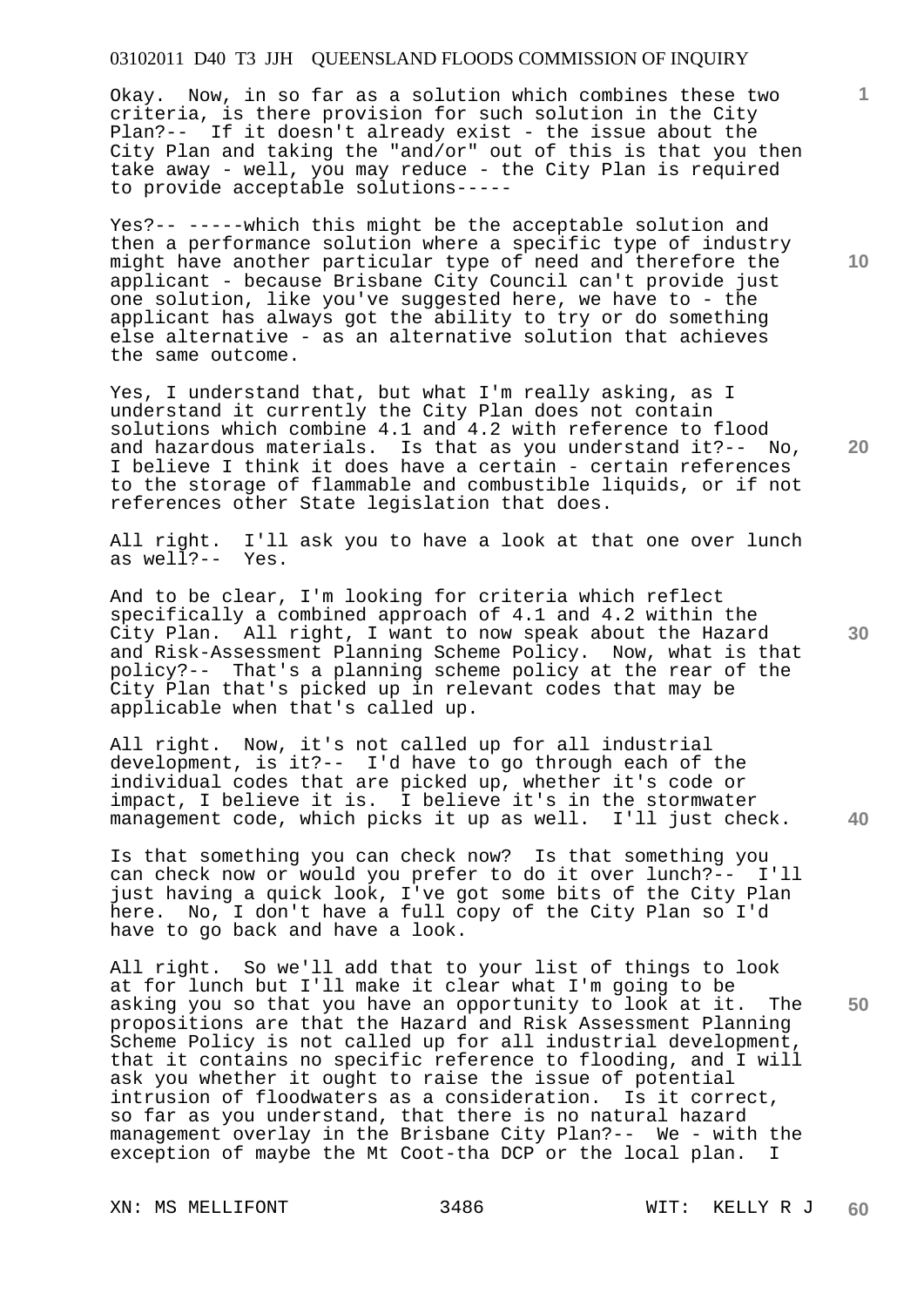think that deals with fire-----

Okay?-- -----and slope.

How does Brisbane City Council determine what falls within a natural hazard management area as that term is used in SPP 1/03?-- I couldn't tell you without referencing back to the City Plan, sorry.

All right, I'll let you have a look at that, too.

COMMISSIONER: Is somebody making a note of all of these for the poor man?

MS MELLIFONT: I hope so.

MR DUNNING: Yes, Commissioner, somebody is.

COMMISSIONER: Yes.

MS MELLIFONT: And just to top and tail it, I'll ask you whether certain parts of Rocklea would fall within that category as perceived by Brisbane City Council, so I'll put that on the list of things to look at?-- There is a major hazardous area in Rocklea and a buffer that's specifically referred to in the general industry area designation for part of the City Plan.

So you would perceive that Rocklea would fall within the category of natural hazard management area but you need to work out, first of all, how Brisbane City Council determined what is a natural hazard management area?-- Yes.

Okay. Is that a convenient time for the morning break?

COMMISSIONER: Yes. We'll come back at 25 to.

THE COMMISSION ADJOURNED AT 11.21 A.M.

**50** 

**20** 

**10** 

**1**

**30**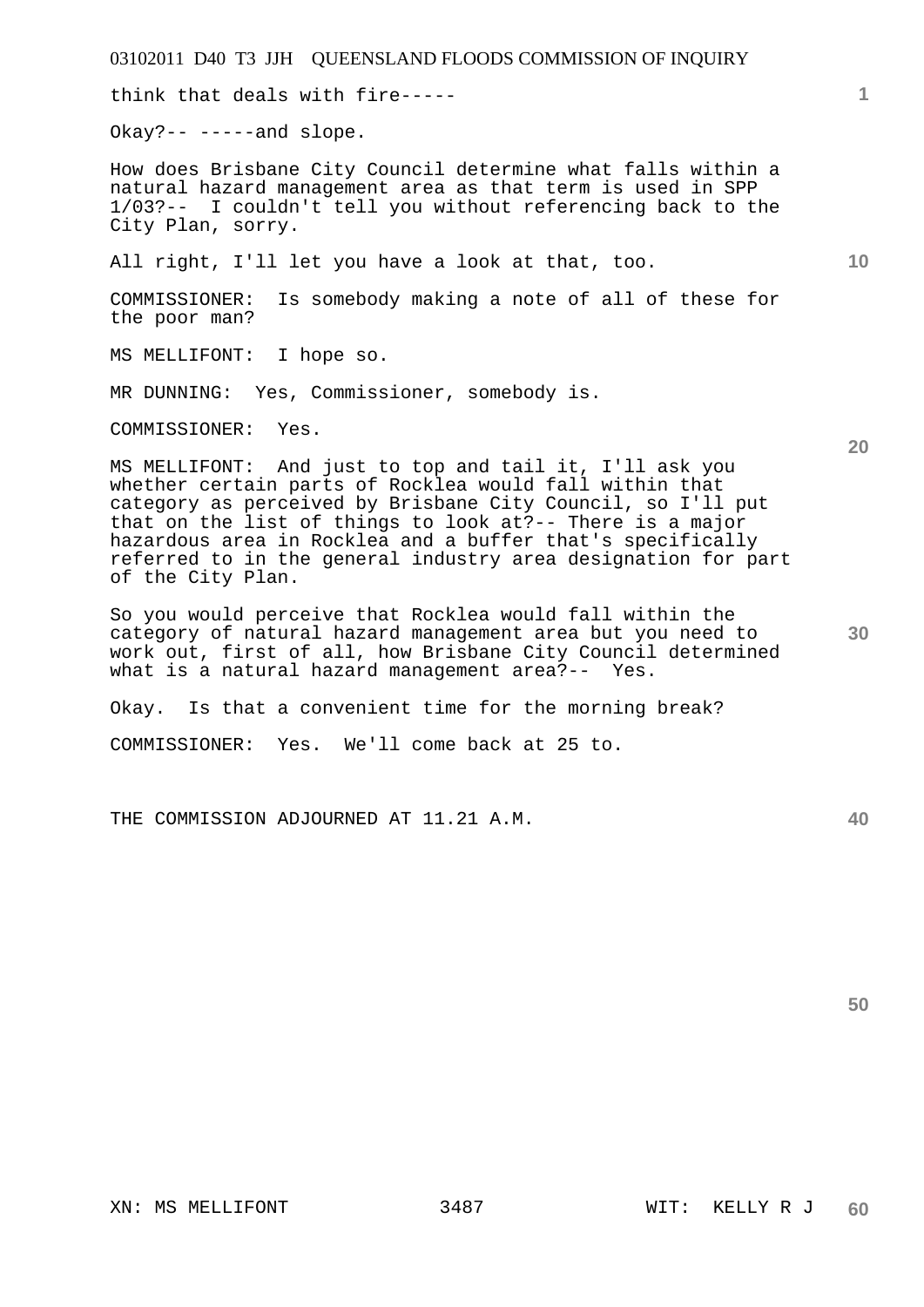THE COMMISSION RESUMED AT 11.38 A.M.

RORY JOHN KELLY, CONTINUING:

MS MELLIFONT: Can Mr Kelly be shown his fifth statement, please? Madam Commissioner, the next line of questioning relates to a Caltex Service Station at Ashover Road, Rocklea. Can I make it clear that the site flooded in '74 but did not flood in 2011. The case is being looked at simply from a systemic point of view as to hazardous materials, and it is expected that far less time will be spent in respect of this one than the previous.

Can I start, please, by tendering a Brisbane City Council aerial map which has the location of the service station marked with a cross? I will have that shown to the witness.

Mr Kelly, can you confirm this is a Brisbane City Council aerial photograph which marks the location of the Caltex Service Station with a cross in the centre of the page?-- Yes.

I tender that.

COMMISSIONER: That will be Exhibit 695.

ADMITTED AND MARKED "EXHIBIT 695"

MS MELLIFONT: Now, is it your understanding, Mr Kelly, that this property did not flood in the 2011 floods?-- Yes.

Although it came quite close?-- Yes.

Can I take you, please, to your statement? You describe in paragraph 8 how the site's land use was originally for a truck depot, store houses and a hazardous industry and that this use was approved in 1986?-- Yes.

Okay. Now, you say in paragraph 7 you have been unable to find on council's file a development approval to authorise the use of the subject land for a service station or a like use. Are you able to say - observe anything in terms of the state of the records which would indicate to you why such a document couldn't be found?-- No. I believe the records from '86 onwards are very accurate for the site, and would suggest that as a service station since 1978 and the '86 approval was under the '78 plan. The '87 plan and the 2000 plan the service station has required a development approval to operate on the site.

**10** 

**20** 

**30** 

**50**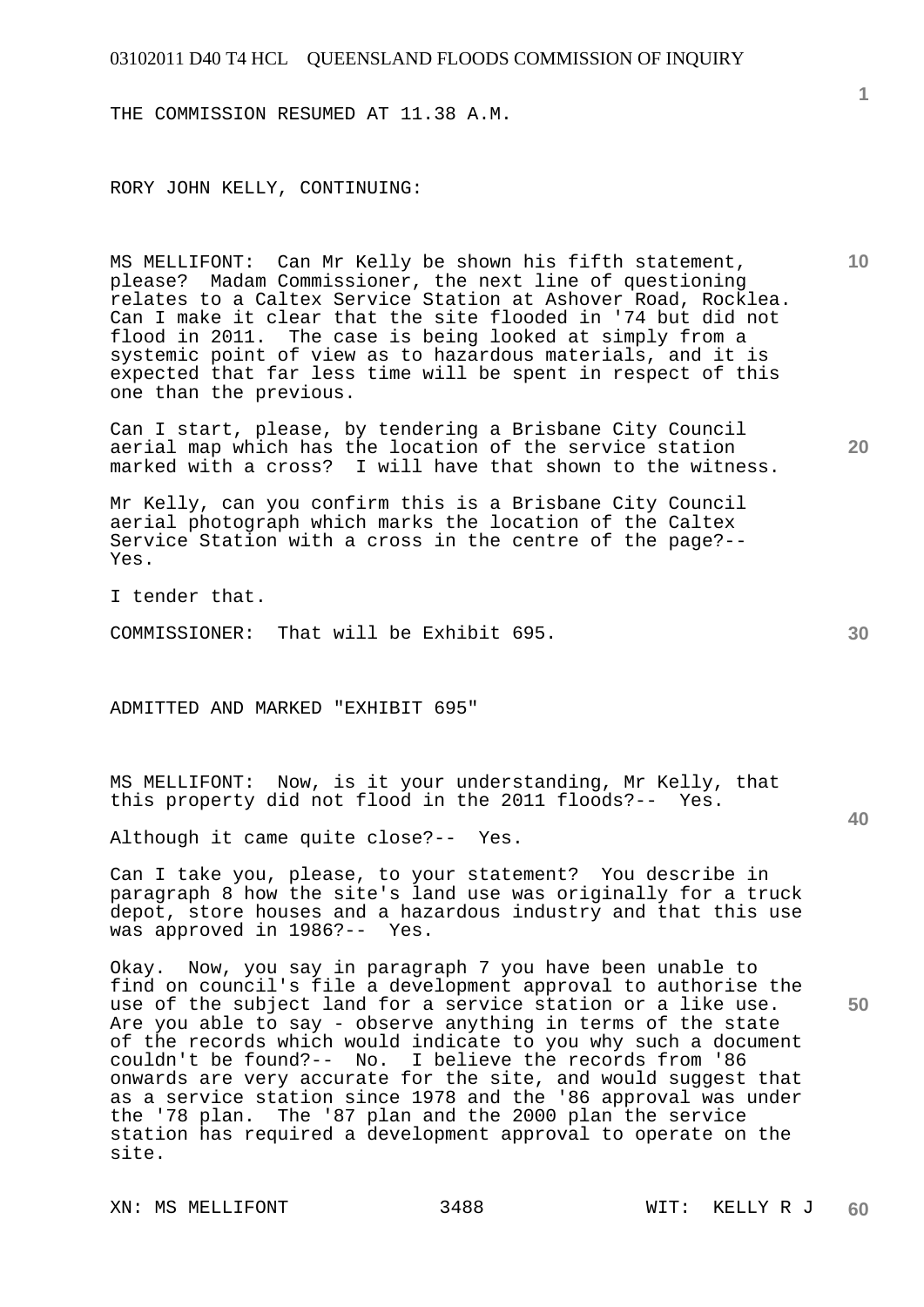So the file should have been complete? You would expect the file to have been complete?-- I would expect another file there for an application for a service station, yes.

All right. But what I'm asking you about - let me preface it by this: you have produced a number of statements and across I think almost all of those statements there has been an indication that some records have been missing. I'm interested to find out with respect to this particular matter whether there was something about the way in which council have kept their records which indicate to you a problem with the record keeping system?-- There is no problem with the record keeping system as far as I could ascertain, or even get a glint of on this particular site.

It just happens that these documents are missing?-- What documents?

The - a document-----

COMMISSIONER: Well, the development approval, aren't you assuming it exists?

MS MELLIFONT: I'm assuming it exists, the development approval exists, but isn't the problem with this particular file that some documents surrounding that development approval simply aren't on the file and you would expect them to be there?-- I don't - from my understanding, looking at all the files, as I was concerned that there was a service station reference on this site, and that I couldn't find one, that I don't believe an approval has been sought, so there is no documents missing.

I see. I've misconstrued it. I am sorry. Can I take you, please, to paragraph 12 of your statement? I will just ask you to explain some of this terminology which appears to be historical terminology. You see there it reads, "The site is not affected by an interim regulation line". What is that, insofar as is relevant to flooding issues?-- The interim regulation line in relation to filling, since '87, that I know of, you are not allowed to fill below the regulation line. We identified one on the Dulux site, and basically below that area there, that's adversely affected by flooding or likely to be adversely - frequently affected by flooding, and that the filling below that line is generally not acceptable.

Okay. You will see on the last line on that page, under the heading "Recommendation, conditions and requirement", "The applicant to be advised as follows: relevant flooding information per the attached sheet." We're speaking here about Exhibit 63 to your statement. Can you tell me whether that attached sheet is there?-- The attached sheet would be it is referred to as folio 47, it is the second page. Folio 63 contains a - that's the sheet that's now attached there. That's the old flood reports that we used to send out with approvals.

XN: MS MELLIFONT 3489 WIT: KELLY R J

**20** 

**10** 

**1**

**30** 

**40**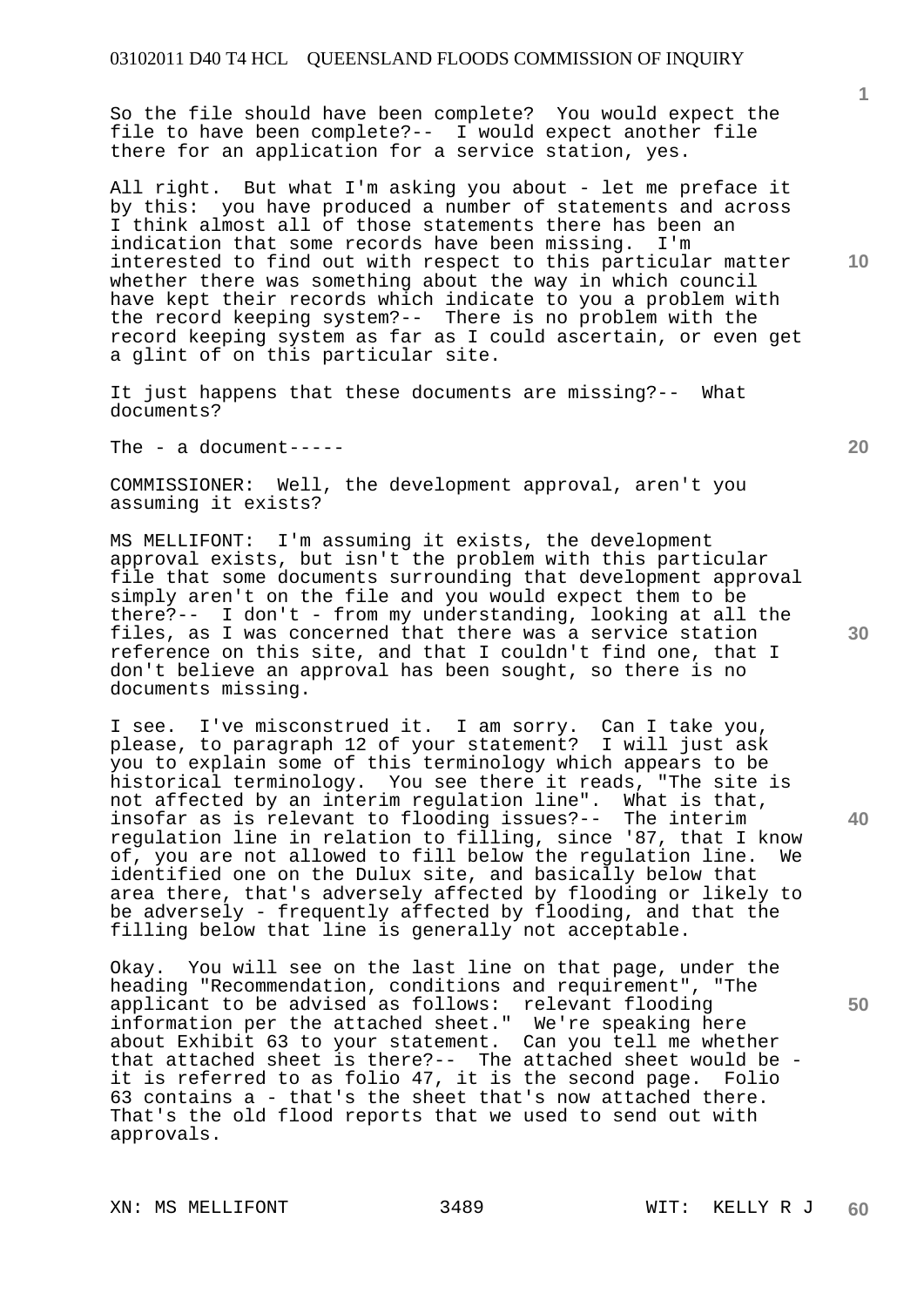All right. So that's the extent of the flooding information that would have been on the file at the time?-- Yes. That's the relevant information there.

All right, thank you. Now, since the original approval in 1986, there have been a number of approvals for extension to the use, the most recent of which is an approval for building works on 4th of June 2004, is that correct?-- Yes.

I just want to take you to some documents from that approval, and these documents will come up to you. The first is a memorandum from Ylva Bohm, the Pollution Assessment Officer. It is dated 22nd August 2003. Can I take you to the second page of that document which refers to a further information request and requires that "the applicant demonstrate that the package store and aboveground tanks will be provided above the level of a Q100 event." Now, in another one of your statements, I think the statement with respect to Mirvac, you refer to sometimes Q100 being used incorrectly interchangeably with other terms. Do you believe the description here for Q100 is properly used?-- It was - the Q100, it is likely that Ylva would have been referring to the DFL. Back in 2003 we were still using the term Q100 to describe DFL.

DFL, all right. I just want to take you to a couple of aspects of this memo which speaks to the notion of flooding. So the next page over, please, you see under the heading "Stormwater Management Code", and it refers to there being - "the potential for spills and leaks could be increased due to loading activities of packaged flammable and combustible liquids. However, this risk can be addressed by imposing conditions for these activities." Now, I will just take you to another part and then I will ask you a question. Back to the page where it says "Further information request", in the paragraphs above that, it speaks about "The potential for contamination of stormwater could increase but with standard conditions relating to emergency procedures and bunding requirements for the storage of potential contaminants. No further upgrading of stormwater infrastructure would be required." What I wanted to ask you is how much reliance does Brisbane City Council currently place on Q100 and placing things above Q100 as being a satisfactory way to address risk for hazardous materials?-- Q100 is the defined flood level, so that's the level of risk management that we use, or that's used in this instance for the type of thing - type of chemicals or what they were storing on the site. So it is what we currently - well, what we used in 2003.

So substantial reliance?-- Well, substantial reliance, yes.

I will just show you a memo to see if this does support that contention. It is a filenote of Danielle Thomas, filenote number 868940. You will see in the middle of the page it says, "Applicant needs to clarify level height of tanks, ensure above the Q100 equals eight metres, land level equals 8.8 to 10 metres. Tanks should be okay." So that tends to indicate, doesn't it, that provided it is above the Q100, that it would get the tick?-- For the activity they were carrying

XN: MS MELLIFONT 3490 WIT: KELLY R J

**20** 

**10** 

**1**

**30** 

**40**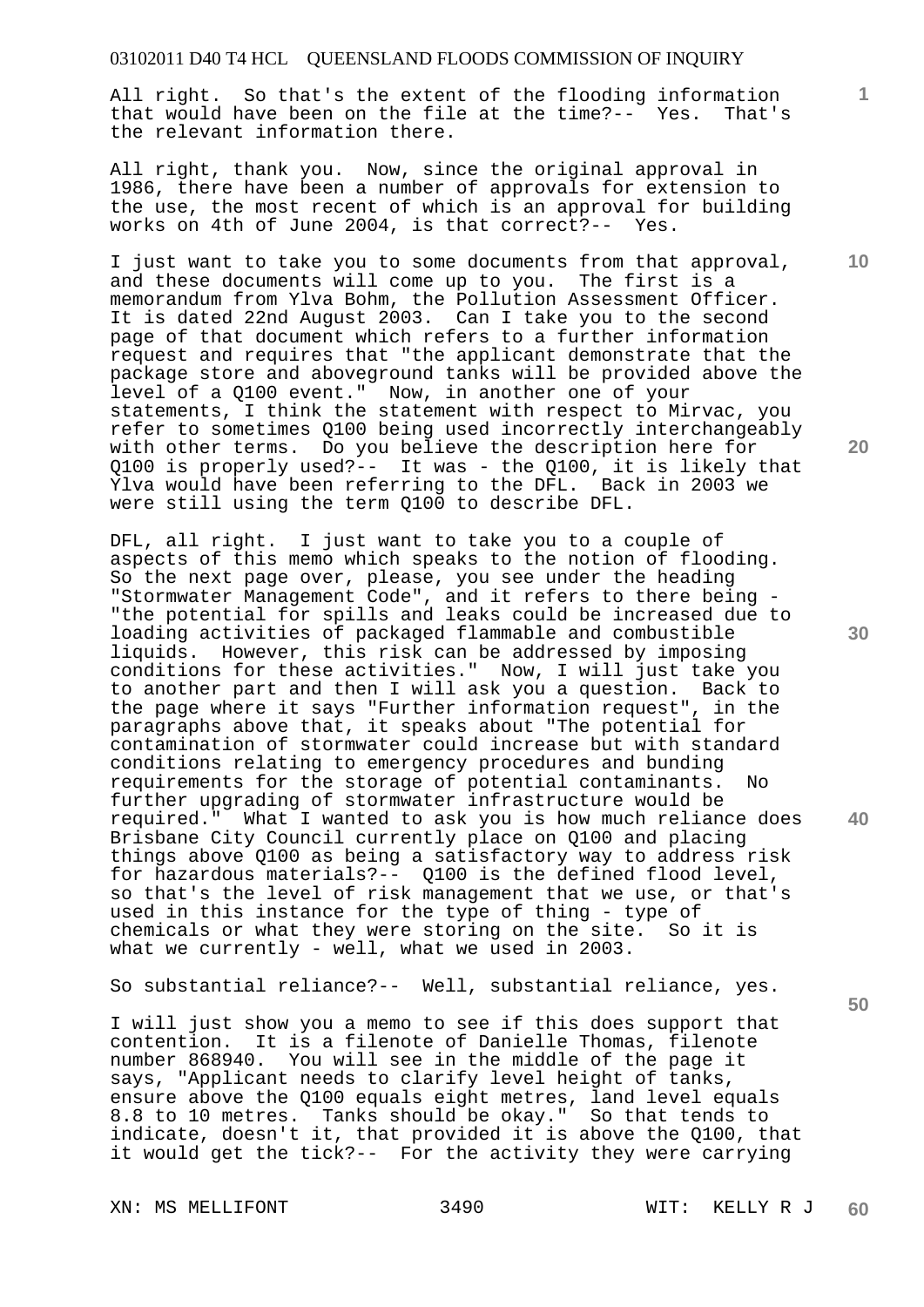out on site, yes.

Can I take you, please, to paragraph 15 of your statement? You state that you "could not find a development approval for a material change of use for an environmentally relevant activity on the file"?-- Yes. activity on the file"?--

Did you expect that the file would have an ERA application on it?-- If it was devolved to council, yes.

Was it devolved to council?-- I understand it is not because it exceeds the 500,000 litres of underground storage that they currently have. So it is likely that it is licensed by DERM. It should be.

Given that it is not devolved to council, isn't it still a good idea for the Brisbane City Council to have a copy of the ERA on the file?-- Yes, it would be, and it might exist on one of the - well, yes.

Okay. So you mention that in paragraph 15, "I understand, however cannot formally confirm, that DERM has issued an approval for an ERA for the subject land." Why is it that you are not able to confirm that?-- Based on the files that council had, we didn't have a copy of the - if the ERA licence had been issued.

So it is not an issue - if you rang up DERM or asked DERM if there was an ERA, you could get it off them?-- I could chase it up, yes.

COMMISSIONER: Where did you get your understanding from?-- That the - the flammable combustible liquid licence identifies the chemicals or the package groups that are stored on the site, and when you add those up they exceed the requirements that council licence it under the ERA - it actually is greater than the 500,000 cubic litres - and from that I inferred that the ERA, if there is one, is issued by DERM, not council.

Okay. So you have got absolutely no information about what DERM has actually done-----?-- No, I haven't sought that.

-----you are just assuming from the fact-----?-- That  $the---$ 

-----it would fall within the province that they have. I see.

**50**  MS MELLIFONT: Can you suggest some processes or procedures that council could put in place to ensure that it does have on its file ERAs that have been under the province of DERM? What could you do?-- Well, DERM would have to - in our electronic world that council now operates in, it wouldn't be anything for DERM, when they issue a licence, to advise the local government authority in which the licence is issued, Brisbane or wherever, and send an electronic copy to a designated council officer, be it the CEO, or for attachment on to a file.

**20** 

**40** 

**10**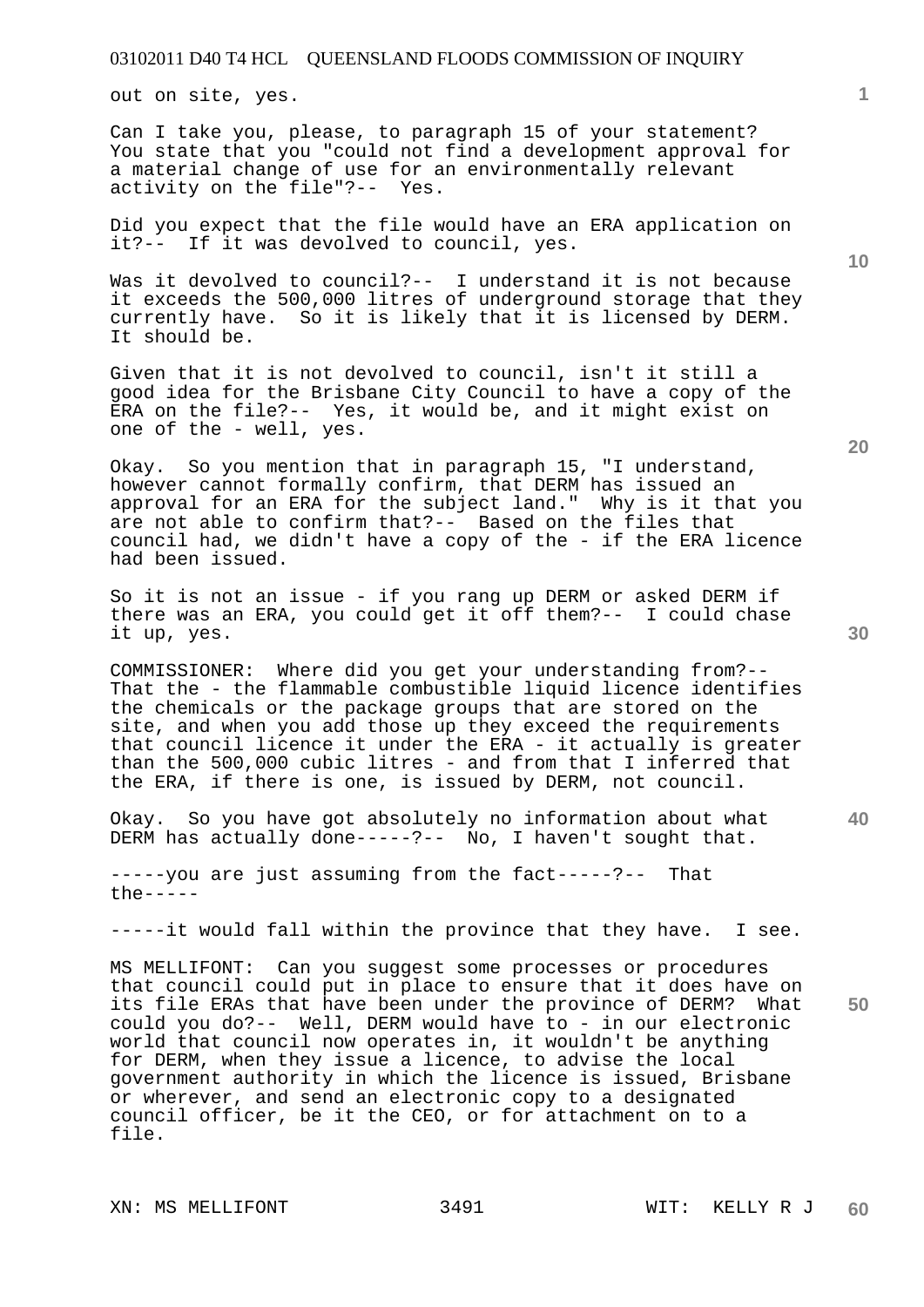And do you know whether there are protocols currently in place-----?-- No, I do not.

-----for the exchange of that information?-- No, I do not.

Who would know that? Whose province would it be to know that?-- Probably DERM or the H - hazardous industry - the old CHEM Unit. I am not too sure what they are called now.

**10**  But who within Brisbane City Council - whose province would it be in terms of exchange of information with DERM on this issue?-- I couldn't tell you.

COMMISSIONER: What about the other way around? Does the council let DERM know when it has approved-----?-- I understand we do but I couldn't - I would have to chase that up too.

MS MELLIFONT: You referred to a flammable and combustible liquids licence. Now, your statement refers to that having been issued on 2 September 2011?-- Yes.

So obviously very recently. Was the impetus for that licence anything arising out of the floods?-- Not that I am aware of, no.

Do you know why there was the need to issue that licence in September '11?-- I believe it was applied for because of the change of use - user on the site, and that the old occupier of the licence, from what I gleaned from the file, had finished with the site, someone else had acquired the site and wanted to take over the licence and applied to council to get a current hazardous - flammable combustible liquid licence for what they were doing on the site. It is just an ordinary course of transferring one licence owner to another licence owner.

Okay. Mr Kelly, Ms Kefford will now ask you questions in respect of the Yeronga development.

**40** 

**50** 

**1**

**20** 

**30** 

MS KEFFORD: Mr Kelly, the Yeronga development is dealt within your seventh statement, so you might wish to have a copy of that with you, and that statement relates to development of an aged care accommodation facility at 5 and 15 Cansdale Street, Yeronga. Can I firstly just take you to a few PD Online maps, that are exhibits, to help orient us? If we could bring up on the screen Exhibit 564? Do you recognise this as a PD Online map with aerial photography overlaid?-- It appears to be, yes.

And we can see the site of the Yeronga retirement village is that depicted with hatching, is that correct?-- Yeah, the hatching is not part of iBimap. Someone's done that manually, I'd say.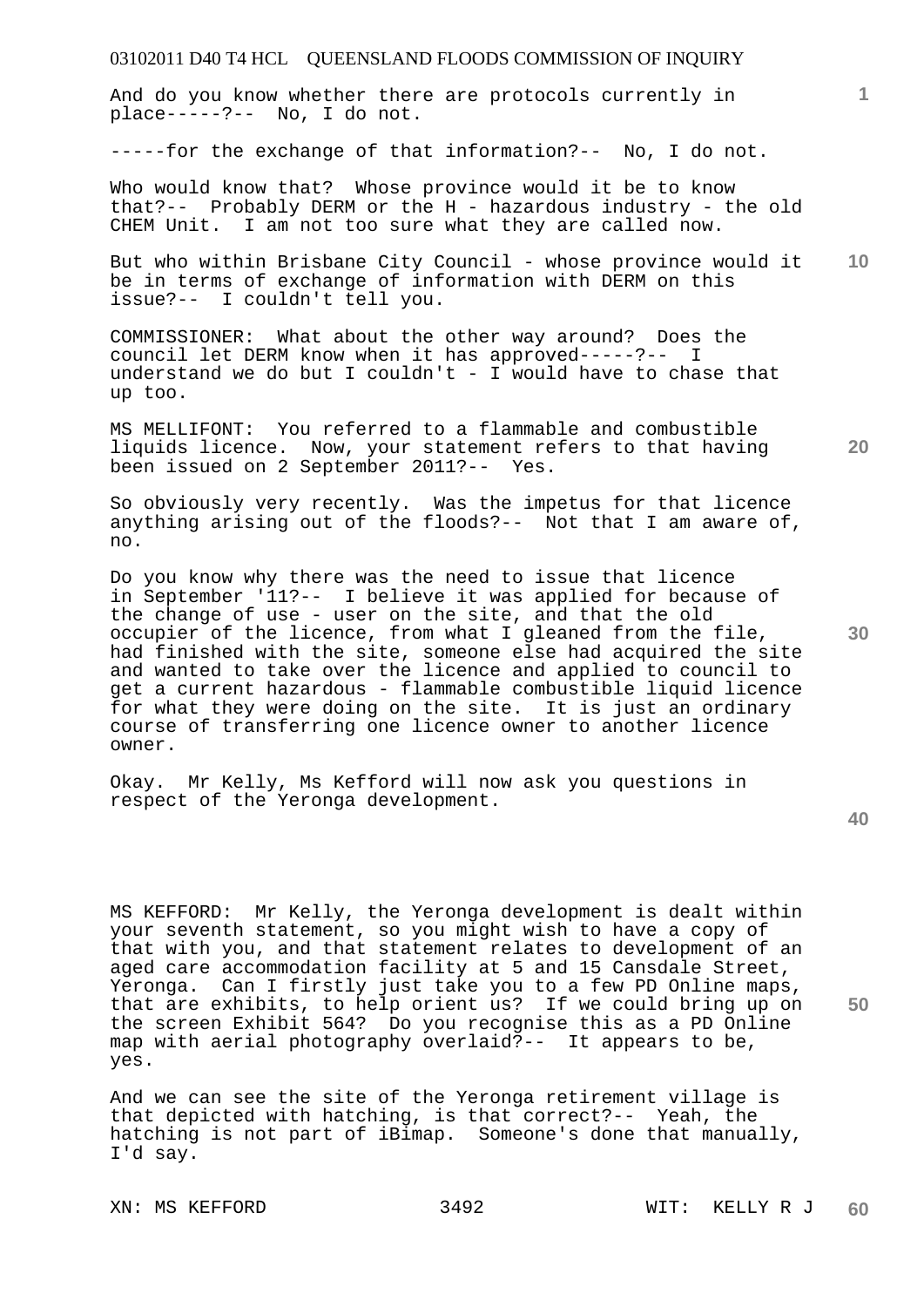Yes. And do you understand that hatching, though, to be over what is the site of the Yeronga Retirement Village?-- Yes.

The site has frontage to two streets?-- Yes.

They are Cansdale Street and Venner Road?-- Yes.

If we could bring up incident 565? This is a PD Online map showing the area classifications. Once again there is hatching that has been hand drawn on to the PD Online but can you see the Yeronga Retirement Village site there-----?-- Yes.

-----in blue? And it is marked in the middle of the site with the letters LI. Does that indicate that the site is designated light industry under the City Plan?-- Yes.

**20**  And towards the eastern end of the land we see an area marked with horizontal lines. What does that depict?-- It is likely to predict the waterway corridor but it could also be a - I would have to find out what layers you had turned on, but it seems to show the waterway corridor, and the lines might also be that there was a waterway vegetation in there as well, too.

Does the legend across to the side generally give you any indication of what layers were turned on?-- No, that seems to be generic. There is somewhere else on iBimap that shows you the layers that are activated. Down the bottom, I think, sometimes, if you can scroll down a bit. A bit more. No, see, that's an extract out of one. So someone's got the table - that table normally appears separately. Someone has put the two of them together, or it would appear that's what they've done.

In any event, it could either depict waterways or waterway vegetation?-- It is definitely the waterway corridor because the blue line there shows the centre line of the waterway corridor in the middle of that, or why I say that it might be something else is that there is a little wetland marking just above the blue in the yellow. It is sort of a reverse C, you can see there. It has got the little grasses in there. That tends to come up when the local asset - the Natural Asset Local Laws theme is also triggered. It is the old VPOs. But I'd - that corridor is definitely a waterway corridor.

Well, it does appear from the legend across to the side that wetlands-----?-- Yep.

-----is also marked on this map. You would accept that?-- Yes.

If we could next bring up Exhibit 566? Do you recognise this as a Queensland Reconstruction Authority aerial photograph showing the extent of the flood in 2011?-- It appears to be, yes.

We can see the site marked on this exhibit with cross-hatching

XN: MS KEFFORD 3493 WIT: KELLY R J **60** 

**30** 

**40** 

**50**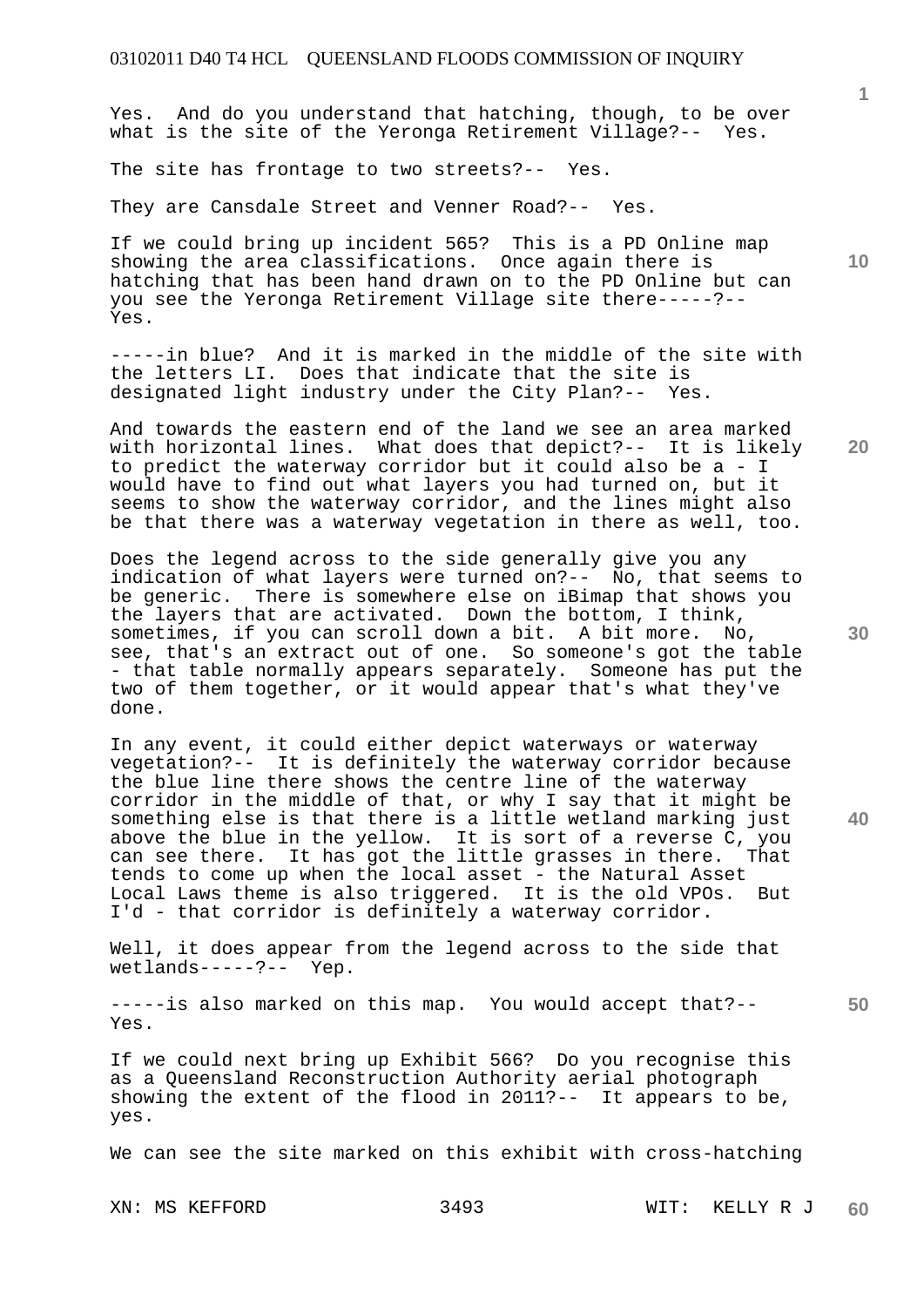just to the left of the orange line that runs from the top of the page to the middle of the page?-- Yes.

Would you accept that the site appears to be separated from the Brisbane River only by some form of park or sporting fields?-- Yes.

Do you know if that is the case, whether it is park or sporting fields?-- There is the Salvador Soccer Club directly immediately to the north, then there is the AFL centre, between that, and then on the other side of the road there is the Somerville House rowing shed, and then there is the Brisbane River directly north.

In fact, it looks like that apart from some large buildings to the west, the site is surrounded by parklands or sporting fields, is that correct?-- Yes.

**20**  What are the buildings across the road, effectively, to the west?-- I believe one of them is Moxon Timbers, and the other one directly immediate to the west is some form of warehouse industrial - a few industrial sheds.

Industrial uses?-- Uh-huh.

It would appear from this exhibit that the site flooded during the 2011 floods, and that accords with what you tell us at paragraph 3 of your seventh statement, doesn't it? You just have to answer?-- Yes, sorry.

We can also see from that aerial photograph - if we can bring that back up - that both Cansdale Street and Venner Road flooded as well, didn't they?-- Yes.

If we could go to your statement, at paragraph 5 you tell us that the first development application for aged care accommodation was lodged in April 2005, and you describe it in brackets as the primary development approval. What do you mean by that?-- Well, it was for the preliminary approval which set up the subsequent stages for development on that site. It is akin to a rezoning application, I suppose, talking about the impact that it had on that particular land use on the site, and it changed the level of assessment for subsequent applications.

So would you expect that the most rigorous assessment of the proposal would occur at this stage when a development application was made for the preliminary approval overriding the scheme?-- Yes.

And that application - this first application was impact assessable?-- Yes.

And it is fair to say that the preliminary approval overriding the planning scheme, I think you mentioned, sought to change the level of assessment so that future applications would be code assessable?-- Yes.

**10** 

**1**

**30** 



**40**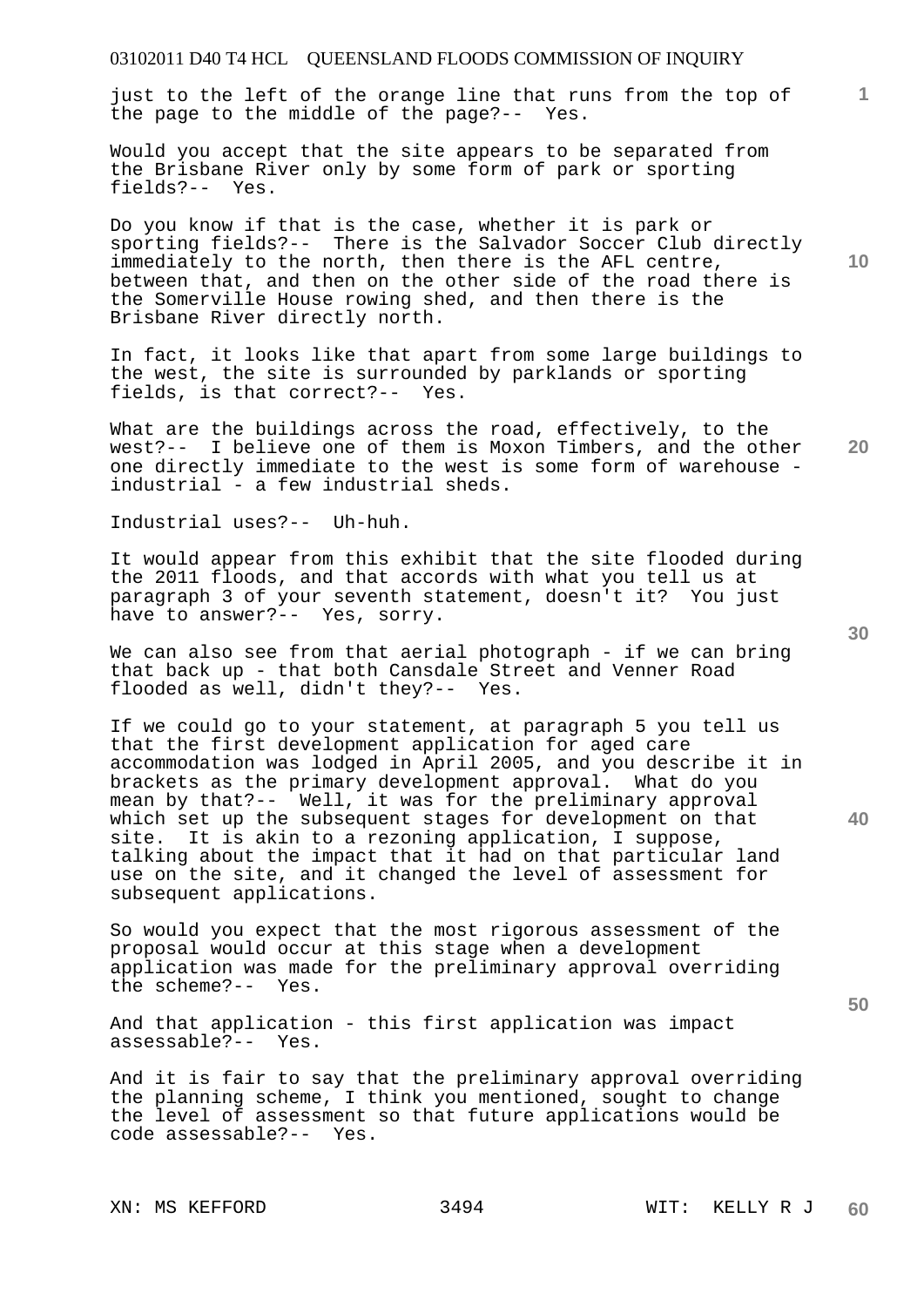That's a lower level of assessment, isn't it, the code assessable?-- No, it just removes the need for public advertising. It still has assessment against relevant codes, as such, that is applicable to that development.

Well, a code assessable application doesn't get assessed as extensively against the City Plan as an impact assessable application, does it?-- To the extent that it is not against the whole of the plan, yes.

So a code - in that respect, a code assessable application is a lower level of assessment?-- In relation to the areas it has to cover, yes, in the City Plan, but it still picks up relevant codes that are applicable to that type of development.

Yes, but the provisions of City Plan against which a code assessable application is assessed - compared to an impact assessable application, the code assessable application has a much more confined assessment?-- Yes, there is less codes.

At paragraphs 9 and 10 of your statement you tell us that the potential for flooding issues to arise was identified during the prelodgement process. So you would accept that was an issue which council was undoubtedly alive to with respect to this site?-- Yes.

If we could move now to some of the documents lodged as part of the first application, and if I could take you firstly to RJK106 to your statement. It is in - do you have the hard copy there - no? It will be brought up on the screen. Do you recognise this as the development application report, the letter that was lodged as part of the development application?-- It appears to be, yes.

And if we could go to appendix H to the development application, which is the hydraulic assessment. It is - I am not sure if it assists the associate to know that there is a Brisbane City Council number on the bottom of the corner of 061.4852?-- Excuse me, which document - attachment was that?

106?-- Yes.

It was appendix H. We seem to have it up on the screen now. If I could go over three pages to the introduction, there is a few pertinent matters in appendix H that I wish to take you to before asking you a series of questions. Firstly, do you see in the introduction that in the second paragraph it states that "the report considers the potential implications associated with the flooding of the site and available opportunities for the development to proceed without impacting on flood levels"?-- Yes.

And do you see in the final paragraph on that page that a similar statement is made in that final paragraph?-- Yes.

And if we go back up to the third paragraph on that page, can you see there that it says that "the site is affected by both

**10** 

**20** 

**1**

**30** 

**40**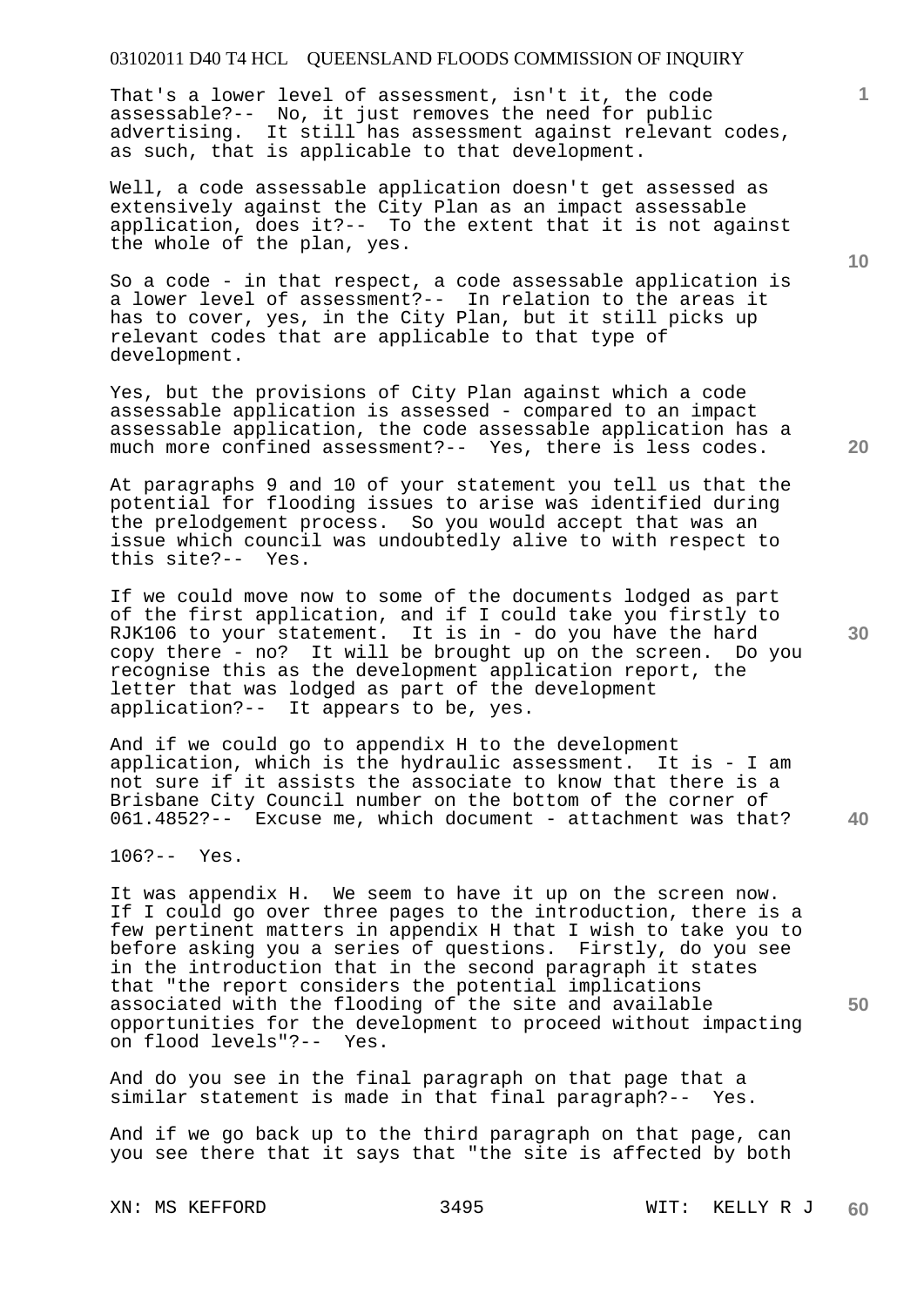local flooding and backwater flooding from the Brisbane River"?-- Yes.

Then if I could ask you to have a look on the next page over, you will see the page is headed "Applicable flood levels", and towards the bottom half of the page there is a paragraph above table 2. Firstly, if I could ask you about table 2, do you know whether the levels stated in table 2 are in fact based on table B2.2.1 of the subdivision and development guidelines as that paragraph suggests?-- I would take it that that was correct. I can check, if you like.

You are not-----?-- I would have to-----

-----particularly familiar with them?-- No, I - those subdivision development guidelines aren't used anymore, so it is not something I reference, but I do have a copy on me.

If you could check that for us, that would be helpful.

What was the relevance of the subdivision and development guidelines to this development application?-- They have there is a section on flooding in there and that sets the standards and what assessments are required to demonstrate that you won't have an impact both on the use for the site, but also on upstream, downstream and adjacent properties in relation to localised flooding, or from Brisbane River, or the sources of flooding that that has. So it was quite significant.

Is it correct to say that the subdivision and development guidelines are only called up as - by acceptable solutions in the Brisbane City Plan?-- It is picked up largely in the stormwater code, which is a secondary code, or a code that would have been addressed here, and, yes, it deals with secondary and acceptable solutions and performance solutions.

**40**  Sorry, does the calling up of the subdivision development guidelines occur only in the acceptable solution or does it occur also in the performance criteria within that stormwater management code?-- Depending on what your primary code is, it is in the stormwater - for this application, because it was impact, a stormwater code is a primary code and it is picked up in there as part of reference to flooding.

**20** 

**1**

**10**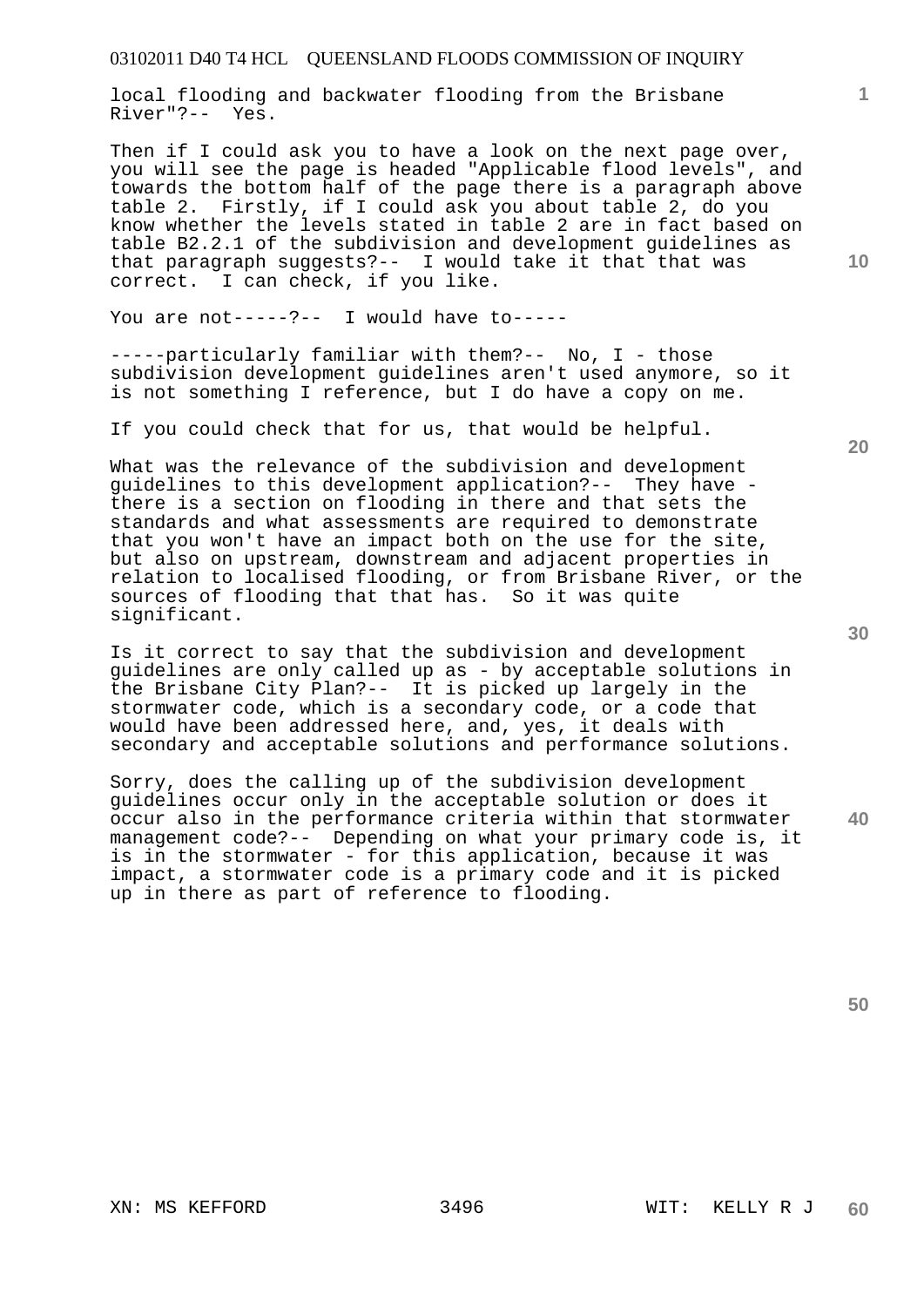When you say it is picked up in the Stormwater Management Code, what do you mean by that?-- Well, it is the acceptable solutions that you have to achieve. It sets the standards or the performance criteria if you want to - you reference it if you want to not meet those acceptable standards - acceptable solutions, sorry. So, an acceptable solution for it would be the levels stated in the subdivision and development guidelines at the time.

So, I was correct then when I suggested that it is called up  $$ it's referenced only in the Stormwater Management Code in an acceptable solution?-- Yes.

It's not referenced specifically in the performance criteria?-- The way the plan works is that if you don't meet the acceptable solution, you go to the performance solution, and we'd go back to the code to find out what they're not performing against - sorry, the subdivision guidelines - and if there's something in those guidelines that assists us, like a risk management or a hydraulic report, that's when - so, we go back to that document anyway even if they don't meet an acceptable level, say, for habitable floor.

In terms of where the words "subdivision and development guidelines" appear within the Stormwater Management Code, those words only appear in an acceptable solution within that code; is that correct?-- I'd have to check, but  $I$  - you might be correct.

And I'll allow you to check that, but assume that's correct, do you accept that an acceptable solution is only one means of complying with performance criteria?-- Yes.

And that if a developer elects not to comply with the subdivision development guidelines, they can demonstrate compliance with the performance criteria in other ways?-- Yes, that's the way the City Plan works.

And when determining whether the other means relied on to demonstrate compliance with the performance criteria do, in fact, achieve compliance, the performance criteria ought not be construed by reference to the acceptable solution?-- Yes.

And so if a developer elects not to demonstrate compliance by use of the acceptable solution, but, instead, adopts another means of compliance, there would, on my scenario - where the only reference to those words "subdivision and development guidelines" is within the acceptable solution - there would be no reason to go to the subdivision and development guidelines?-- Well, in stepping outside the acceptable solution and going to a performance solution in trying to achieve that and what the intent is for the area, they would have to have a better standard or a higher standard or demonstrate to us that our standard is still being achieved, and we would go back to the subdivision development guidelines because that's the standard they're to achieve. So, the subdivision development guidelines is based on risk

**10** 

**1**

**20** 

**30**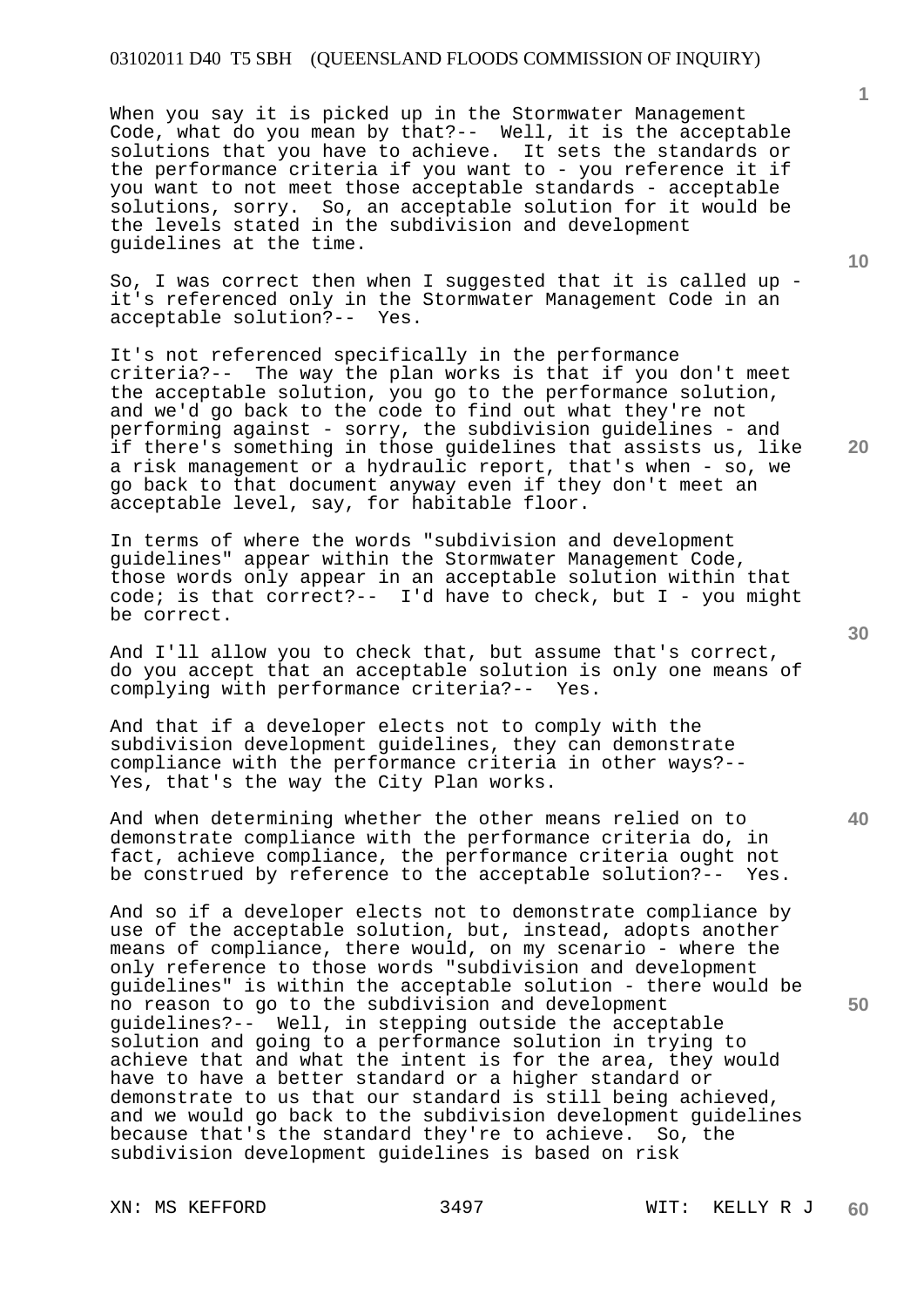management, they would have to come back and show us how that risk management could actually work. We'd have to be satisfied. Just because they go to a performance solution doesn't mean the Brisbane City Council would accept that either way.

I thought you accepted earlier the proposition that I put to you that in construing a performance criteria, it should not be construed by reference to the acceptable solution?-- No, I didn't say the acceptable solution. I said the subdivision the subdivision development guidelines, while they have an acceptable solution that's picked up in the Stormwater Code, still has a whole lot of other information on doing hydraulic reports or risk management - risk assessments associated with that. We go back to that to have a look at background. So, we're not accepting the acceptable solutions, we're looking at the basis behind how the subdivision development guideline is arrived at and whether they've achieved the same intent. There's more information in the subdivision development guidelines than there is in an acceptable solution in a code. So, we go back to that reference.

And that is obviously the practice that the Council adopts this practice that you've just described of going back to the subdivision and development guidelines and looking at the document more broadly?-- Yes.

Yes, thank you. In terms of that practice, though, that practice isn't reflected in the words of City Plan by reference to - sorry, by inclusion of the words "subdivision and development guidelines" anywhere in the performance criteria; is that a fair summary?-- Yes.

Do you think it would be advisable to include reference to the subdivision and development guidelines in the performance criteria?-- Because - look, the practice is that we would do it - we would go back to that set of standards in lieu of another set of standards being adopted. I would say that to go and accept a performance solution that didn't look at at least your current standards and the documents that are supporting the City Plan would suggest that that whole code needs to be rewritten.

I'm not sure that you answered my question?-- I'm sorry.

Do you agree that it would be advisable to make reference to the subdivision and development guidelines in the performance criteria so that the practice adopted by Council could be picked up in a formal sense?-- I don't - I would say that I'm not sure, because we do it anyway. It's a standard, so putting in the subdivision development guidelines limits your options then as a performance solution achieving maybe something else if the subdivision development guidelines have been outdated in relation to some other piece of legislation that we could go to. So, you limit - you channel what you could look at by putting in a performance solution, as opposed to leaving a broad statement which is what I understand the City Plan is required to do.

**10** 

**1**

**30** 

**20** 



**40**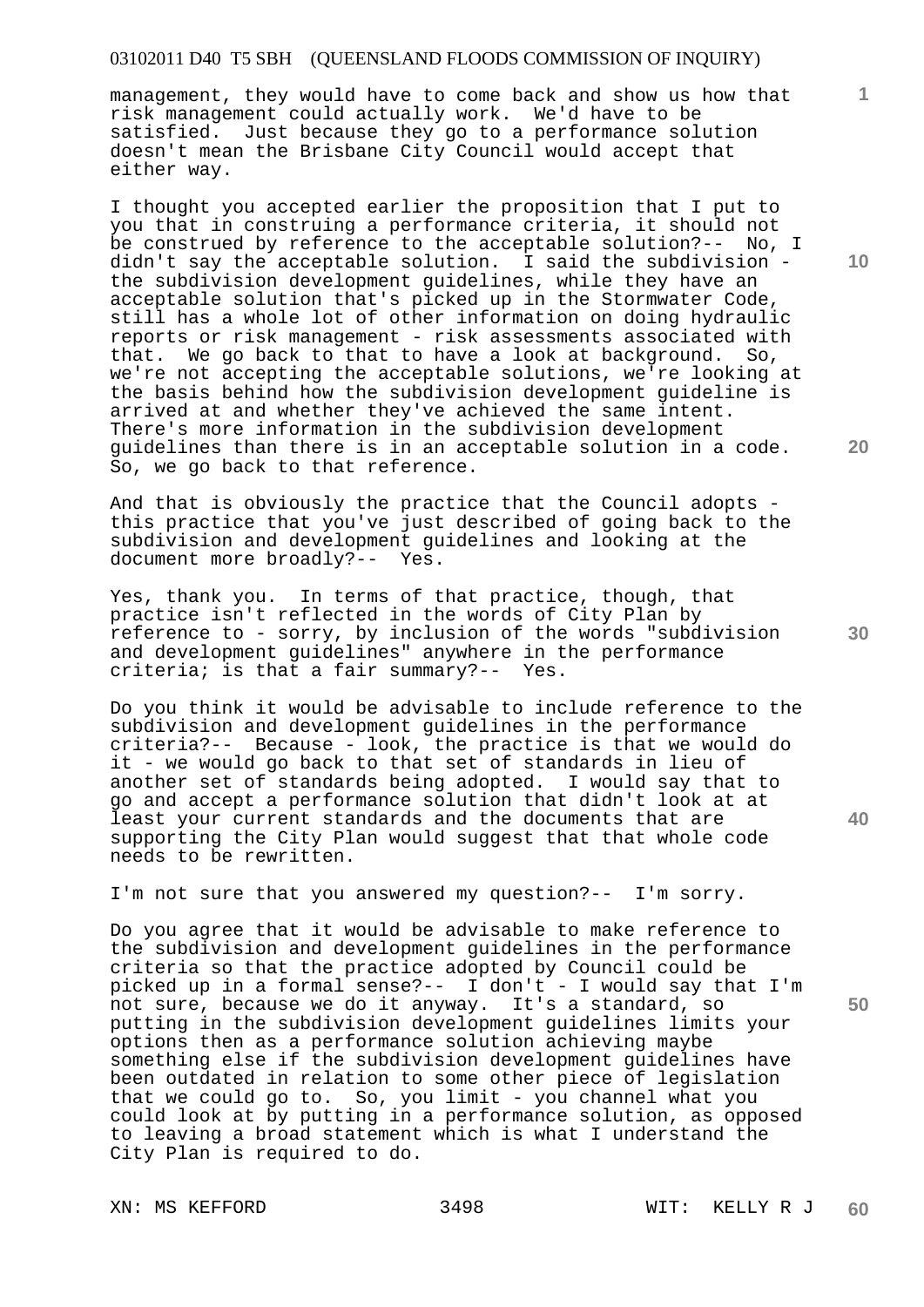COMMISSIONER: But you say one the one hand that's what you do do-----?-- We do do that, but in some instances, particularly of flooding or air quality, there are better standards out there that we can go to that provide a more up-to-date approach because the City Plan hasn't been updated yet. But to put a standard in there, you are then setting your standard back to a performance solution, back to an old set of documents - a document that may not have the best and most up-to-date information if someone is trying to seek a performance solution.

What's the difficulty about identifying the best, most up-to-date standard and referring to it then?-- Because it takes a long time to change the City Plan, and if you have a broad statement, it allows people to get that information and we can accept it or not accept it, depending on what the actual issue is. So, for flooding, we've had to do something else to amend the City Plan to bring it up to date, but, if we didn't, and we had that standard in there, it takes - it can take several - it can take up to 18 months to amend the City Plan, by the time you go through the process, and that would mean that we're stuck with an old set of standards, because the applicants would come back and say, "Well, that's your performance solution, that set of standards, not something else." We're effectively going back to the acceptable solutions if we do do that anyway, I would think.

MS KEFFORD: You obviously consider the practice to be a beneficial one - the practice of looking at the subdivision and development guidelines when determining compliance with the performance criteria. You consider that to be a beneficial practice?-- Yes.

How is that - is there any way in which the practice - any way of ensuring that the practice is adopted across the whole of Council? Is there a checklist or the like?-- No. If you assume that the administration - or a current Council has adopted a set of standards in the subdivision development guidelines, they want to know how much you've exceeded those by. If you go for a performance solution, and - so that's how you reference it back - and then, in there, you look at how you can still achieve an alternative solution for diverting from what is the acceptable solution in the code.

You accepted earlier, though, and I'll go back to this again, that a performance criteria ought not be construed by reference to the acceptable solution-----

MR DUNNING: Well, I object to this question. Commissioner, I've been reluctant to take any objection to this, but, with respect, Mr Kelly is being pressed with answers that are not really consistent with what he's given. He's been asked a number of times and consistently said, "Frankly, a little unsurprisingly, that if you don't meet the acceptable criteria and you wish to be assessed according to a performance criteria, any meaningful assessment of your performance criteria must be referable to and be measured against what is

**10** 

**1**

**20** 

**30** 

**40**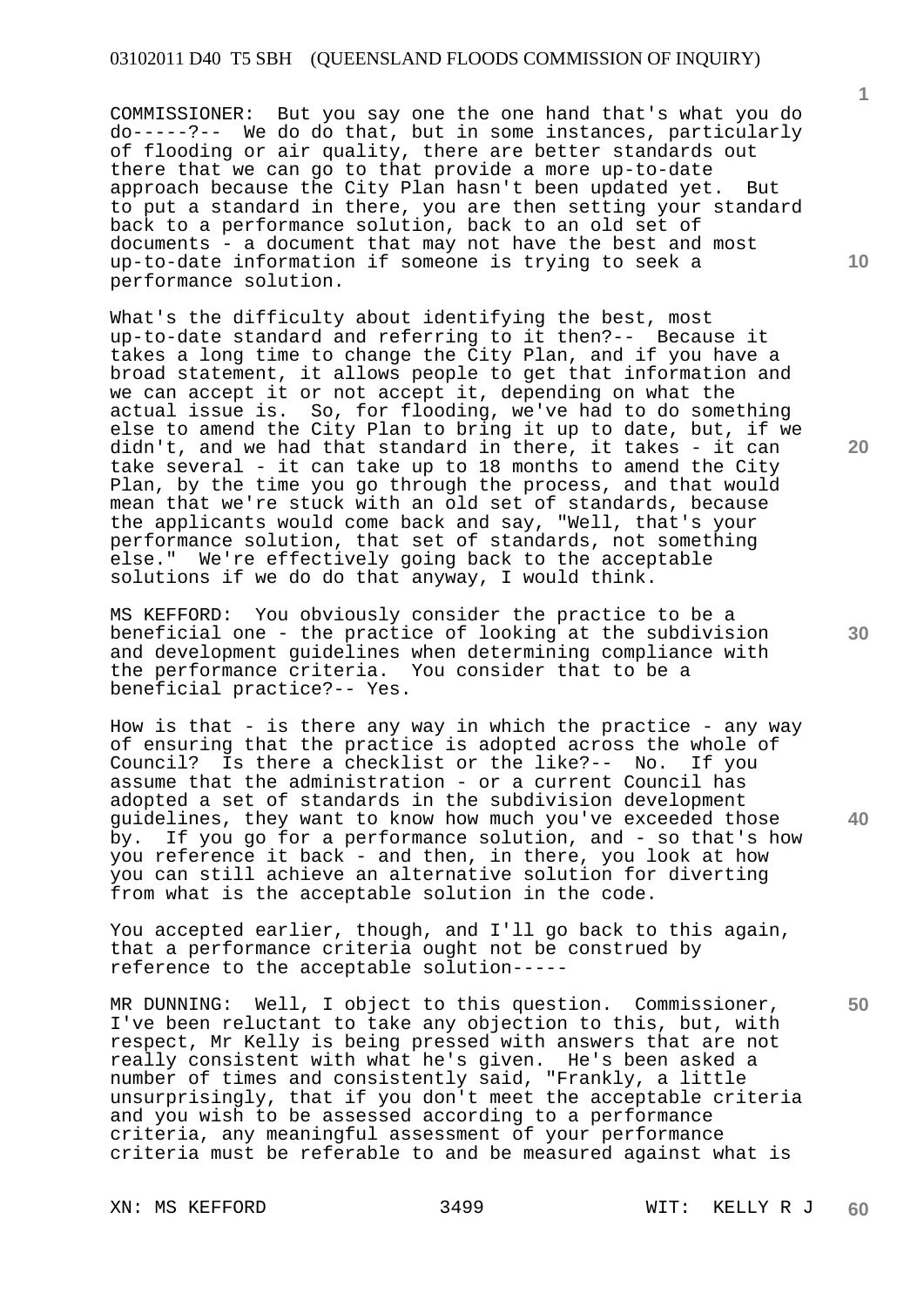an acceptable criteria. To then be asked repeatedly these questions about, "Well, what is your practice?", doesn't fairly reflect, frankly, the evidence that he's consistently given on a topic he's now being questioned on - essentially on one or two of the same questions now for about 15 minutes.

COMMISSIONER: I actually thought he did at the outset agree with that proposition but then moved away from it in the course of his evidence, but I don't know. I don't want to waste time on something that may not be all that productive. Is there any point in-----

MS KEFFORD: No, Commissioner, the reason I'm pursuing the point is that the case law in the Planning and Environment Court at this stage suggests that a performance criteria ought not be construed by reference to an acceptable solution-----

COMMISSIONER: That probably makes sense, but isn't it-----

MS KEFFORD: Yes, and if there's a practice that is a useful practice, exploring whether that practice ought somehow be put in a checklist or the like so that it's adopted uniformly across the Council so that other officers within the Council don't take different views in light of the case law-----

COMMISSIONER: Okay, just ask whether a checklist would be useful. Mr Kelly has already said there isn't one. I don't think you've yet asked him whether it would be a good idea. Ask him now.

MS KEFFORD: Yes. Mr Kelly, in your opinion, would a checklist be a good idea to ensure that all of Council officers adopt the same practice?-- No.

Why not?-- Because the plan - you would need a checklist for each performance solution, maybe, depending on what you're actually seeking, and that when an officer goes from what is an acceptable solution to a performance solution, they go back and look at it carefully against the criteria in either the planning scheme policies or the other documents that - the subdivision development guidelines - and - or other officers do - and it provides an ability to move and address it, not because you've ticked a box, but because there's a justifiable cause - a justifiable reason, sorry, for departing from what would otherwise be an acceptable solution.

You say the officers do this. How, for example, does a new officer - is there training, or something, that assists any new officers in understanding that this is the practice followed by existing officers such as yourself?-- Particularly with regard to the newer graduates, they go through on-the-job training with a senior officer, and they have to justify to the senior officer why they've sought a performance solution or why the applicant has sought a performance solution and what the applicant has used to demonstrate the performance solution, and whether its creditable and stands the test.

**10** 

**20** 

**1**

**30** 

**40**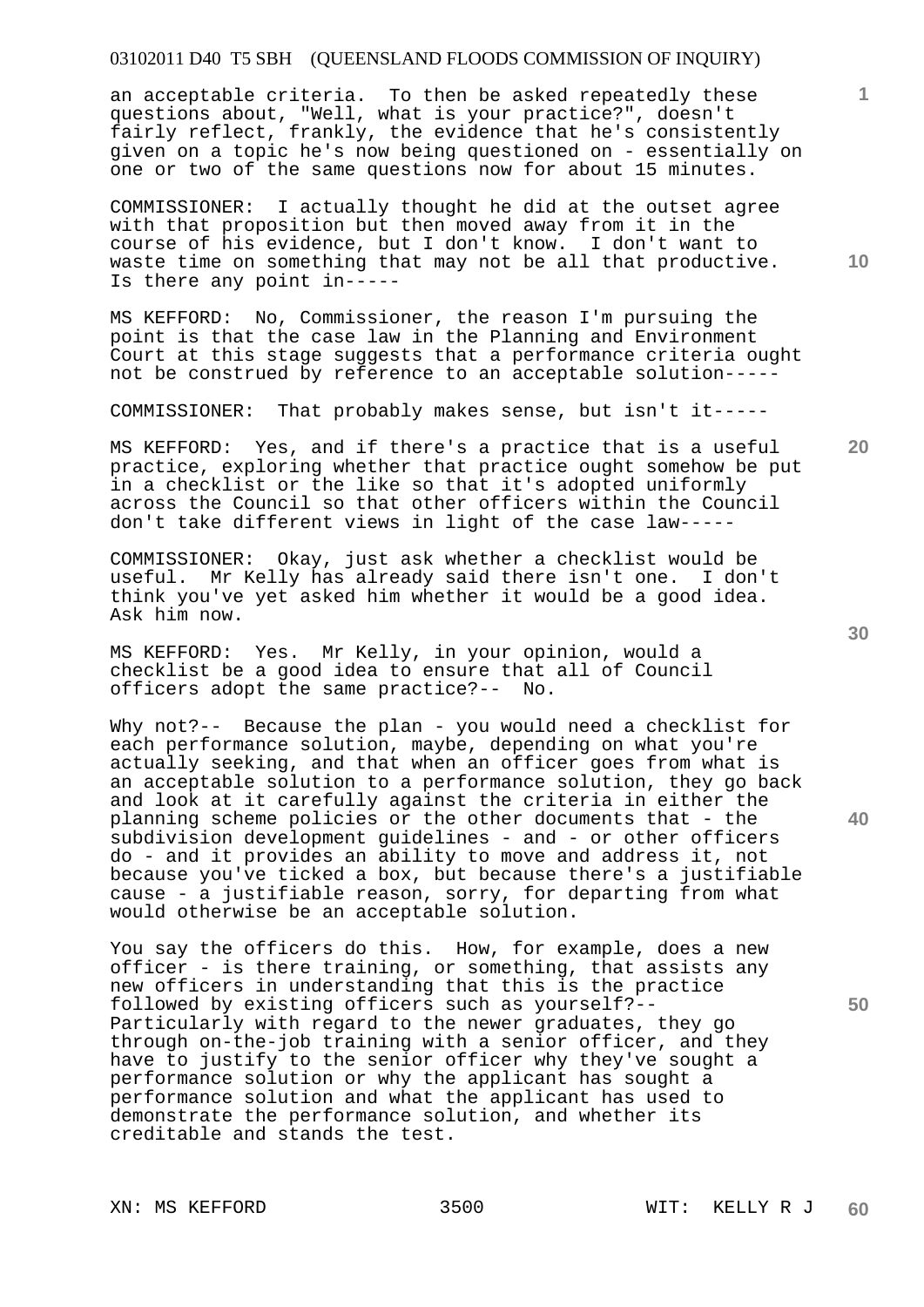So, does this on-the-job training ensure that all officers are adopting this same practice - beneficial practice across the board?-- Yes, because at the end of the day the delegate has got to sign it off and they've got to be accepted - they've got to be - at the end of the day, the delegate signs off the application, he signs off - or she signs off where the performance solution has been sought and what the justifiable grounds are for signing that off. Having a checklist won't do anything because it's a case-by-case basis - each application is assessed on its merits, particularly with regard to the circumstances they find themselves in, the application is lodged over, and to limit it down to, "Look, it's in the checklist", or, "It's not in the checklist" defeats the purpose of having a City Plan that's performance based.

So, in your opinion, is it fair to say that you consider the on-the-job training ensures that this beneficial practice is adopted across the board in Brisbane?-- On-the-job training is the one way we do it at the moment in DA.

Is there any other means of ensuring that the beneficial practice is followed, in your opinion?-- We have SOPs as well, too - Standard Operating Procedures - with practices in there. There could be an SOP for it, I'm not too sure.

One might exist?-- One might exist.

And you're just not sure?-- I'm not too sure.

Could you look that out for us as to whether one exists?-- I'll put it on the list.

COMMISSIONER: What do your Standard Operating Procedures look like. Do you have a book?-- They're electronic now. We keep our - because we've gone from a paper-based development assessment process to electronic, there are an awful lot of electronic SOPs for doing electronic assessment.

And are they searchable? How do you manage it?-- They are searchable. We have a DA intranet site which they're put up there. There's a weekly review of what SOPs have changed. I would think that you would be left back to common sense because the delegate would query the assessment officer, "Why have you done this? Why have you done that?" They do it at the information request stage. If the applicant has not provided enough demonstration, there are some instances where we won't accept an alternative solution - you know, flooding habitable floor levels, it's a pretty strong case to argue why we would divert from that standard - and I think the development industry generally knows there are some things that can change and there are some things that don't - the Council won't move away from - even though that's contrary to the way the performance-based planning scheme works.

MS KEFFORD: If I could direct your attention back to Table 2 in that - that's on the screen, and just ask if you could help us with a few of the terms in that table. There's reference to design levels to be achieved for allotment fill. Do you

**20** 

**10** 

**1**

**50**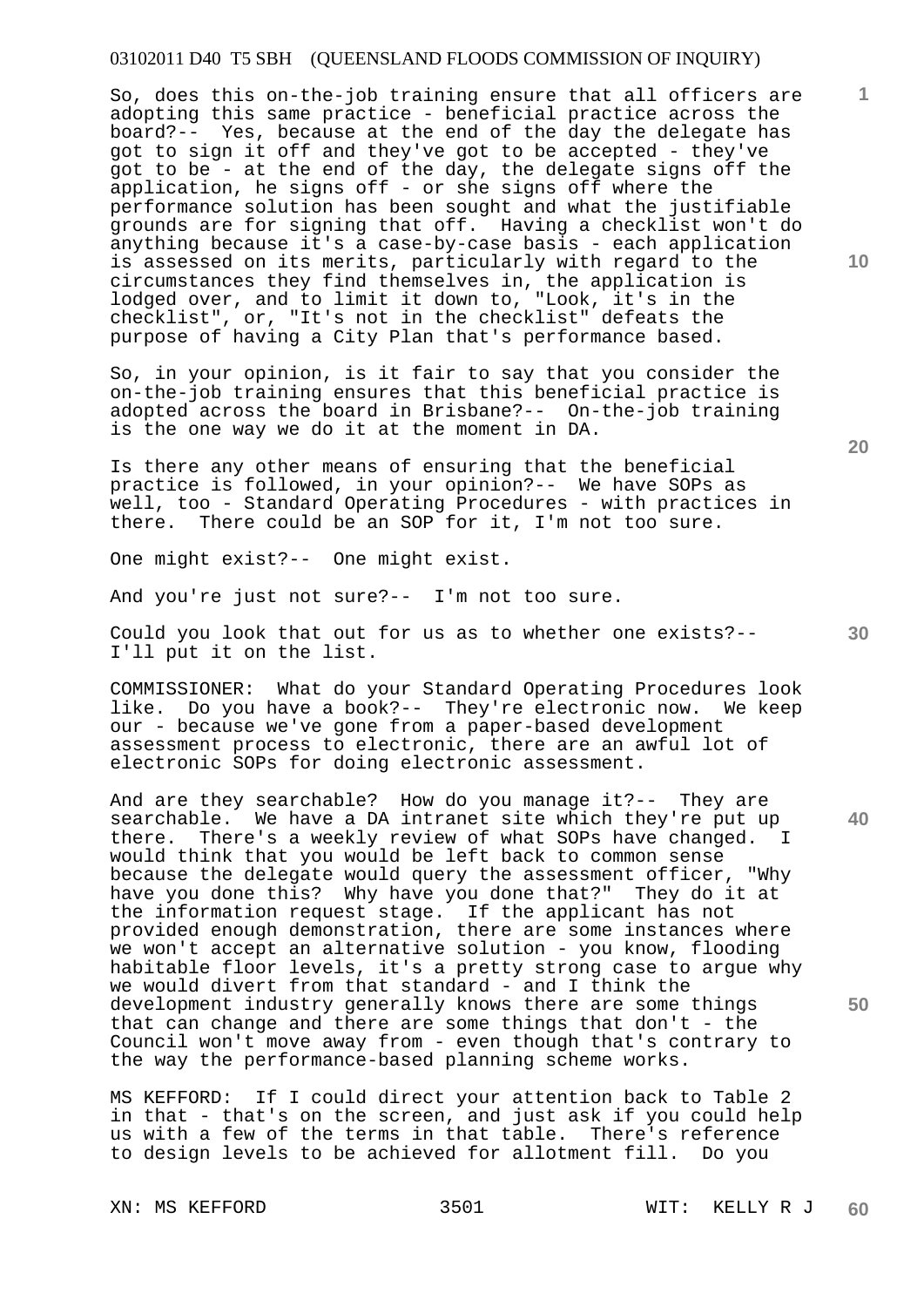know what that's a reference to?-- If you had a vacant lot and you were just filling it and someone were to come along and buy that lot and put a house on, what it's saying is because you're creating a lot, we don't want to deal with the filling issue later on when mum and dad or the first home buyer goes and buys that and finds that they have got to fill the allotment to a certain level to achieve flood immunity, because there are other things associated off that site, before we subdivide that block, we look at the impact of fill up to the 100 year ARI plus 300.

And is that fill just within the boundaries of the allotment?-- Yeah, that's the fill - yeah, you're not allowed to fill outside the application you make.

And the reference to habitable floor, is that a reference to a design level for the minimum floor level on which a bedroom or a living area can be built?-- For a habitable room-----

Habitable room?-- -----as defined, can be built. So, it includes a number of other things other than-----

And the non-habitable areas, what does that refer to?-- They're referring to, for example - non-habitable rooms is defined under the various areas, both in the City Plan and in the building act, and non-habitable generally includes, say, the car parking area, it might include closet, or includes the bathroom, hallway.

And the final design level mentioned in that table is car parking, and we see in that note underneath the table that it says that, "Basement car parks can be set below the nominated level provided that suitably waterproofed perimeter walls, air vents and entry/exit ramps at the carpark entrance are above the 100 year ARI flood level for all sources, including the Brisbane River."?-- Mmm.

There's obviously no detail in that table with respect to how these levels will be achieved with no worsening off the site, is there?-- No, because that's just setting the design levels.

Right. And the design levels in Table 2 don't include a design level for the roads from which the site gets accessed, do they?-- No, that's in a separate table in the subdivision development guidelines.

And if we turn over to the next page, which is headed "Development of the Site", we see that in the second paragraph the developer posed a solution of widening of the existing channel and extension of the channel to Hyde Road, and in the final paragraph it's said that, "Detailed modelling will be required to define the extent of the channel required and the revegetation works possible within the channel." The report wasn't accompanied by any detailed modelling data, was it?-- Not that I'm aware of, but it may have, but they would have - I understand from my reading of the file there was an analysis and they provided it as a hard copy.

**10** 

**1**

**40**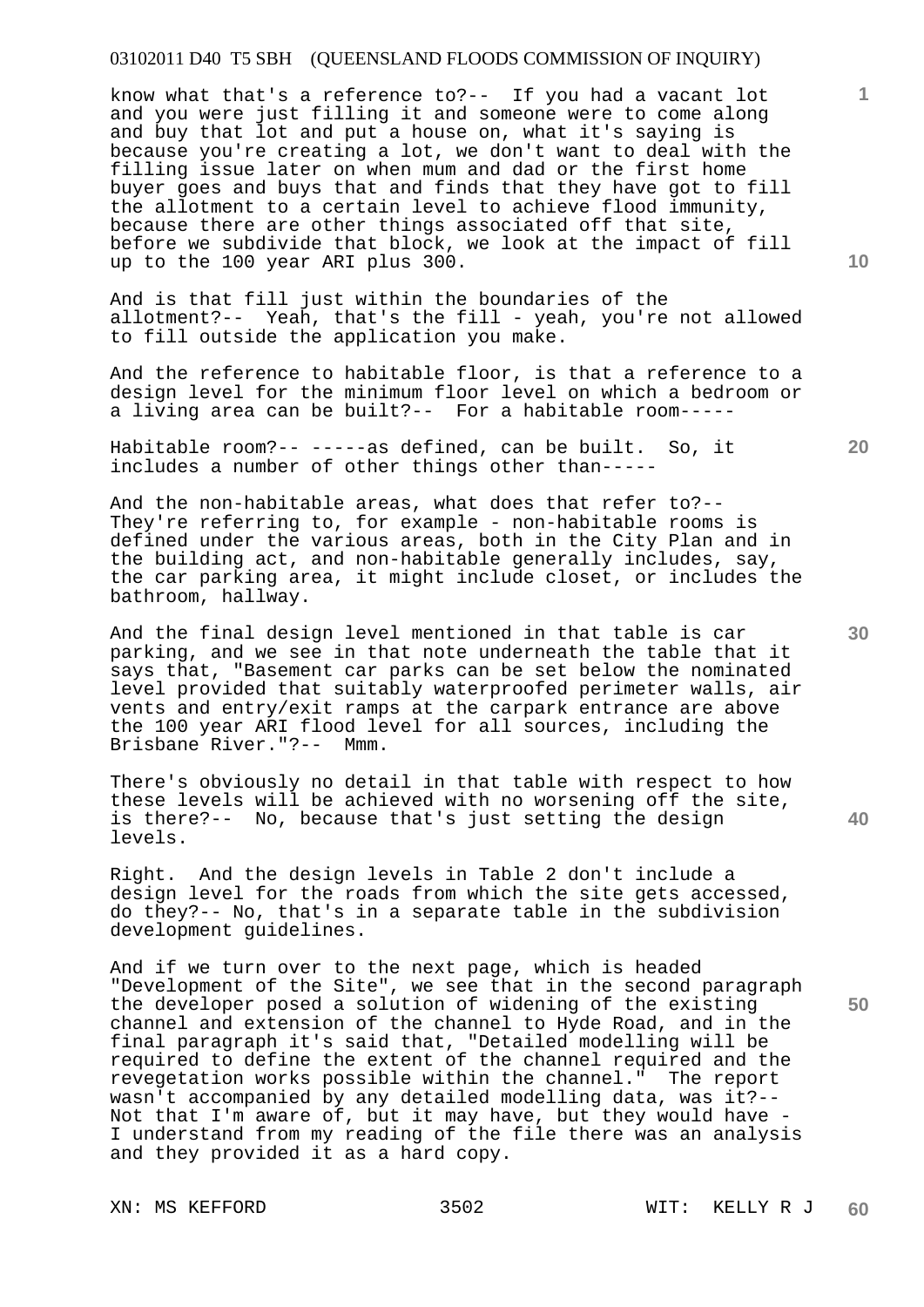Following an information request?-- They provided more information because they used a different model than what we, Council, uses to look at its assessment, so they did an interpretation and I understand they used XStorm whereas we use Mike10 and HECSRAS which are two models that are identified in the Subdivision Development Design Code.

On the next page is the conclusion, and if I could just get you to read the final paragraph to yourself. The report contained minimal detail about the measures proposed to deal with flooding, didn't it, at this point in time?-- At this point in time, yeah.

And the City Plan contains a number of performance criteria with respect to flooding?-- Yes.

The application did not specifically address those criteria at this point in time?-- Sufficiently, no.

Is this hydraulic report typical of the standard of report received by the Council with development applications?-- It depends on how much discussion they've had. In this particular instance, they use a different report, and I would say that some firms use a different report and it takes a little bit longer to get - to make a determination. From my experience, where people don't use Council's models - i.e., they plug their information into a Council model and then use that data to assess it - it tends to take longer, or we tend to go back and forth a lot.

And when you talk about going back and forth, is that through the information request process?-- Information request, further issues, meetings held to try to work out how their assessment of flooding equates to Council's assessment of flooding.

So, where insufficient or where little information is provided in the development application as originally made with respect to flooding, when flooding is known to be an issue for the site, the Council tests that issue and seeks further information?-- Well, if they haven't demonstrated the acceptable solutions, yes, we definitely do.

So, you wouldn't expect a report that is lacking in detail like this one would be sufficient to satisfy the Council that a development ought be approved on a site known to have flooding issues?-- I don't know how deficient this was, only that there was a lot of questions asked and that we went back and - to the applicant - to ask them to demonstrate. The paragraph you refer to is that in this instance the applicant was wanting to relocate a waterway channel because it impacted more on their site. We had a local Stormwater Management Plan for this area which looks at specifically what we were doing, and if they adjusted it it would impact on upstream properties or where we had done the local Stormwater Management Plan with details, so, in relation to this, their lack of information was because it conflicted with what we had previously planned

XN: MS KEFFORD 3503 WIT: KELLY R J

**20** 

**10** 

**40**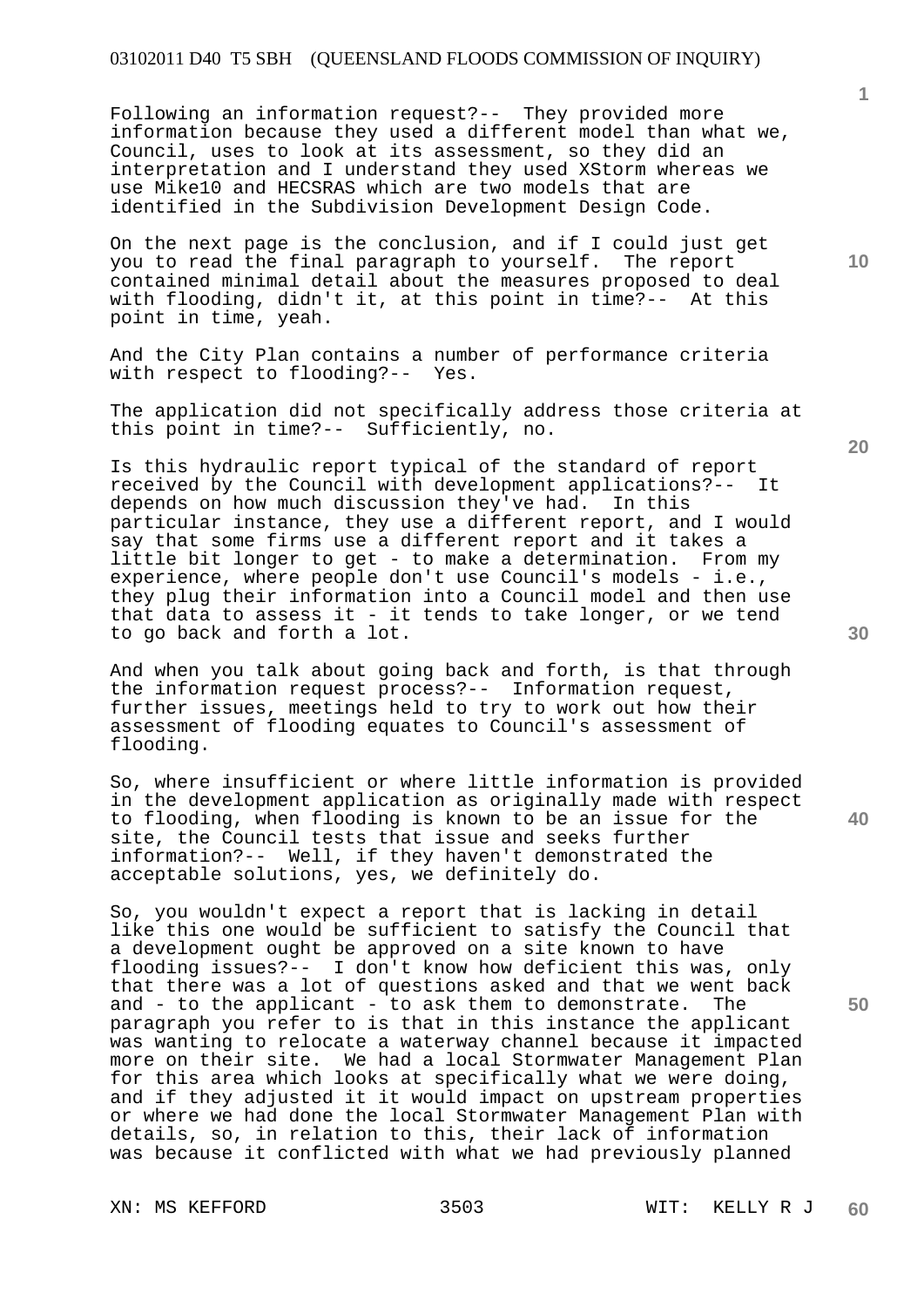for this site.

Now, the application was referred to a senior engineering officer for Development Assessment South, Bruce McArthur; is that him?-- I understand that, yes.

Is that typical process?-- Yeah, it would normally indicate sorry, as part of the daily team meeting process where we assign work, applications and assessments, it would have gone to an engineering officer for referral back to TST.

And who participates in the daily team meeting process?-- Senior planning officers and sometimes senior engineers.

And is there some criteria that are used to assist in determining whether an application ought be referred to a senior engineering officer or-----?-- Well, no, all developments applications, largely, where there is an engineering issue, is referred to an engineering officer to carry out an assessment of the engineering issues, as they are allocated to other people within the multidisciplinary team to carry out their specialist assessment. This application had a hydraulic report, so it would have been - we don't assess that. If it's a significant report like this proposal was, it will go to our specialist hydraulic or our specialist traffic or our other specialist areas to actually have a look at detailed assessment.

And so the senior engineering officer, Mr McArthur, do you know whether he has special expertise in hydraulic assessment?-- I understand he used to work for the Works Department and his name appears on some other files that I've made statements for, so I understand he had a knowledge of what - how Council assesses it, but he wouldn't have assessed the hydraulic report, he would have referred it to the technical specialist person for that assessment because of the size of the hydraulic information.

And is there an internal process that deals with that further onforwarding of the file - some mechanism that ensures that a senior engineering officer like Mr McArthur would onforward it to someone with specialist knowledge?-- I'm not too sure if it's written down, but it's well known because that's why we have those specialists in the technical specialist team area and they provide advice to the officers on how assessments are going and Bruce would be involved with that ongoing assessment.

**50** 

**10** 

**1**

**20**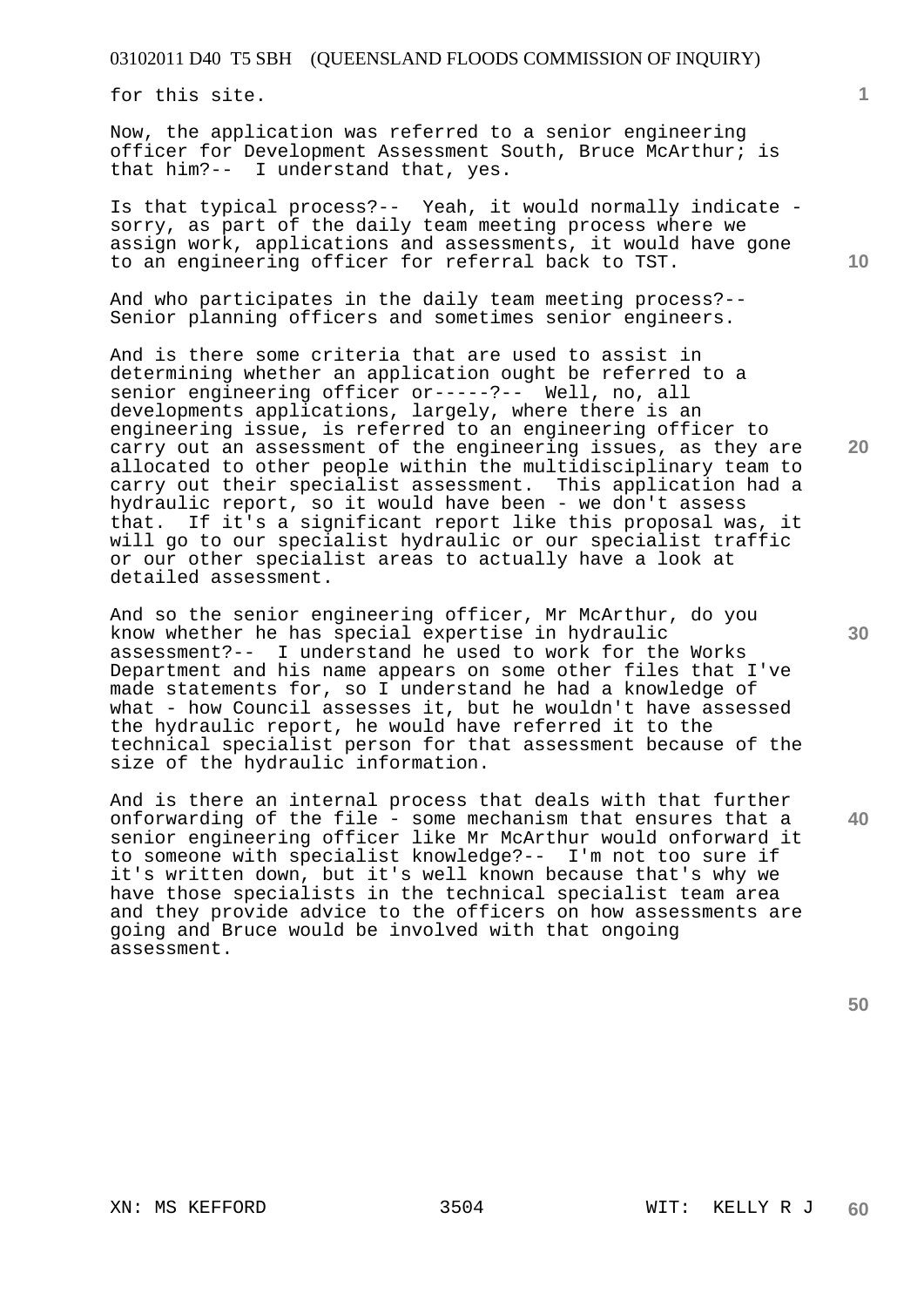So if you had a new employee who was brought in in a senior engineering officer role you'd expect that to be part of the training for that officer, is it?-- It would be definitely of the training.

Definitely part of the training. Is it within a training manual?-- I couldn't tell you, sorry.

Do you think it would be wise to have it in the training manual to ensure these processes aren't missed?-- The - what would be in there would be what - the development assessment branch is broken into a number of functions and within those functions the new trainee would know what those functions are, so when it came to a hydraulic report they're likely to say, "Well, I don't have the confidence to assess this but I do know that this technical specialist team area looks at those issues and I'd speak to my senior officer, my principal engineer and he would refer it"-----

So there's a - from your answer it would seem that there's a record somewhere of the hierarchy of the teams and the people and skills available within the teams, would that be-----?-- Yes, and everyone knows what they are, it's part of their induction into council, into the team.

Thank you. If we could go now to attachment 113 to your statement, and that appears to be an internal council memorandum from Geoff Ahmet to Roger Greenway. You describe sorry, it describes Mr Ahmet as a "program officer". What does that role entail?-- A "program officer" is a term they use in the city planning branch, in the strategic planning branch as opposed to development assessment, and it's just a term they use to identify the roles and undertakings that that officer does.

And what does that officer do?-- I understood Geoff at this time was co-ordinating responses. Because this application sought preliminary approval it's a - well, it's a usual requirement that we would refer it up to city planning and then city planning or strategic branch would coordinate a response from other areas of council in relation to the development, so there would be other areas - policy areas of council looking at this because they were proposing to change the area designation land uses through the preliminary approval process.

So would it be fair to say that the program officer role ensures that development applications are referred to relevant specialties for consideration?-- They have a - they have a referral area where they - if it's got to do with stormwater, they will refer it to that area, or the branch in council that deals with stormwater issues in a policy area, so, yes.

And in terms of the divisions listed in the first paragraph of that memorandum-----?-- Yes.

-----is it the Water Resources division that deals with hydraulic issues?-- Yes.

**10** 

**1**

**20** 

**40** 

**30**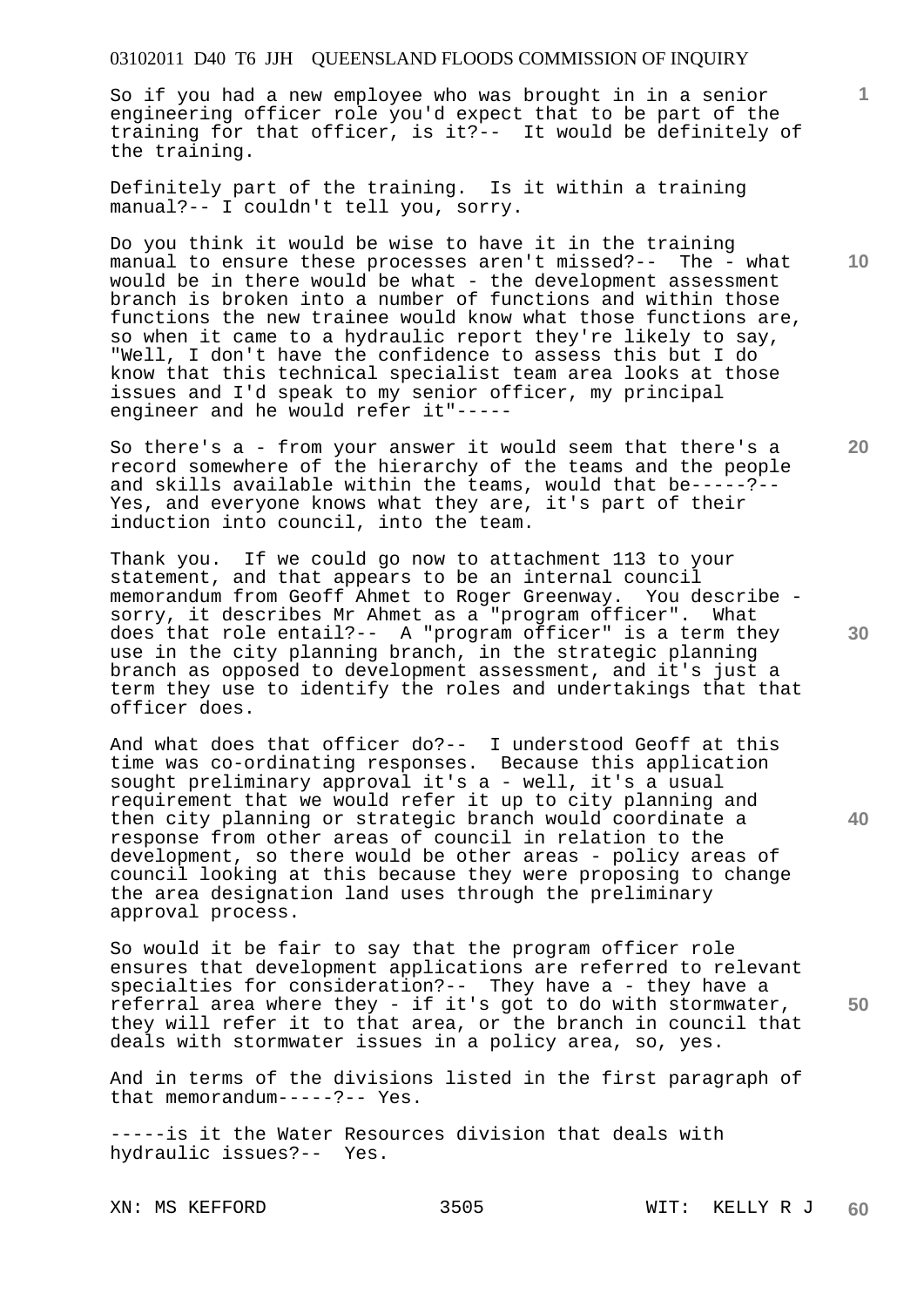And so then when we see a little further down the page the heading of "Water Resources", is it fair to assume that that is the response from that division back to the officer who's in control of getting all the comments back with respect to the development application?-- Yes. Can I just clarify another point? You referred to water issues. Water Resources deals with the flooding but Pollution Prevention may deal with quality of water being discharged off the site or into a waterway, and Parks and Environment would deal with the ecology issues associated with a waterway. So it would be covered with three areas but flooding specifically would be dealt with by Water Resources.

And in terms of flooding, does Water Resources deal only with flooding as it impacts on the site and properties upstream and downstream, or - sorry, I'll withdraw that question. Does Water Resources deal with the issue of access to the site and potential flooding of roads cutting access to the site-----?-- That would be part of - that would be part of what they did, together with Traffic and Transport.

And how is that responsibility for that consideration divided between Water Resources and Traffic and Transport division?-- Water Resources help construct the Subdivision and Development Guidelines and that's referenced in there in relation to the flood immunity for various roads. Traffic and Transport would work out whether alterations could be done to those roads to maybe improve the flood level or not. Water Resources would only deal with the water issue.

And in terms of - you made reference to the fact that the Subdivision and Development Guidelines contain criteria in relation to this issue. Do you know whether those criteria within the Subdivision and Development Guidelines are specifically called up or referenced in Brisbane City Plan?-- Yeah, that's part of the stormwater. You come back to achieving - they meet the certain levels. It's got to do with the hazardous issues associated with the stormwater as well, too, which is referenced in another performance - acceptable solution performance criteria in those - that code, I understand.

And if we just, while we have that on the screen, scroll down and look at the response from Water Resources, we see that it wasn't a favourable response at this stage?-- No.

Now, following that memorandum an information request was issued and we can see that at attachment 114 to your statement. And on the third page of that information request we see, at paragraph 2, that the applicant was requested to provide further information to demonstrate that the proposal complies with several sections of the stormwater management code. None of those requests, though, relate to how access to and from the site might be obtained during times of flood, do they?-- I'd have to look at the individual references but so I can't answer that one, sorry - question.

**20** 

**40** 

**50** 

**30** 

**10**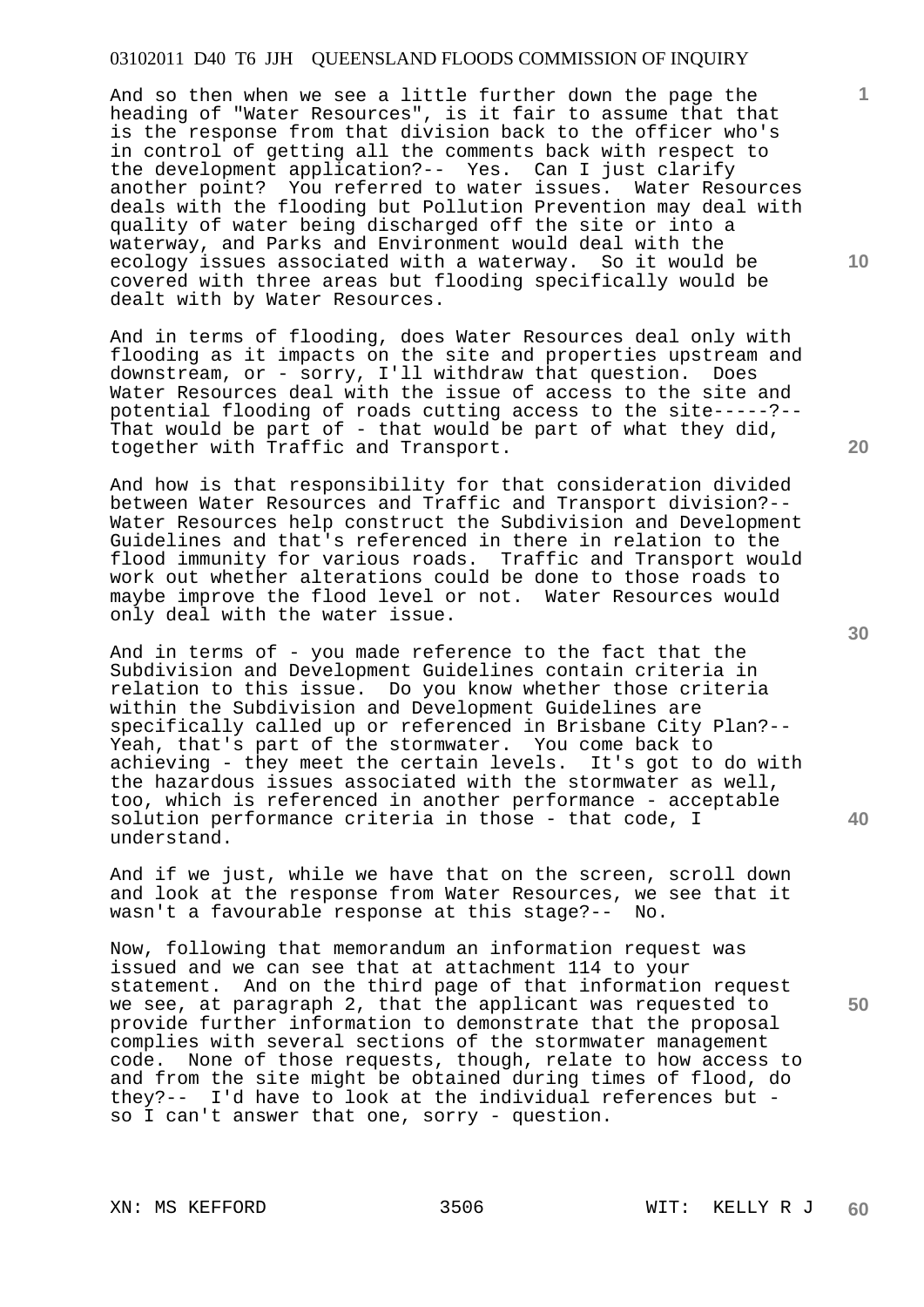Well, I think you had a copy of the Stormwater Management Code there before, did you want time to have a look at-----?-- Performance Criteria 3, the third item-----

Yes?-- -----deals with that performance criteria, as I read it out of the stormwater code, because we're - "road access is provided in accordance with the flood immunity levels identified in the Council's Subdivision and Development Guidelines," so that's where it's picked up.

Right, but when we look at the request in relation to Performance Criteria P3 the request in paragraph 2(iii) asks that the, "applicant demonstrate that the proposal complies with that criteria and that the development design must reduce property damage and where applicable ensure public safety by ensuring the development levels are set about the relevant design flood level or storm surge level". That doesn't appear to query of the applicant at all anything in relation to flood immune access, does it?-- Well, someone may have summarised it there but what it says in that information request, "demonstrate that the proposal complies with section 4.2 P3 of the Stormwater Management Code," full stop. The fact that they've gone on and described it a little bit more doesn't remove the fact that the applicant would go back, look at P3, and it indicates quite clearly there, "must reduce property damage, provide flood immune access to the property," so they would look at it in addressing P3 properly of the Stormwater Management Code and therefore deal with access.

Okay. So - now, P3 obviously also deals with the matters the subject of the sentence - the final sentence in that paragraph 2(iii), doesn't it?-- No.

Sorry, P3 does not also deal-----?-- Sorry. What was your question again?

I apologise. Paragraph - the final sentence in paragraph 2(iii) of the information request, the matters dealt with there also come from Performance Criteria P3, don't they?

COMMISSIONER: Have you got, "to reduce property damage," and, "ensure public"-----?-- Yes.

MS KEFFORD: Yes-----?-- That's in the performance criteria, sorry, yes.

But from your answer earlier I take it that you would be hopeful that the applicant would nevertheless address the whole of Performance Criteria P3 and not just that part of P3 which is referred to in the sentence-----?-- No, because we've asked them to comply with that section in whole, not just acceptable solution 3.1, which just deals with those levels, levels set relevant to the flood level.

COMMISSIONER: Probably more to the point, did they? Did they tell you how they were going to make sure access routes-----?-- I would have to go back and have a look. I understand we did look at it but I - that will have been

**10** 

**1**

**30** 

**20** 

**40**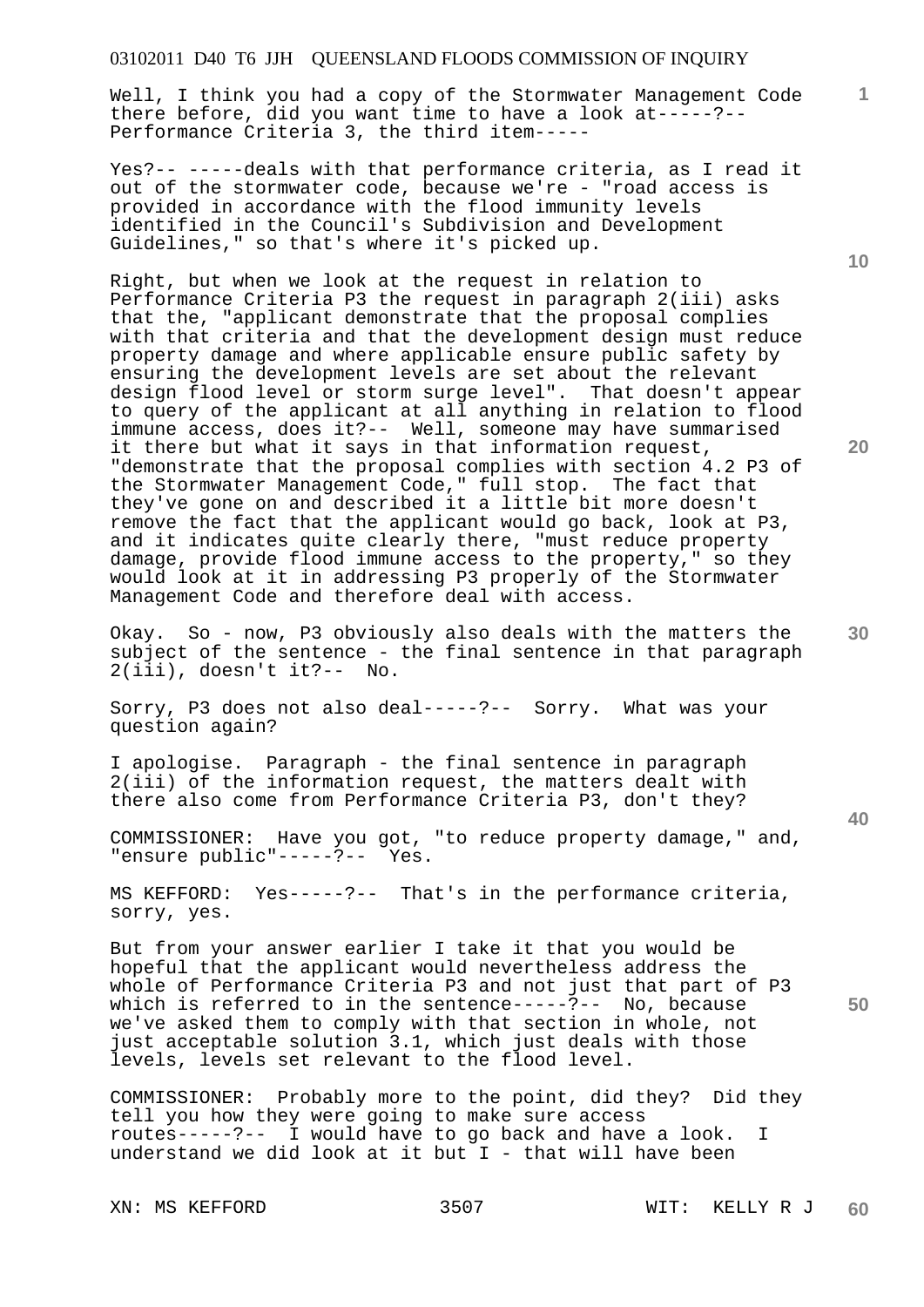assessed by our hydraulic person.

MS KEFFORD: Well, in terms of the documents attached to your statement, none of those documents address flood immune access at all?-- It may have been that they looked at levels, said that was okay, or it met the acceptable solutions in that code at the time, and continued with their assessment. We generally don't ask the applicant, where we have the information, to reiterate a request.

COMMISSIONER: But presumably, then, the council has a record somewhere that says, "Well, we've looked at the flood access question and here's how it's all right," or not all right?-- I would say so, yes, or the engineer's done it and not recorded it. We can go back and have a look today and see if we complied with it. If it did they may not have recorded it in their notes.

That seems extraordinary, that a question as important as that would not be - the answer to it wouldn't be recorded?-- But if it more than complies they would - it would be - yes, it's part of their overall recommendation, they might say, yes, it meets all the requirements without listing out and detailing every one.

MS KEFFORD: Well, the Subdivision and Development Guidelines in terms of flood immune access, are you aware whether they require for residential development flood immune access of Q100?-- I don't believe for an existing site they do. Excuse me, sorry. In 2000 and - in the November 2000 version, that was applicable at the time, section 2.3, Road Trafficability in the Subdivision and Development Guidelines, it looks at minimum design levels for the crown of the road. It also minimum design levels for the crown of the road. looks at flood immunity levels for existing dedicated road. So if you were doing new roads you would have certain levels but if were doing existing roads it has other levels. For a local access, which is likely to be Venner Road, 'cause it only accesses it's 20 year ARI from the Brisbane River, 20 year ARI from a creek or waterway, which is the two sources of flood that we've looked at, and if you take overland flow it's 50 year ARI, so the road would have to be above that. Neighbourhood access would be Cansdale Street and from all those sources it's 50 year ARI.

COMMISSIONER: Even those the uses are changing in an area, that's not factored in in any way?-- That's where you get to a performance solution. The roads are existing and sometimes you can't raise road levels because you create other problems, so we look at how you could get out of that site, whether there's more than one access, for argument's sake, and the time it took for the water to get up to there so you could properly evacuate the building, there was enough time for based on the warnings that are available, and that's why localised overland flow paths are higher because you have less time to evacuate a building than, say, from Brisbane River or creek flooding.

**1**

**20** 

**30** 

**40**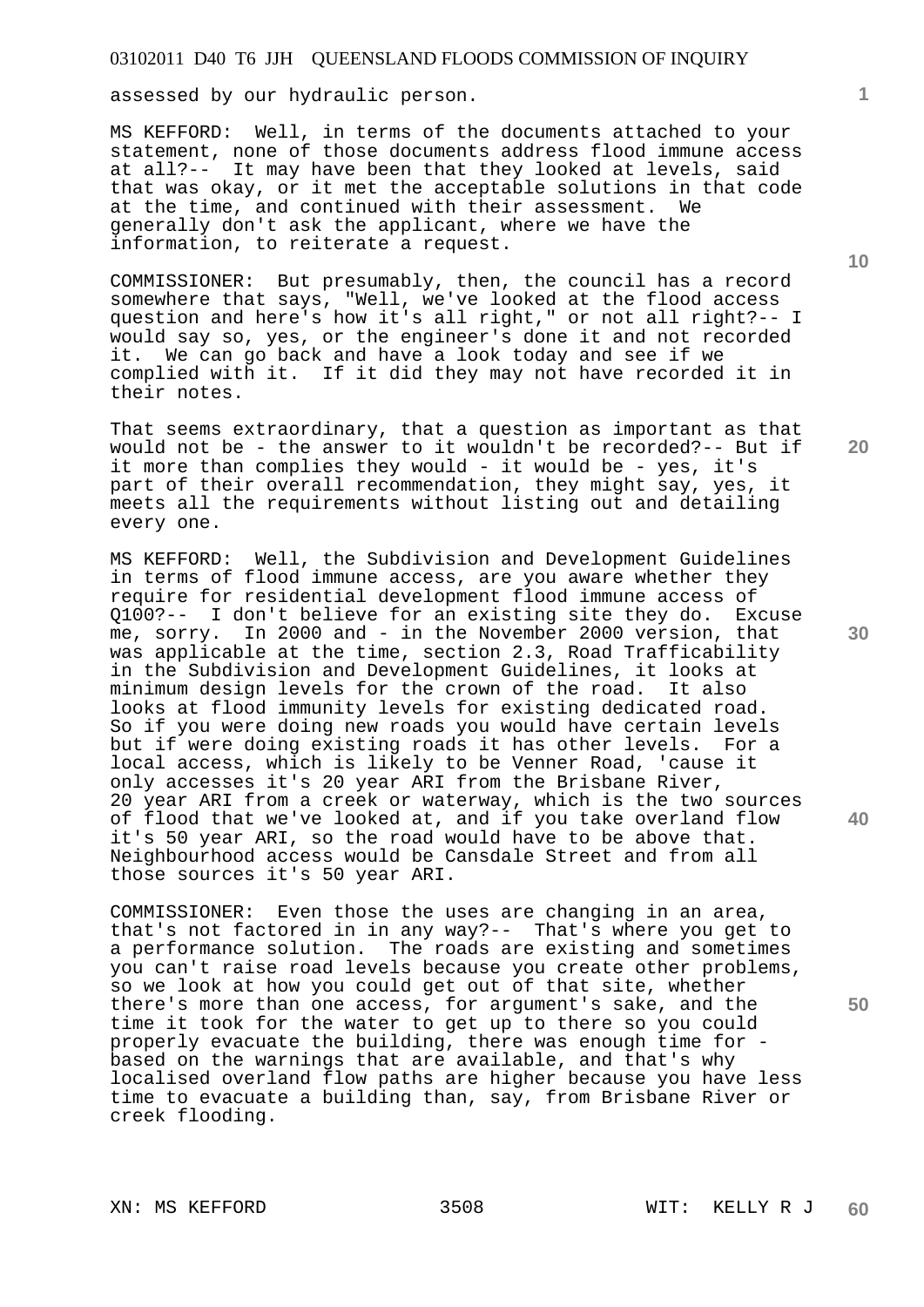MS KEFFORD: This site was designated, and still is designated, as light industry, and for new roads in light industry developments Q20 or Q50 are acceptable; are they not?-- New roads 50 year ARI, yes.

Q50 is acceptable. So when the use is changing from an industrial use where Q50 road level is acceptable to a residential use, does part of the consideration as to the acceptability of the change of use involve consideration of the levels of the existing road network and the fact that the criteria won't require those existing roads to be raised?-- Yeah, well, that's part of the management - risk management approach that's picked up in the Subdivision and Development Guidelines, I understand.

It's picked up - is it picked up only in the Subdivision and Development Guidelines?-- I know where that - that's where it's referenced-----

**20**  Yes?-- -----I couldn't tell you if it's somewhere else in the City Plan.

How is it picked up as a consideration for a proposal for a change of use like this proposal?-- Back in 2000 it didn't have specific uses referenced into it. In the 2008 version, they now have a list of other users and different DFLs or DFEs for those particular uses, and aged care has a higher flood immunity level now, or hospital does, than what existed at the time this was going through, the application was considered.

And does that new criteria require consideration of upgrading of existing roads that are below the new criteria?-- It does look at their access onto those roads. It's unlikely that they'll change the - well, that's an issue for an engineer and the hydrologist to look at. From a planning point of view we make sure that the access is flood free into the site from initial access to the road.

The initial access to the road, do you mean the access on the site side of the road or on the road itself?-- Well, once you drive into the site we look at ensuring that the flood level is above Q100. Sorry, the access level is above Q100.

But what about when you drive off the site, are the roads that you have to drive onto, are they - do you ensure that they are above - what is the new level, Q100, for aged care?-- No, it's more than that but for roads, I believe they're not dissimilar to this. It's the Q100 or the aged - hospital care is a higher level. I would have to look at the new standard but it might be more than a hundred year ARI.

What I'm getting at is a concern that there is a requirement to address the levels of the road within the site but that doesn't address that in a Q100 event residents who seek to leave the site only have options such as, in this case, to drive on roads that are at Q20 or Q50. Is that issue addressed at all in an assessment of a development application for this type of facility under City Plan?-- It is in the

**10** 

**1**

**30** 

**40**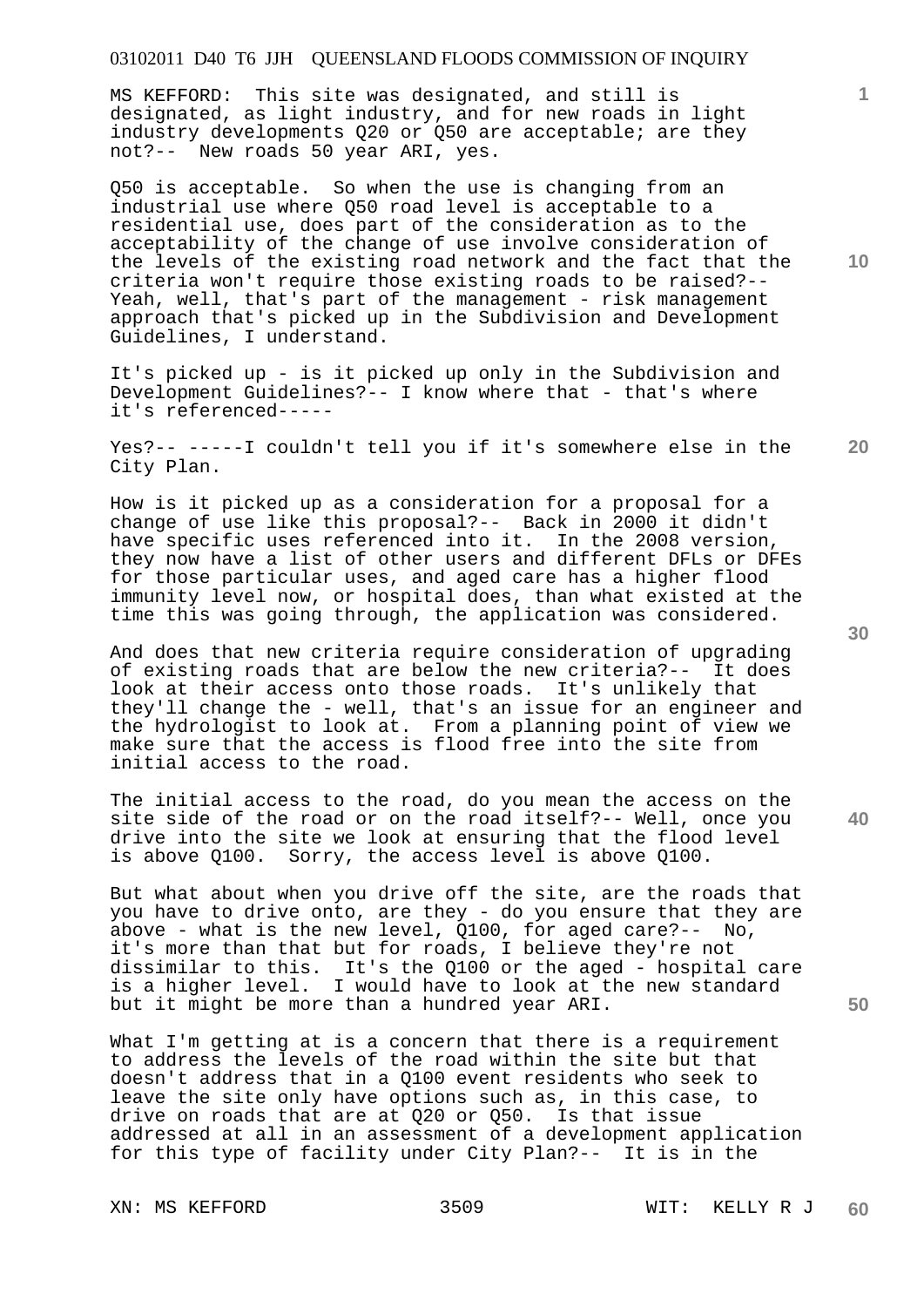Subdivision and Development Guidelines in addressing the performance criteria in the subdivision stormwater code when we're talking about looking at the risk and the hazard and access out of the site. If you - and it assumes that people are given enough warning to evacuate the site before - because we don't know how high the flood level is, before it gets to the defined flood level or even higher.

Okay. So the criteria in the Subdivision and Development Guidelines now address not only roads to be built on the site but the need for roads connecting the site to the wider road network requires that those roads be raised to levels - to particular levels?-- No, it looks at those and the risks associated with that and I believe the new one also picks up the Commonwealth guidelines with regard to access and flood-related issues associated with evacuating a site. So it provides a bit more criteria we can use to assess it.

Do you know what particular provision of the Subdivision and Guidelines deals with that?-- The 2008 version does that I'm aware of. Prior to that I don't believe it specific - it doesn't spell it out like it does in the 2008 version.

Okay. At paragraph 18 of your statement you tell us that on the 3rd of August you gave a presentation to Council's Development Assessment Committee. What is that committee?-- Development Assessment Committee was a - is a - was a formalised committee meeting - committee consisting of the manager of City Planning or the branch, the managers of the various branches and representatives from each of those areas we saw before from the Geoff Ahmet area, you know the Traffic and Transport, there would be a principal officer or a manager there, there would be one from Water Resources, Natural Environment, et cetera, et cetera, and they would look at the assessment of - a presentation would be given there for endorsement of the recommendation for the ongoing assessment of an application. So if there was other issues that the officer might have missed they would have an opportunity to be picked up there and added into.

And when you gave the presentation on this occasion, we can see at attachment 115 to your statement, on page 7, in the middle slide, that you identified hydraulic overland flow, flooding and lawful point of discharge as a key issue. And then on the following page the recommendation, in the top slide, was that there be in-principle support for the residential use of the site?-- Subject to, yes.

Subject to a number of matters. Those matters don't raise a need to address flood immune access, do they?-- No, because they're part of-----

At the point-----?-- The recommendation-----

Sorry?-- -----from that endorsement was more that we could still proceed with residential on that site, that there were issues that we were resolving in relation to that, and that's why it's in-principle support and it was subject to us

**1**

**20** 

**10** 

**30** 

**40**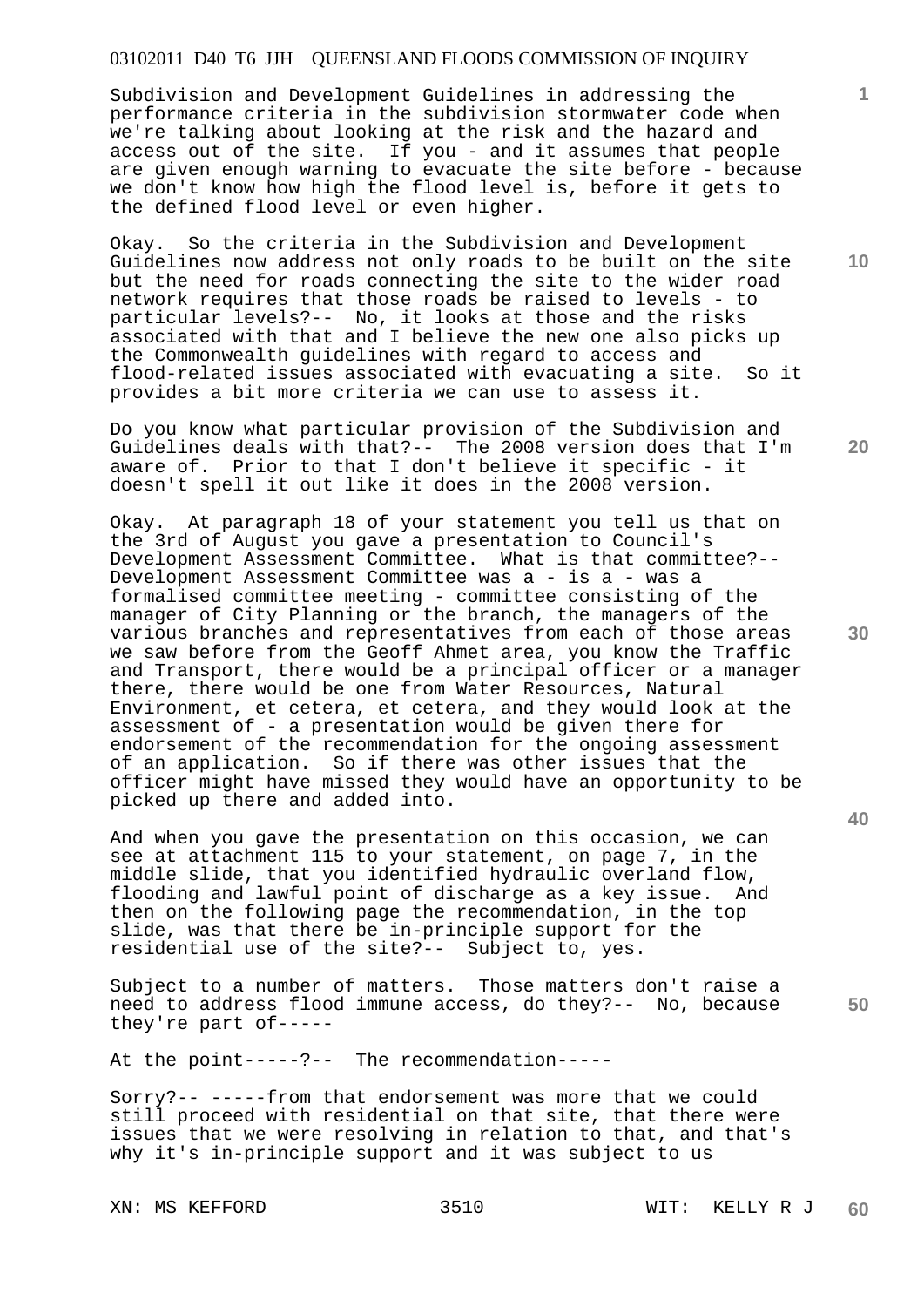ensuring that when we brought it back that residential was appropriate on that site.

At the time that you made the recommendation that in-principle support for residential was appropriate there had been no response to the information request?-- I'd have to look at the time frames but probably not and the reason for that is it was - we normally try to get there - to the Development Assessment Committee as early as possible for this application, so if they said, "No, absolutely no way. Doesn't matter what the applicant says it's not going to residential," we would know earlier on in the assessment process as opposed to getting to the end of the assessment process only to tell the applicant, "No, no way."

Does the in-principle support - does it have the potential to put pressure on the officers to reach a position of approval, do you think?-- No, it gives the officers, and there's myself, written that a number of times, at least confidence to proceed in the light of what the applicants requested or applied for, residential use. It doesn't mean that it will necessarily be in the form that the applicant applied for, we still have to do our assessment. All it means is you're not wasting your time continuing to process an application for residential use in an industrial area ahead of any strategic direction or neighbourhood plan for that site.

Is that a convenient time, your Honour?

COMMISSIONER: Yes. 2.30. Thanks.

THE COMMISSION ADJOURNED AT 12.57 P.M. TILL 2.30 P.M.

**40** 

**50** 

**1**

**20** 

**10**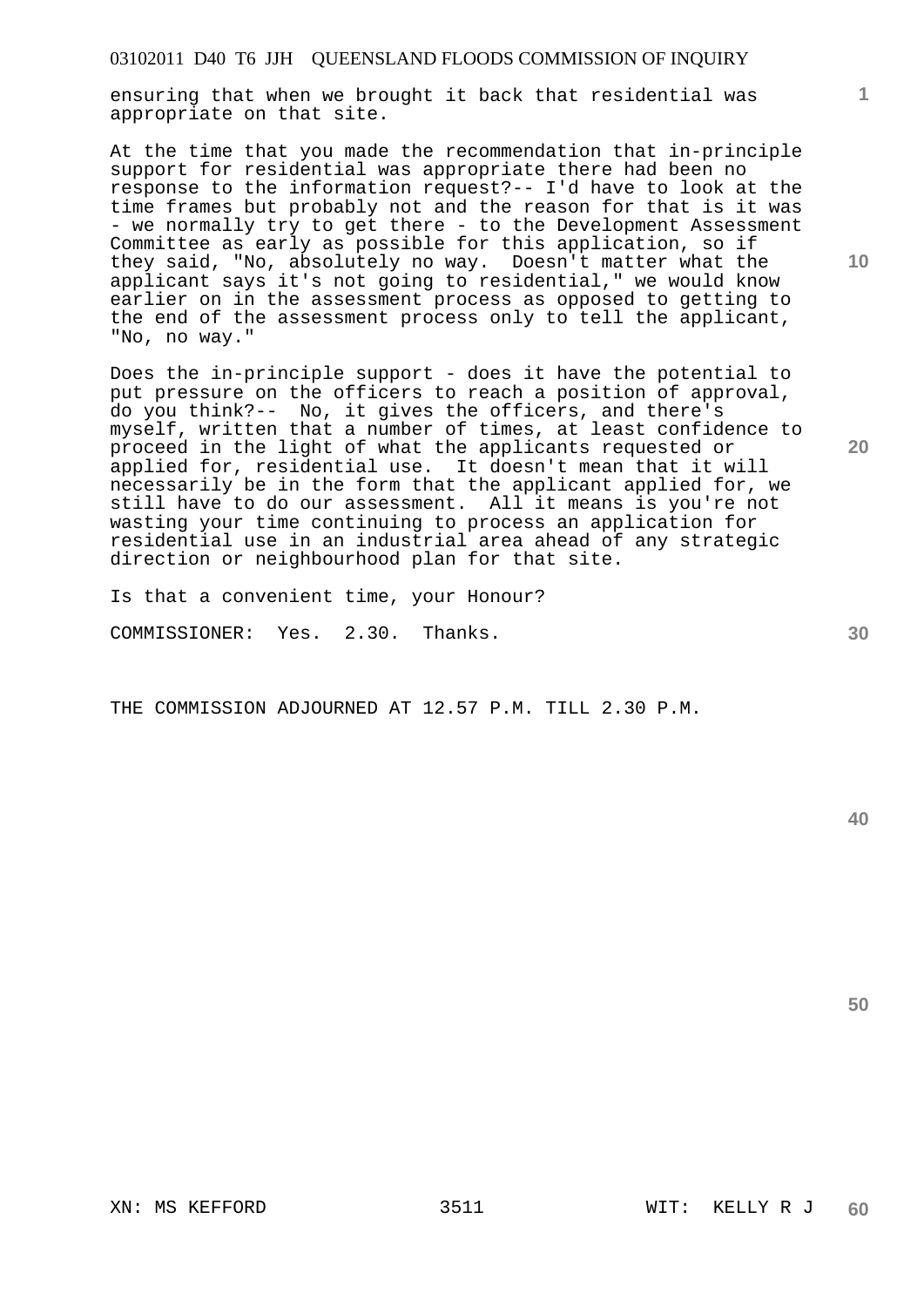THE COMMISSION RESUMED AT 2.31 P.M.

RORY JOHN KELLY, CONTINUING:

#### COMMISSIONER: Yes, Ms Kefford?

MS KEFFORD: Mr Kelly, if I can take you to paragraph 41 of your statement? That's the seventh statement, I should say. And there you say, "It appears that no conditions were imposed in relation to access or evacuation routes in the event of flooding", and at that point in your statement you were talking about the development approval for the first development application?-- For the preliminary approval, yes.

Yes. And in terms of subsequent approvals, there were no conditions with respect to access or evacuation routes in the event of flooding in the subsequent approvals either, were there?-- No, not to my knowledge.

And if I could take you to paragraph 45 of your statement on the final page of the statement, there you identified that the two access roads to the subject land are Cansdale Street and Venner Road, and that they have road pavement levels of approximately Q50 flood immunity and Q20 immunity?-- Yes.

Do you accept that the occupants of a retirement village have a higher potential for reduced mobility than occupants of an ordinary multiunit dwelling?-- Well, yes.

And there is likely to be a higher percentage of occupants without a licence or without a vehicle?-- Yes.

And it is important, in those circumstances, would you accept, to allow extra time to evacuate?-- Or get to higher levels in the building if they didn't want to evacuate the building.

Getting to higher levels in a building wouldn't assist where the building floods, though, would it?-- Well, I do recall in relation to the access that the access levels, the driveway crossover to that just into the site was a Q100. If there was a greater event flood - and we're talking about river flooding here that it is impacted by - is a greater time in which to effect that evacuation, and/or if they wished to stay, as a lot of people do, they had the ability to go up another two levels well and truly out of any - and then seek alternative arrangements to evacuate if they wanted to.

If there is a greater event than Q100, that doesn't assist where the access roads are at Q20 or at Q50, though, does it, in terms of allowing extra time? The fact that the site is above Q100 doesn't provide extra time to the residents to evacuate, does it?-- No, but it does provide an opportunity for them to seek - if it was a slab on ground, or a ground

**20** 

**40** 

**50** 

**30** 

**10**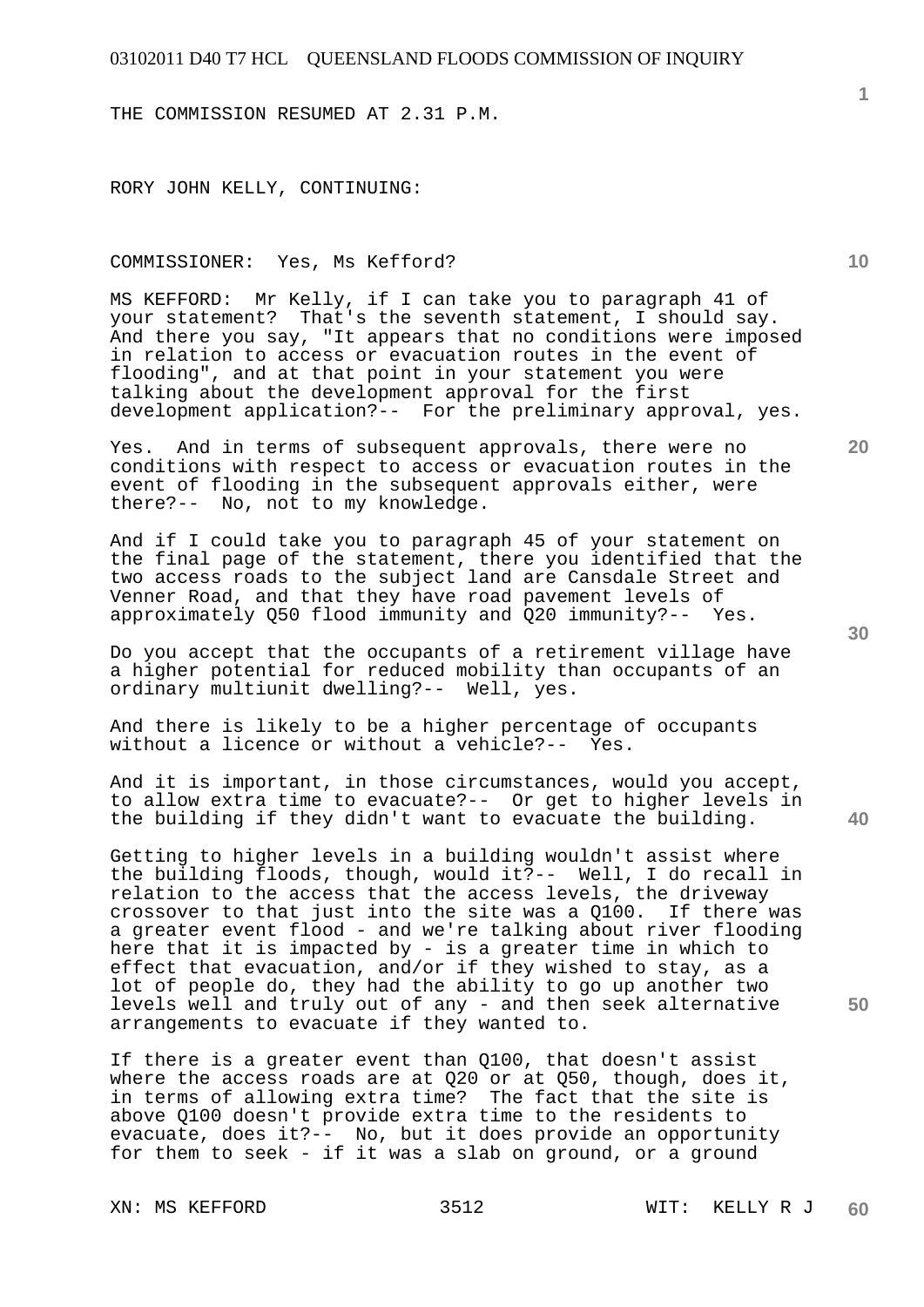level unit and that's all they had to go to, it would be more of an issue for people because they couldn't stay on the site in a safe location outside the flood level.

And where there is a multi-level retirement village, though, if there is a need to move to higher levels within the building in a greater than Q100 event because the bottom level floods, that's more likely to be difficult where the occupants are occupants of a retirement village than a multiunit dwelling when lifts are not operating. Do you accept that to be the case?-- If they need a lift, yes.

Do you think it is prudent for retirement villages, as opposed to multiunit dwellings, to take these types of reduced mobility issues into consideration?-- I understand they have to do that anyway under the Building Code of Australia, dealing with access and egress out of a building.

But when determining the appropriateness of use of a site where the access to the site is at Q20 and Q50 levels, do you think that the reduced mobility of the residents should be taken into account?-- Yes, and it is now in the subdivision development guidelines.

And is that because you say that the subdivision and development guidelines now have provisions with respect to-----?-- Hospital and other facilities.

Sorry, I missed-----?-- There is a reference now in relation - as a result of SPP103 to include there is an expectation people will have to read exactly for it, but that certain uses have a higher flood immunity than Q100.

That's a higher flood immunity on the site, though, as opposed to the access routes to the site?-- I believe so, yes.

And in terms of in the current subdivision and development guidelines, the current version is the 2008 version, is that correct?-- I believe that's what it is, yes.

And the current subdivision and development guidelines, the requirements for existing dedicated roads fronting the development or providing access within 200 metres of the development is simply that they comply with flood immunity standards that involve provision of access - provides for a minimum of the 50 year ARI?-- I believe so. I would have to look at the reference but it sounds right.

**50**  So in events where the flood is greater than a 50 year ARI, there is a potential for these types of developments to become isolated?-- Yes.

Do you consider that acceptable?-- From - I would look at the issue of risk and how long it took for that 50 year ARI. If it was over a creek or a waterway course, not the river, in relation to the Cansdale Street site, that's likely to come up quicker, and therefore they wouldn't have the ability to get out of the building. But in relation to river flooding, that

**10** 

**20** 

**1**

**30**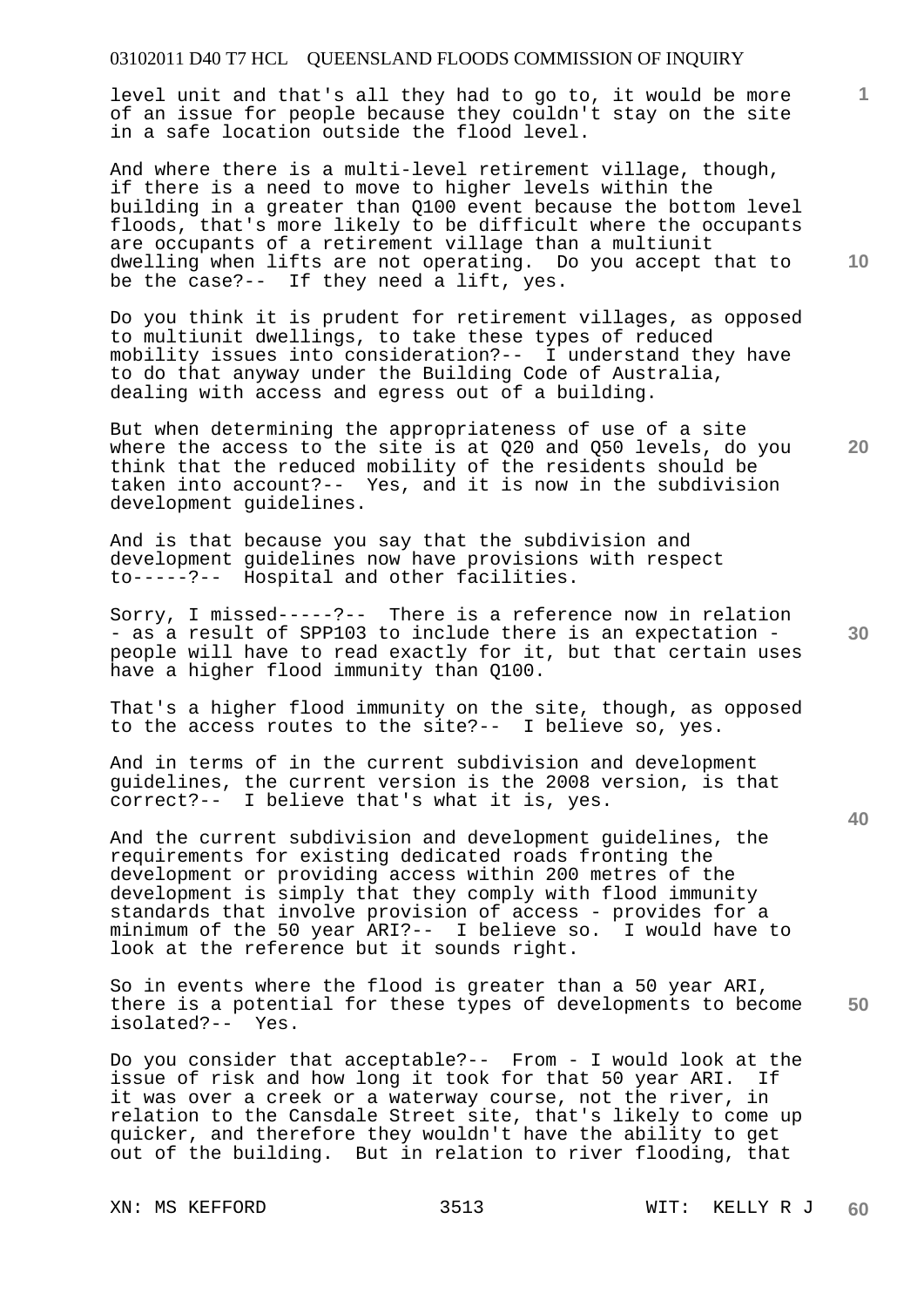might be more acceptable, but not necessarily. It reflects the location of where the application is proposed.

So would you accept that there ought be criteria that requires consideration of the particular characteristics of the use and the particular characteristics of the occupants - proposed occupants of the site, together with those characteristics, not just in relation to the level of the roads but the circumstances of flooding in those roads?-- It appears that that's what we're going to, but, yes, I agree.

And does City Plan currently have those criteria?-- Other than in the subdivision development guidelines I am not aware elsewhere that they have those higher than what's stipulated in those guidelines.

And the subdivision and development guidelines focuses just on the levels of the roads, doesn't it?-- Yes.

**20**  Yes. Thank you, I have no further questions in relation to Yeronga.

COMMISSIONER: Ms Brasch?

MS MELLIFONT: Can I-----

COMMISSIONER: Sorry, that's not the end.

MS MELLIFONT: It is a multi-chapter story, this one.

Can we turn, please, to your sixth statement with regards 616 Long Street East, Graceville. Can I start, please, by tendering the PD Online aerial map for 316 Long Street East?

COMMISSIONER: Exhibit 696.

ADMITTED AND MARKED "EXHIBIT 696"

MS MELLIFONT: And we can see in the centre of that map the yellow dot to indicate an apartment complex development at 316 Long Street East. Can I now move, please, to tender PD Online zoning map for 316 Long Street East?

COMMISSIONER: 697.

ADMITTED AND MARKED "EXHIBIT 697"

MS MELLIFONT: I will ask you to have a look at that on the

**30** 

**40** 

**50** 

**10**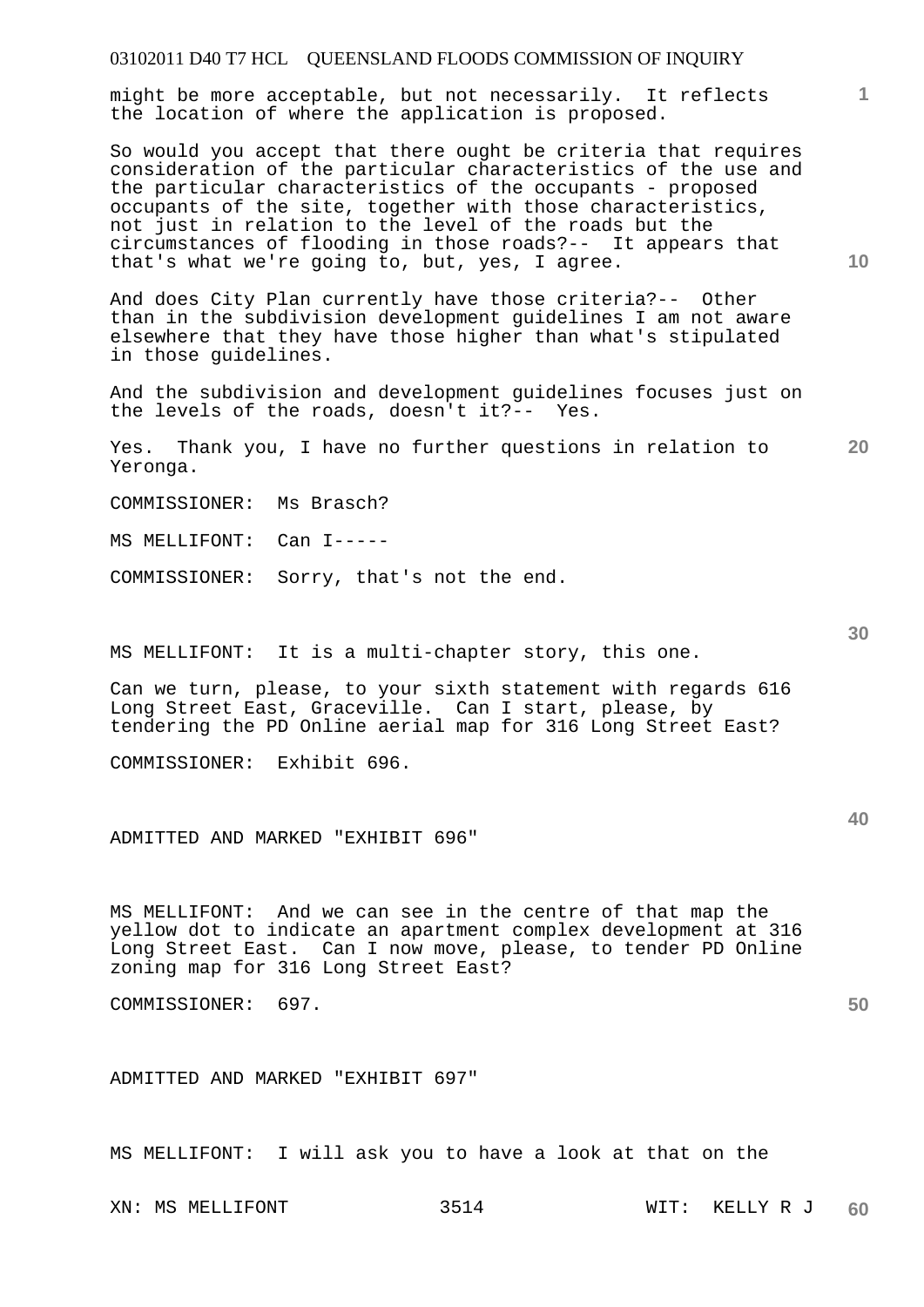screen, Mr Kelly. The current zoning for 316 Long Street East is low density residential area, is that correct?-- Yes.

And it is situated near to a waterway which is marked by the blue hatched section?-- Yes.

Did I tender that?

WITNESS: No.

COMMISSIONER: 697.

MS MELLIFONT: Thank you. I will take you now, please, to PD Online for 312 Long Street East which is a private residence next to the apartment complex. And we see there that 312 is designated by a yellow circle, so I tender that document.

COMMISSIONER: 698.

ADMITTED AND MARKED "EXHIBIT 698"

MS MELLIFONT: I just want to show you, just so we get-----?-- Sorry, the one you have in front has the old site, it doesn't have that private residence. It has a brown roof on it. That's not the map with the yellow dot for the residence on it.

So that's not right?-- No, the 312.

Yes?-- You have got the townhouse site that you identified previously before. You said the private residence.

Yes?-- Are you talking about the residence on that site that has the red roof fronting-----

**40**  I will get you to have a look at it close up. You can tell me whether Exhibit 698 has a yellow circle at 312 Long Street East, Graceville. I appreciate it is quite difficult to see?-- Yes, that one does, yes.

All right, thank you. So that's Exhibit 698. And, Madam Associate, can I have Exhibit 648 up on the screen, please? While that's being done I will just start with some preliminary information, Mr Kelly. Now, at the time of development application for the property at 316 Long Street East, Graceville, you were a planning officer, is that correct?-- Yes.

And you actually had the role of the assessment and processing of one of the applications with respect to this property?-- I think I had both - part of both, yes.

All right. As I understand your statement, you were the planner responsible for assessment of a rezoning application

XN: MS MELLIFONT 3515 WIT: KELLY R J

**20** 

**50** 

**10**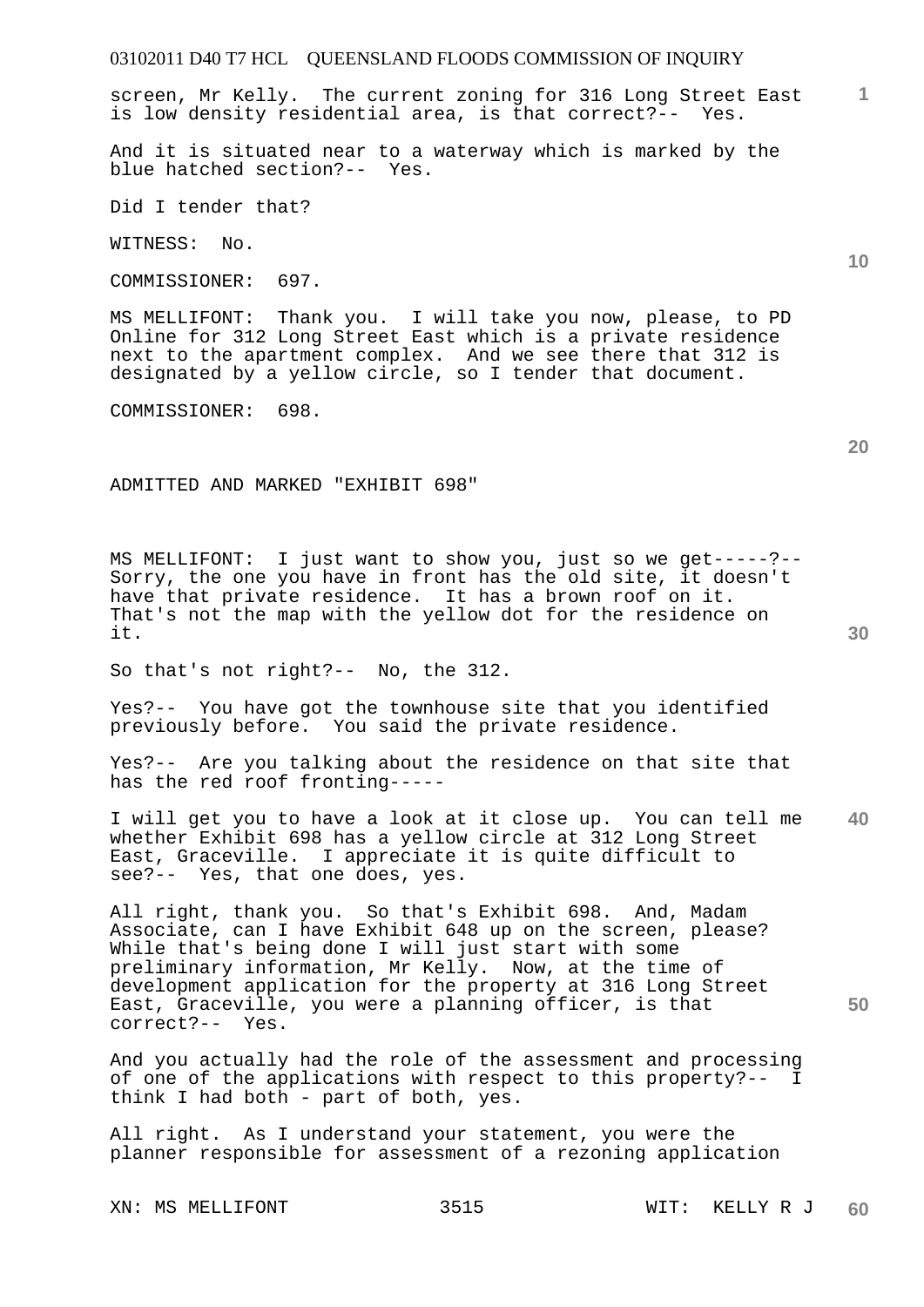and town planning consent permit application up until 1994?-- Yes.

But that after the '95 elections there was a change in council's team boundaries and so you were no longer the planner responsible for the assessment of subsequent applications, nor of the latter applications-----?-- Yes.

-----on that site. All right. Madam Associate, if we can just zoom on the cross hatching which is on the bottom right-hand, approximately, corner? So what you are being shown there, Mr Kelly, is the QRA aerial photograph or representation of the flooding, and do you accept that that crosshatching generally represents the area of 316 Long Street East, Graceville?-- Generally. It is missing a few bits and pieces here but, yeah, there are a few residents there that are in it but-----

That aren't crosshatched?-- Aren't crosshatched, yeah. It is only one or two. It is more or less the same area.

Are you able to describe what's missing?-- Well, I believe the white-roofed house just near where it forms the L might be part of the site.

Can I ask you to go up to the big screen and point out the parts you think are missing from what should be the crosshatched?-- It might be this residence just here. That one there. And it included that access out to Haldane Street as well, the site. There is a road access starting there. I don't know if it has a name. That's Haldane Street, Long Street East.

So it is a residence on what street-----?-- It might be this one here. I just have to have a look at the approved plan. It just seems that it came around - I don't think it was a straight boundary, and that access there out to Haldane Street was part of the application as well.

**40 50**  We might leave - if you return to the witness box - we might leave the first part of your extending list of things to follow up on - we will give you a clean copy of this and you can crosshatch it how you think it should fit 316. Now, in preparing your statement in respect of this development, you note at paragraph 4 that this is - that the council files, particularly the earlier ones, have not been maintained in their original chronological order, and some secondary documents do not appear to be on the file, but you say "the critical documents from the perspective of development controls and approvals the subject of the notice all appear to be in place." To your mind, what categories of documents are critical from the perspective of development controls?-- Well, the conditions of approval, some of the earlier memorandum memos, internal or otherwise, the hydraulic report for addressing this, the decision notice, or the town planning consent permit that was issued.

What types of secondary documents were missing?-- Well, it

**10** 

**1**

**30**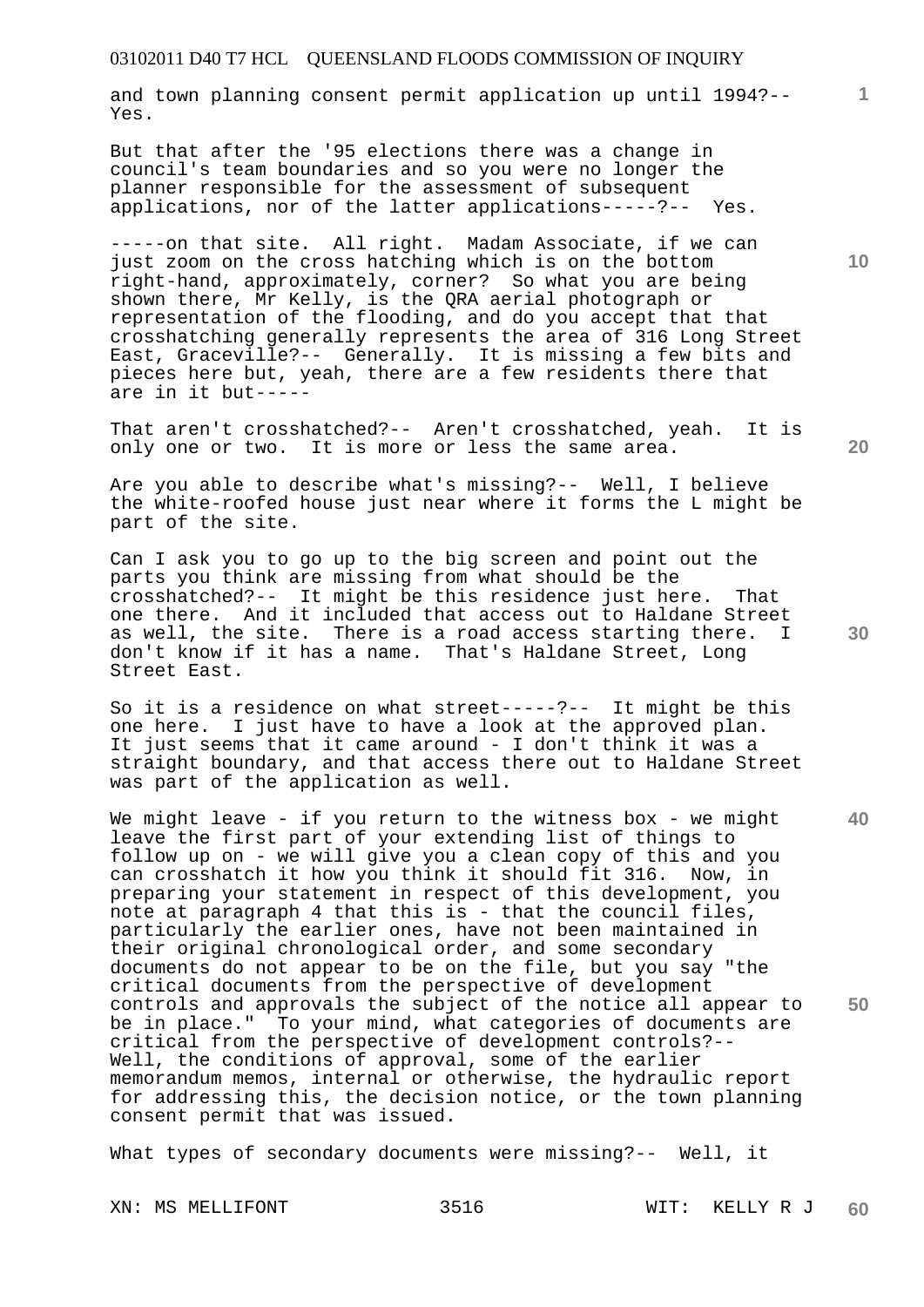appears the formal letter advising of an extension in time in which to extend the life of the approvals seemed to be missing, as were a letter like the information request letter that we may have sent out, but - the response is there but not the letter.

Is there anything systemically in terms of the way Brisbane City Council files which seems to give rise to these documents being missing?-- This has got to be the worst file I have seen in my 20 years. It has been pulled apart - because it used the old system of clips and bending and metal, someone's pulled it apart, photocopied it either for an FOI - because it does indicate it has been FOIed - I can't explain why, because this file is not in a chronological order with folios how it would have been left. That's how we did things in the old days back in '94. It was - we didn't have computers so we didn't get ahead of ourselves. We had typists, things got put in the order that they did. They were done a lot slower then.

All right. I just want to look generally about the characteristics of this land. It is low lying - it is a low-lying area, correct?-- Yes, yes.

It is part of the Oxley Creek and Brisbane River floodplains?-- Yes.

Prior to development it was horse paddocks with a creek running through it?-- That appears from the early photos on the file, yes.

Now, did the townhouse complex that's on it now, does it traverse an area of natural waterway?-- Yeah, the waterway traverses the matter of the centre of the site.

Just going through historically - and I will do it fairly briefly - the first approval given to permit development on the land was in response to an application made in 1989 under the City of Brisbane Town Planning Act 1964 through '78 for the rezoning of the subject land to residential A zone?-- Yes.

If you translate residential A to current terminology, it roughly translates as low density residential?-- Yes.

Now, rezoning approval to residential A was granted in 1991?-- Yeah, I believe the rezoning was gazetted then, yes.

Now, to be clear and to be fair, this was a long time ago and the assessment and development applications have obviously moved on. Now, I do - I want to come to whether and how things might be done differently now, if you were looking at it afresh. But just to place the consideration by this Commission of this development in context, I want to take you through some of the information the Commission has received so you can get a sense of the concerns. Firstly, 316 Long Street East flooded in January 2011. You accept that? Yes?-- Yes, sorry, yes.

XN: MS MELLIFONT 3517 WIT: KELLY R J

**10** 

**1**

**30** 

**20**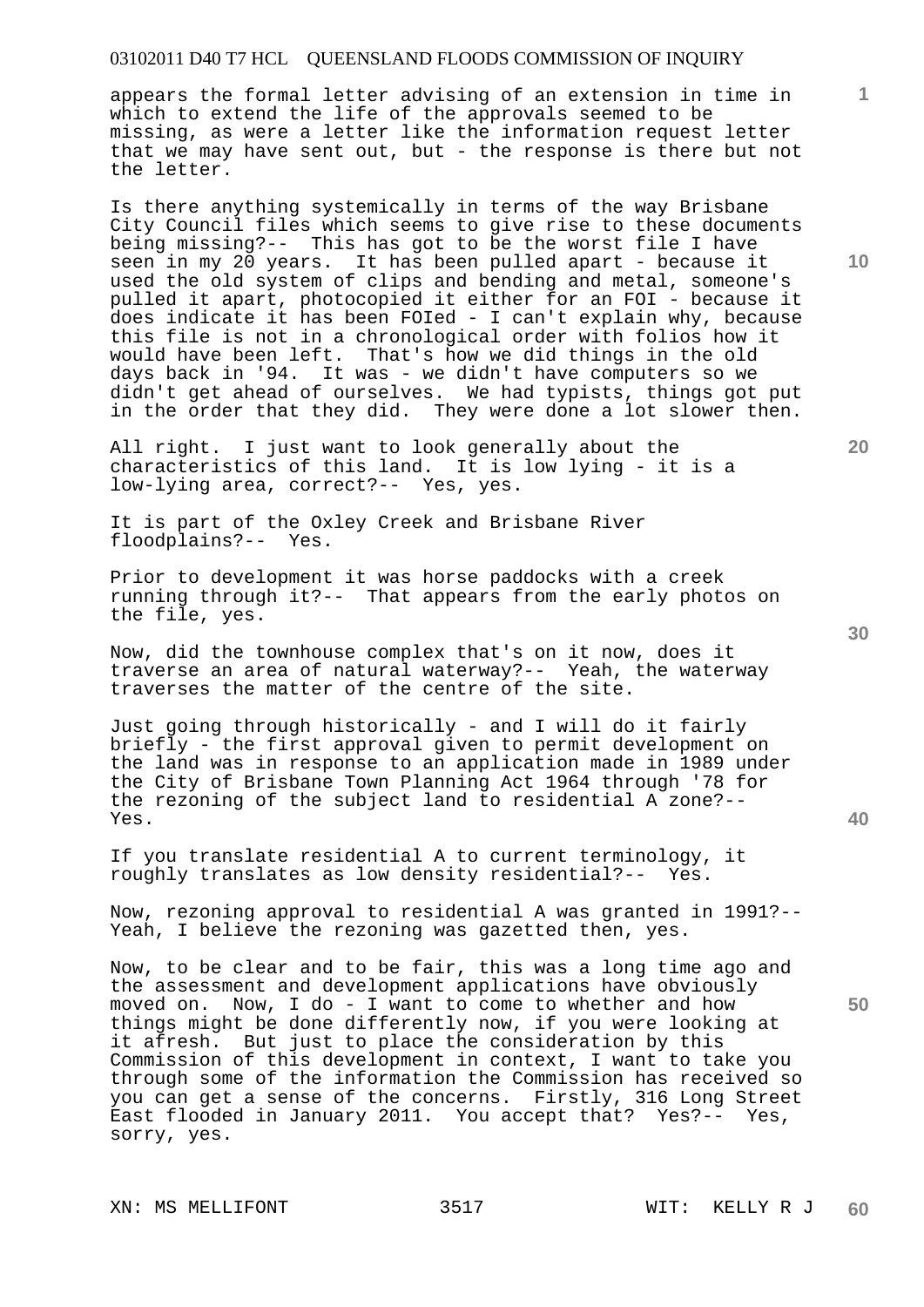Now, we have received a submission from the owner of unit 31 who says that his townhouse had its bottom floor entirely flooded and its top floor flooded to .6 metres. Is that type of information consistent with what you know regarding flooding on the site in January '11?-- Based on my understanding of what the buildings were built to and the height of the floodwater, yes, about a metre inside the building - inside the upper level.

**10**  So it flooded to a level well above the 1974 flood level?-- I would have to look at - I don't know what the '74 flood level - I would have to refresh myself about what the flood level was in '74.

Are you able to do that readily or is it something that's better left for later?-- I will just leave it for later, just to continue on.

Now, the observation of that submitter is that the water rose approximately 35 feet from the road surface to enter his dwelling; that is the water came to about the level of top of the electricity post. Does that sound consistent with what you know regarding the flooding of the site in January of this year?-- In relation to the power pole, I couldn't tell you, only in relation to the internal - in internal areas in some of the units, I understand some of the units may not have flooded at all.

So a reference point of about 35 feet from the road surface into the dwelling doesn't assist you?-- No, I would have to look at that and work out what feet was in metres.

Is it consistent with what you know about the property that 81 of the 90 apartments flooded?-- Based on what we've looked at on that site previously and the surrounding areas, yes. Not all sites flooded on that site - properties.

But around 81?-- Yeah, it would be about.

We've also heard from the owner of 312 Long Street East, Graceville - and I want to show you Exhibit 647, please, photograph 1. Now, he says his house was inundated to the eaves of the house. Is that information consistent with what you know about flooding on that property out of the 2011 floods?-- It would be about that height, yes.

All right. Now, his estimate - now, this was as a layperson, but I am just asking you to see if this seems to be consistent with what you know - would be that to build above the January '11 flood level, his house would need to be - the floor level will need to be 13.1 metres above sea level, which is about 4.6 metres above the current level set by council. Does that sound about consistent with what you know?-- The current level - when you are referring to that - are you referring to the level that's now referred to as the IRFL, or under the TLPI, or the level that existed prior to January?

It is existed prior to January, so the Q100 plus 500-----?--

**20** 

**40** 

**50**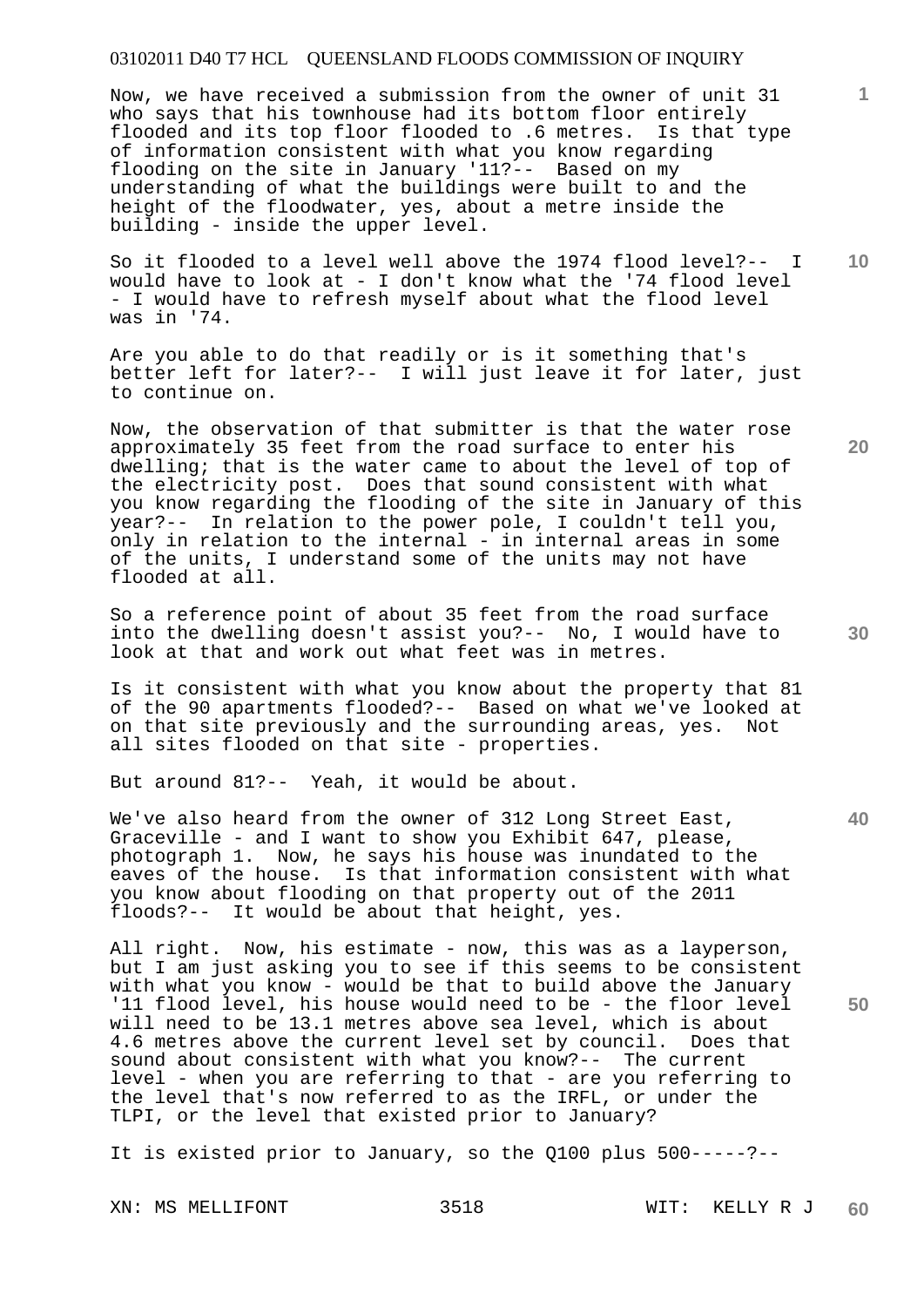It sounds - we are receiving applications similar to that in relation to houses going up. About four metres off the ground in some of the lower areas in Graceville, yes.

And do those requests seem consistent with the flooding experienced there?-- In various different areas, yes. People aren't - I - in relation - the closer you are to Oxley Creek, the higher the houses seem to go. The further you are away, or not in a gully, or lower down, they don't tend to be that high, but people are going up to four metres high.

So people are asking for their floor levels to be able to be built now to four metres as the bottom level?-- No, to the January flood level plus 500.

Right?-- And that's contained within the TLPI document.

Yes. Okay, thank you. Now, I want to show you two photographs in this bundle of photograph 8, and this is a yard of 312 Long Street East, Graceville. You can see the fence and part of the Graceville apartments in the background?-- Uh-huh.

Do you accept that?-- Yep.

You can see the build-up by a retaining wall to the Graceville apartments?-- Yes.

Do you accept that? I am going to take you to the next page, please. I will ask you to accept that's also part of the property at 312 and that's a rock wall adjacent to the Graceville apartments?-- Yes.

**40 50**  Now, that witness has expressed a concern - as I say, as a layperson, not an expert - nevertheless he has expressed a concern that the cause of inundation to his property was the run-off from the higher set Graceville apartments. From what you know of the topography here, does that seem to you to be a logical connection?-- I am aware that as part of the Graceville development, the back of the units to his property, they dealt with overland flow. So they channelled it back through their site and not on to the adjoining neighbours' site, and that if water is coming over that it is because the overland flow must be blocked on the townhouse site. Other than water hitting that face, if it was raining and coming back down, water shouldn't as a normal course, if the stormwater overland flow is working, shouldn't go on to his property directly; it should be heading back in an easterly direction to the entrance of the site, and to the stormwater drains that should be picking it up.

So the water essentially should be retained and directed -----?-- Yep.

-----away from 312?-- There shouldn't be any water from that site other than the bit that hits the face going on to his property as part of that development. All stormwater should be directed to stormwater drain.

**10** 

**1**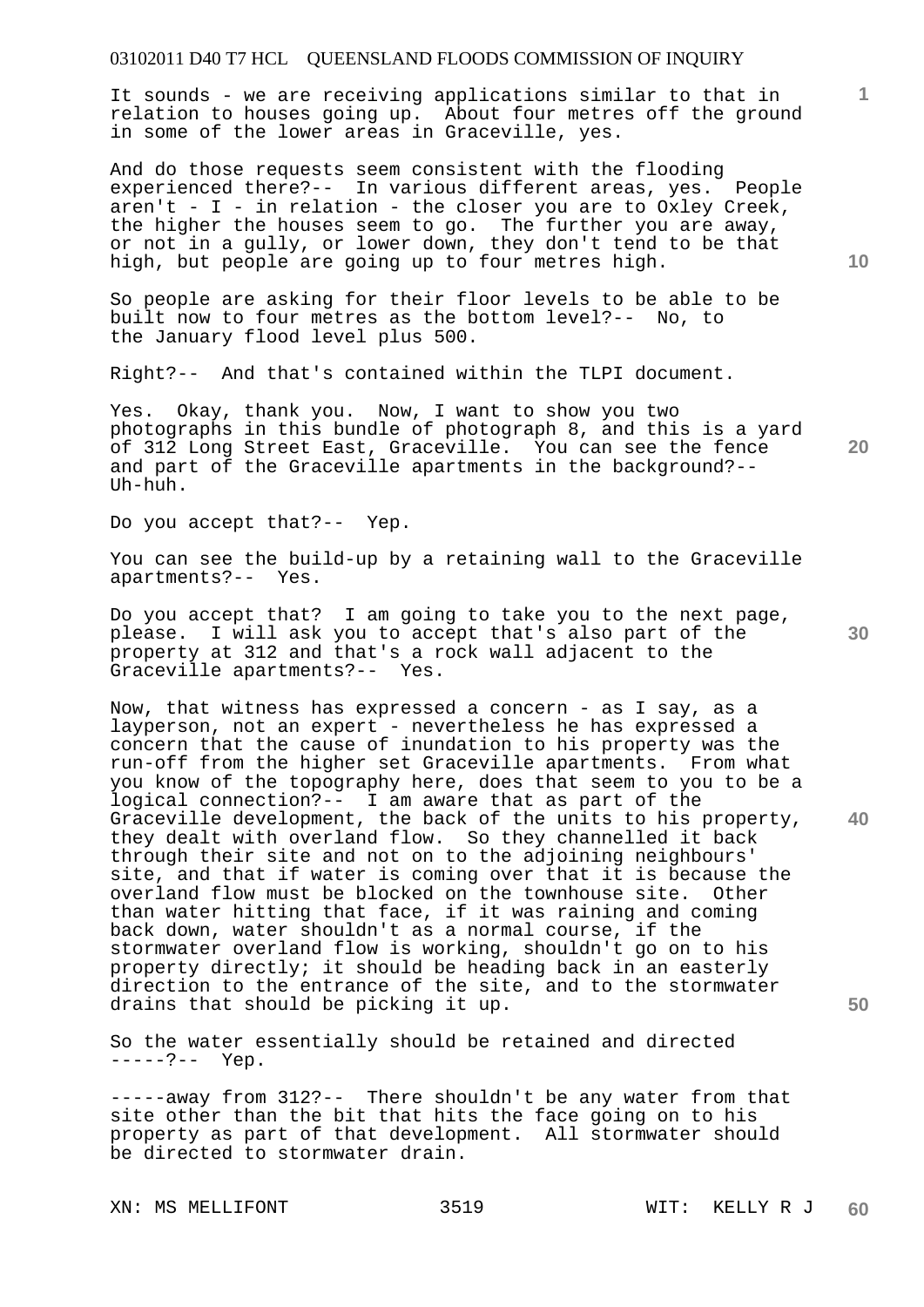Do you know if council has conducted investigations to see whether or not water actually flowed as you describe it should?-- During the flood event?

Yes?-- No. I am not aware of that.

As I alluded to earlier, what I want to know is whether, if this development was being assessed by reference to today's City Plan, and by reference to today's practices within BCC, would anything have been done differently?-- It may be a lot less intensive on the site, and might have been more centred to the middle of the site or around the waterway corridor that traverses the site. The floor levels would have been definitely different, pre and post January flood event. And it is very likely there would have been risk management because they wouldn't have been - the standards have increased substantially since this was approved in '94.

I would like-----?-- Assuming that the land still is an LR.

I missed that?-- Assuming that it is in residential A or LR area designation and not some other designation had this development not proceeded.

You have identified four ways that it might be different. I would like to deal with each of them in turn, please?-- Uh-huh.

The first is that it would have been less intensive. Why?-- Because we would have increased the fill levels probably to provide a bit more immunity, and that would have meant that the impacts of increasing the fill on the site, under the current standards today would likely to mean that the development would have been pushed further away so it wasn't over-towering the existing houses that adjoin the site. So that would have pushed it in a little bit more.

All right. So you do have a residual concern about neighbouring properties?-- Yes.

Okay. And if you could elaborate on how that concern might manifest itself in terms of flooding effects through that neighbouring property - or properties?-- Well, the fill, as I understand both back then, as I recall, and today, there should be no impacts in terms of ponding, or stormwater, or run-off on adjoining properties. That requirement hasn't changed. So that wouldn't change, regardless of what development they did on that site, as such, or what filling that was carried out today and back then.

Okay?-- All I'm talking about is, though, the height of the filling, it might have increased a bit more and, therefore, would have meant that the setbacks and the stepping of the walls would have been greater than what they were back in '94.

**20** 

**10** 

**30** 

**40**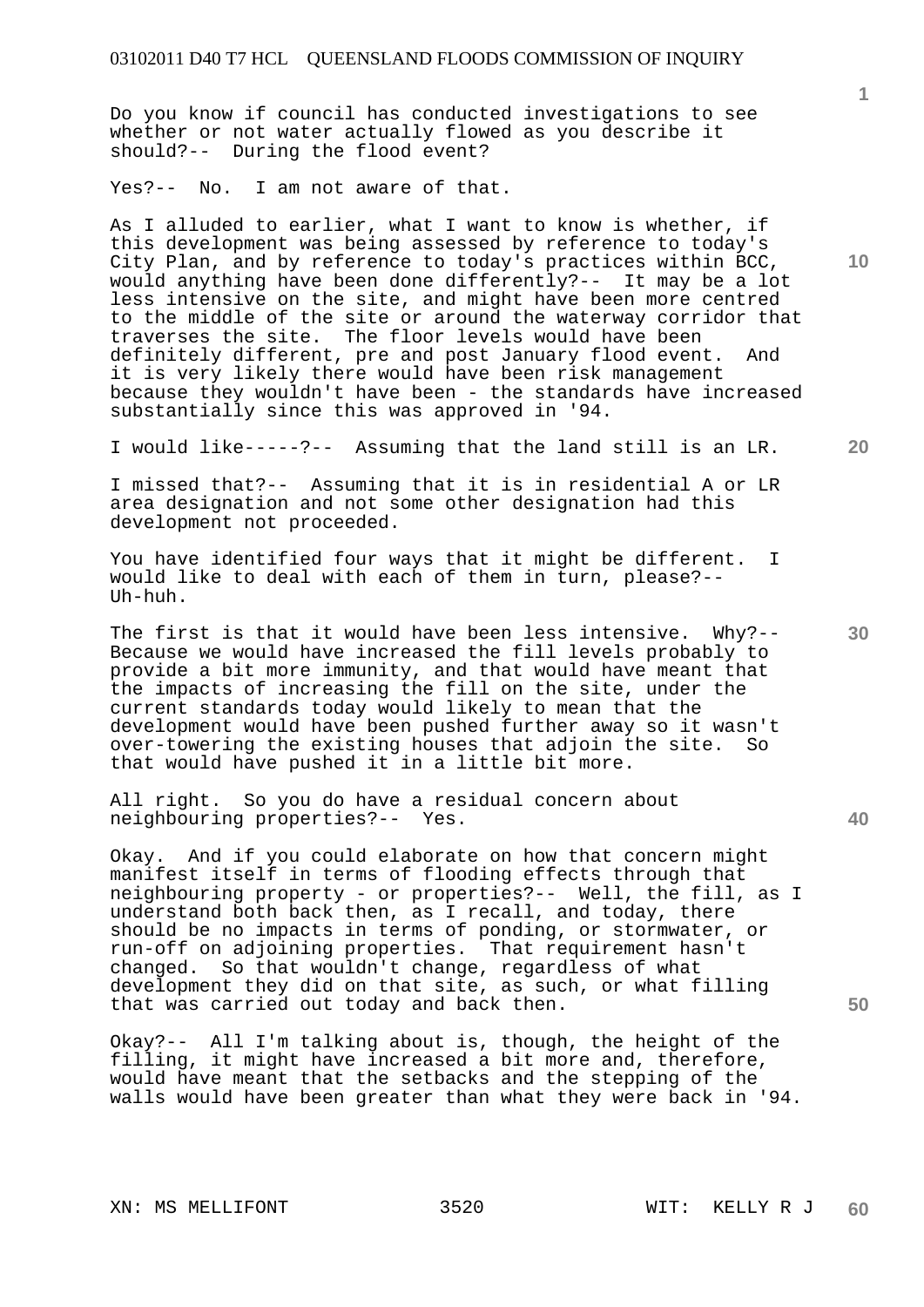So, I'll use the word "contouring", but that's as a layperson, so the step - you have sort of a-----?-- Yes.

-----contouring and shaping of the property so as to reduce the flow to neighbouring properties?-- No, the contouring took place on that site to direct water away from - so they could direct it to a lawful point of discharge. Since then there's been a bit more knowledge about lawful point of discharge in that there's been a few Court cases since then that have strengthened Council's ability to acquire a lawful point of discharge. That wouldn't - basically what it means is that predevelopment and post-development, the overland flow or the water that came off this site should be no different for 312 or anyone else surrounding that site.

The second feature you've mentioned is the development would have been more centred - I think you've probably just touched on that a little bit now - but can you expand on how it would be that - why you would have it more centred and how you would accomplish that?-- Only that by the time they built the ground levels up and set the retaining walls back a metre and then a step back and then up another metre and then step back and up another metre and then step back, you would have ended up building on the higher part of the land to get the level and, therefore, the development would have been centred to where those impacts don't impact on the existing residents. Some of the sites are high enough as it is, but in the lower area, closer to the entrance to the site in Long Street East, there might have been less development there and pushed further back into the site.

I should have asked you this before, but when you speak of less intensive, how much less?-- Oh, that meant the GFO requirements for development back then; that would have been point 3 - gross floor area - the actual size of the units. It would be point 3 today as well for a development of a townhouse site in residential - in LR - low density residential. It's likely that they would have gone up and you might have had some three-storey units closer together. We don't have a lot of the requirements for buildings not being any more than 30 metres and a reluctance to go higher today than we did back then.

All right. So, we've got - roughly - 90 two-floor townhouses. Now you wouldn't approve 90 two-floor townhouses?-- To meet the standards that we have, you might reduce by, say, five to 10 additional units. If someone is clever, they might be able it get them in on - you know, three-storey units and closer together and do more of a built-in - greater bulk or more conventional apartment building on that site and contract it down there and get the same number of units but have different built form. It's really the market in that area that would determine what the developer did. We'd assess it against the requirements of the City Plan regardless.

So, you say if a developer was clever, they could do those things-----?-- Well, they-----

XN: MS MELLIFONT 3521 WIT: KELLY R J

**1**

**20** 

**30** 

**40**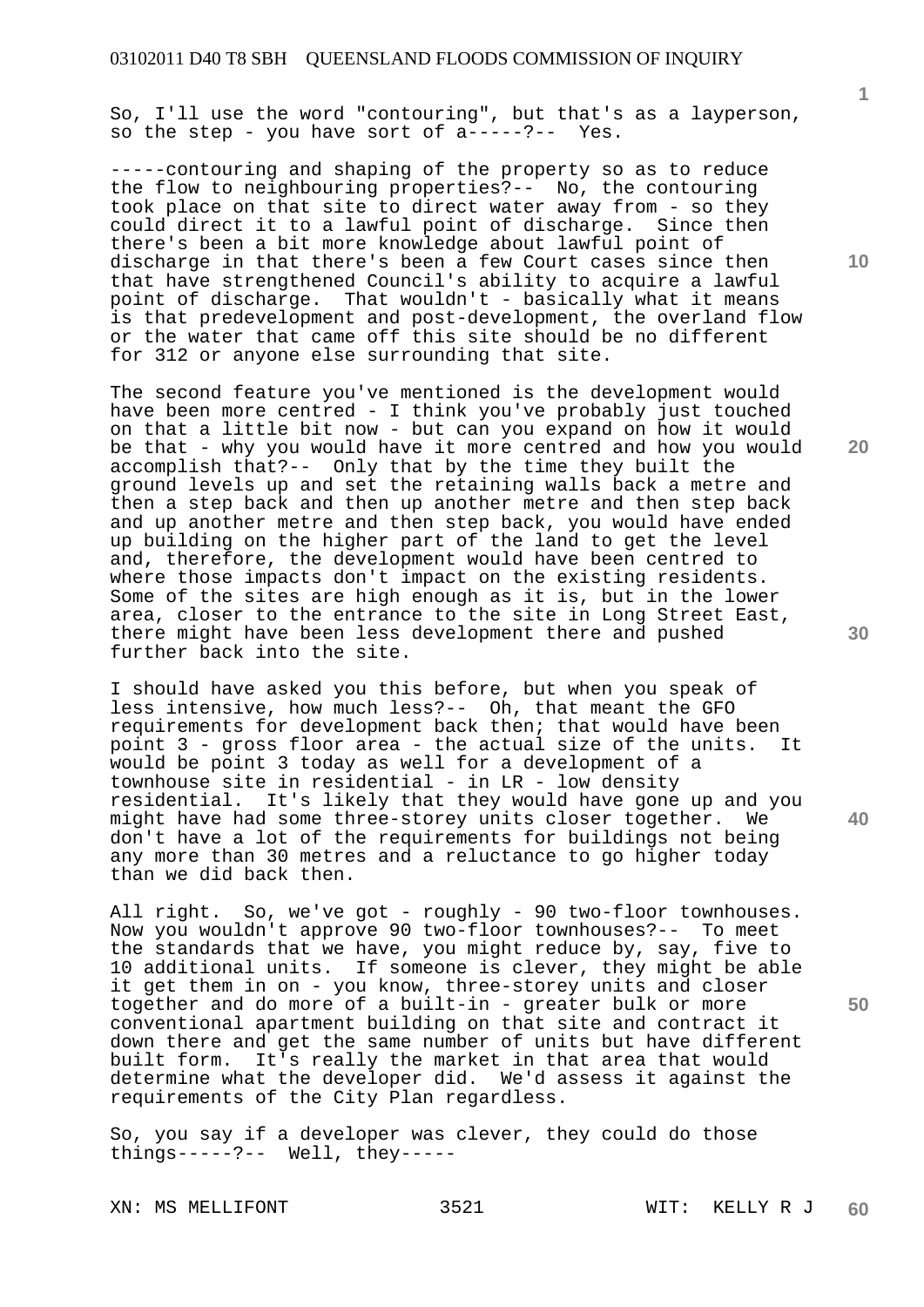But why would that satisfy Council?-- Because it would be meeting our performance criteria in the City Plan by doing alternative solutions that lessen the impact and made it more compatible with development surrounding that area.

So, is it a matter of ticking the acceptable solutions box?-- With regard to flooding, yes. With regard to built form and design, it's all subjective, and that's what we would look at - how they mix the two. There's a highly constrained site here for flooding and for traffic and a few other issues against how they did their built form, and I wouldn't expect this would be a Fred-shed development. It is likely designed by an architect or someone who wanted to make it more upmarket.

And would it be, by today's standards, impact or code assessable?-- That would still be impact assessable.

The third way in which you said that the development might be done differently today is that the floor levels would be different pre and post-January flood. Can you tell me how they would be different and why?-- Prior to the flood, it would have been the DFL plus 500, or 300 as this site was designed to in '94. So, an extra 200 in the floor levels prior to January.

All right?-- Post January.

I'll just stop you there while we're thinking about it. The extra 200 mils wouldn't have helped?-- No, but it would have been a taller development prior to January. Post January, under the TLPI, you would have been up a lot higher with regard to your habitable floor levels and the buildings underneath would have been more flood resilient, or the materials used.

Under the TLPI, if it was being built now, would the minimum habitable floor levels be above the January '11 flood levels?-- Plus 500, yes.

And that's why you're seeing applications for things to go up four metres or so; is that right?-- Yes.

Those types of applications present some more difficulties for the Council, don't they - that is, just increasing the height?-- Well, there's more to consider, yes, and under the TLPI, we look at building materials as well and how they utilise that lower level. If they just raised 312 up four metres, what happens underneath there and how it looks. But, over time, the whole street will go up as new development occurs, or people redevelop.

So, if I can indicate to you that the owner of 312 says he asked for his property to be lifted about four metres, roughly, and that was knocked back-----?-- When did he ask?

Since January '11. I'll just ask you to assume that for the

**10** 

**1**

**30** 

**20** 

**40**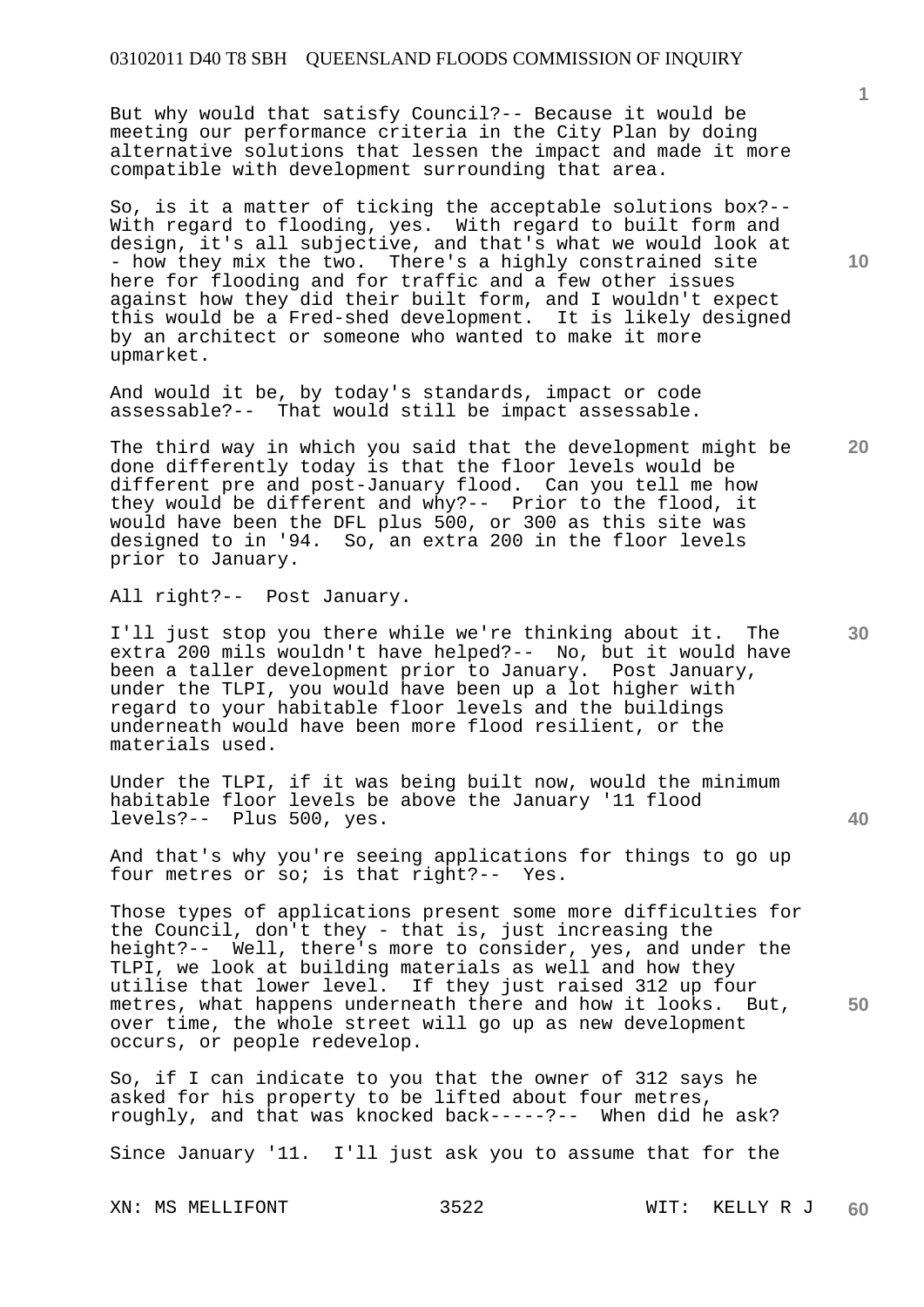moment?-- Sorry.

Because I appreciate you won't have had a look at this particular issue, am I right?-- Not 312, no.

Okay. Is one of the criteria - the main criteria for assessing requests to heighten how it looks - how it would look?-- In a character residential, yes.

Here. Here?-- Here, not as much.

So, what are the main determinants in deciding whether or not to let somebody raise it by that sort of amount?-- Whether they were impacted by the January flood event, that the IRFL or the Interim Flood Regulation Level - IRFL - is now set at that level for new development. So, you could go up to that height. We've changed the City Plan in relation to the height from 8.5 to 9.5 and also the Level of Assessments Code. We would also look at the immediate impact to the neighbours overlooking, making sure there was some screening devices, similar to we do now for other larger buildings or tall buildings. He's not on a small lot, so he has less obligations or requirements, and it overrides any new planning - in this area, there are some other new planning provisions with regard to the Graceville Neighbourhood Plan that came in, and it overrides those as well, too. Vehicle access, we look at that-----

Sorry, what overrides what?-- Oh, the TLPI overrides the new neighbourhood plan. In some areas there's a lot more requirements. I'm not too sure if this is. I'm just going through what the TLPI does for him. And we also look at accessibility and when you go up that high, a lot of the advice we give residents is you need a deck area up there because that becomes your new living area. You don't walk down four and a half metres like you used to to go in your backyard and hang out your washing, generally.

Do you know anything about the buy-back scheme for these types of property?-- I know the buy-back scheme looks at properties that flood primarily at Q2, so he would have to be inundated - - I know some of the properties that they've acquired flood were flooding on Sunday because of the rainfall that we had in Brisbane.

All right. So, the threshold criteria is Q2 flooding?-- Well, I understand - because it is very frequent, okay, and Q2 has been mentioned to me, but I don't know if that's the exact criteria.

Okay. And who makes decisions about the buy-backs within Council? Which division is it?-- I believe Water Resources does. There's an officer specifically assigned to go out and identify sites.

Okay. The fourth matter you alluded to in terms of how things would be done differently now is about risk management, and you said because standards have been increased. Can I ask you

XN: MS MELLIFONT 3523 WIT: KELLY R J

**1**

**10** 

**20** 

**30** 

**40**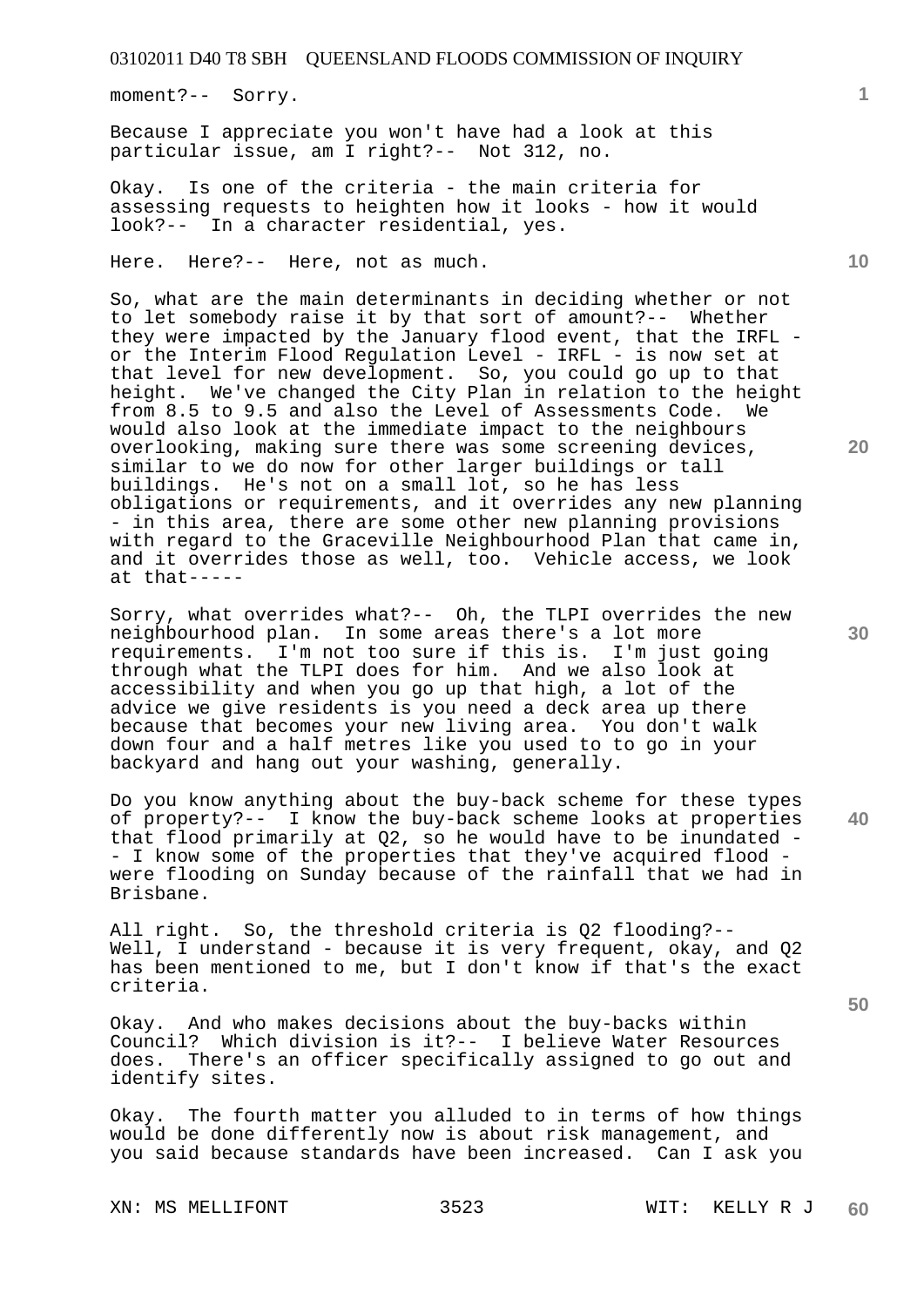to elaborate on that, particularly as to how the standards which were applied at the time don't withstand current scrutiny?-- Well, I recall on that site no-one wanted access to Haldane Street.

Sorry, say again?-- At the time, a lot of the residents wanted to limit access to the major road and not Haldane Street, which is parallel there. It is very likely that Haldane Street has a better flood immunity than Long Street East because it is lower down, and conversely the cul-de-sac and I don't know the name of the street - out to the west - to the north-east of that site - has better flood immunity.

All right?-- And Council-----

Would it help to get that map up?-- Yes.

Which one, the aerial or the RP Online?-- The aerial will do.

Thank you. So, Exhibit 648, please. We'll - I was going to say zone in, but that's not the right word - zoom in?-- That will do. The area where I thought there was a little anomaly just out to the top where the water didn't get affected - the site didn't get affected-----

Can I ask you to go up to the screen, please, and point out the access issues you're speaking about?-- This is the Long Street East frontage and obviously that - because that's lower down, that went under water first, and you have Haldane Street entrance here off that unnamed road, and then you have another access off this road here. So the site has three accesses, although that's not used. As I recall at the time, a lot of the residents didn't want any vehicles going out that site, so that was closed off for access.

The Haldane Street side?-- The Haldane Street side and limited access to this one as well too, because it was existing - even though it takes you back into what obviously went under water. But when I said risk management, those would be taken more into consideration than they were previously in 1994 because of the levels of the road and the access out of the site.

All right. I'll just come back to that. So, how did they approach that issue in 1994?-- I don't recall we actually did. I don't know if there was a standard for that.

In terms of the development which went through on this particular property, those access roads, were they allowed to be built at lower than the Q100?-- The access to the site - a lot of the pad levels are below Q100 that were built - the units were built on. They used the upper level floor as the habitable floor level, from what I understand, from that site. So, I would say they're all below Q50 - or Q100, I mean, sorry.

So, what problems does that present?-- Well, access issues out of the site during a flood event. Access into the site,

**10** 

**20** 

**1**

**30** 

**40**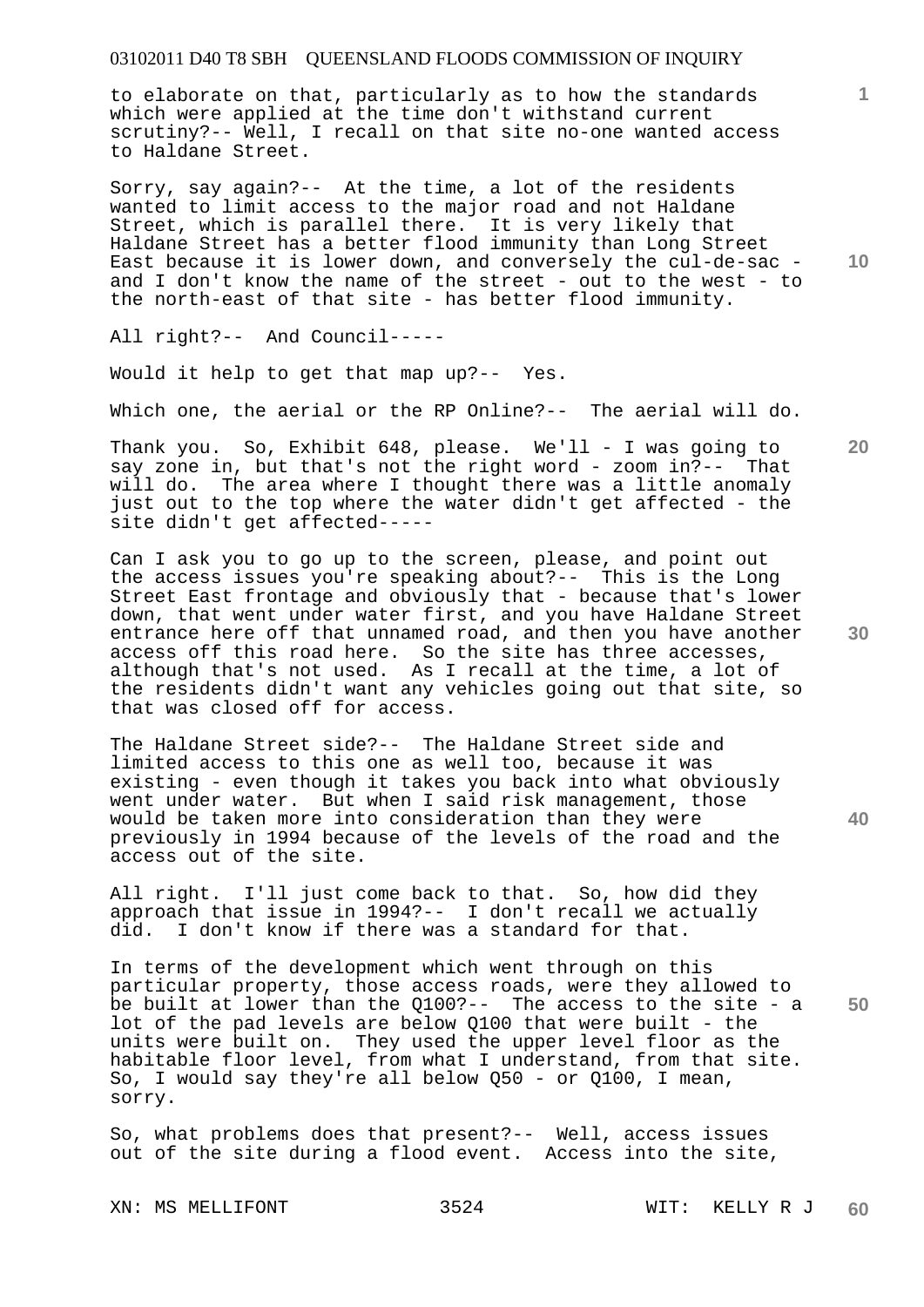as I understand from one of the residents, during a flood event.

And if you were doing it now and you had requests as to what access there should be and what roads didn't want access to and from, how does Brisbane City Council look at those requests now - in reference to what?-- We would look at today, after the flood event, we would be looking at the time and the duration for the flooding to occur on that site, both from the river, Oxley Creek, which is a less timeframe - not the Brisbane River backflow converging back up, but the Oxley Creek if that went under flood and the water went back up that, and water coming back down the other part of the catchment. So, we would be looking at all of those now in relation to how long it took someone to get out of that site, or - and what roads were available or likely to be cut in the timeframe that the risk assessment was based on - you know, the time it took for those roads to be cut off.

And what other aspects relevant to risk management for flooding weren't looked at back then but would be now?-- Well, I don't know if there was - the risk issue was more of an engineering focus back then. I wasn't directly involved with that side of it. The structure back then was the Works Department would do all the hydraulic and come back, but now it is done within the teams and there is a more holistic approach to risk management and also we now have Australian Standards and the subdivision guidelines to actually look at specifically what we would need to assure that residential development of any kind went on that site.

We can see from the file - tell me if I've got this wrong that back then a full hydraulic study was not required by Brisbane City Council?-- No, I think there was a full hydraulic study done by the applicant and, in fact, they had several attempts at it, both at the rezoning and - because we were about to refuse the application because they didn't give us the hydraulic information - and then for the subsequent application - the town planning consent application - I think the applicant had three or maybe four goes at trying to get both - the hydraulic report done for this particular site that was satisfactory to Council.

All right. Can I ask you whether you agree with this statement in respect of the development, and just to get the timeframes, the development approval was granted in 1991 but the construction didn't proceed until 2001. Does that accord with your knowledge of the file?-- I understood the construction and operational works for that drain through the site or the overland - the natural water course commenced in 1998.

And then the construction of the townhouses proper?-- I don't think it finished until 2001.

Thank you. Do you agree with the observation that Council development records tend to indicate potential flood issues were proving difficult to deal with?-- Sorry?

XN: MS MELLIFONT 3525 WIT: KELLY R J

**10** 

**1**

**30** 

**20** 

**50**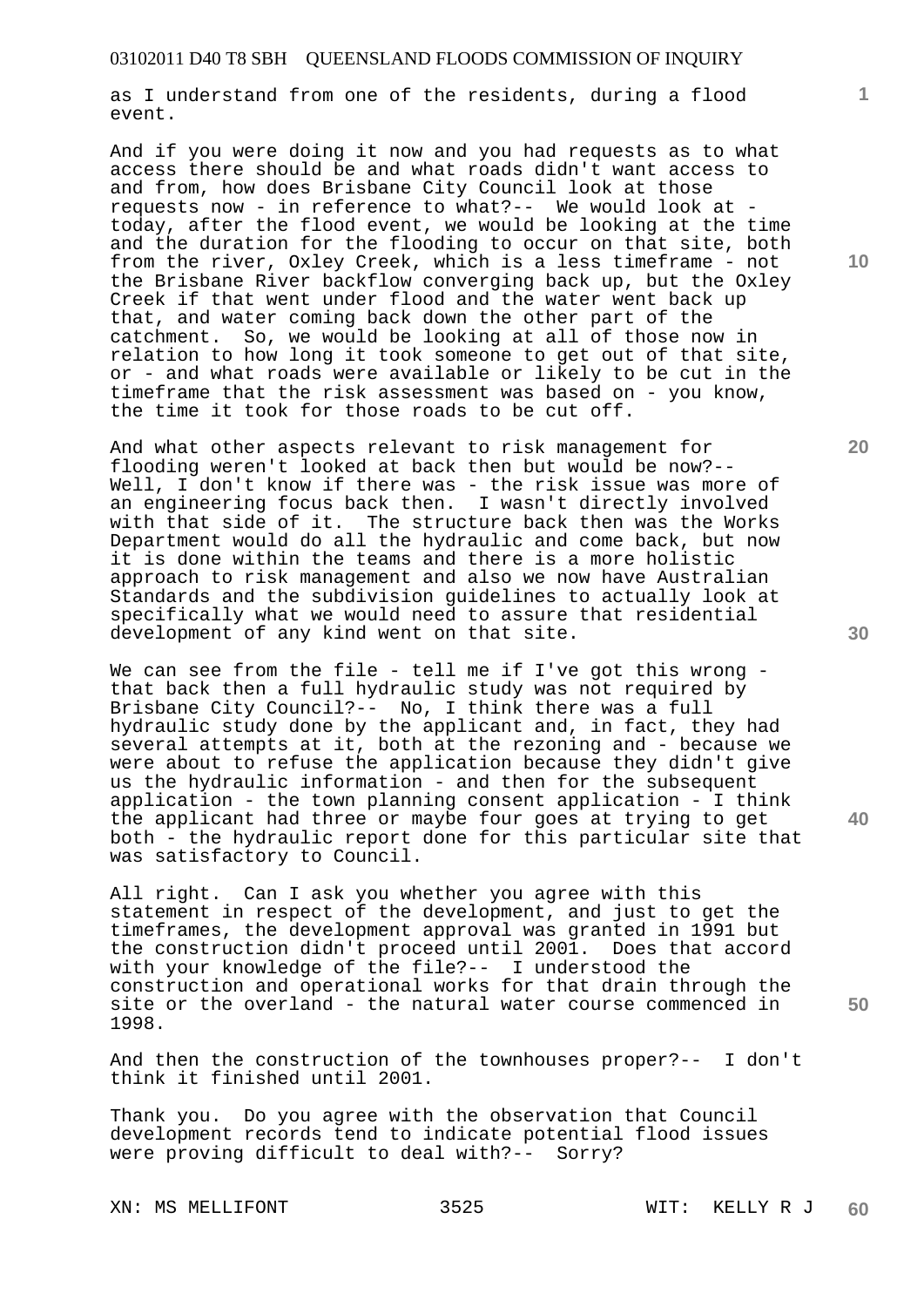Do you agree with the observation that Council development records tend to indicate that potential flood issues were proving difficult to deal with?-- For this particular site.

Yes?-- The applicant's failure to provide the information we needed to ensure that it met the standards of the day, yes, that's what happened.

All right. Ultimately, a decision was made to give the approval. In so far as you have been able to determine from looking at the file and looking at the information which the developer ultimately provided to Council, would that be good enough now?-- No, we would have different standards today.

Are you able to say with any particularity what wasn't good enough about it? What wasn't good enough about the material provided to you by the developer?-- No, I can't, sorry.

That's something you could do with opportunity to look at the file more closely?-- I'd have to - yeah, I'd get engineers to look at - I'd have to get an hydraulic engineer to look at the two and make a comparison. I wouldn't-----

All right. If you just give me a moment, please. All right, Mr Kelly, we might move on to West End, now, thank you. Ms Kefford will be asking you these questions.

MS KEFFORD: You've dealt with development at 28 to 42 Ferry Road, West End in your third statement, which is Exhibit 635. Firstly, if we could just orient ourselves? If we could bring up on the screen Exhibit 694 which was tendered this morning. It's the PD Online map showing the area classifications. Now, the property marked with a yellow circle on this exhibit, does that accord with where - with the property 28 to 42 Ferry Road, West End which you deal with in your statement, Exhibit 635?-- It appears to be, yes.

Yes. And in your statement at paragraph 6, you tell us that Council records indicate that the subject land was subject to surface flooding impacts during the January 2011 flood event. In terms of the approval which resulted in the multi-unit development at that location, the development application was made in October 2005?-- Yes.

And at that time, City Plan was in place?-- Yes.

**50**  The application was impact assessable?-- Yes, as I recall. I haven't got anything in front of me, sorry.

And in terms of the application being impact assessable, that would mean that the application is assessed against the whole of the City Plan?-- Yes.

In attachment 47 to your third statement, you've attached a copy of what you tell us is a daily team meeting scoping

**30** 

**40** 

**20** 

**10**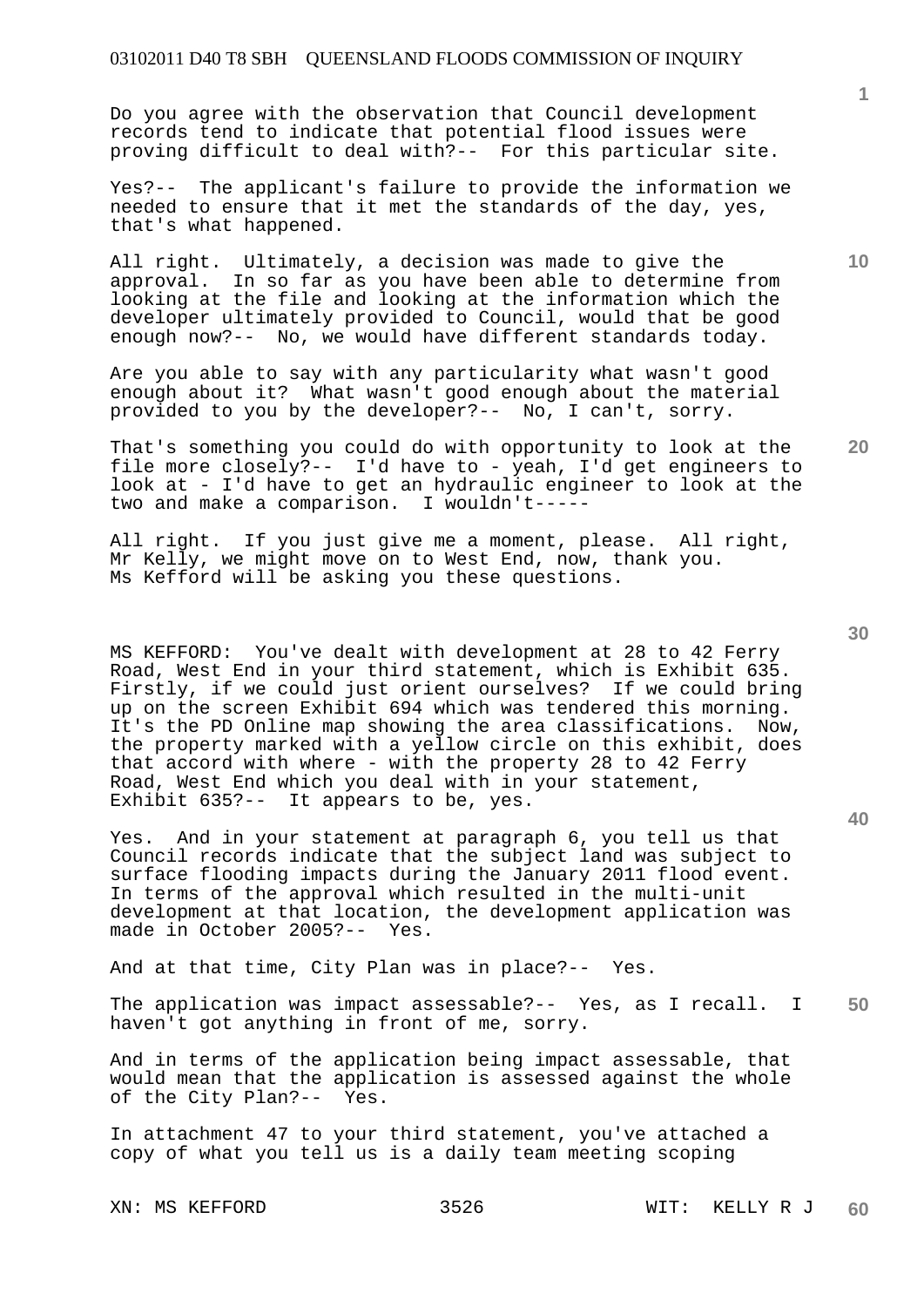sheet?-- Yes.

And we can see from that sheet, can't we, that flooding was identified as an issue for this application?-- Yes.

And at paragraph 9 of your statement, you tell us that it's the standard practice of the Development Assessment South Team to generate a property history search for a subject site when a development application is lodged, and in this case that search indicated that the subject land was affected by flooding?-- That property history search is generated with so, it goes in with DTM - the data team meeting that occurred at the time.

Yes, and it indicated the land was subject to flooding?-- Yes.

If Council has records indicating that a property is affected by flooding, will this type of search typically reveal that type of information?-- The property details - you then go to the property Floodwise search report and it identifies the levels.

And is it also standard practice to request a Floodwise report?-- The way DTM is set up is that we have a computer there and we just access that report based on - through our iBimap. Because we are electronic, we tend to do assessment electronically.

And is it typical practice in doing that assessment electronically to access the Floodwise property report?-- Yes.

To determine whether a property is subject to flooding?-- Well, it tells you the levels of the flooding on the site as recorded. It also tells you whether it is - if it doesn't tell you the DFL, it tells you that it is affected by, say, overland flow and that you need to seek further advice in regard to the impact, because that may not be the highest level of flooding on the site.

And in paragraph 9 of your statement, you were talking about it being standard practice of the Development Assessment South Team to generate the property history search. Is it also standard practice to look at this Floodwise report that you're talking about?-- Where it is impacted by flooding, as far as I'm aware, yes, it is.

And in terms of it being standard practice, do you know whether it is standard practice for all of the other development assessment teams in Council to also generate that search and look at that information?-- No, I can't tell you if it is. I haven't sat through any of their DTMs, but I don't see any reason why they wouldn't do it as part of their ongoing assessment of an application.

You're not aware of any checklists or other mechanism which would ensure that the other assessment teams undertake this

**1**

**20** 

**40** 

**50**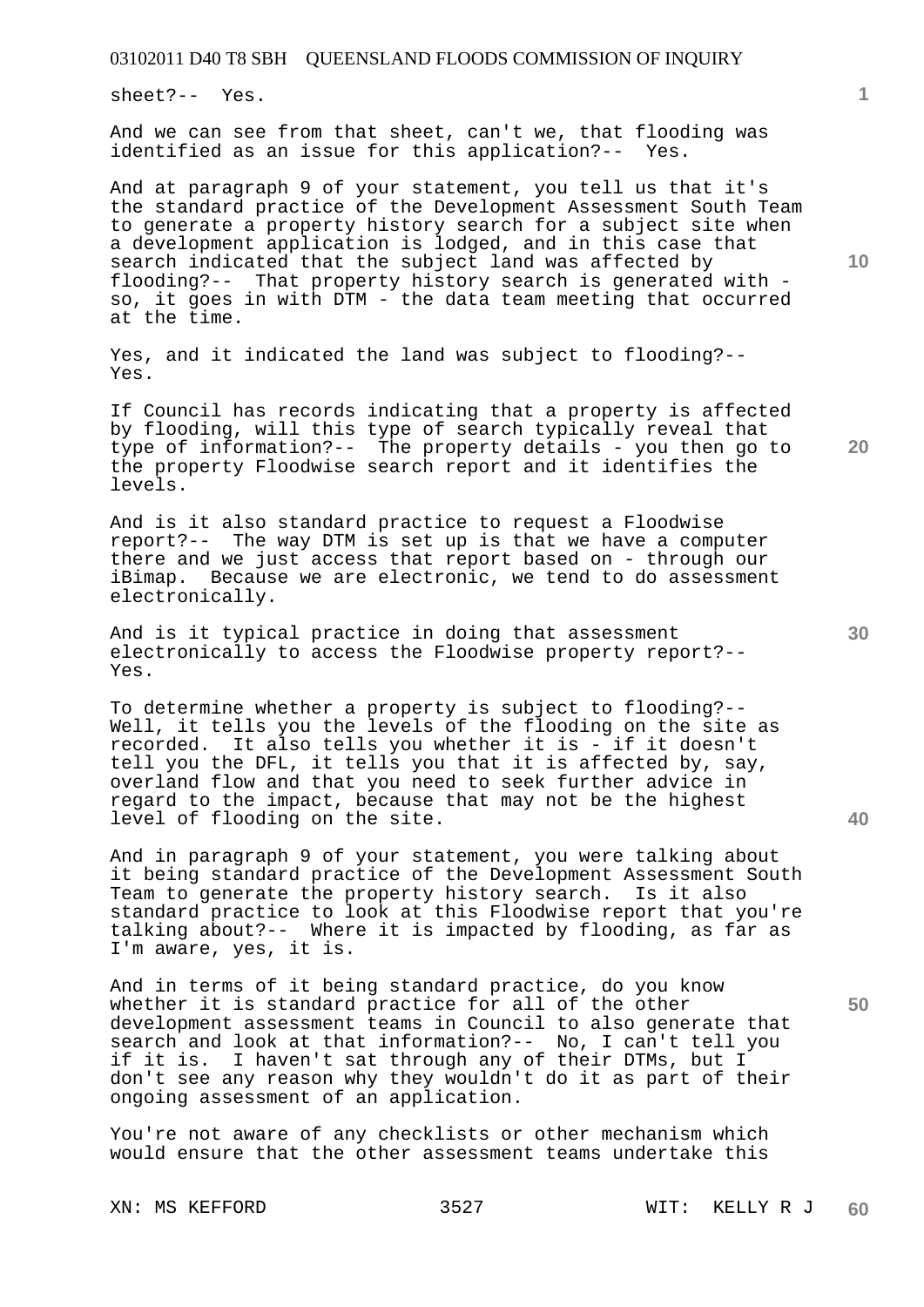process?-- As part of the DTM process?

Yes?-- No, the admin area may have a checklist and, as I recall, the way we were able to do it, view it electronically, is that we would set up groups of reports, so we would run engineering reports, the DTM, and that would just spit out information on an iBimap that had this information, and you can tell from that also whether it is impacted by flooding. You don't have to go to the Floodwise report, but you might, if your site has identified it. Now, I know that a lot of the admin area people doing the reports might have scaled that down or changed it or provided more information with their DTMs, but generally there was a - the way iBimap works is that it allows you to package various bits so you can click on four things and it generates reports, whether there is something there or not, and then that can be used at DTM.

You, as part of the Development Assessment South Team, obviously consider that process a beneficial one?-- DTM?

The process at DTM of looking at the property history search and this package of documents that you're referring to?-- Yes.

Do you think it would be beneficial to have a checklist or a requirement for all development assessment teams to institute the same practices?-- It's a practice - I suppose there may be an SOP for that. Once you've done it a couple of times, you just do it automatically. It is not something you have to keep going back to and checking and saying, "Yes, I've done that." The SOP for DTM is that you look at the number of issues and you go forward on that basis.

And the SOP you mentioned earlier today, I think was that the Standard Operating Procedure?-- Standard Operating Procedures.

Mmm?-- I should add, too, that since 2009, SPA - I think it is section 260 - has some mandatory requirements, so we get a lot more information as part of our DTM than we did previously. In some respects that's like a checklist that the developer should have done through. So, prior to that, we were getting less information from the applicant and now we get more information from the applicant as part of their properly made checks through SPA.

You said that the process of looking at these searches as part of a daily team meeting might be in the Standard Operating Procedure Manual. It may also not be within the manual?-- No.

If it is not in the manual, do you think it would be worthwhile incorporating something in the Standard Operating Procedure Manual?-- It would be beneficial, yes.

If we go to Attachment RJK 48? Just one moment, we might have covered what I needed to ask you about this in some of your other answers. Sorry, I no longer need to go to that. Now,

**10** 

**1**

**20** 

**40**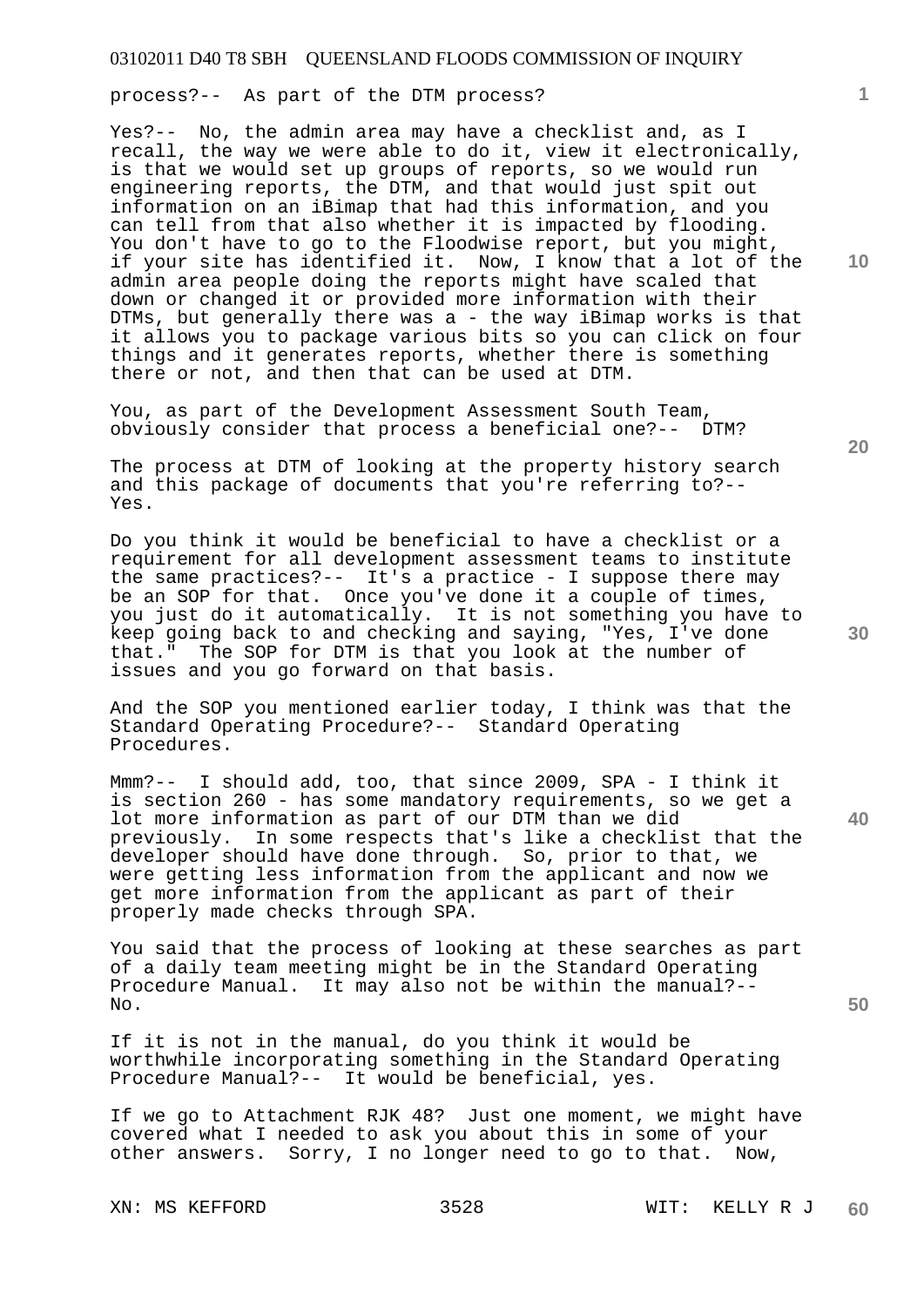at paragraph 10 of your statement, you say that the purpose of the daily team meeting is to identify the key planning issues for review and to allocate those issues to relevant Council officers. In this case, Paul Hills, an engineering officer, was identified as the engineering officer for the application;<br>is that right?-- Yes. is that right? $--$ 

Do you know whether he has qualifications in hydraulic engineering?-- No, I'm not aware he has qualifications, but if he was doing hydraulic assessment, Paul would refer it to a hydraulic engineer.

So, is it practice within Council that the engineering officer decides whether an application needs to be further referred to a more specialist engineer for assessment?-- As a result of their investigations it might, but if there was a hydraulic report attached to the application, well, then, DTM might refer it up there, but we go through the engineering officer so someone can coordinate that and follow it up, because we set the engineering officer a timeframe to respond back to the assessment manager and if the engineering manager then negotiates the timeframes that they've got - he or she has got with an hydraulic person and lets us know as opposed to the assessment manager having to look after a range of people.

And I appreciate that what I understand you to be talking about is the practice within Development Assessment Team South, do you know whether these types of procedures are spelt out in the Standard Operating Procedure Manual so that all assessment teams adopt this process of referrals to engineering officers and then potential further referrals?-- I believe the engineers have a greater reliance on checklists and procedure manuals than necessarily the assessment managers do, so, yes.

And what's the basis of your belief?-- As part of preparing some information for you today to answer those questions, I asked an engineer whether they have an SOP for hydraulics and they were able to indicate, yes, they do - a checklist, sorry.

And did you see the checklist for hydraulics?-- Yes.

And can you tell us what types of matters are covered on that checklist?-- It deals with velocity - it deals with velocity, it deals with the depth, it deals with a whole range of hydraulic information that I'm not familiar with in relation to that. I didn't have a good long look at it. I just identified that there was one that existed.

Is there - did you notice whether there was any correlation between the checklist and the criteria in the City Plan with respect to flooding?-- Well, I think the hydraulic checklist that they use is more of a technical nature and it looks at that. There could have been references to the City Plan - not references to what information one would need to look at the City Plan - I'd have to sit down with a hydraulic engineer or one of the engineers and ask them what it means.

**20** 

**10** 

**1**

**30** 

**40**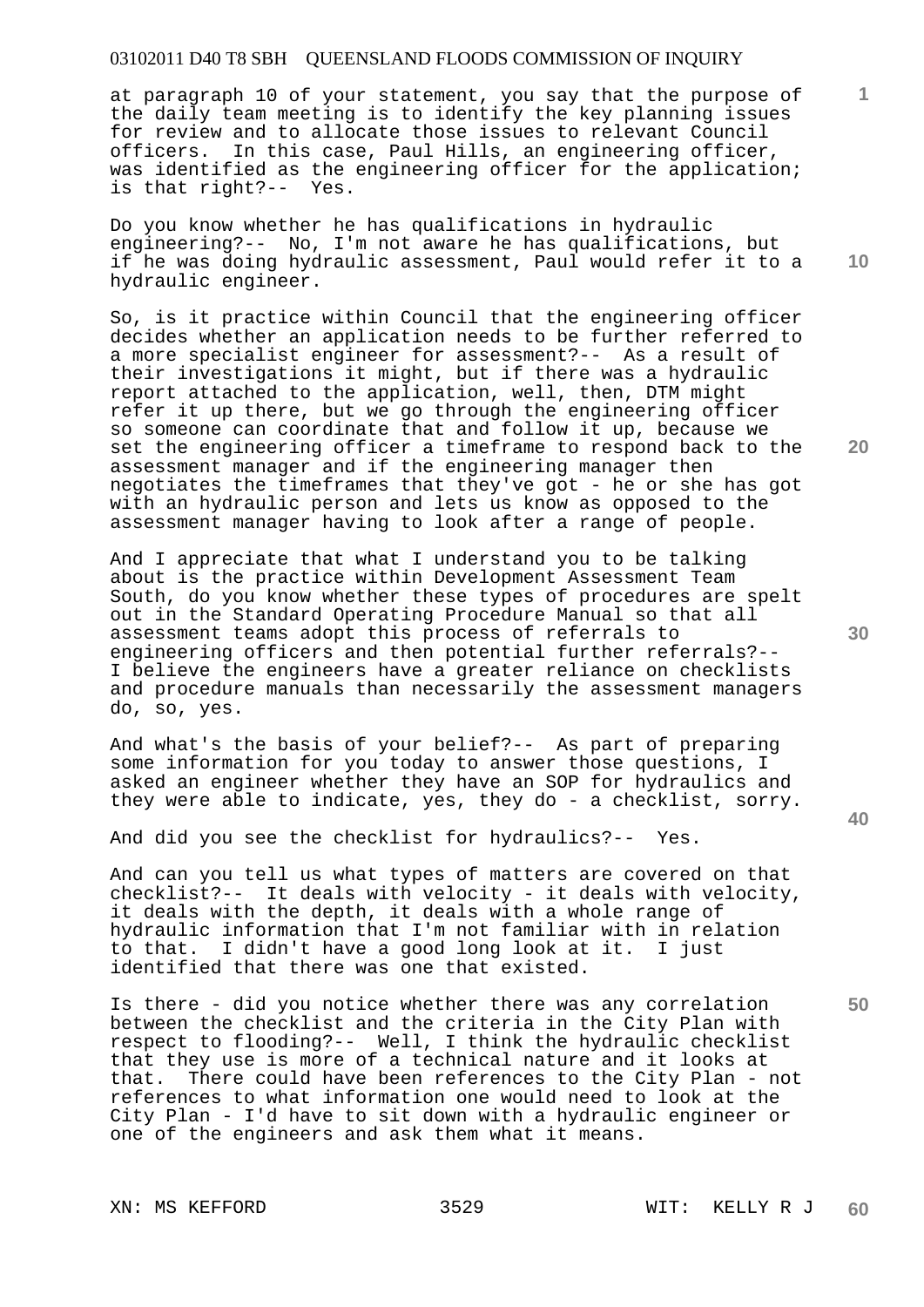Okay, thank you. Could I ask, Madam Associate, if you could bring up attachment 49 on the screen, and this is a memo from<br>Paul Hills to the planning officer about the application. The Paul Hills to the planning officer about the application. memo deals with a number of engineering disciplines, including traffic and the like. You can see that? Do you see that?-- Yep.

And it notes that the site is subject to partial inundation by floodwaters during flood events and suggests the condition of the drainage work?-- Yes.

You can see that? Yes. There's no reference there, is there, to the impact of filling on the site - of the site on floodplain storage?-- No.

And, obviously, there's no reference to flood immunity of the basement in this memo?-- No.

And Mr Hills doesn't state whether the condition he proposes is sufficient to achieve flood immunity on the site in Q100, does he?-- No.

Do you think the memo adequately deals with the flooding issues?-- It may be that the plans show that the building is above Q100 or the habitable floor levels at the time so it wasn't necessary. Paul's written this to Deborah, who was the assessment manager at the time, indicating what needs to be resolved prior to the approval of the application. So I'm assuming by that there's things that have been resolved or these are more the unresolved issues that still had to be done on that site before the engineers would set the conditions. So some of it may have been okay and some of it's not. This is not identifying all the issues, it's just what needed to be resolved before the approval of this application could occur.

Well, you attached at attachment 46 to your statement a copy of the development approval with the plans attached?-- Mmm-hmm.

Those plans don't show details with respect to basement design, do they?-- No.

They don't demonstrate how, for example, the basement might be designed to ensure that there's no inundation in a Q100 event?-- They do in - a Q100 event, not on the plans that you've got in front of you, but the driveway accesses for this are above the Q100, as required by the City Plan. There's an RL on those at the entrances, which you can't really see from these plans, but they do exist on the larger set, because these are A1 plans, and they do show that the entrance to the driveway is above or at Q100, which is the requirements under the subdivision code. As for whether the building is structurally - the basement has been structurally-designed, we don't tend to get into the structural integrity of the building, that's at the building application stage.

But the Subdivision and Development Guidelines also deal with air vents being above Q100 - air vents for basements being

**10** 

**1**

**20** 

**30** 

**40**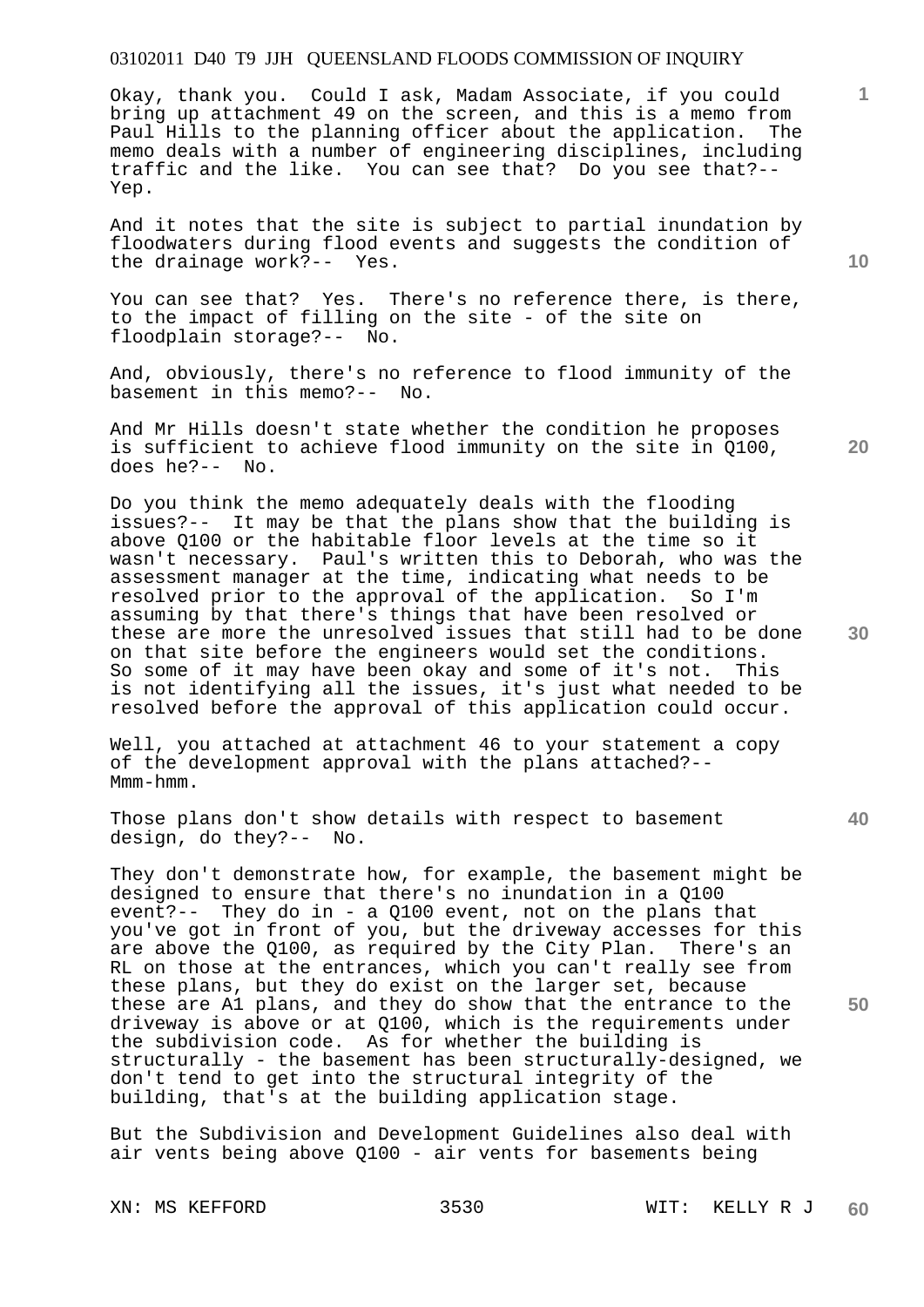above Q100, don't they?-- I believe so, yes.

And there was no detail on these plans as to whether the proposed air vents for the basement would be above Q100?-- Not that I can - I've determined - I don't know if the air vents are shown because, as I understand, the air vents to the car park for exhaust is something that they do - is a highly technical aspect for designing basement levels to ensure that you meet the Building Code of Australia or the building code the building regulations, and that someone goes there once they've approved the building and once the building certifier is looking at the building and makes sure that there is an exchange of air that - and that assessment's done at the building stage, not as the planning stage, so that would then determine where the air vents are, what type of propulsion's required to push it through and, ultimately, where the air vents come out on the site.

There was no documents on the file which demonstrated consideration of this issue of air vents being above or below Q100, were there?-- Not that I'm aware of, no, other than the applicants stating that they complied with the requirements.

And in terms of the applicants stating that they complied with the requirements, could I show you a copy of Appendix E to the development application report? And if we go to page 1, where there's the Stormwater Management Code. Firstly, if I ask this was the only information with respect to compliance with the Stormwater Management Code provided as part of this application, isn't it?-- From what I can recall it may have been, yes.

And if we look at what information was provided we see there, starting at page 1, the Stormwater Management Code, and this is quite a common format that's used by town planners, isn't it, where they set out the performance criteria and the acceptable solutions as they appear in City Plan and then have a third column which deals with how the proposal addresses those criteria?-- Yeah, for the less complex applications.

And if we turn over to page 2 we see the performance criteria that relate to flooding, and I'd ask you to note in the third column that the detail provided in this application with respect to how the proposal will meet those criteria is simply a statement that the site complies with acceptable flood levels, and then over the page, on page 3, with respect to Performance Criteria P3 of reducing property damage, it's simply said that the floor levels comply with minimum levels as set out in the Subdivision and Development Guidelines and that flood-free access is provided. Do you accept that those statements are really no more than bare assertions?-- Well, we tend to check those statements. If we just took them on face value, yes, but we generally - we tend to go through and do an assessment to make sure that they do. That's part of the checklist, I understand, the engineers do.

And how can that be checked when no further information was provided?-- Well, we'd only ask for the information if it

**10** 

**1**

**20** 

**50**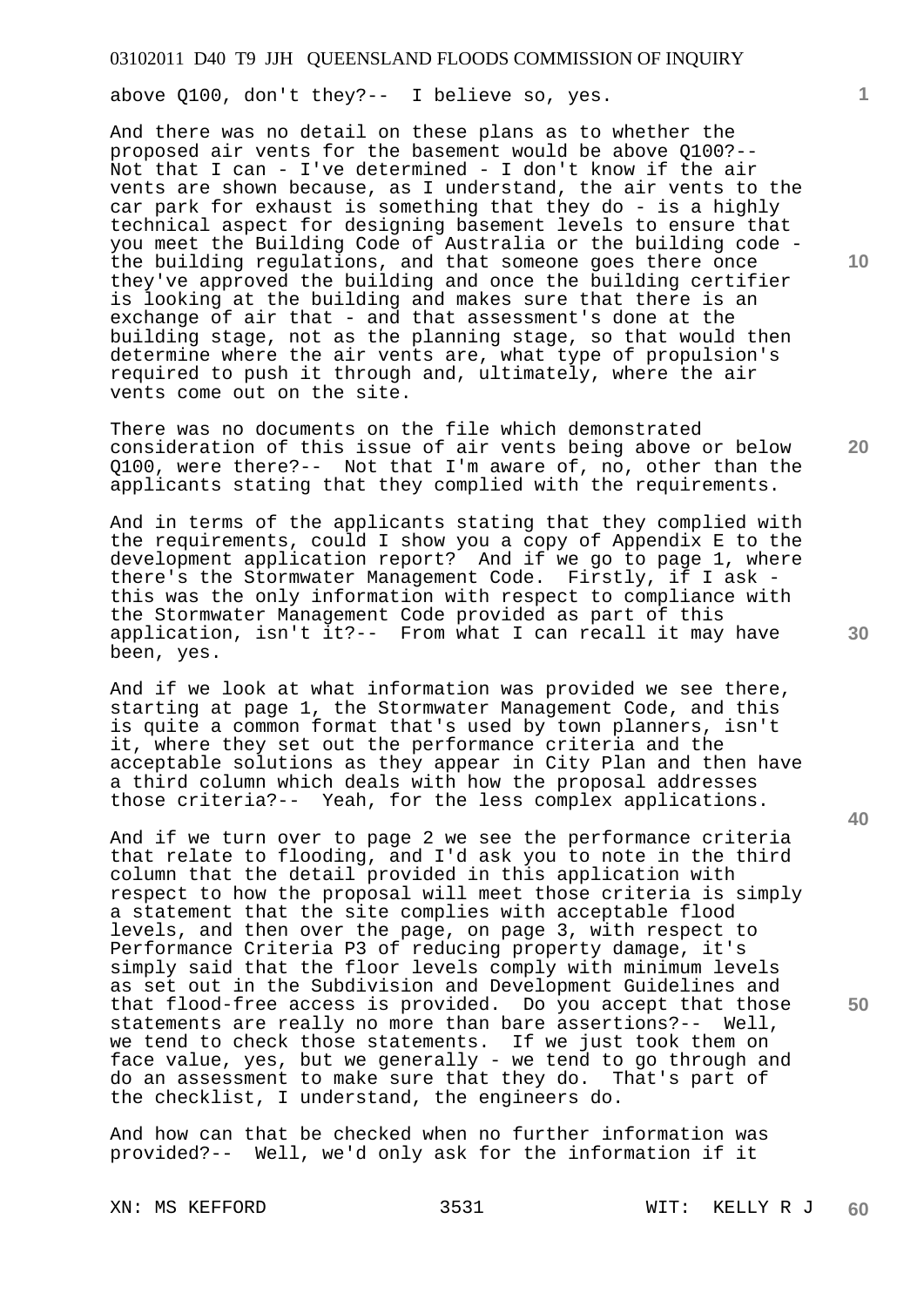wasn't provided to the standard we required-----

So this-----?-- -----because it wouldn't - sorry.

This was the only information provided on this file with respect to compliance with the Stormwater Management Code. Is this then an indication that the council considered the bare assertion was acceptable?-- Well, this would be attached to plans and they would check the levels on the plans, and provided that the levels on the plans complied then that statement would be correct.

Well, in terms of the - the plans show that the basement will be below ground?-- Yes.

Below Q100. And the Subdivision and Development Guidelines include a requirement that if a basement is below Q100 the air vents not be below Q100?-- And the applicants indicated that their air vents will comply with the Subdivision and Development Guidelines-----

By the bare assertion?-- Yeah, by the bare assertion.

MR DUNNING: Well, I object to that. The witness has made clear that the document would be read together with the plans. Now, if you want to - if what's to be put is that the council officer involved simply accepted this document at face value without more Mr Kelly should see the whole of the document, the plans included, because it might very well answer the inquiry that's currently being made.

COMMISSIONER: All right. Well, that can be explored, I dare say. Do we have the accompanying documents?

MS KEFFORD: The plans are attached to the development approval and I asked a question of Mr Kelly earlier about whether the plans that were attached to the development approval showed the location of the vents and he indicated that they did not, so the witness has already answered with respect to the air vents that there was no indication of the air vents. In fact, he indicated that air vents are usually a matter of - a level of design that is dealt with at the building application stage.

COMMISSIONER: All right. Well, that's one unsatisfactory aspect, I understand from what you are saying?

MS KEFFORD: Yes, in terms of it - there's no demonstration that the basement - when approving this development there's no demonstration that the basement will be able to meet the criteria in the City Plan, in fact it doesn't appear to have been considered

COMMISSIONER: All right. Well, put all of that then.

MS KEFFORD: Yes. In terms of whether the proposal meets the requirement that - the requirement in the Subdivision and Development Guidelines that air vents not be below Q100, is

**20** 

**1**

**10** 

**40**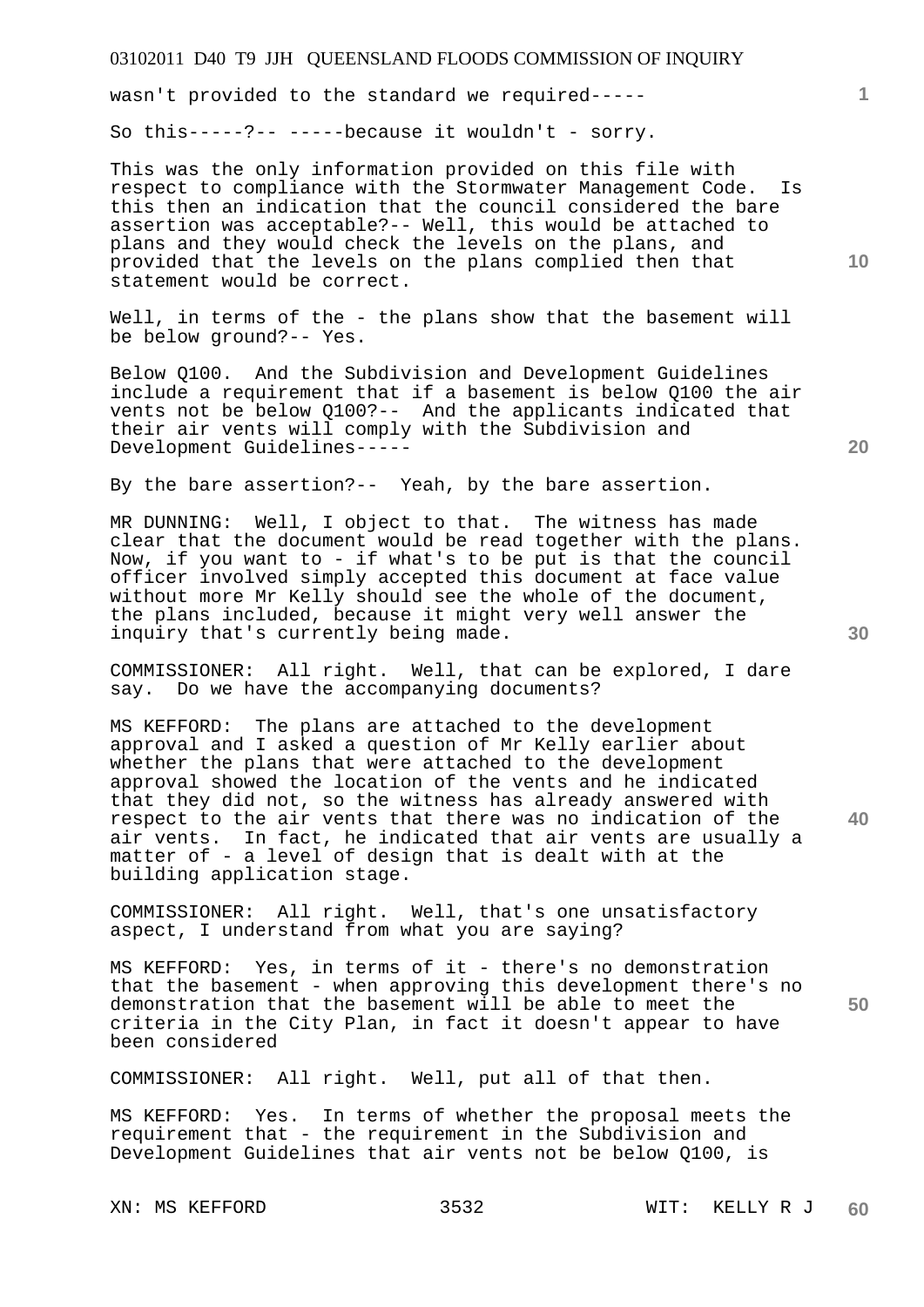there any evidence of that having been considered in the development application file?-- Not that I could ascertain.

Do you think the matter should have been considered?-- Having regard to the requirements of the Subdivision and Development Guidelines pending - based on previous experiences, unless the applicant is sure that the air vent has to go in that location or that location because they do this volume - this study of air flow in the basement levels, they tend to be inaccurate anyway, so they tend to show where they are but they move based on the assessment under the Building Act about ventilating basements and making sure there's air exchange on them, and as the ground level was more or less just a little bit above Q100 the - and the basement sticks out a little bit, it's very likely that those things would go out in vents somewhere anyway.

Do you think that - can you - is there a mechanism that could be introduced to ensure that there is consideration of the location of the air vents above Q100?-- We would require more certainty that they could go in those locations and that would require the applicant, doing this study about air movement for the basements to make sure that the air is sucked out and, you know, clean air is down there, as part of the planning<br>application, not as part of the building application. To give application, not as part of the building application. you certainty or to give us certainty that this air vent is going to go there and it needs to go in that part of building and not another part of the building that might require a higher or lower air vent.

And where would you anticipate that would be introduced, through a performance criteria or-----?-- Well, it generally the City Plan tries to stay away from - I believe we're required under legislation not to require reassessment of building matters so that would require a change in the legislation as well too, as I understand, to allow council to incorporate building matters into DA considerations, which is something that I understand that legislation requires us not to do in the new plans - new City Plan that we have prepared. I can't tell you the reference to that, only that they're most reluctant and there was some - a lot of discussions when we introduced some building materials in the TLPI. We went ahead and did it anyway.

Is another potential means of dealing with it by imposition of a condition that specifically addresses the requirement that the air vents be above Q100?-- Well, we would set a condition if we knew we could achieve it. If it finds that they can't achieve it then it's a nuisance condition and they can get it struck out. So we have to have some certainty that that can be reasonably achieved on that site without putting an air vent up halfway up the side of the building if that's what they need to do to achieve it. So we'd need some assessment done upfront to make sure there is a reasonable chance that that air vent can go in that location and not another location that impacts on something else that we've considered as part of the assessment, and it's not normally one air vent, they normally have a number of air vents around a building to get

**20** 

**10** 

**1**

**40**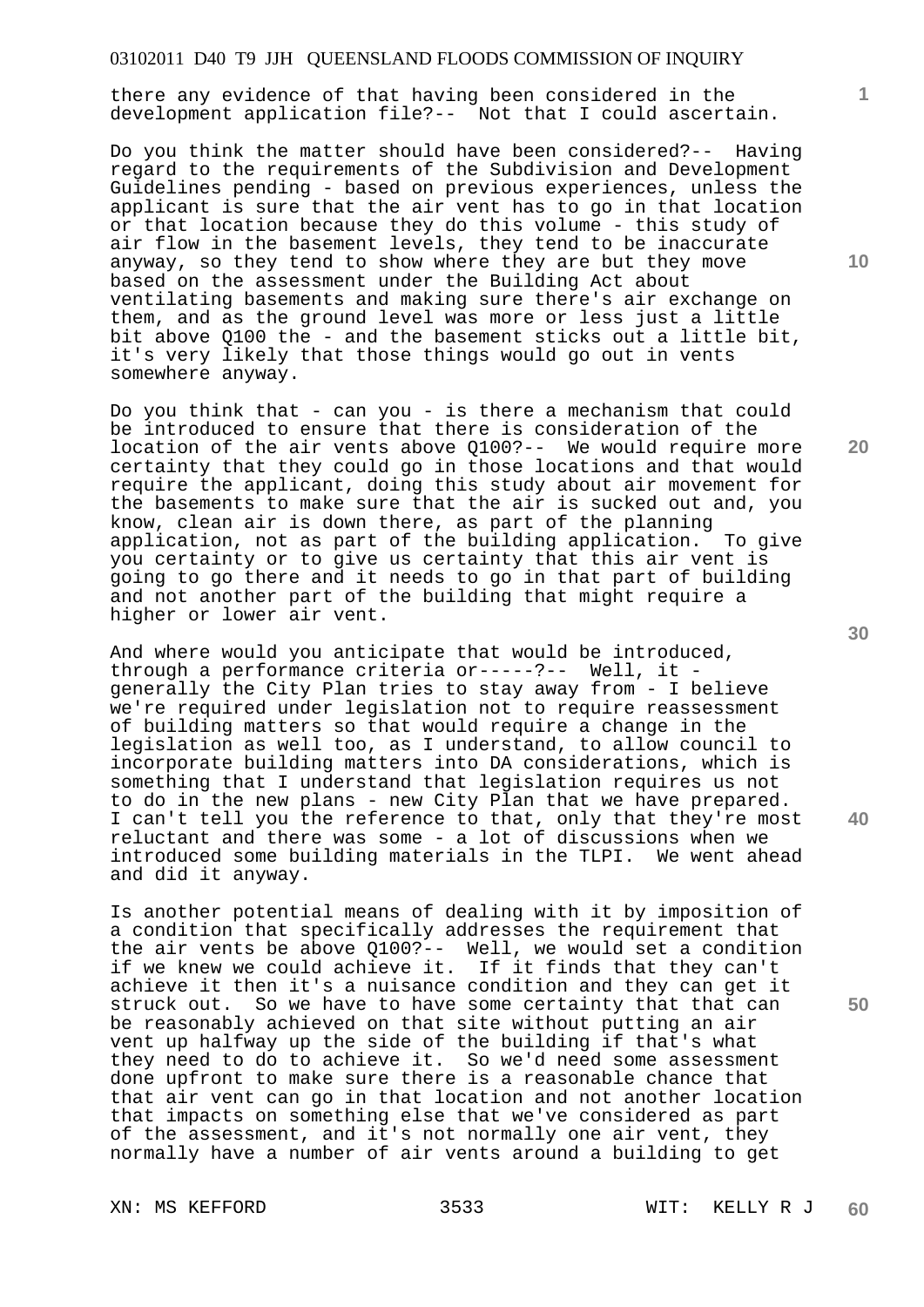the crossflow.

Is the location of the air vents above the Q100, one would assume - the fact that the requirement is mentioned in the Subdivision and Development Guidelines, one would assume that it's an important consideration for the council in terms of the acceptable - acceptability of the development of basements below Q100; is that a fair assumption?-- I think because it sorry, could you ask that question again?

Sorry, it was possibly a bit awkward. The Subdivision and Development Guidelines include a requirement that if basements are to be below Q100 they be designed in a certain way - in a certain way. "Yes"?-- Yes. "Yes"?--  $Yes.$ 

Yes. And that design, the requirements with respect to that design are aimed at ensuring that in a Q100 event the basement does not flood?-- Or water doesn't go down a vent, I would think, yes.

Yes. And so is the inclusion of that requirement important to the council in terms of the acceptability of a development that has a basement below Q100?-- Well, yes, we would be.

And so, in your opinion, should council therefore have the opportunity to consider the exact location of air vents during the assessment of the planning applications, the material change of use applications and the like, when determining the acceptability of the proposed use?-- Yes.

And so would you recommend that the legislation be changed in this respect?-- Yes.

Yes. If I could tender a copy of Appendix E?

COMMISSIONER: Six hundred and ninety-nine.

ADMITTED AND MARKED "EXHIBIT 699"

MS KEFFORD: If I could just have one moment? Yes, I have no further questions in relation to this development.

COMMISSIONER: Yes.

MS MELLIFONT: Mr Kelly, I want to turn now to Mirvac, so can you please be shown Exhibits 633 and 634, which are your two statements in respect of Mirvac? Have you got those two statements with you there, Mr Kelly?-- No, I don't, sorry

All right. So we'll get those shown to you, please. All right, Mr Kelly, just with respect to the Mirvac development, we're obviously talking about the development at Tennyson

XN: MS MELLIFONT 3534 WIT: KELLY R J

**20** 

**10** 

**1**

**40**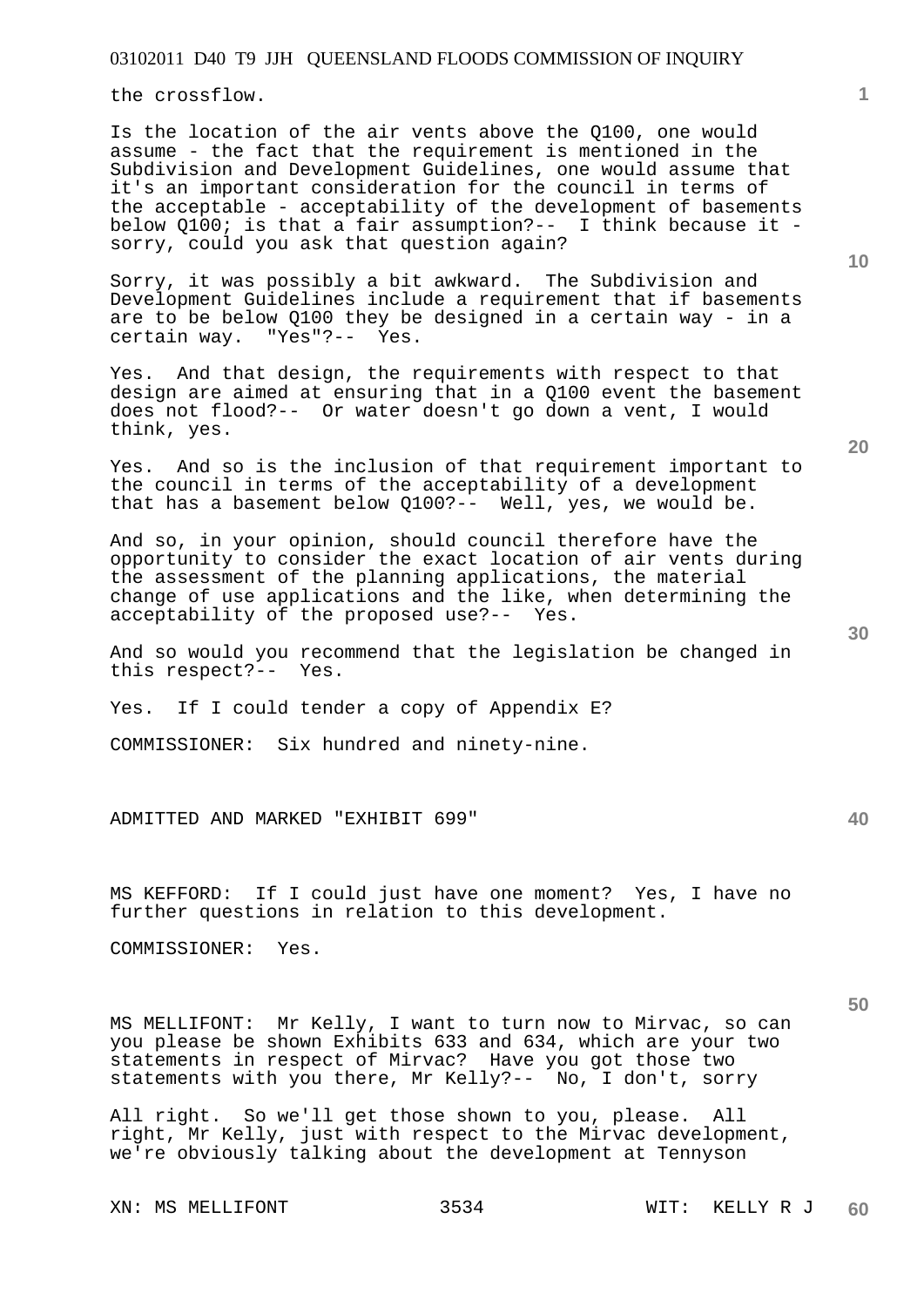Reach which concerned the State Tennis Centre together with the residential development by Mirvac. Now, you at the time of assessing the applications, and I'll take you to them specifically for Mirvac, you were employed as the Principal Planner in Development Assessment South?-- Yes.

And the Mirvac development, the Tennyson Reach development, is one you would describe as being both - involving both significant community interest and multiple issues of varying complexity; you'd agree with that?-- Yes.

In so far as the community interest is concerned, what particular aspects did the Brisbane City Council receive by way of community interest in the project?-- It was previously a vacant site or a disused power station. I recall there was - in the preparation of the Stevens District Local Plan, some years before that, that this site was identified as a potential development area, when the uses - the DPI site moved on, because it was a large area of land undeveloped-----

All right?-- -----so it was picked up back then in the early  $90s---$ 

What was the DPI site?-- The animal husbandry site adjoining it, sorry. I think it was run by DPI, referred to as that. And the power station and then as part of this development, what was going on there and how it was going to impact on it was of - you know, a lot of community interest. Mirvac may have done some consultation with the residents prior to and it was a larger development, something likely to bring impacts into the area, so therefore it's likely to have a lot of significant community interest.

To your knowledge were community concerns expressed to Brisbane City Council with reference to flooding issues which may arise if the site were to be developed as proposed by Mirvac?-- I think there were - during the public notification that occurred there may have been reference to flooding previously on the site.

The site flooded in 1974; correct?-- Yeah. Oh, well, I believe so, yes. I haven't checked that out.

Sorry?-- Well, I didn't - I can't - it very most likely flooded in 1974, I just - I haven't checked that as part of it. I know it flooded in 2011 so-----

When you say you haven't checked it as part of it are you talking about haven't checked-----?-- Recently-----

-----recently-----?-- -----to confirm the level in '74 that it flooded.

All right, but at the time of assessing the development application is your understanding that Brisbane City Council investigations revealed that this site flooded in 1863, 1864, 1870, 1893 and 1974?-- Someone may have investigated that. I'm saying that I would have looked at what - the FloodWise

XN: MS MELLIFONT 3535 WIT: KELLY R J

**10** 

**1**

**40**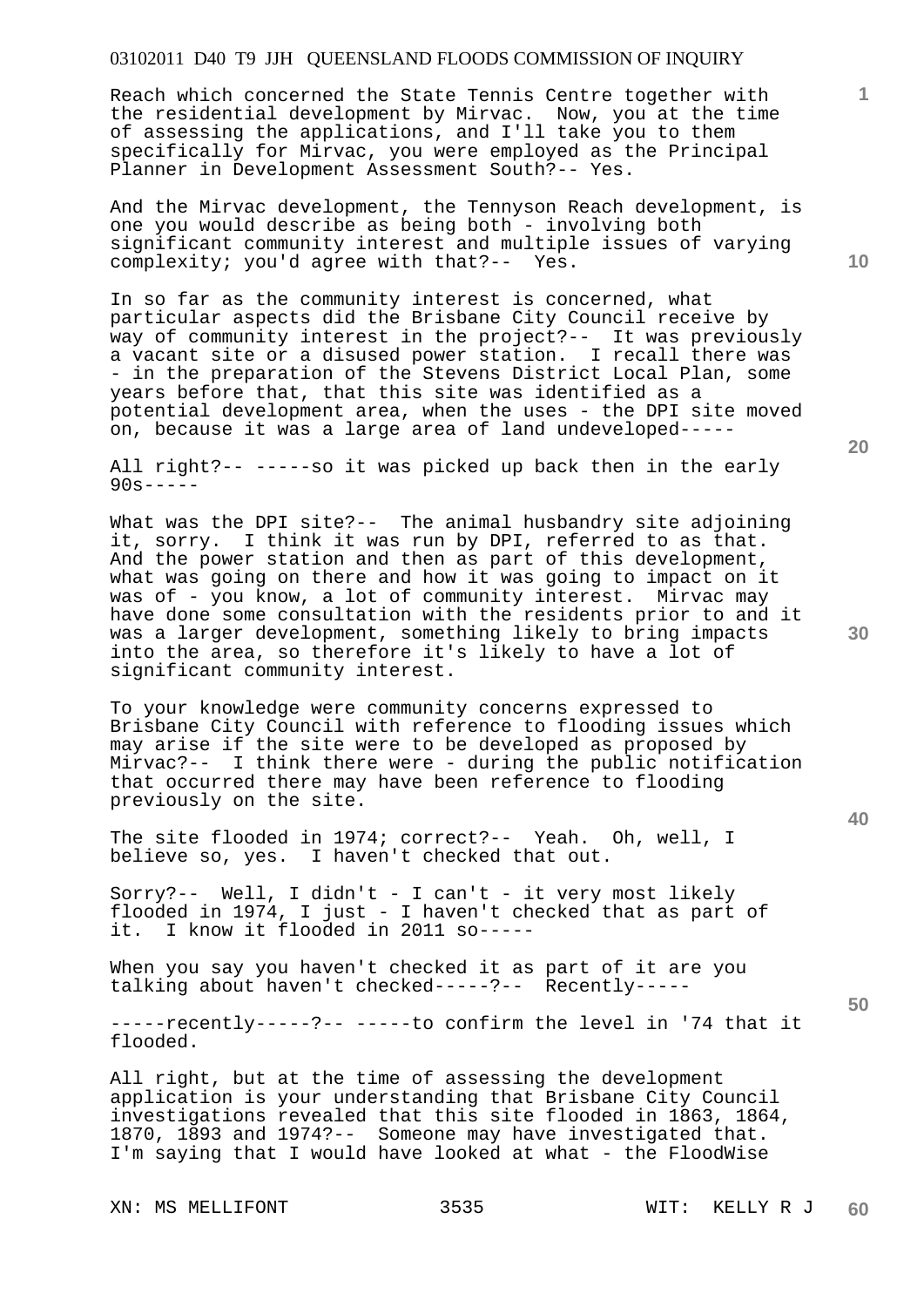Report and gone with the current level as part of my assessment or part of supervising the assessment of this application.

All right. To ask you directly, in that role as supervising the assessment did you yourself ascertain whether this site had flooded in the years I've just mentioned? Is that something you looked at?-- I don't go back to 1860-something normally. We normally just go by what the current flood level is as part of the planning assessment. The hydraulic engineers might go back and look at the previous flood regime over the site as part of their assessment but as part of the planning assessment we deal with what is required under the current plan at the time and that's the flood level that existed prior to the January flood event over the site.

So you would look at the FloodWise Report?-- The FloodWise Report and the levels there on that.

But not beyond that?-- No, and I also recall I might have looked at the hydraulic report to see if there was a difference because they did a hydraulic report looking at flood levels over that site as well.

All right. When you speak about "the hydraulic report" which one are you speaking about?-- The application that was - the hydraulic report that was submitted with the application when it was lodged. They had a statement.

All right. So the hydraulic report provided by Mirvac as part of its development applications?-- And I believe I also did in pre-lodgment looked at the flood levels both at Q50, Q100 and Q20 and conveyed those to the consultants acting on behalf of Mirvac.

All right. Well, I will come to the pre-lodgment process soon. When you speak about multiple issues of varying complexity are you speaking of the fact that this involved a combined development application for a preliminary approval for a material change of use overriding the planning scheme together with development permits for the State Tennis Centre and residential buildings?-- Yes.

All right. So, to put this in context, where approved and subject to its conditions a preliminary approval of this nature overrides the planning scheme in terms of the level of assessment and applicable codes for development to the extent of any inconsistency with the City Plan?-- Yes, that's what a preliminary report does.

And so when you assess and approve any such application, that is an application for preliminary approval, council has to consider the proposal against the whole of the planning scheme, including it's applicable codes and planning scheme policies as applicable?-- Yes.

Now, you speak in your statement as being frequently involved in aspects of the - of the assessment of the applications for

XN: MS MELLIFONT 3536 WIT: KELLY R J

**10** 

**1**

**20** 

**30** 

**40**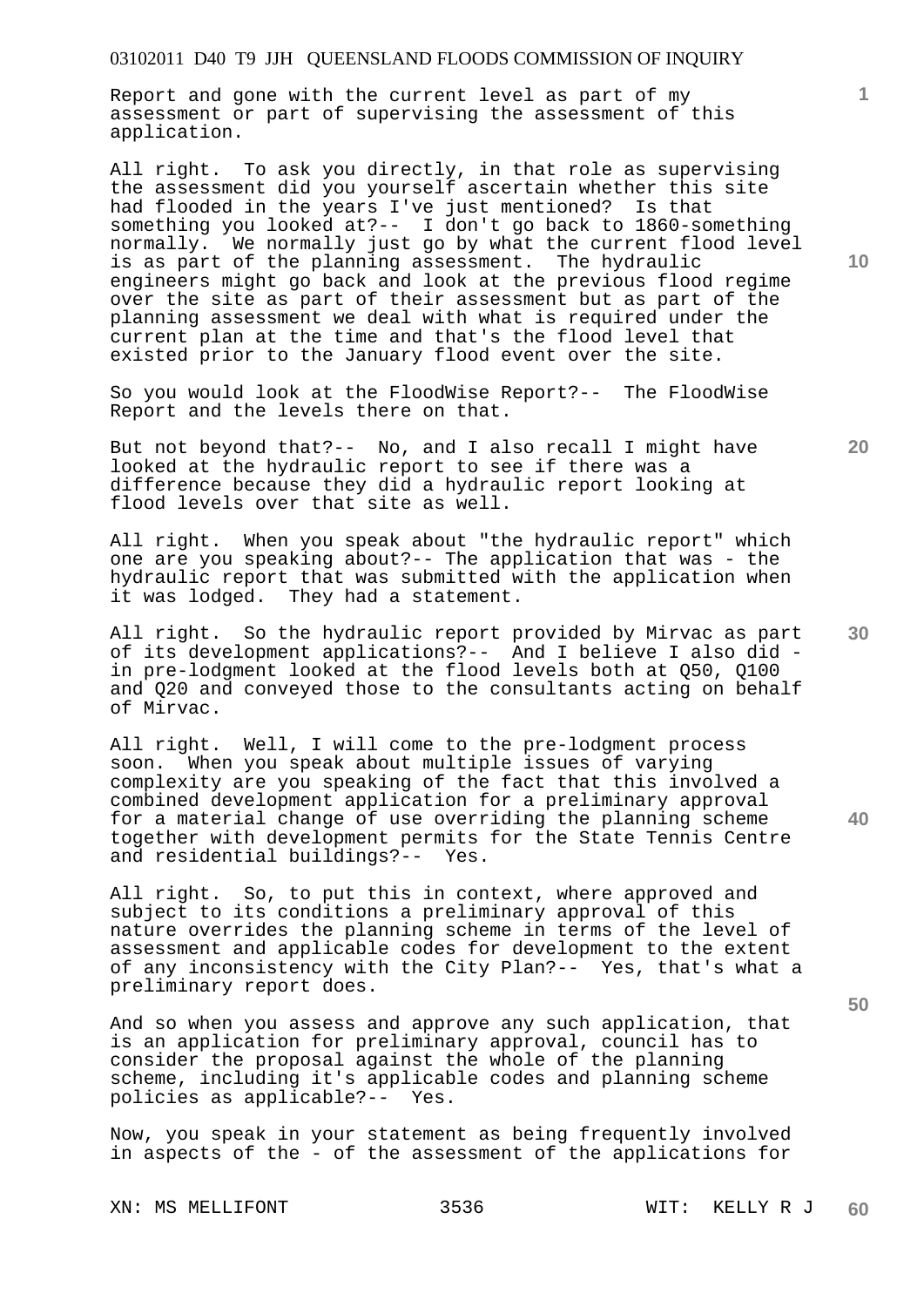the Tennyson Reach development. Was that due to the community interest and the varying - and the issues of varying complexity?-- It's more where the assessment manager preparing the - having the day-to-day management of that file would bring issues to me, they may involve those issues. They have may have involved also not meeting time frames about the processing of the application, what next steps to do, whether it had to be referred to any committees, et cetera, so a general processing, plus those issues as well that you just mentioned.

All right. Now, you weren't the planner with direct responsibility for the file; is that correct?-- I Didn't have the day-to-day operation of the file but I supervised the person who did.

Okay-----?-- Or the people who did.

And the person who did was Mr Steven Schwartz?-- Yes.

Who's no longer with the council?-- Yes.

Do you know where he is?-- State Government.

Do you know which department?-- Something related to planning. It might be assessing in - it may be assessing local planning - the local government's planning schemes as they come through for State interest checks.

All right. So at the relevant times, that is when these applications were being assessed, were you Mr Schwartz's boss?-- Planning - planning boss, yes.

And did he answer to other bosses?-- Well, we have - I'm - I was the principal planner, you then have a team leader, but we also have a planning manager as well, too, at the time.

So he was answerable to the planning manager as well?-- Well, if I couldn't resolve it we would take it up to the planning manager generally.

Now, so far as I can ascertain, there were several applications in respect to Tennyson Reach development. You'd accept that?-- Yes.

**50**  All right. One was a preliminary approval for a material change of use overriding the planning scheme under section 3.1.6 of the Integrated Planning Act, and that was for the four multiunit dwellings. That's one of the applications?-- It's for - yeah, for the - well, it was for the development on the site including the residential components and the future residential components, the towers that exist at the time, yes.

All right. Specifically it was for 191 units in three buildings plus a park. Is that as you recall it?-- Yes. It's the bit that they didn't get the development permit for at the front part of the application.

XN: MS MELLIFONT 3537 WIT: KELLY R J

**10** 

**1**

**20** 

**30**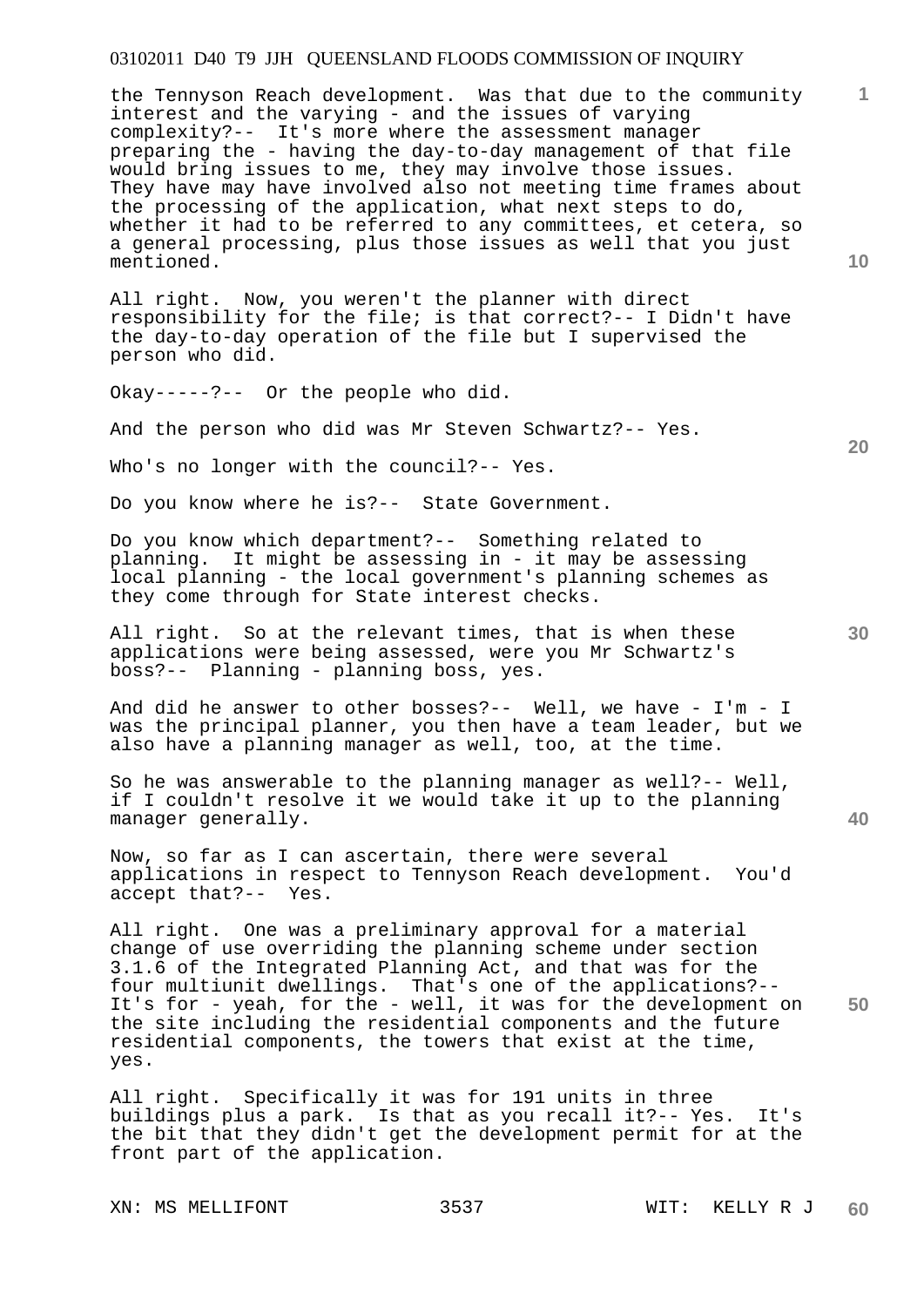Just expand on that for me, please?-- Let's say there's six buildings that were proposed. They sought development permits for three of those buildings and the three that they didn't they sought a preliminary approval for.

Right, okay, thank you?-- And the parkland.

All right. So another of the applications was a development application for a development permit for a material change of use for indoor sport and recreation, that is the Tennyson Centre Stadium, and outdoor sport and recreation, which are the outdoor courts, and associated use, including office, restaurant, shop and convention centre, that is the function rooms?-- Largely correct. The tennis centre is an outdoor tennis court, according to the applicant. The fact that it has a roof over it means it's still has an outdoor standard court, it's just that some of the function rooms in there could be used for other things as well.

**20**  All right. So apart from that observation my description was correct?-- Much the same, yes.

All right. Another was a development permit for material change of use for a multiunit dwelling, this time 114 units in buildings in E and F and a park?-- Mmm-hmm.

Now - excuse me. E and F buildings, do you know them as "Softstone" and "Lushington"?-- No, I just know them as E and F.

All right. They're the ones closest to the river?-- Yes.

And, to your knowledge, they're the ones which flooded in the January 2011 floods?-- I thought all the residential buildings did but they would have flooded, yes.

It's probably poorly expressed. They were the worst inundated, is that as you understand, or you don't know?-- I don't know the levels that it came to and if they were any different than the building D.

Okay. Another application was a development permit for a material change of use for a multiunit dwelling, this time 88 units in building D, a shop, restaurant and park?-- Yes.

And, finally, there was a development permit for operational works for disturbance to marine plants?-- Yes.

**50**  Okay. In so far as the following question which concerns historical aspects of the Tennyson Reach development, tell me if it's outside your area of knowledge, please. Generally-speaking are you aware that there had been a tender process through which Mirvac was selected to develop the land?-- Yes.

**10** 

**1**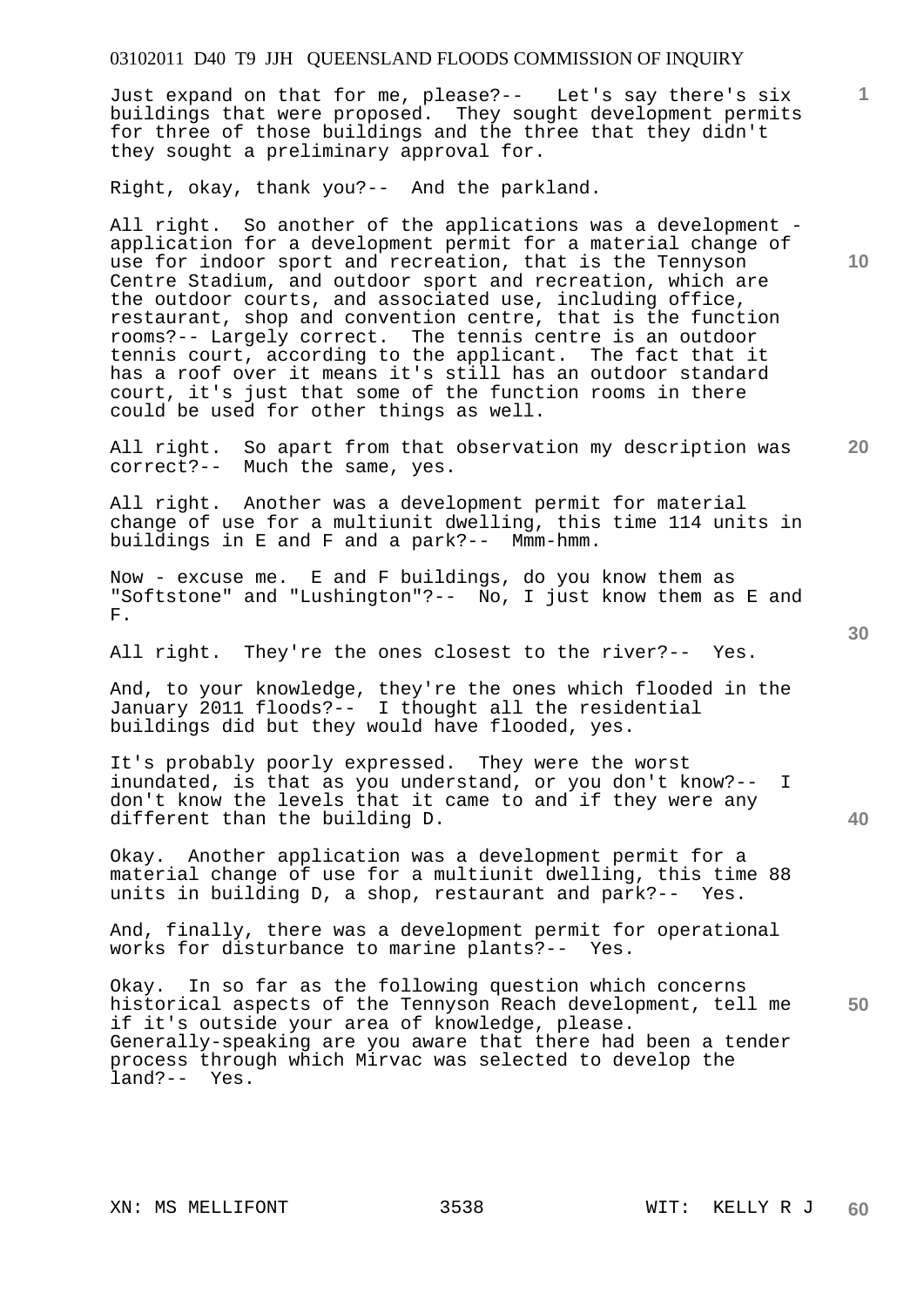And the development concerned the State Tennis Centre and associated facilities along with a residential development?-- Yes.

And is it your understanding that after the State tendering process a development application was lodged-----?-- Yes.

-----by Mirvac?-- Yes, they were the successful tenderer.

Now, you mentioned at paragraph 6 of your first statement and we had touched on this last week - but the branch consists of multidisciplinary teams which has allied professionals and technical specialist teams. Now, do all applications within council get referred to the allied professionals and technical specialist teams for their input?-- The allied professionals are the people in the team only to the extent that the issues are relevant to what they have to do. Because this was such a large development, it had noise issues, it had landscaping, park, flooding, engineering, it would have gone to every officer in the team that represented a professional area. As part of that, it would have gone to other areas of council as well, as part of the - as part of the process that we would have followed given the size of the development and the nature of the proposal they were doing.

All right. So accepting that in this particular example, aspects were referred to specialists, my question is more directed to whether applications always get referred to the specialists in their particular areas, or is it only sometimes, and if so, if only sometimes, are there specific criteria which triggers that?-- By a technical specialist, do you mean people who are in the technical specialist team for hydraulic reports and traffic - detailed traffic assessments, or are you talking about the people in the team that can do the assessment?

I am talking about both. I am talking about the in-house allied professionals, such as engineers, ecologists and architects; the technical specialist team with specialists in hydraulics, traffic and ecology?-- Okay. All applications that come in - or planning applications are most likely to be referred - well, a planner will get the application and an engineer will be involved. Depending on the issues of the type of application proposed, it will go to one of the other allied professionals in the team. If there are no noise, pollution, stormwater quality, it won't go to a pollution officer. If there is no landscaping issues, it won't go to a landscaper, and it won't go to an ecologist if there is no ecology issues.

All right. So it is assessed on a case-by-case basis depending upon-----?-- It is a side-by-side, case-by-case basis. If as a result of their assessment, one of the allied professionals identifies that, "Oh, there is an issue here that has to be done by someone else", they are most readily allocated to another officer, because that's less work they have to do, and someone else will do that. If as a result of

XN: MS MELLIFONT 3539 WIT: KELLY R J

**1**

**20** 

**40**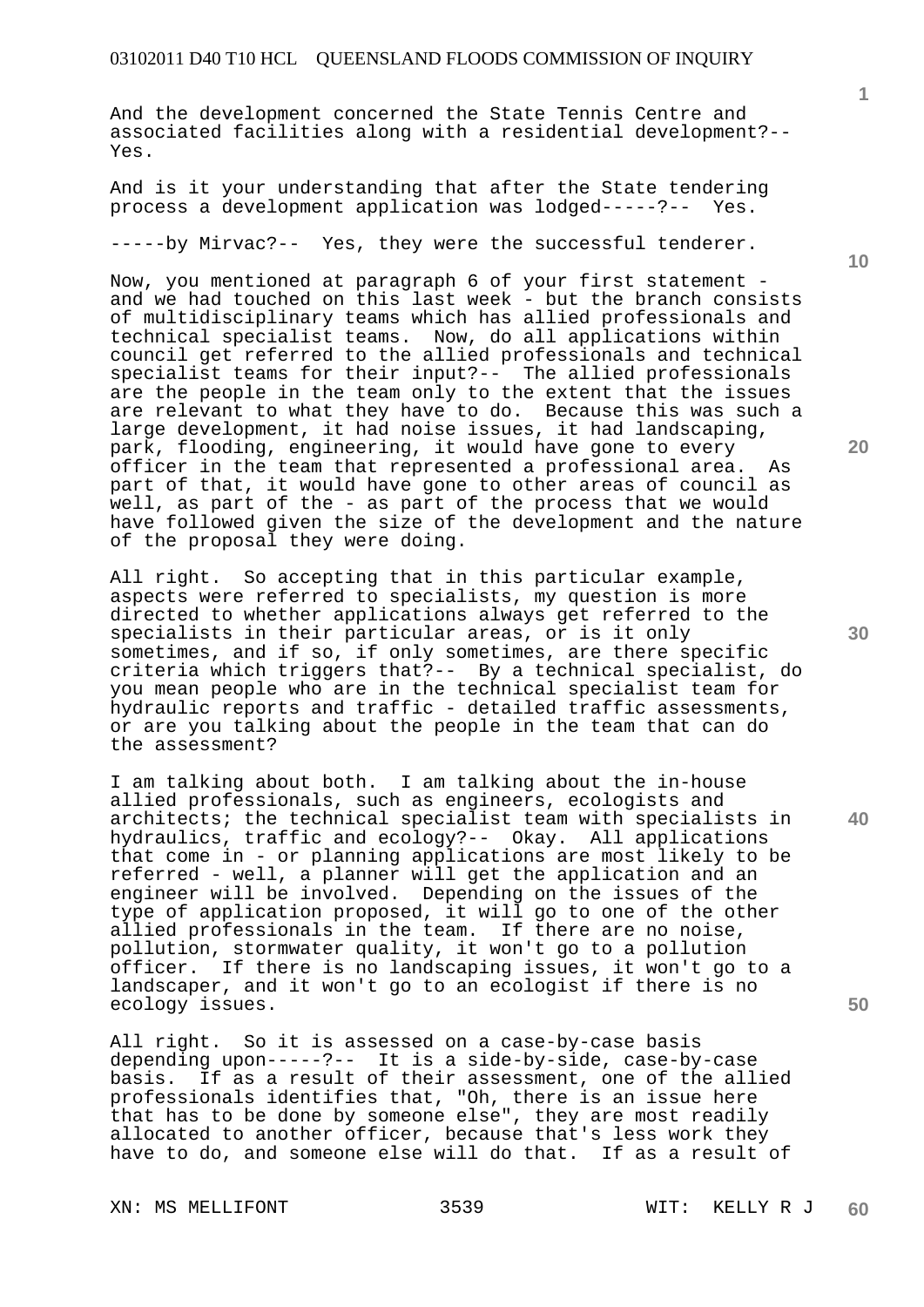their assessment they go - their regular meetings, "This is more than a hydraulic report, this needs this further information", they go and seek informal advice off their technical specialists. In traffic - for example, the traffic specialist will come in on Wednesday mornings, basically comes down and spends two hours in the team going through any jobs that people have. The hydraulic engineer does the same but on a more core basis because there is less hydraulic issues coming in to the team, but when they do, if he says - Andrew Blake, or someone else said, "That needs to come up to me", well, then it is formally referred and the assessment manager will be advised that time-frames may need to be lengthened or extended under SPA to meet the time-frames required.

Right. In terms of engineering advice provided to you from the allied professionals, who checks their decisions? Who checks their advice?-- Generally the officers, it will go through one of the senior engineers that they have for looking at it and then it comes back in to the assessment manager. The assessment manager might notice some anomalies and refer it to their senior planner, or a planner because it conflicts, and then there will be a meeting organised within the team generally - this is the South team operation - and it might even be a formal - more formalised meeting where we get everyone together to talk about what the issues that have been identified and whether we've missed anything.

All right. I want to go to Brisbane City Council's first involvement with the development at Tennyson Reach. It is correct, isn't it, that the council had some involvement in the development before a development application was lodged?-- I understand that to be the case, yes.

Were you involved in the development before a development application was lodged?-- Only to the extent that prelodgement advice was requested from DA South, and I was involved with that, but I wasn't involved with any of the assessment of the various tenders - and there might have been - there is normally more than one tender - for the State Government to make their decision.

All right. Your statement makes it quite clear the Brisbane City Council had no role with respect to the tender process in terms of selection of the successful tenderer?-- As far as I'm aware, yes.

As far as you're aware. Right. So you were involved in the provision of advice to two of the tenderers, that is Mirvac and Stockland, you agree with that?-- Stockland, yes. They approached us for advice about more detailed planning requirements for this site, but in a generic sense because they weren't able to give us details of what they were proposing to do.

Was this part of the prelodgement meeting stage?-- It is a prelodgement meeting stage. That's the process where they get - obtain predevelopment advice from the teams or a team.

XN: MS MELLIFONT 3540 WIT: KELLY R J

**10** 

**1**

**20** 

**30** 

**40**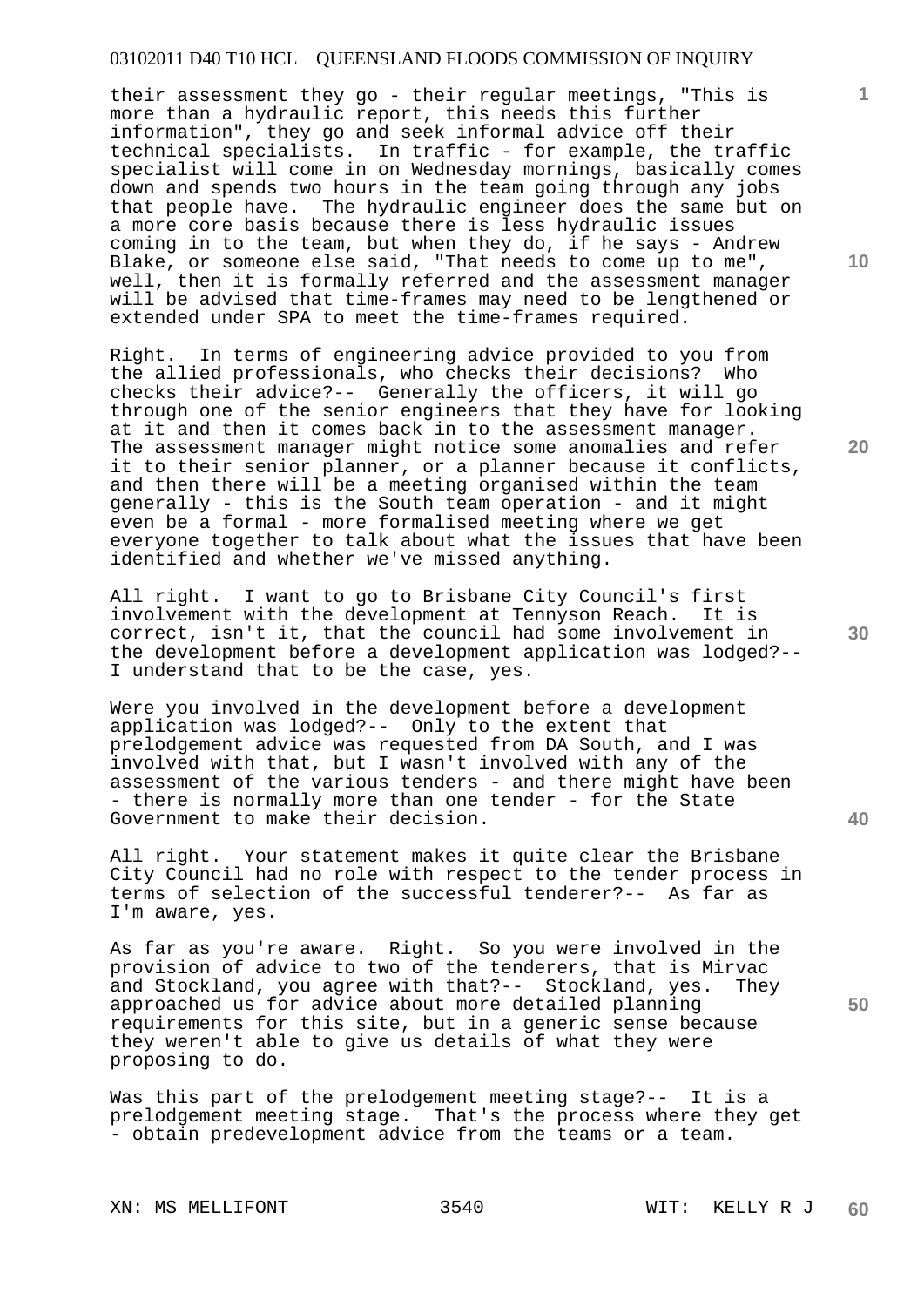All right. In that initial contact with Mirvac and Stockland, was there some discussion about potential flooding of the site?-- I believe I identified the flood levels associated with - that it would have been identified in FloodWise, if I was at one of those meetings.

I will just take you to paragraph 35 of your first statement. That's - we will just work off the hard copy, I think. Have you got your first statement there, Mr Kelly?-- Yes.

You will see in paragraph 35 you note a difference between the defined flood level and the Q100 that applies to the site and that there was a misnomer in the use of Q100. Have you got that part?-- Yes.

There is a significant difference between the two in this case, you would agree?-- Yes.

Is there a uniform or practice internally within council to ensure everyone is referring to the same level; that is that apples are being compared against apples?-- What do you mean by that, sorry?

Well, you talk - in paragraph 35 you say, "It is frequently the case that council officers use the term Q100 to loosely refer to the DFL."?-- Yes.

Now, is there a direction, a protocol, any kind of guideline or instruction to staff seeking to ensure that everybody actually uses consistent and correct terminology with reference to Q100 versus DFL?-- I am not aware that there is a direction to staff. I am aware that for a long time we referred to Q100 and assumed we were saying DFL, and that where there was a difference, people - until it is pointed out to you that the Q100 is not necessarily the DFL, and because there was a hydraulic report that identified Q100, and council adopted higher DFL, or defined flood level, there is inconsistencies. There is some inconsistencies within some of the codes in the City Plan that haven't changed over, for example, the house code, but the subdivision and development guidelines in the new FloodWise Reports sort of clarify that. When people say Q100, most likely they are talking about DFL. I point the difference out here because Q100 with the hydraulic report was substantially lower, but we were always talking, I think from my prelodgement minutes, Q100 was the DFL.

**50**  The way you express your statement is that "currently council officers still use the term Q100 to loosely refer to DFL". Is that your current experience?-- Because the house code still says Q100; it doesn't say DFL.

That needs to be fixed, would you agree?-- I agree, yes.

So we need to ensure that there is consistency of use of terminology in this regard?-- Yes.

How can we do that?-- Well, we now have a third - the TLPI

**10** 

**1**

**30** 

**40**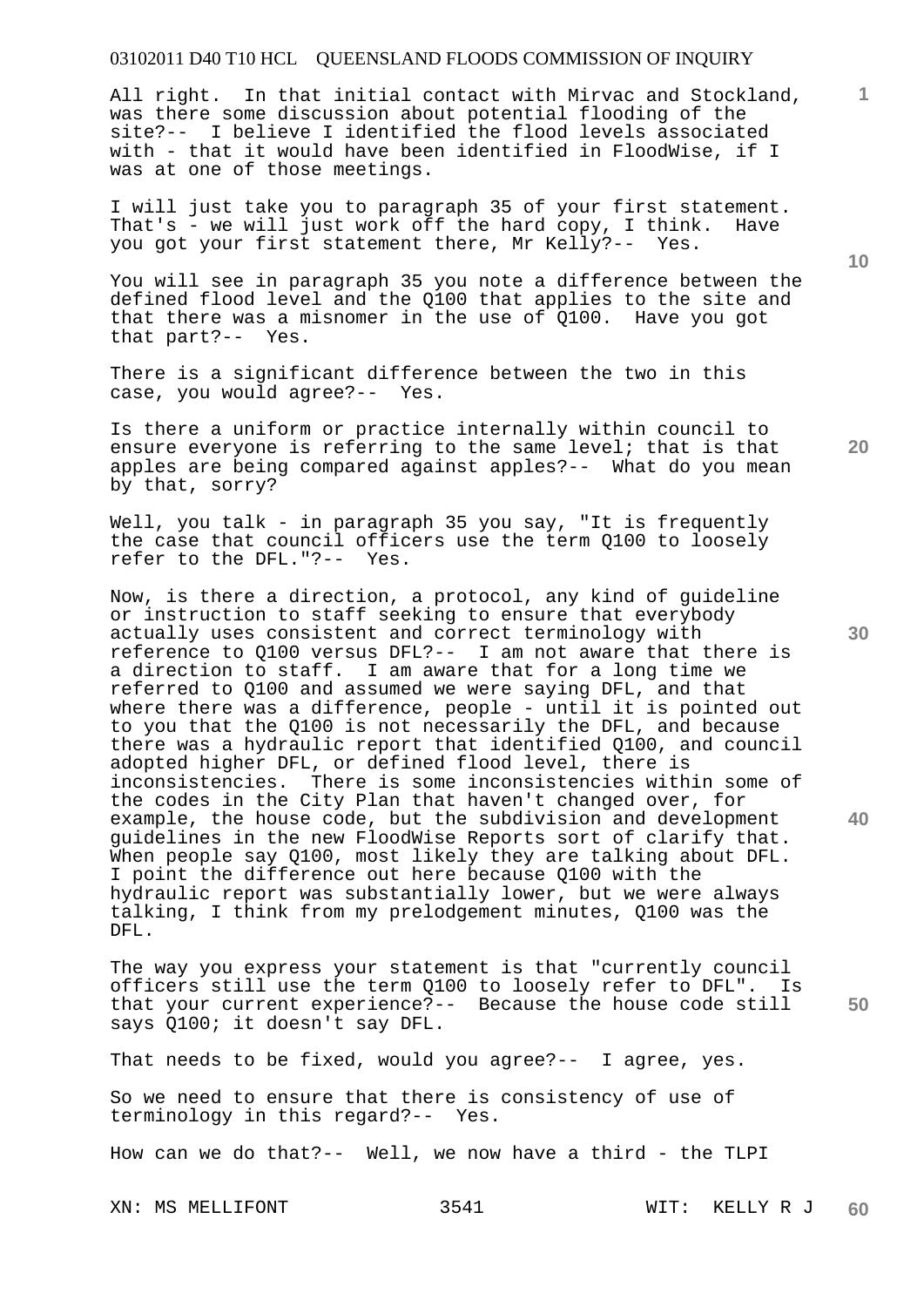and the IRFL that's come over the top of that, so we use the IRFL now as our defined flood level for residential developments, or our level that we build to, and I am assuming in March next year when that gets devolved or resolved into the team - into the City Plan, it will fix up the anomalies where Q100 is not Q100; it is actually the DFL.

COMMISSIONER: IRFL is an acronym, is it?-- IRFL, yeah, is Interim Flood Regulation Line. It is - DFL now we use based on the January flood levels, and it overrides the provisions in the City Plan to the extent that it is referred to for residential development. So all new residential developments we refer to it as IRFL, not DFL anymore.

MS MELLIFONT: So do you have an expectation in terms of time-frames as to when the older, confusing terminology will no longer be part of our vernacular?-- I understand the TLPI and the provisions within there will be concreted once the Flood Commission findings have been finalised and we just do one amendment to the City Plan - or the City Plan is amended and all those anomalies are picked up.

All right. Excuse me for just a minute. Can I take you, please, to a document from the Brisbane City Council file which relates to conditions imposed as recently as 8 September 2011, and specifically I want to take you to condition 58 which should be tabbed on your copy. Have you got that there?-- Yep.

All right. Now, you will see that so as recently as 8 September 2011 council has issued conditions for the site with headings of Q100 and Q50, as well as references in the body of the conditions to ARI 50 and ARI 100, which tends to indicate importance in the distinction between those two types of terminology, does it? Do you see those different types of terminology as still being important?-- Well, yes, but the reason for that was that this was a modification application to the tennis centre, and had we changed those, we would have changed all the requirements for the tennis centre that was constructed, or the levels above, and we left that how it was as part of it so we didn't go back and change what was already built. It was a committed development, it was built. The new stuff - or the new extensions we were doing were under that and that's why the condition has been included to - left basically the same for the existing development and additional information has been provided with regard to the new development that they were doing on the site.

**50**  Do you see this type of terminology being used in the future, or will it become superceded with the-----?-- It is likely to be superceded.

With the IRFL?-- Well, the IRFL applies to residential, but it will be superceded with the ultimate adoption of whatever comes out of the Flood Commission requirements, I'd say.

So whatever terminology applies - whatever the equivalent will be for tennis centres to the residential IRFL?--

XN: MS MELLIFONT 3542 WIT: KELLY R J

**10** 

**1**

**30** 

**40**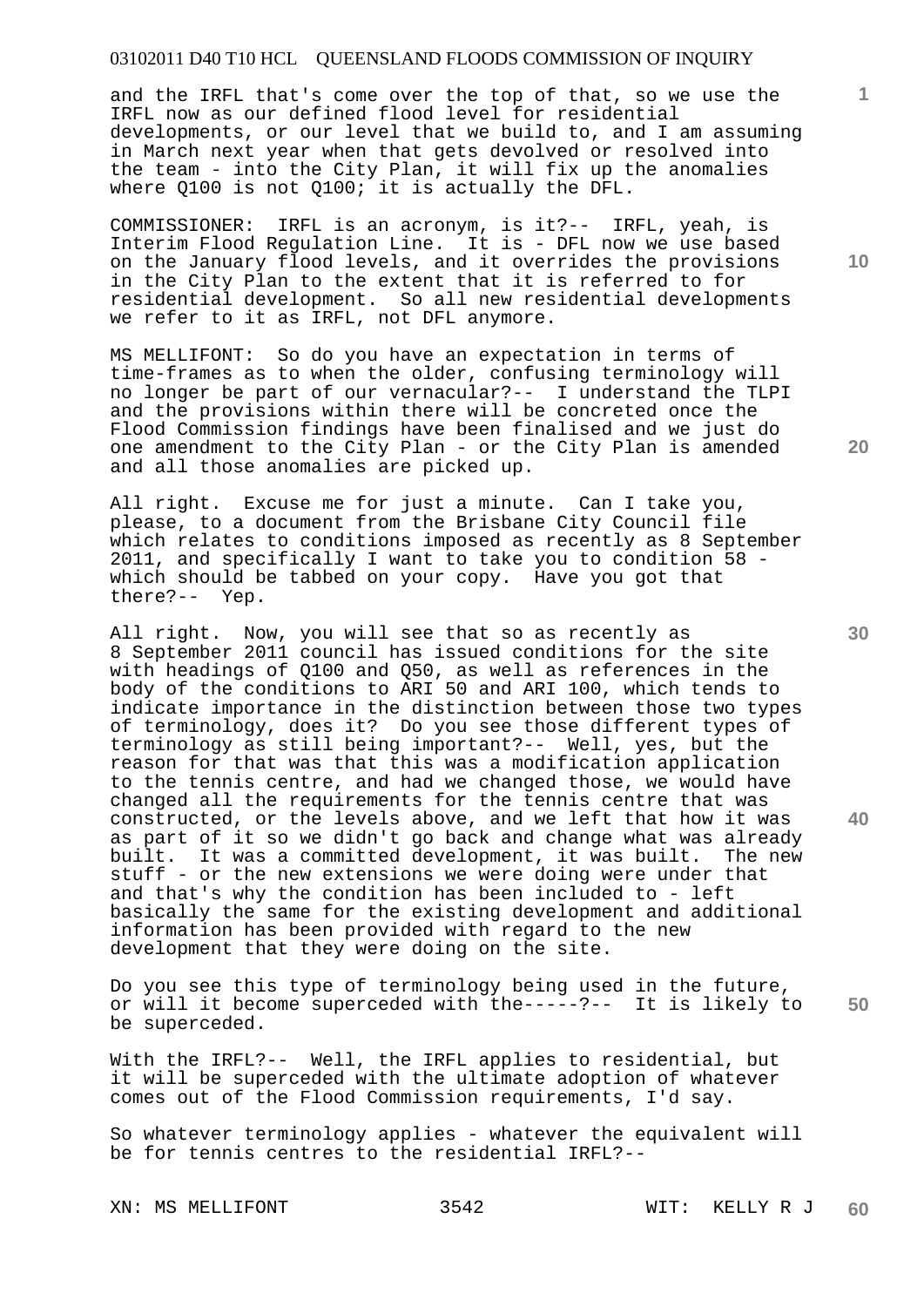Non-residential development, yes.

Okay?-- And that's likely to be more reflective of what's in our new FloodWise Reports, that people can then equate levels to.

All right. Now, do you agree with the proposition that from the early stages of council's involvement, and, in fact, before any development application had been received, that flooding was identified as an issue on the site?-- Yes.

That the defined flood level for the site was 7.9 AHD?-- Yes.

That it was identified that extensive filling would be required to achieve minimum development levels?-- I understand that's what it was, yes.

Right. And I want to take you, please, to Exhibit 7 to your first statement, and you will see that this is a memorandum from Mr Bruce McArthur, who is an engineer within the Development Assessment Team South to yourself, dated 6 August 2004, and he indicates to you in that memo that filling of the site is possible. Do you see that?-- Yes.

Now, I think we have established that at this time, that is 6 August 2004, this is before the development application had been received, you'd agree?-- Yes.

Do you know what information that Mr McArthur had available to him when he expressed that opinion to you; that is, that filling of the site is possible?-- Well, he would have had the previous river corridor study that we're likely to have had. He might have formed the view that it was on the basis that filling in the Brisbane Corridor may or - well, may not have impacted on the site. It may have been as a result of discussions with the hydraulic engineer. We didn't have plans at the time because it was pre those plans. So he was asked to look at that. If it wasn't possible, he would have said that.

When you say - are you speaking now of what you would have expected Mr McArthur to have had, or are you speaking from actual knowledge as to what he had before him?-- Well, the attachment 8 contains some advice I also prepared that would have gone to the engineers in the team, and it sort of outlines the fact that we have been asked to comment on the issues and likely development issues for this site without a development, and what Bruce has done is he's just gone through and looked at some of the issues that were possible on the site that we should mention. So it was very generic. It wasn't based on any particular design, it was just "you can fill some of the site, you can do this, you need to have regard to that." It wasn't specific to the current Mirvac or the Mirvac proposal that was lodged.

All right. So I will see if I understand this correctly. In terms of what you know that Mr McArthur would have had at the time he did his memo of 6 August, it would have been your

XN: MS MELLIFONT 3543 WIT: KELLY R J

**1**

**20** 

**40** 

**30**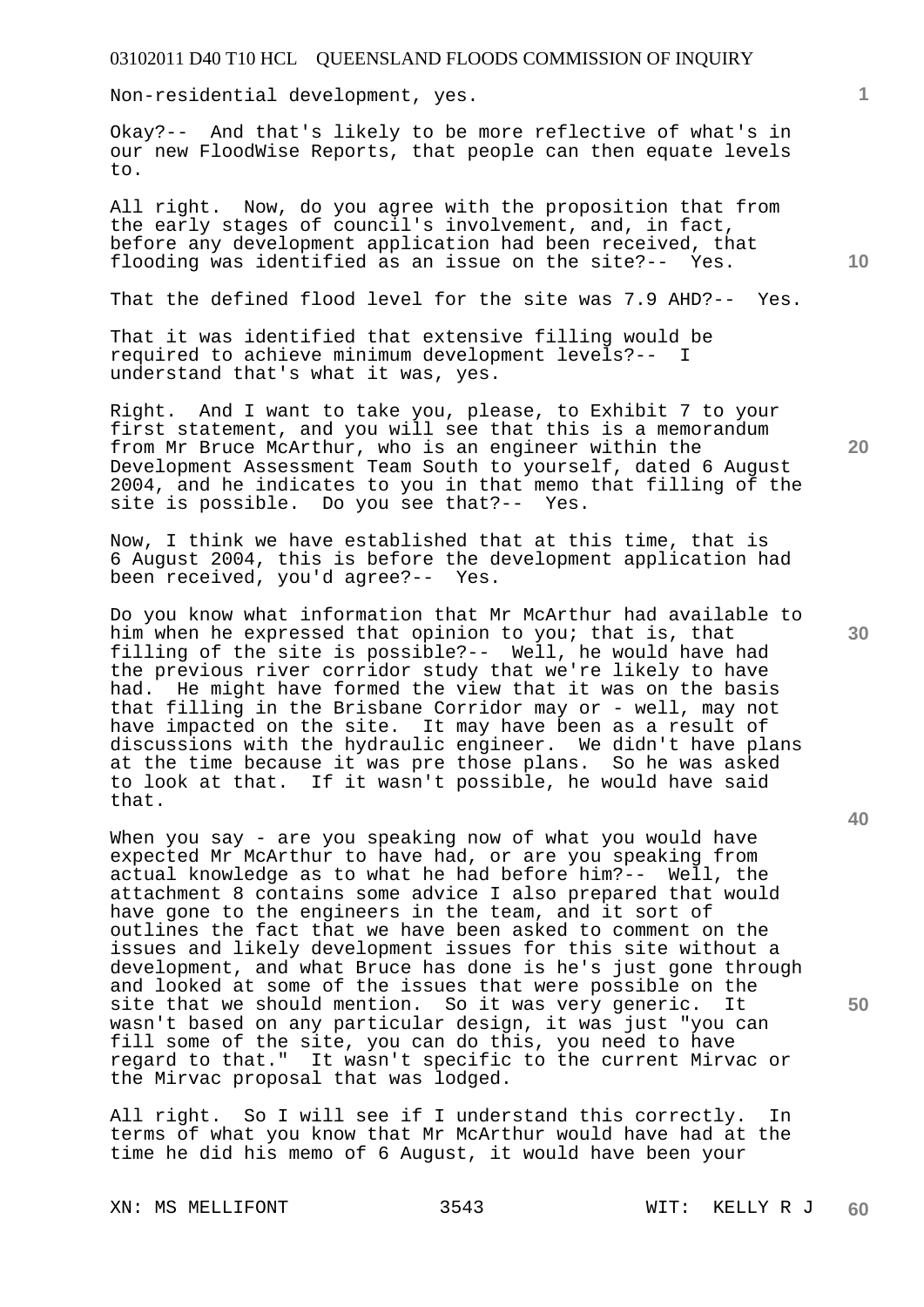memo, which is Exhibit 8 to your first statement?-- Uh-huh.

Is that correct?-- Yes.

But beyond that you can only suppose as to -----?-- Yes.

-----what he would have likely to looked at in the ordinary course of business?-- Yes.

Okay. Now, in your experience can views be properly formed about matters such as the ability to fill a site prior to receiving a development application?-- Well, you can make yes.

Why? If you don't know the details-----?-- Only that I often hear the engineers - the hydraulic engineers indicate that when you fill within the Brisbane River corridor, the amount of fill that you'd have to do to change the level of water, or affect - you know, worsen the flooding on that site, is so massive that this site and lots of other sites can be filled and you still don't know any difference. You know, and I know of sites with 4,000 cubic metres of fill - 400,000 cubic metres of fill, and the studies that have come off that have indicated that it is not going to impact on - worsen flooding in the Brisbane River catchment. What the issue with this site would have been is where the filling was in any overland flood paths and that would have had an immediate effect. But that is only conjecture.

Sorry?-- It would only have been his view that filling is possible of the site. I mean, they might have removed some fill and put some other fill somewhere else as part of that development as well, too.

Well, insofar as filling may affect overland flow is that something which is capable of forming a proper opinion at this early stage; that is prior to a development application being lodged?-- I do notice elsewhere on the site there is some attachments. In attachment 6 they have shown the catchment area for the fill and a low area, which I have coloured in blue, or someone has coloured in blue, indicating where the water ponded, and on the basis of that they can probably work out where you can fill and where you can't fill so as not to affect the overland flow.

In your view there would have been sufficient information to form that preliminary opinion?-- Yeah.

Is that right?-- Based on the information available, yes.

Now, you've indicated that there were two stormwater catchments existing on the site, correct?-- Yes.

And there were existing stormwater pipes that discharged to the river, is that right?-- Yes.

Now, given the scale of what was being proposed - and I am talking about in these early stages - did you have any initial

**20** 

**10** 

**40** 

**50**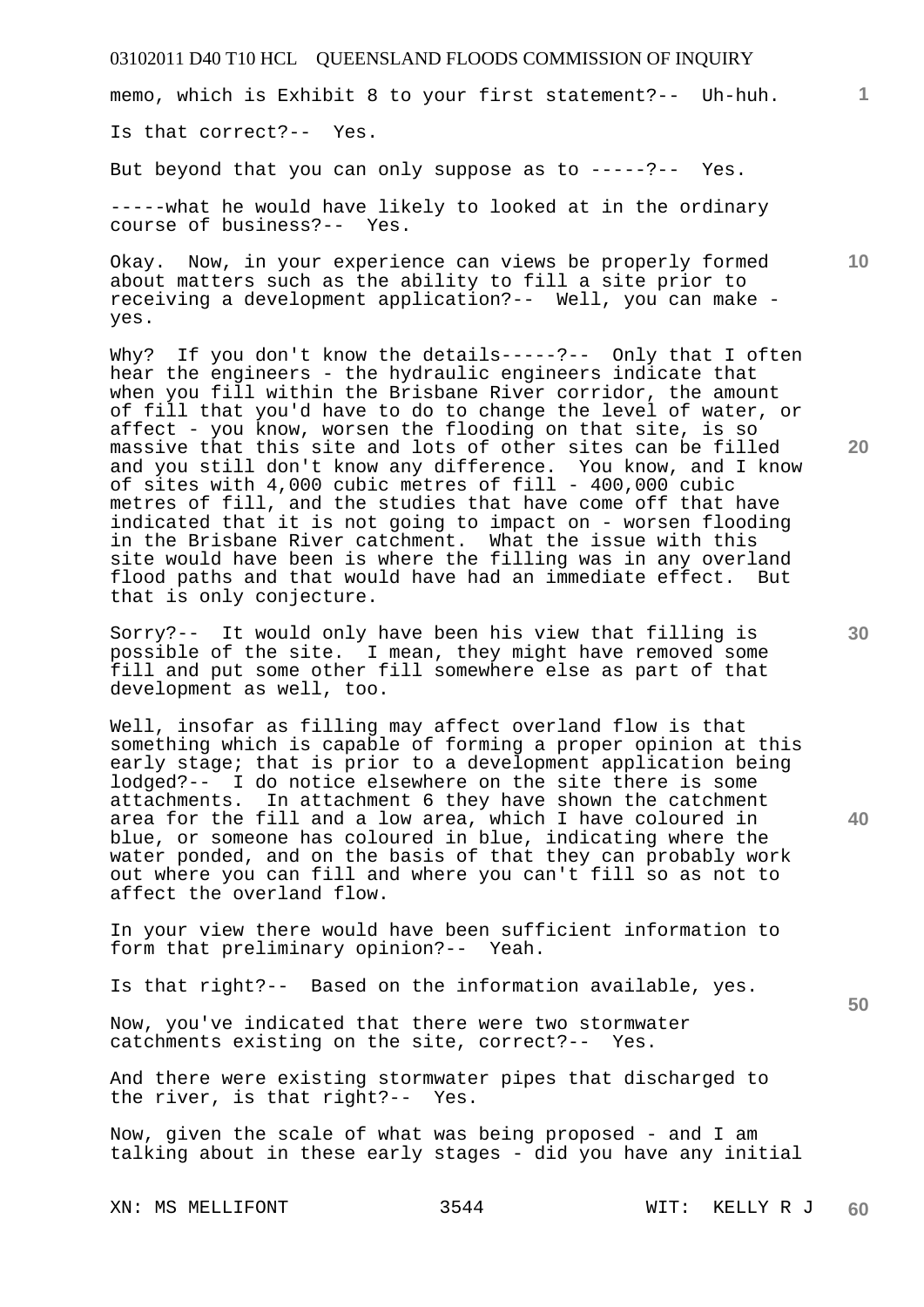concerns about the suitability of the site for that proposal particularly with reference to flooding or flooding risk?-- At that time, I can only make an assumption that they were in some residential and they were doing a tennis centre. I didn't know where they were on the site. This is before they actually gave us any information, because it was locked up in that tender process. So we were just trying to provide some generic advice back to all the tenderers, if they came and saw us. So we gave consistent advice back about development issues on that site.

So just so I understand your state of knowledge about what was proposed, you knew that there was a State Tennis Centre being proposed on that site?-- Yes.

Being mooted as a world class facility?-- Yes.

With necessary things like carparks and administration centres and infrastructure relevant to the tennis centre, correct?-- Yes.

And did you know at that point in time that what the tenderers were to do was to propose provision of a State Tennis Centre and - and at little or no cost to the State Government?-- No, I didn't know that that was - they would build it at little or no cost. I had none of those details.

What information did you have about the size of the proposed residential development by Mirvac and/or Stockland at that site at that time?-- Only that the development was likely to be a similar size to the existing power station, which was set at 27 AHD on the site or something along those lines. There was a big large power station there at the time, or frame outline - the shell of a building, and that no doubt that would be pulled down or reused for residential and the tennis centre would be somewhere else.

So in terms of number of apartments, or the dimension of the space to be taken by those residential apartments, you didn't have numbers at that point in time?-- No, and I think that advice is contained within the water and sewerage where until we knew that we couldn't give them a definitive on whether water mains would have to be upgraded, whether there was sewerage capacity.

At this early stage, that is the early stages of speaking with Stockland and Mirvac, had either of them suggested to you that the development would involve proposing a relaxation of the 20 metre riparian setback?-- No, we didn't have any plans. We did this on the basis that there was some development to go on there, what were the likely impacts, in August 2004. Mirvac then came back to us after they were successful tender, gave us the proposals and we were able to give a bit more structured, formalised advice about what their proposal was.

Are you able to pinpoint in time when it first became apparent to Brisbane City Council that the development proposed would involve a relaxation of the 20 metre riparian setback?-- Most

XN: MS MELLIFONT 3545 WIT: KELLY R J

**20** 

**10** 

**40** 

**50**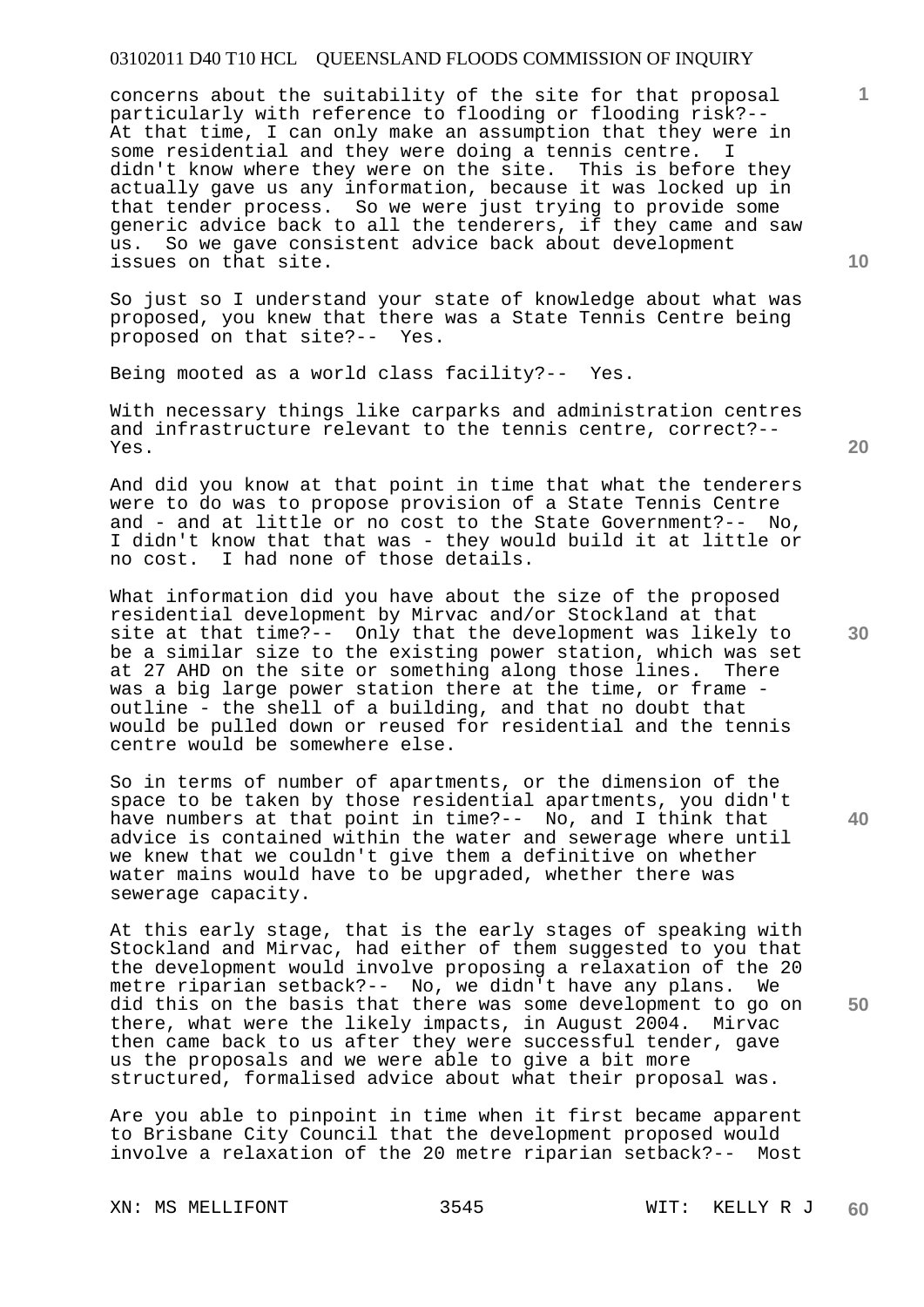likely in the prelodge - the first formalised prelodgement in about October after they had received the successful tenderer, and I do even recall the reason why that was proposed. It was because they had a high voltage powerline underneath their underneath the site, or traverses the site, and that is a constraint for development on the site, and to meet other requirements they wanted to put their development - they couldn't traverse it because of its - the way it was and the structural integrity that needed to be maintained around it, so they put it either that side or the other side of the river, and we recall having a debate why that was.

What did that debate entail?-- How - how close they would be going to the river. But we didn't have a lot of details and subsequently through the assessment of that application we looked at that proposal.

So given that they couldn't traverse the high voltage area, there was the possibility of putting it closer to the river on one side?-- Which they did, yeah.

Which they ultimately did, but the other possibility was to put it on the other side. Now, why didn't that other possibility eventuate?-- Because they were putting the road, and I suppose it is the juxtaposition of the tennis centre, and where they could actually put it. They didn't want to put a road over that easement, as well, too, because the easement went parallel to the road.

So it is about fitting everything on the site?-- It is about fitting everything on the site, that's right. That's what it appeared to me, anyway.

And in the course of that debate did council moot the possibility of simply not having buildings E and F rather than relaxing the riparian setback?-- At officer level we talked about that a fair bit, but we asked them to provide information. That 20 metre relaxation is more to do with the river scape than it is to do with the hydraulic functions of<br>the river or anything to do with flooding. It is in precinct the river or anything to do with flooding. 2, and I believe it has been discussed before, but that's just looking at the values of that river and how this development can be - not exacerbate them, and we were getting some 500 metres of river frontage with parkland, which was seen to ultimately compensate for that development going a little bit closer than 20 metres to the river.

In what way?-- Sorry?

**50**  In what way? What were you compensating against?-- Well, the building closer but getting area on the front of the river as park and maintaining the mangrove, the edge along that part of the river where it was closer, and ensuring that the boardwalk - well, there is a boardwalk area there, it was just used for connections to the continual lineal extension ultimately of that parkland when the Animal Research Institute developed, that we would look at - so we looked at a bigger picture in relation to that waterway, the corridor, but more so because

**10** 

**20** 

**1**

**30**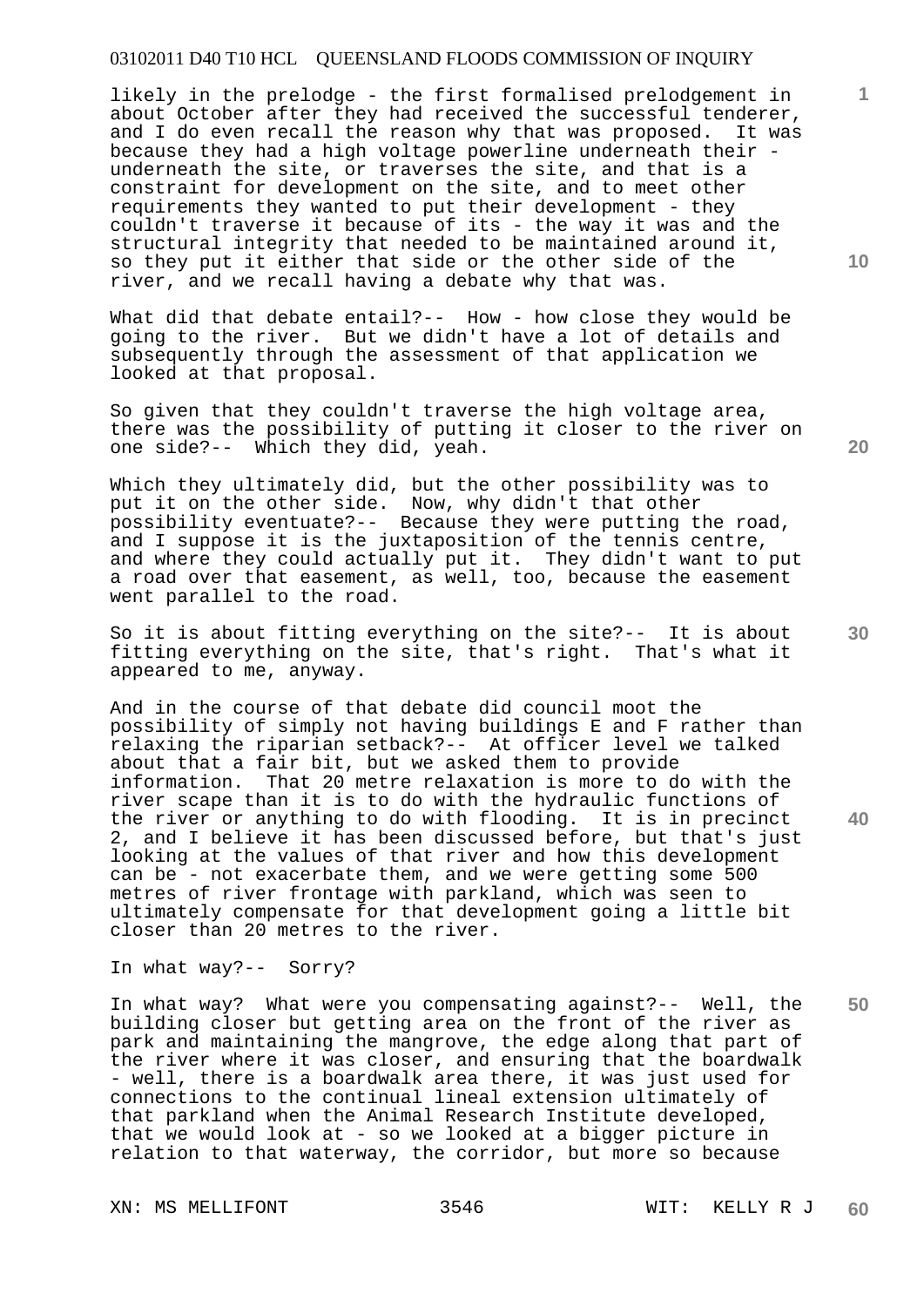we were leaving largely the vegetation in place and that we were getting the building set back a bit further than the power station on another part of the site with parkland. So we looked at the overall impact on the river scape along the river and we - on the file there is lots of photo montage of the development and how it would look from the river and how they would maintain it, how it looks now.

**10** 

**1**

**20** 

**30**